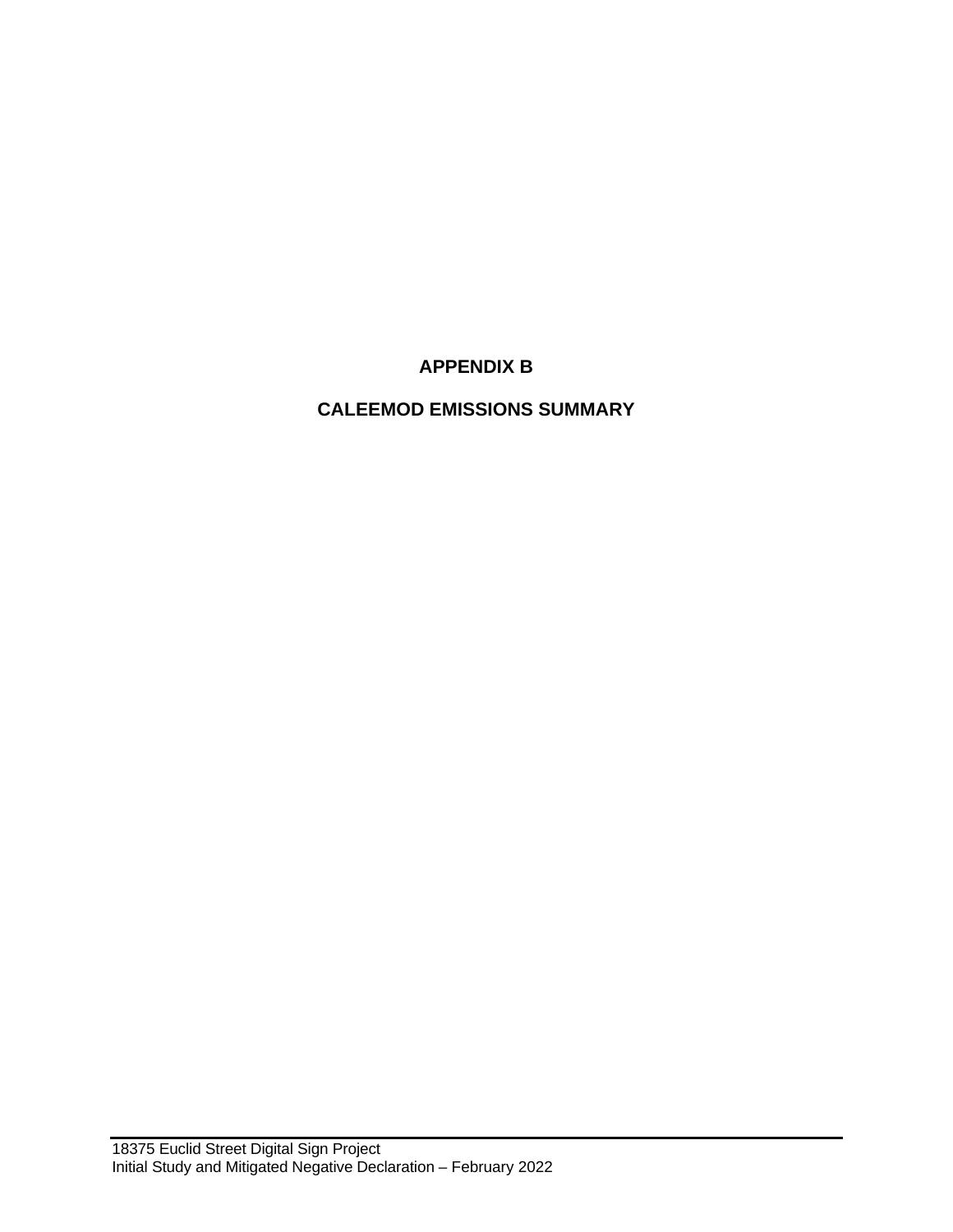# **18375 Euclid Street Digital Billboard Project**

**Orange County, Annual**

# **1.0 Project Characteristics**

### **1.1 Land Usage**

| <b>Land Uses</b>        | Size | Metric                   | Lot Acreage | Floor Surface Area | Population |
|-------------------------|------|--------------------------|-------------|--------------------|------------|
| User Defined Commercial | 0.37 | r Defined Unit<br>User ' | ົ່<br>∪.∪   | ,000.00            |            |

### **1.2 Other Project Characteristics**

| Urbanization                      | Urban                      | Wind Speed (m/s)                  | 2.2   | <b>Precipitation Freg (Days)</b>        | 30    |
|-----------------------------------|----------------------------|-----------------------------------|-------|-----------------------------------------|-------|
| <b>Climate Zone</b>               | 8                          |                                   |       | <b>Operational Year</b>                 | 2020  |
| <b>Utility Company</b>            | Southern California Edison |                                   |       |                                         |       |
| <b>CO2 Intensity</b><br>(lb/MWhr) | 702.44                     | <b>CH4 Intensity</b><br>(lb/MWhr) | 0.029 | N <sub>2</sub> O Intensity<br>(lb/MWhr) | 0.006 |

# **1.3 User Entered Comments & Non-Default Data**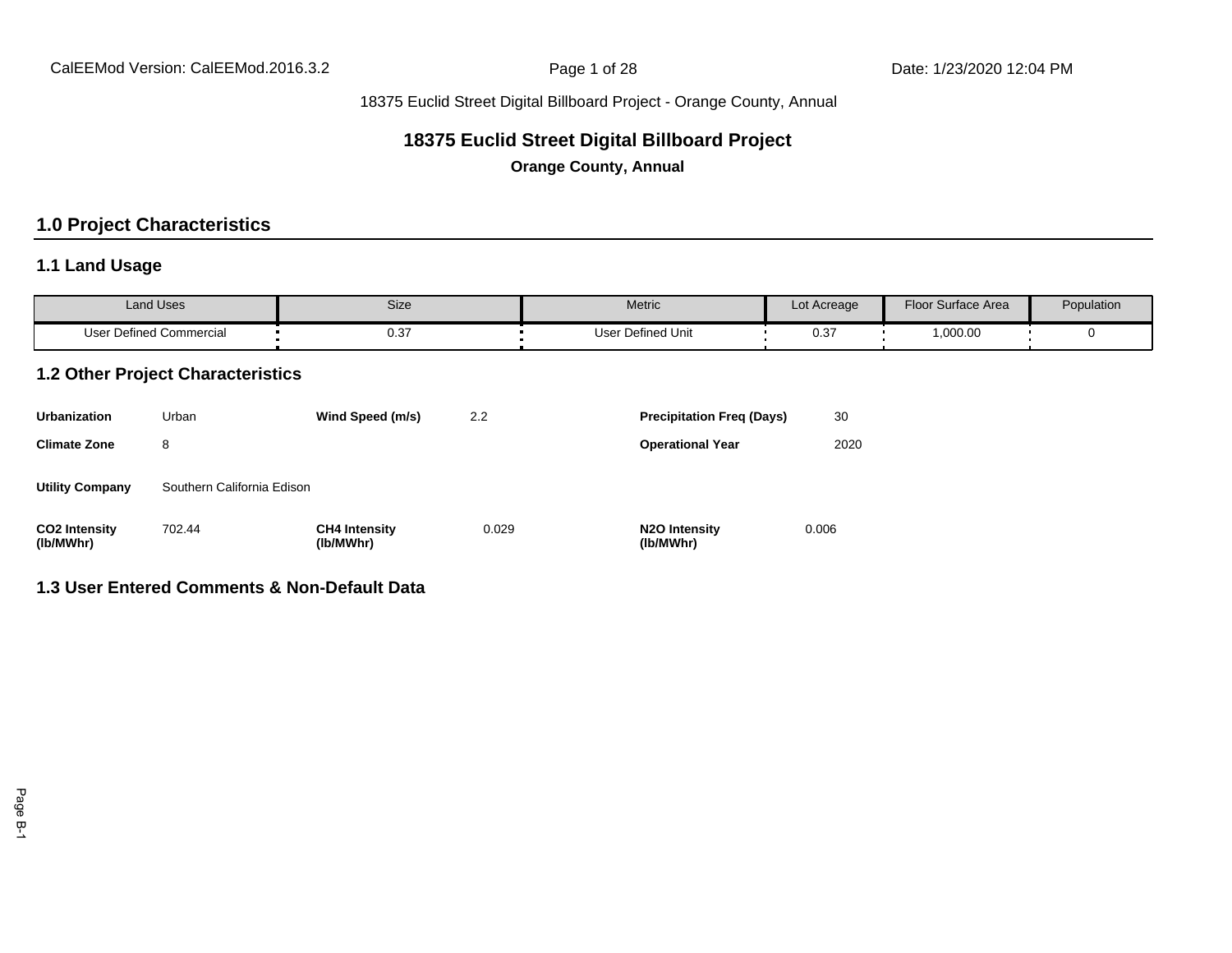Project Characteristics -

Land Use - Based on Google Earth Pro, the area around the existing billboard is approximately 1,600 sf or 0.37 acres.

Construction Phase - The analysis conservatively assumes the existing support structure would be demolished and a new pole would be constructed in its place. However, the existing pole strucutre is proposed to remain in place. Due to the limited construction activities, the construction period is conservatively estimated to last a total of 15 days.

Off-road Equipment - Based on CalEEMod examples from similar billboard projects.

Off-road Equipment - Based on CalEEMod examples from similar billboard projects.

Off-road Equipment - Based on CalEEMod examples from similar billboard projects.

Off-road Equipment - Based on CalEEMod examples from similar billboard projects.

Grading - The area that may require grading would be limited to the immediate vicinity of the pole structure and would be a fraction of an acre.

Demolition -

Trips and VMT - Conservatively assuming 10 construction workers would be onsite at all times. Vender trips are included for materials delivery and hauling trips are included for disposal of demolition and excavation debris.

Vehicle Trips - 3 visits or 6 total trips per year for maintenance of the billboard

|      | <b>Table Name</b>    | <b>Column Name</b> | Default Value | New Value |
|------|----------------------|--------------------|---------------|-----------|
|      | tblConstructionPhase | NumDays            | 10.00         | 2.00      |
|      | tblConstructionPhase | NumDays            | 2.00          | 5.00      |
|      | tblConstructionPhase | NumDays            | 100.00        | 5.00      |
|      | tblConstructionPhase | NumDaysWeek        | 5.00          | 6.00      |
|      | tblConstructionPhase | NumDaysWeek        | 5.00          | 6.00      |
|      | tblConstructionPhase | NumDaysWeek        | 5.00          | 6.00      |
|      | tblConstructionPhase | NumDaysWeek        | 5.00          | 6.00      |
|      | tblConstructionPhase | PhaseEndDate       | 10/6/2020     | 5/12/2020 |
|      | tblConstructionPhase | PhaseEndDate       | 5/14/2020     | 5/2/2020  |
|      | tblConstructionPhase | PhaseEndDate       | 5/19/2020     | 5/8/2020  |
| Page | tblConstructionPhase | PhaseEndDate       | 10/13/2020    | 5/18/2020 |
| 5-2  | tblConstructionPhase | PhaseStartDate     | 5/20/2020     | 5/9/2020  |
|      | tblConstructionPhase | PhaseStartDate     | 5/16/2020     | 5/3/2020  |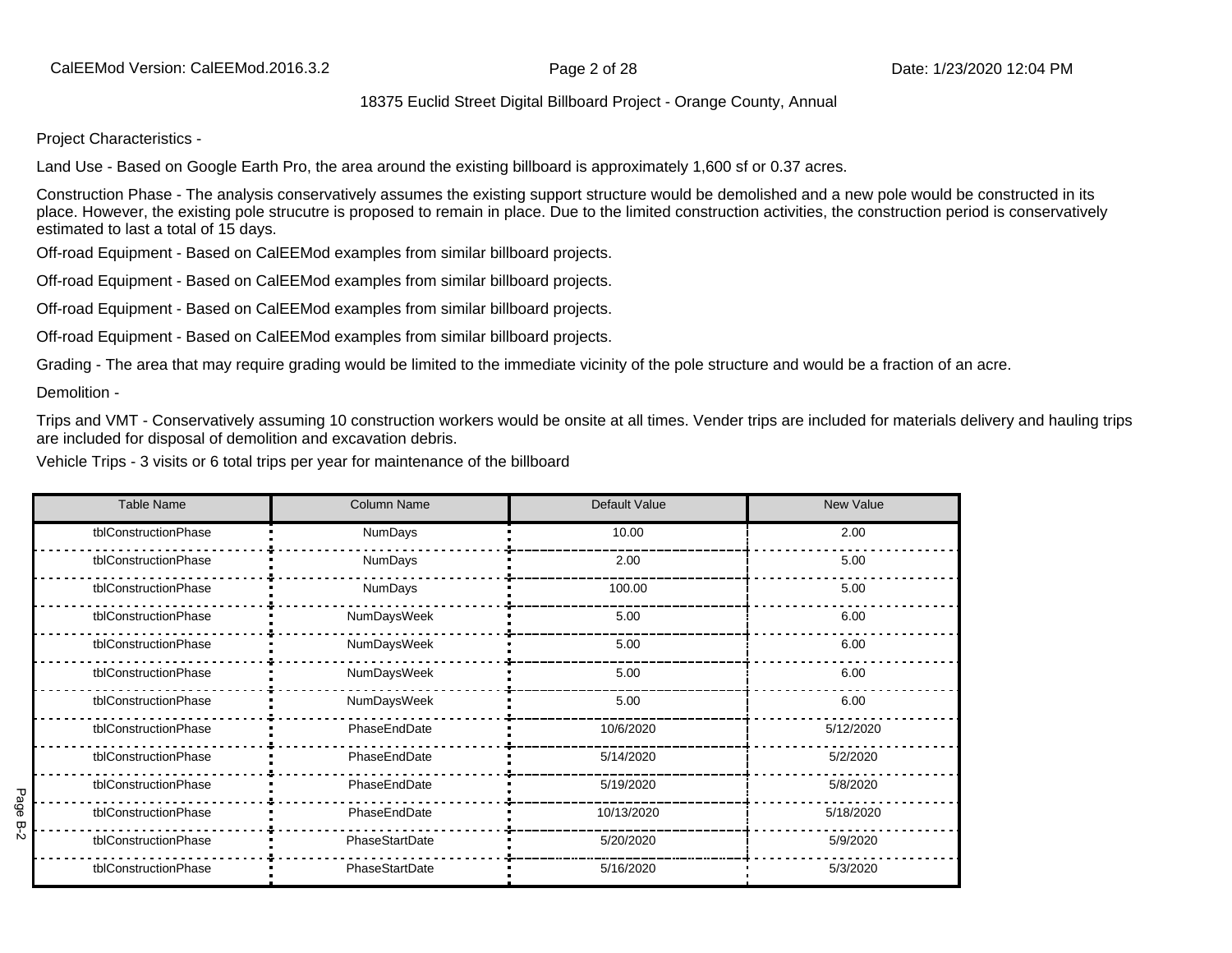|        | tblConstructionPhase | PhaseStartDate             | 10/7/2020 | 5/13/2020                       |
|--------|----------------------|----------------------------|-----------|---------------------------------|
|        | tblGrading           | AcresOfGrading             | 2.50      | 0.00                            |
|        | tblGrading           | MaterialExported           | 0.00      | 1,700.00                        |
|        | tblLandUse           | LandUseSquareFeet          | 0.00      | 1,000.00                        |
|        | tblLandUse           | LotAcreage                 | 0.00      | 0.37                            |
|        | tblOffRoadEquipment  | LoadFactor                 | 0.41      | 0.41                            |
|        | tblOffRoadEquipment  | LoadFactor                 | 0.50      | 0.50                            |
|        | tblOffRoadEquipment  | LoadFactor                 | 0.29      | 0.29                            |
|        | tblOffRoadEquipment  | LoadFactor                 | 0.38      | 0.38                            |
|        | tblOffRoadEquipment  | LoadFactor                 | 0.41      | 0.41                            |
|        | tblOffRoadEquipment  | LoadFactor                 | 0.31      | 0.31                            |
|        | tblOffRoadEquipment  | LoadFactor                 | 0.50      | 0.50                            |
|        | tblOffRoadEquipment  | OffRoadEquipmentType       |           | Graders                         |
|        | tblOffRoadEquipment  | OffRoadEquipmentType       |           | <b>Aerial Lifts</b>             |
|        | tblOffRoadEquipment  | OffRoadEquipmentType       |           | Welders                         |
|        | tblOffRoadEquipment  | OffRoadEquipmentType       |           | Trenchers                       |
|        | tblOffRoadEquipment  | OffRoadEquipmentType       |           | Cranes                          |
|        | tblOffRoadEquipment  | OffRoadEquipmentType       |           | Excavators                      |
|        | tblOffRoadEquipment  | OffRoadEquipmentType       |           | Graders                         |
|        | tblOffRoadEquipment  | OffRoadEquipmentType       |           | <b>Aerial Lifts</b>             |
|        | tblOffRoadEquipment  | OffRoadEquipmentType       |           | <b>Bore/Drill Rigs</b>          |
|        | tblOffRoadEquipment  | OffRoadEquipmentType       |           | <b>Cement and Mortar Mixers</b> |
|        | tblOffRoadEquipment  | OffRoadEquipmentType       |           | Concrete/Industrial Saws        |
|        | tblOffRoadEquipment  | OffRoadEquipmentUnitAmount | 0.00      | 1.00                            |
| Page   | tblOffRoadEquipment  | OffRoadEquipmentUnitAmount | 0.00      | 1.00                            |
| م<br>م | tblOffRoadEquipment  | OffRoadEquipmentUnitAmount | 2.00      | 1.00                            |
|        | tblOffRoadEquipment  | OffRoadEquipmentUnitAmount | 2.00      | 1.00                            |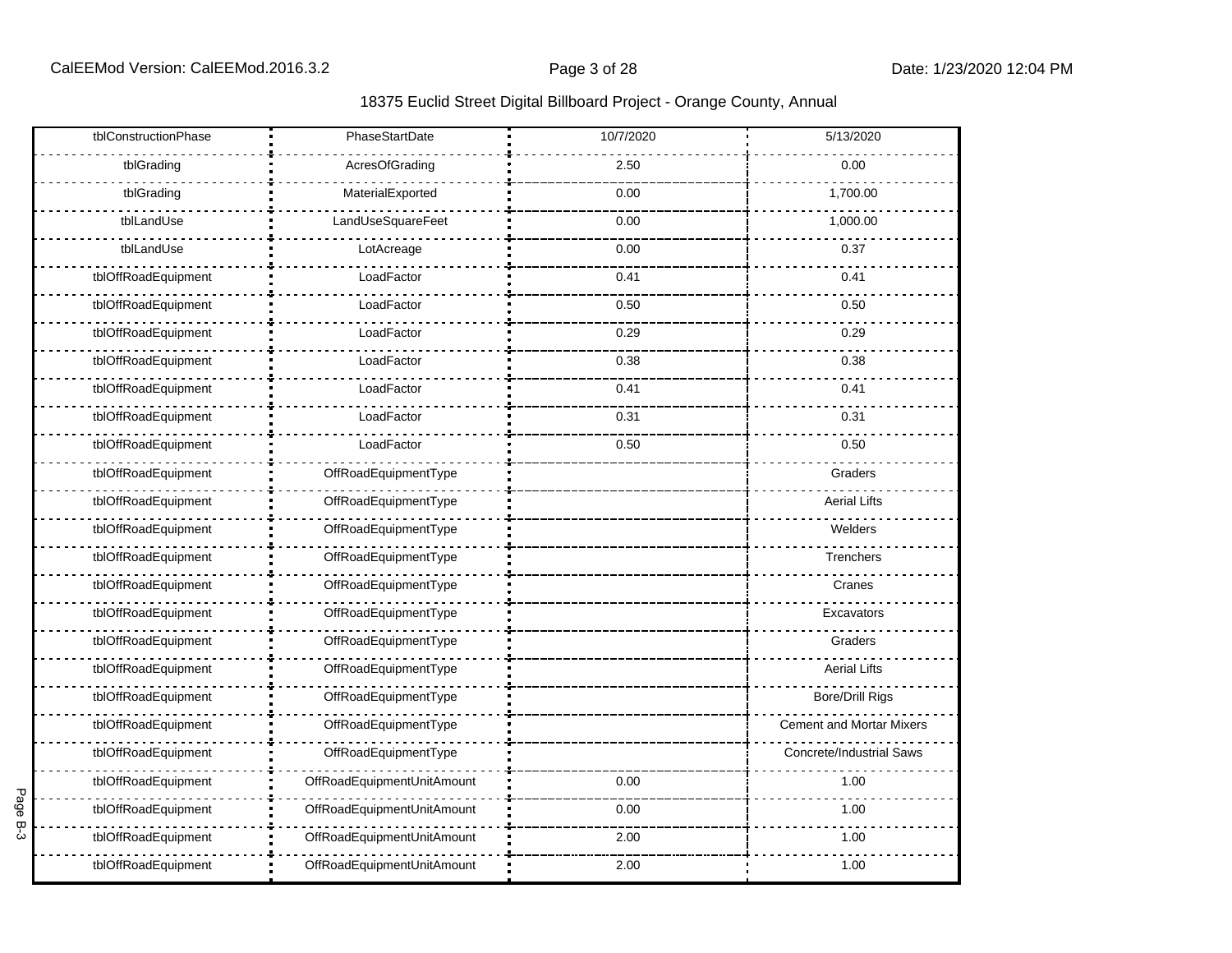|  |  |  |  | 18375 Euclid Street Digital Billboard Project - Orange County, Annual |
|--|--|--|--|-----------------------------------------------------------------------|
|--|--|--|--|-----------------------------------------------------------------------|

| tblOffRoadEquipment | OffRoadEquipmentUnitAmount | 2.00  | 1.00                                  |
|---------------------|----------------------------|-------|---------------------------------------|
| tblOffRoadEquipment | OffRoadEquipmentUnitAmount | 2.00  | 1.00                                  |
| tblOffRoadEquipment | PhaseName                  |       | Securing the Digital Display in Place |
| tblOffRoadEquipment | PhaseName                  |       | Securing the Digital Display in Place |
| tblOffRoadEquipment | UsageHours                 | 1.00  | 8.00                                  |
| tblOffRoadEquipment | UsageHours                 | 6.00  | 8.00                                  |
| tblOffRoadEquipment | UsageHours                 | 6.00  | 8.00                                  |
| tblOffRoadEquipment | UsageHours                 | 4.00  | 8.00                                  |
| tblOffRoadEquipment | UsageHours                 | 6.00  | 8.00                                  |
| tblTripsAndVMT      | HaulingTripNumber          | 0.00  | 6.00                                  |
| tblTripsAndVMT      | HaulingTripNumber          | 0.00  | 6.00                                  |
| tblTripsAndVMT      | VendorTripNumber           | 0.00  | 1.00                                  |
| tblTripsAndVMT      | VendorTripNumber           | 0.00  | 2.00                                  |
| tblTripsAndVMT      | WorkerTripNumber           | 10.00 | 20.00                                 |
| tblTripsAndVMT      | WorkerTripNumber           | 13.00 | 20.00                                 |
| tblTripsAndVMT      | WorkerTripNumber           | 10.00 | 20.00                                 |
| tblTripsAndVMT      | WorkerTripNumber           | 0.00  | 20.00                                 |
| tblVehicleTrips     | $ST_TR$                    | 0.00  | 0.02                                  |

# **2.0 Emissions Summary**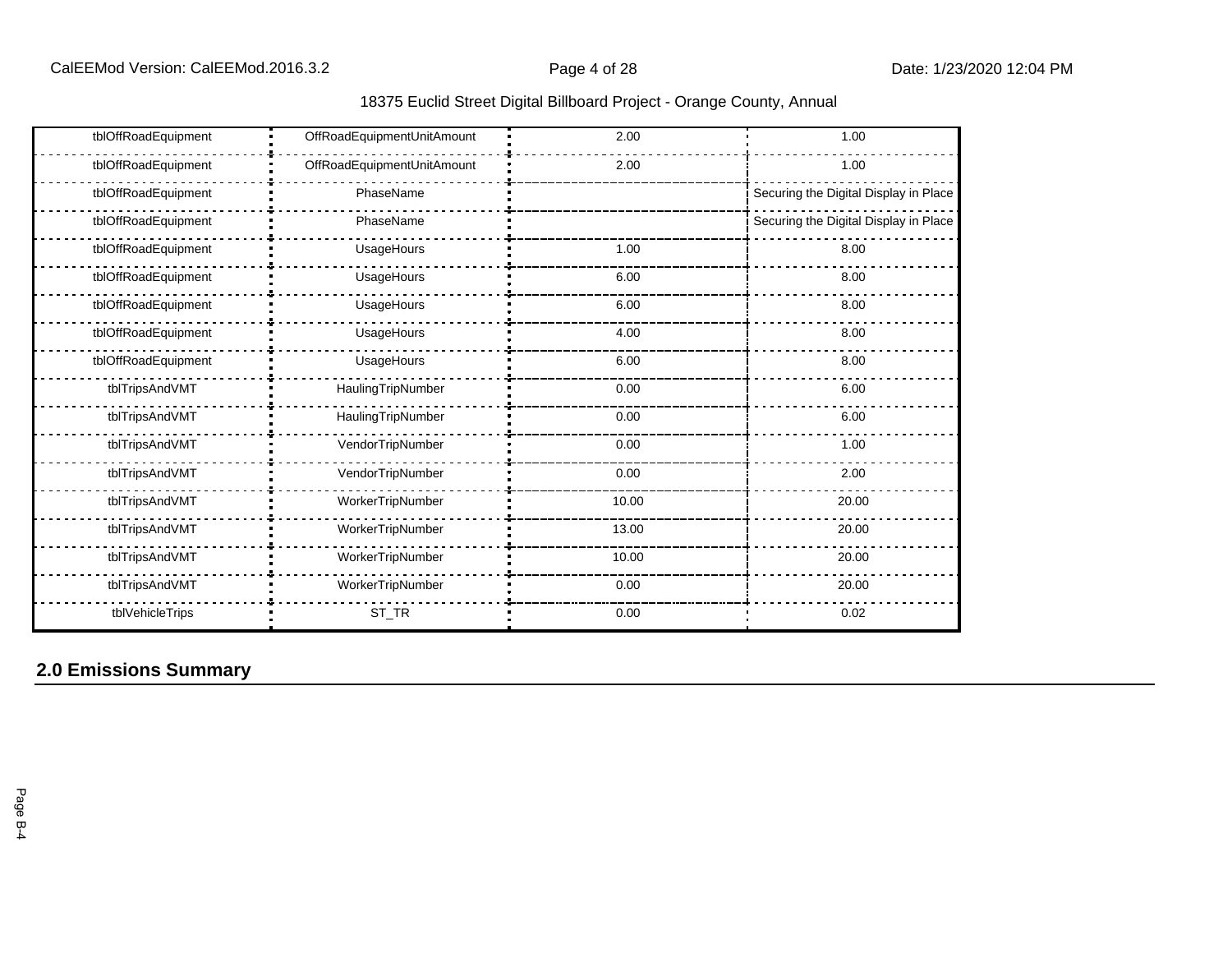#### **2.1 Overall Construction**

# **Unmitigated Construction**

|                | <b>ROG</b>            | <b>NO<sub>x</sub></b> | CO     | SO <sub>2</sub> | Fugitive<br><b>PM10</b> | Exhaust<br><b>PM10</b> | <b>PM10</b><br>Total | Fugitive<br><b>PM2.5</b> | Exhaust<br>PM2.5 | PM2.5 Total Bio- CO2 NBio- CO2 Total CO2 |        |         |         | CH <sub>4</sub> | <b>N2O</b> | CO <sub>2e</sub> |
|----------------|-----------------------|-----------------------|--------|-----------------|-------------------------|------------------------|----------------------|--------------------------|------------------|------------------------------------------|--------|---------|---------|-----------------|------------|------------------|
| Year           |                       |                       |        |                 |                         | tons/yr                |                      |                          |                  |                                          |        |         | MT/yr   |                 |            |                  |
| 2020           | $\blacksquare$ 0.0110 | 0.1107                | 0.0776 | -7000e-<br>004  | 2.3900e-<br>003         | 4.9800e-<br>003        | 7.3700e-<br>003      | 5.7000e-<br>004          | 4.6400e-<br>003  | 5.2100e-<br>003                          | 0.0000 | 15.1679 | 15.1679 | 3.8900e-<br>003 | 0.0000     | 15.2650          |
| <b>Maximum</b> | 0.0110                | 0.1107                | 0.0776 | 1.7000e-<br>004 | 2.3900e-<br>003         | 4.9800e-<br>003        | 7.3700e-<br>003      | 5.7000e-<br>004          | 4.6400e-<br>003  | 5.2100e-<br>003                          | 0.0000 | 15.1679 | 15.1679 | 3.8900e-<br>003 | 0.0000     | 15.2650          |

#### **Mitigated Construction**

|                | <b>ROG</b>            | <b>NO<sub>x</sub></b> | <b>CO</b> | SO <sub>2</sub> | Fugitive<br><b>PM10</b> | Exhaust<br><b>PM10</b> | <b>PM10</b><br>Total | Fugitive<br><b>PM2.5</b> | Exhaust<br>PM2.5 | <b>PM2.5 Total</b> Bio- CO2 NBio- CO2 Total CO2 |        |         |         | CH <sub>4</sub> | <b>N2O</b> | CO <sub>2e</sub> |
|----------------|-----------------------|-----------------------|-----------|-----------------|-------------------------|------------------------|----------------------|--------------------------|------------------|-------------------------------------------------|--------|---------|---------|-----------------|------------|------------------|
| Year           |                       |                       |           |                 |                         | tons/yr                |                      |                          |                  |                                                 |        |         | MT/yr   |                 |            |                  |
| 2020           | $\blacksquare$ 0.0110 | 0.1107                | 0.0776    | -7000e-<br>004  | 2.3900e-<br>003         | 4.9800e-<br>003        | 7.3700e-<br>003      | 5.7000e-<br>004          | 4.6400e-<br>003  | 5.2100e-<br>003                                 | 0.0000 | 15.1679 | 15.1679 | 3.8900e-<br>003 | 0.0000     | 15.2650          |
| <b>Maximum</b> | 0.0110                | 0.1107                | 0.0776    | .7000e-<br>004  | 2.3900e-<br>003         | 4.9800e-<br>003        | 7.3700e-<br>003      | 5.7000e-<br>004          | 4.6400e-<br>003  | 5.2100e-<br>003                                 | 0.0000 | 15.1679 | 15.1679 | 3.8900e-<br>003 | 0.0000     | 15.2650          |

| ه<br>$\sigma$<br>$\overline{w}$ 1<br>ÖΠ |                             | <b>ROG</b> | <b>NO<sub>x</sub></b> | co   | <b>SO2</b> | Fugitive<br><b>PM10</b> | <b>Exhaust</b><br><b>PM10</b> | <b>PM10</b><br><b>Total</b> | <b>Fugitive</b><br><b>PM2.5</b> | <b>Exhaust</b><br><b>PM2.5</b> | <b>PM2.5</b><br><b>Total</b> |      | Bio-CO2   NBio-CO2   Total CO2 |      | CH <sub>4</sub> | <b>N20</b> | CO <sub>2e</sub> |
|-----------------------------------------|-----------------------------|------------|-----------------------|------|------------|-------------------------|-------------------------------|-----------------------------|---------------------------------|--------------------------------|------------------------------|------|--------------------------------|------|-----------------|------------|------------------|
|                                         | Percent<br><b>Reduction</b> | 0.00       | 0.00                  | 0.00 | 0.00       | 0.00                    | 0.00                          | 0.00                        | 0.00                            | 0.00                           | 0.00                         | 0.00 | 0.00                           | 0.00 | 0.00            | 0.00       | 0.00             |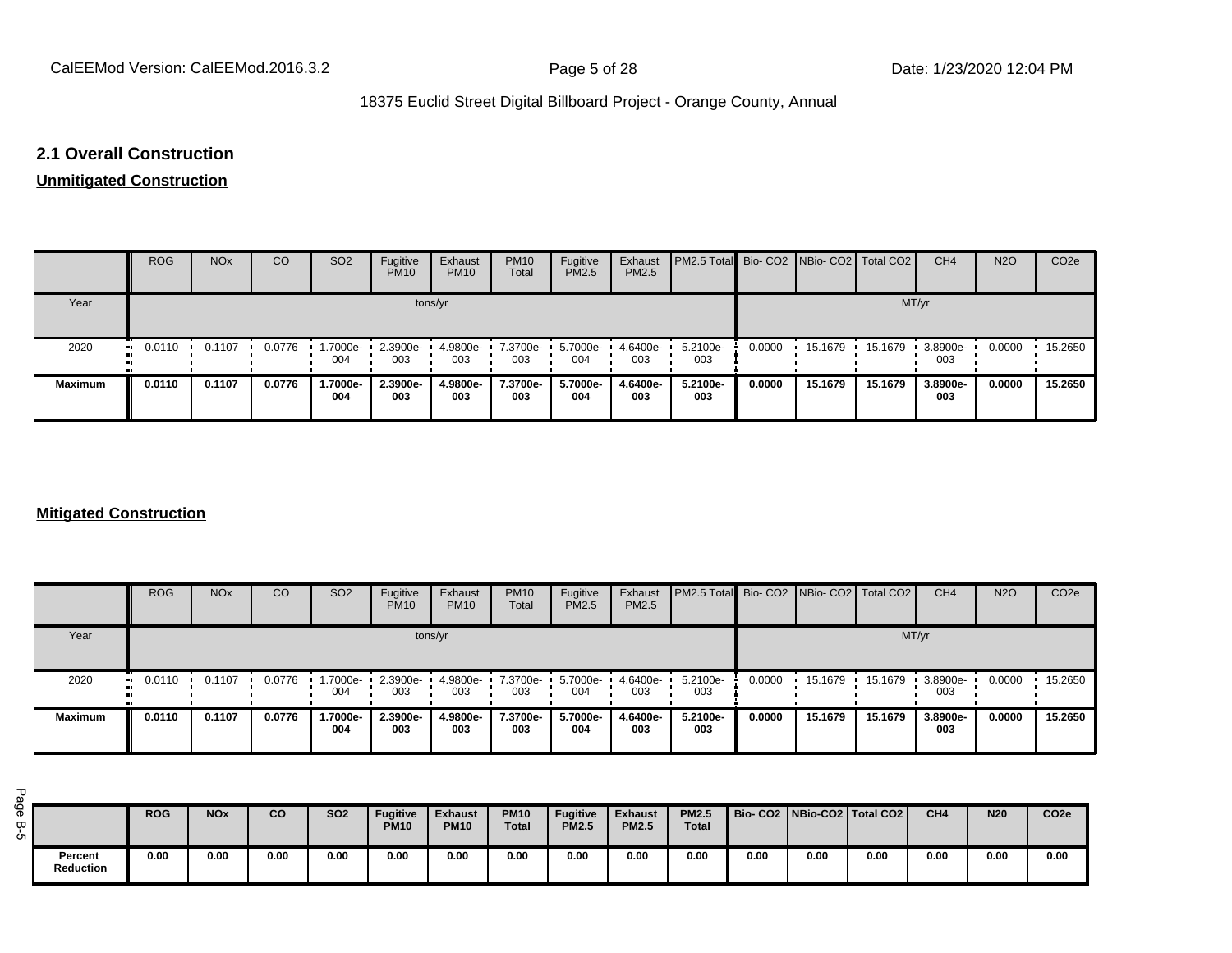| Quarter | <b>Start Date</b> | <b>End Date</b> | Maximum Unmitigated ROG + NOX (tons/guarter) | Maximum Mitigated ROG + NOX (tons/guarter) |
|---------|-------------------|-----------------|----------------------------------------------|--------------------------------------------|
|         | 5-1-2020          | 7-31-2020       | 0.1235                                       | 0.1235                                     |
|         |                   | <b>Highest</b>  | 0.1235                                       | 0.1235                                     |

# **2.2 Overall Operational**

### **Unmitigated Operational**

|              | <b>ROG</b>                     | <b>NO<sub>x</sub></b> | CO     | SO <sub>2</sub> | Fugitive<br><b>PM10</b> | Exhaust<br><b>PM10</b> | <b>PM10</b><br>Total | Fugitive<br>PM2.5 | Exhaust<br>PM2.5 | PM2.5 Total Bio- CO2 NBio- CO2 Total CO2 |        |                 |                 | CH <sub>4</sub> | <b>N2O</b> | CO <sub>2</sub> e |  |  |  |  |
|--------------|--------------------------------|-----------------------|--------|-----------------|-------------------------|------------------------|----------------------|-------------------|------------------|------------------------------------------|--------|-----------------|-----------------|-----------------|------------|-------------------|--|--|--|--|
| Category     |                                | tons/yr               |        |                 |                         |                        |                      |                   |                  |                                          |        |                 | MT/yr           |                 |            |                   |  |  |  |  |
| Area         | $\blacksquare$ 4.0800e-<br>003 | 0.0000                | 0.0000 | 0.0000          |                         | 0.0000                 | 0.0000               |                   | 0.0000           | 0.0000                                   | 0.0000 | 1.0000e-<br>005 | 1.0000e-<br>005 | 0.0000          | 0.0000     | -.0000e<br>005    |  |  |  |  |
| Energy       | 0.0000                         | 0.0000<br>$\cdot$     | 0.0000 | 0.0000          |                         | 0.0000<br>$\cdot$      | 0.0000               |                   | 0.0000           | 0.0000                                   | 0.0000 | 0.0000          | 0.0000          | 0.0000          | 0.0000     | 0.0000            |  |  |  |  |
| Mobile       | 0.0000                         | 0.0000                | 0.0000 | 0.0000          | 0.0000                  | 0.0000                 | 0.0000               | 0.0000            | 0.0000           | 0.0000                                   | 0.0000 | 0.0000          | 0.0000          | 0.0000          | 0.0000     | 0.0000            |  |  |  |  |
| Waste        |                                |                       |        |                 |                         | 0.0000                 | 0.0000               |                   | 0.0000           | 0.0000                                   | 0.0000 | 0.0000          | 0.0000          | 0.0000          | 0.0000     | 0.0000            |  |  |  |  |
| Water        |                                |                       |        |                 |                         | 0.0000                 | 0.0000               |                   | 0.0000           | 0.0000                                   | 0.0000 | 0.0000<br>. .   | 0.0000          | 0.0000          | 0.0000     | 0.0000            |  |  |  |  |
| <b>Total</b> | 4.0800e-<br>003                | 0.0000                | 0.0000 | 0.0000          | 0.0000                  | 0.0000                 | 0.0000               | 0.0000            | 0.0000           | 0.0000                                   | 0.0000 | 1.0000e-<br>005 | 1.0000e-<br>005 | 0.0000          | 0.0000     | 1.0000e-<br>005   |  |  |  |  |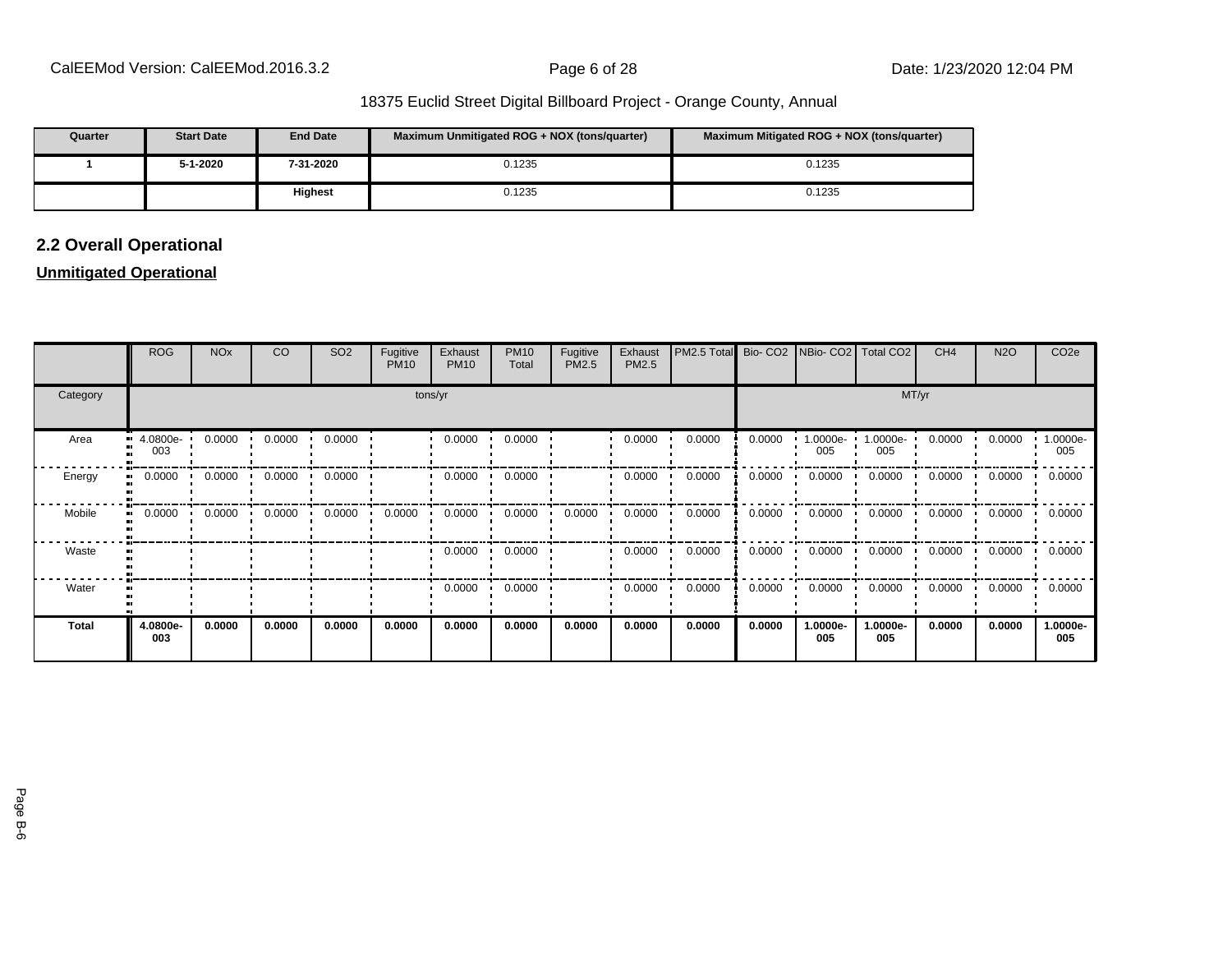### **2.2 Overall Operational**

#### **Mitigated Operational**

|                             | <b>ROG</b>          | <b>NO<sub>x</sub></b> |            | <b>CO</b> | SO <sub>2</sub>                     | Fugitive   | <b>PM10</b>     | Exhaust<br><b>PM10</b> | <b>PM10</b><br>Total          |                             | Fugitive<br><b>PM2.5</b>        | Exhaust<br><b>PM2.5</b> |                                | PM2.5 Total                  | Bio-CO <sub>2</sub> |                     | <b>INBio-CO2I Total CO2</b> |                 |                      | CH <sub>4</sub> | N <sub>2</sub> O           |                  | CO <sub>2e</sub> |
|-----------------------------|---------------------|-----------------------|------------|-----------|-------------------------------------|------------|-----------------|------------------------|-------------------------------|-----------------------------|---------------------------------|-------------------------|--------------------------------|------------------------------|---------------------|---------------------|-----------------------------|-----------------|----------------------|-----------------|----------------------------|------------------|------------------|
| Category                    |                     |                       |            |           |                                     |            |                 | tons/yr                |                               |                             |                                 |                         |                                |                              |                     |                     |                             |                 | MT/yr                |                 |                            |                  |                  |
| Area                        | $-4.0800e-$<br>003  | 0.0000                |            | 0.0000    | 0.0000                              |            |                 | 0.0000                 | 0.0000                        |                             |                                 | 0.0000                  |                                | 0.0000                       | 0.0000              |                     | 1.0000e- 1.0000e- 1<br>005  | 005             |                      | 0.0000          | 0.0000                     |                  | 1.0000e-<br>005  |
| Energy                      | 0.0000              | 0.0000                |            | 0.0000    | 0.0000                              |            |                 | 0.0000                 | 0.0000                        |                             |                                 | 0.0000                  |                                | 0.0000                       | 0.0000              |                     | 0.0000                      | 0.0000          |                      | 0.0000          | 0.0000                     |                  | 0.0000           |
| Mobile                      | 0.0000<br>$\bullet$ |                       |            |           | $0.0000$ $0.0000$ $0.0000$ $0.0000$ | 0.0000     |                 | 0.0000                 | 0.0000                        |                             | 0.0000                          | 0.0000                  |                                | 0.0000                       | 0.0000              |                     | $0.0000$ $0.0000$           |                 |                      |                 | $0.0000$ $0.0000$ $0.0000$ |                  |                  |
| Waste                       |                     |                       |            |           |                                     |            |                 | 0.0000                 | 0.0000                        |                             |                                 | 0.0000                  |                                | 0.0000                       | 0.0000              |                     | 0.0000<br>. .               | 0.0000          |                      | 0.0000          | $0.0000$ $0.0000$          |                  |                  |
| Water                       |                     |                       |            |           |                                     |            |                 | 0.0000                 | 0.0000                        |                             |                                 | 0.0000                  |                                | 0.0000                       | 0.0000              |                     | 0.0000                      | 0.0000          |                      | 0.0000          |                            | $0.0000$ $\cdot$ | 0.0000           |
| <b>Total</b>                | 4.0800e-<br>003     | 0.0000                |            | 0.0000    | 0.0000                              |            | 0.0000          | 0.0000                 | 0.0000                        |                             | 0.0000                          | 0.0000                  |                                | 0.0000                       | 0.0000              |                     | 1.0000e-<br>005             | 1.0000e-<br>005 |                      | 0.0000          | 0.0000                     |                  | 1.0000e-<br>005  |
|                             | <b>ROG</b>          |                       | <b>NOx</b> |           | co                                  | <b>SO2</b> | <b>Fugitive</b> | <b>PM10</b>            | <b>Exhaust</b><br><b>PM10</b> | <b>PM10</b><br><b>Total</b> | <b>Fugitive</b><br><b>PM2.5</b> |                         | <b>Exhaust</b><br><b>PM2.5</b> | <b>PM2.5</b><br><b>Total</b> |                     | Bio-CO <sub>2</sub> |                             |                 | NBio-CO2   Total CO2 | CH <sub>4</sub> |                            | <b>N20</b>       | CO <sub>2e</sub> |
| Percent<br><b>Reduction</b> | 0.00                |                       | 0.00       |           | 0.00                                | 0.00       |                 | 0.00                   | 0.00                          | 0.00                        |                                 | 0.00                    | 0.00                           | 0.00                         |                     | 0.00                | 0.00                        |                 | 0.00                 | 0.00            |                            | 0.00             | 0.00             |

# **3.0 Construction Detail**

**Construction Phase**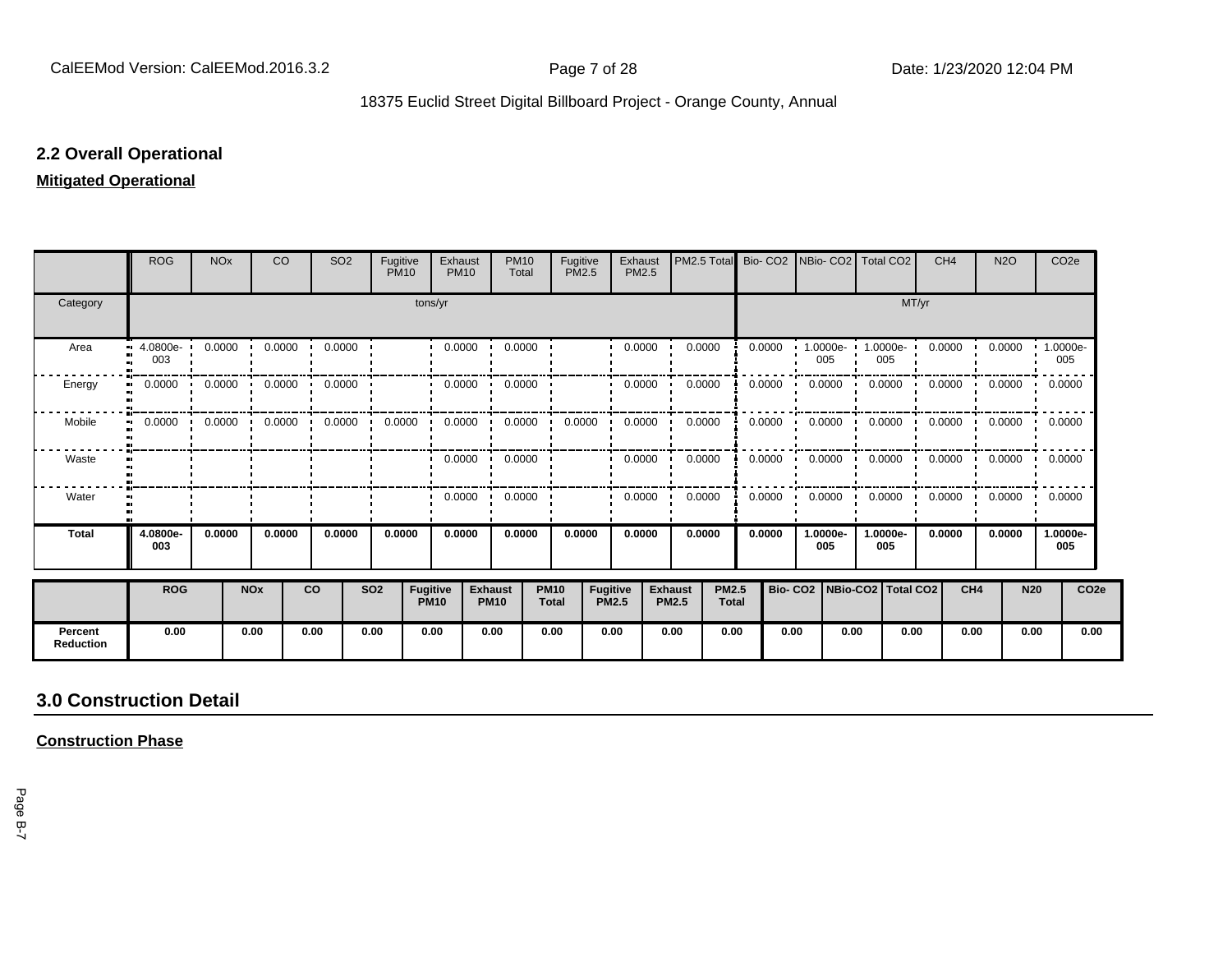CalEEMod Version: CalEEMod.2016.3.2 **Page 8 of 28** Page 8 of 28 Date: 1/23/2020 12:04 PM

#### 18375 Euclid Street Digital Billboard Project - Orange County, Annual

| Phase<br><b>Number</b> | Phase Name                                          | Phase Type                   | <b>Start Date</b> | End Date          | Num Days Num Days<br>Week | <b>Phase Description</b> |
|------------------------|-----------------------------------------------------|------------------------------|-------------------|-------------------|---------------------------|--------------------------|
|                        | <b>Billboard and Support Structure</b><br>• Removal | •Demolition                  | !5/1/2020         | 15/2/2020         |                           |                          |
|                        | .Installation of New Pole Structure .Grading        |                              | 15/3/2020         | 15/8/2020         |                           |                          |
|                        | •Trenching for Electricity Lines                    | •Trenching                   | 15/9/2020         | 15/12/2020        |                           |                          |
|                        | Securing the Digital Display in<br>•Place           | <b>Building Construction</b> | $\cdot$ 5/13/2020 | $\cdot$ 5/18/2020 |                           |                          |

#### **Acres of Grading (Site Preparation Phase): 0**

**Acres of Grading (Grading Phase): 0**

**Acres of Paving: 0**

**Residential Indoor: 0; Residential Outdoor: 0; Non-Residential Indoor: 0; Non-Residential Outdoor: 0; Striped Parking Area: 0 (Architectural Coating ±sqft)**

#### **OffRoad Equipment**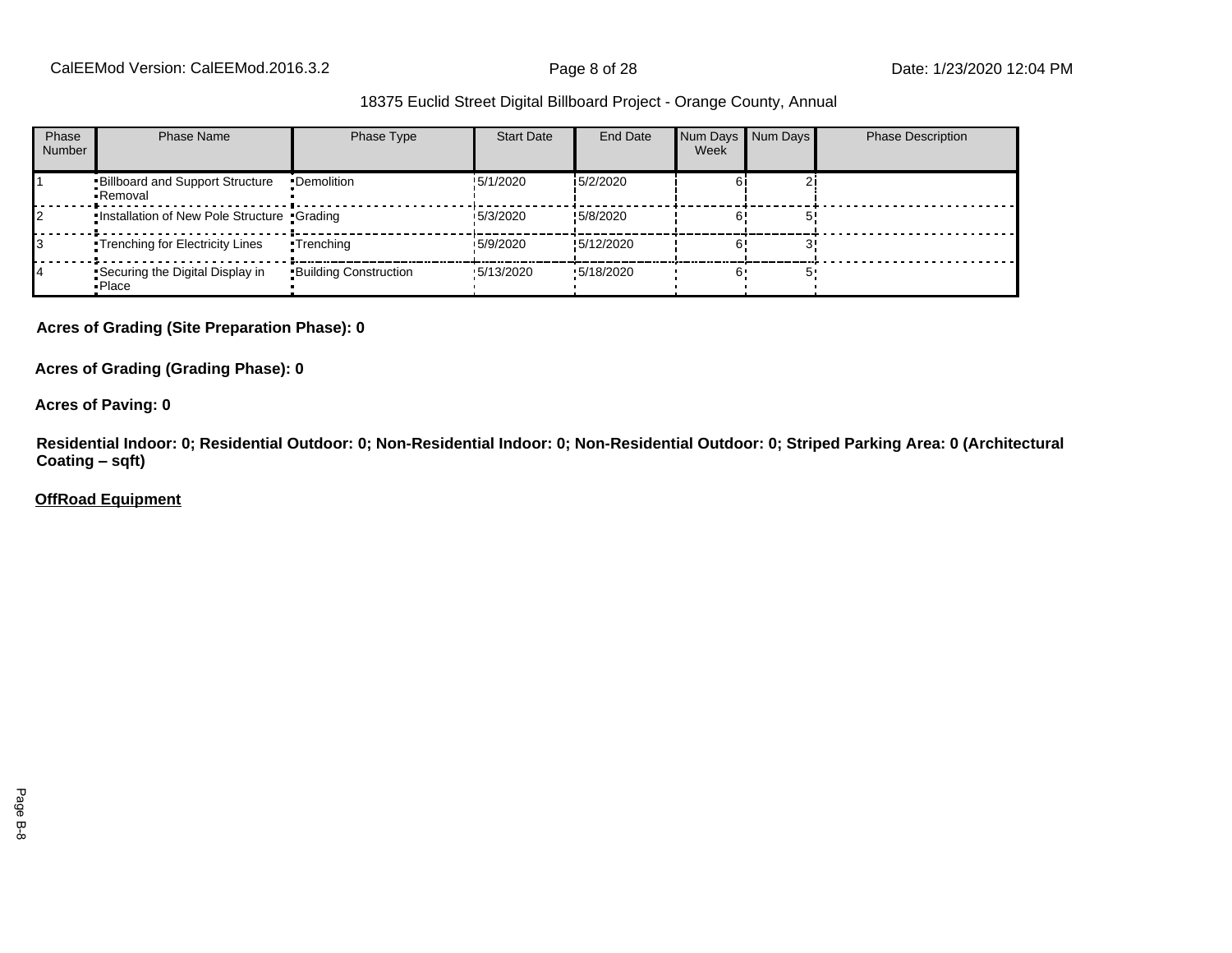|  |  |  |  | 18375 Euclid Street Digital Billboard Project - Orange County, Annual |
|--|--|--|--|-----------------------------------------------------------------------|
|--|--|--|--|-----------------------------------------------------------------------|

| <b>Phase Name</b>                                 | <b>Offroad Equipment Type</b>    | Amount | <b>Usage Hours</b> | <b>Horse Power</b> | <b>Load Factor</b> |
|---------------------------------------------------|----------------------------------|--------|--------------------|--------------------|--------------------|
| Securing the Digital Display in Place             | •Cranes                          |        | 8.00 <sup>1</sup>  | 231!               | 0.29               |
| <b>Billboard and Support Structure</b><br>Removal | <b>*Concrete/Industrial Saws</b> |        | 8.00               | 81                 | 0.73               |
| <b>Trenching for Electricity Lines</b>            | <b>Craders</b>                   |        | 8.00               | 187                | 0.41               |
| Securing the Digital Display in Place             | <b>Aerial Lifts</b>              |        | 8.00               | 63                 | 0.31               |
| Securing the Digital Display in Place             | •Welders                         |        | 8.00               | 46!                | 0.45               |
| Securing the Digital Display in Place             | •Forklifts                       |        | $8.00 -$           | 89                 | 0.20               |
| <b>Billboard and Support Structure</b><br>Removal | <b>*Rubber Tired Dozers</b>      |        | 8.00               | 247                | 0.40               |
| <b>Trenching for Electricity Lines</b>            | •Trenchers                       |        | 8.00 <sup>1</sup>  | 78!                | 0.50               |
| <b>Billboard and Support Structure</b><br>Removal | •Tractors/Loaders/Backhoes       |        | 8.00               | 97                 | 0.37               |
| Installation of New Pole Structure                | •Tractors/Loaders/Backhoes       |        | 8.00               | 97'                | 0.37               |
| Securing the Digital Display in Place             | •Tractors/Loaders/Backhoes       |        | 8.00 <sub>1</sub>  | 97'                | 0.37               |
| <b>Billboard and Support Structure</b><br>Removal | •Cranes                          |        | 8.00               | 231                | 0.29               |
| Installation of New Pole Structure                | • Excavators                     |        | 8.00               | 158                | 0.38               |
| <b>Installation of New Pole Structure</b>         | •Graders                         |        | 8.00 <sub>1</sub>  | 187                | 0.41               |
| Installation of New Pole Structure                | • Aerial Lifts                   |        | $8.00 -$           | 63                 | 0.31               |
| Installation of New Pole Structure                | •Bore/Drill Rigs                 |        | 8.00               | 221                | 0.50               |
| <b>Trenching for Electricity Lines</b>            | •Cement and Mortar Mixers        |        | 8.00               | ۹۰                 | 0.56               |
| <b>Trenching for Electricity Lines</b>            | •Concrete/Industrial Saws        |        | $8.00 \cdot$       | 81                 | 0.73               |

**Trips and VMT**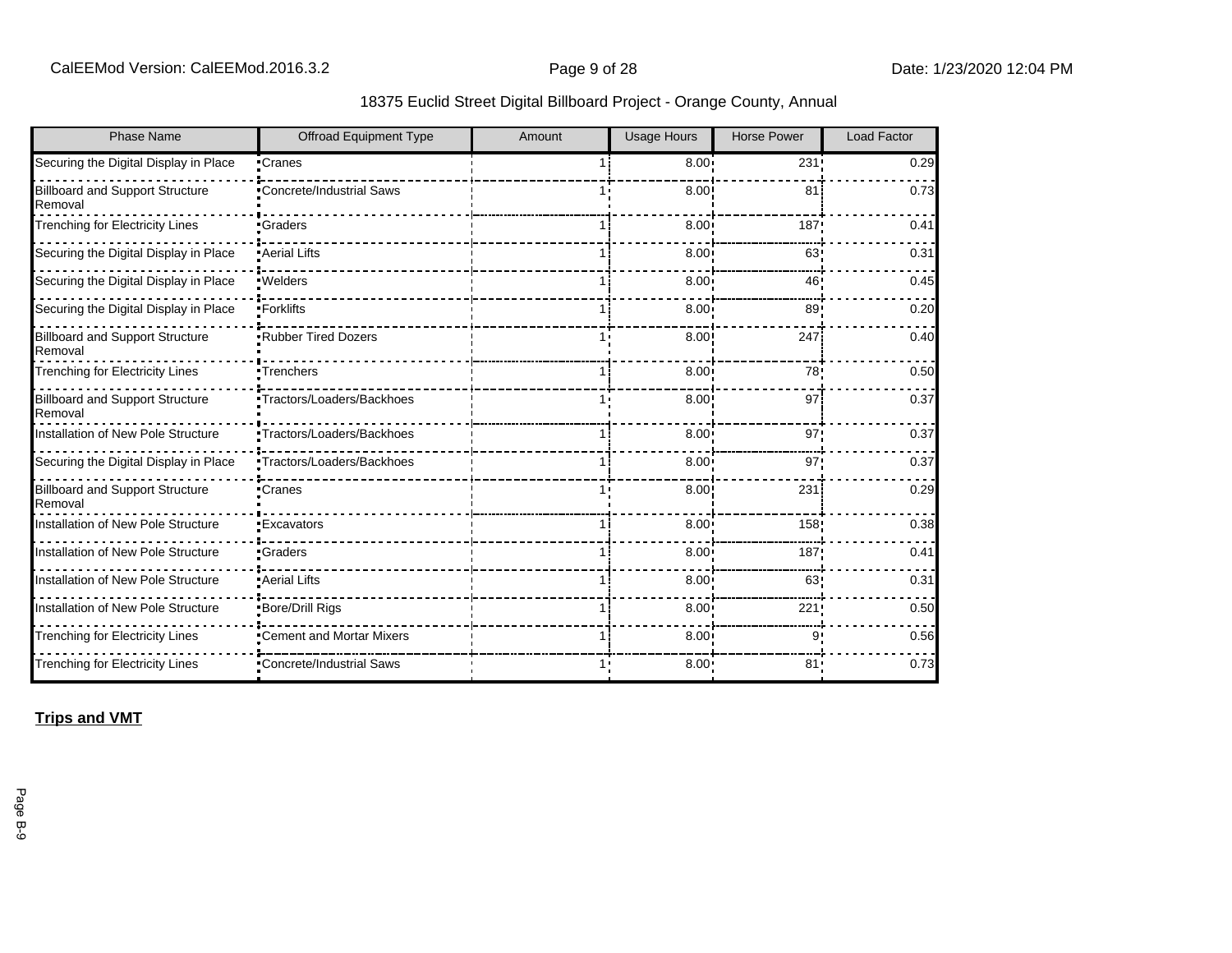| <b>Phase Name</b>                                 | <b>Offroad Equipment</b><br>Count | <b>Worker Trip</b><br><b>Number</b> | Vendor Trip<br><b>Number</b> | <b>Hauling Trip</b><br><b>Number</b> | <b>Worker Trip</b><br>Length | Vendor Trip<br>Length | <b>Hauling Trip</b><br>Length | Worker Vehicle<br>Class | Vendor         | Hauling<br>Vehicle Class Vehicle Class |
|---------------------------------------------------|-----------------------------------|-------------------------------------|------------------------------|--------------------------------------|------------------------------|-----------------------|-------------------------------|-------------------------|----------------|----------------------------------------|
| <b>Billboard and Support</b><br>Ctructure Demoval |                                   | 20.00                               | 0.00!                        | $6.00 \cdot$                         | 14.70 i                      | 6.90!                 |                               | 20.00 LD Mix            | <b>HDT Mix</b> | !HHDT                                  |
| Installation of New<br>Dolo Structuro             |                                   | 20.00                               | 1.00!                        | $0.00 \cdot$                         | 14.70i                       | 6.90!                 |                               | 20.00 LD Mix            | <b>HDT Mix</b> | !ННDТ                                  |
| Trenching for<br>Elactricity Linge                |                                   | $20.00 \cdot$                       | 0.00!                        | $6.00 \cdot$                         | 14.70i                       | 6.90!                 |                               | 20.00 LD Mix            | <b>HDT Mix</b> | !HHDT                                  |
| Securing the Digital<br>Nienlay in Dlace          |                                   | $20.00 \cdot$                       | $2.00 -$                     | $0.00 \cdot$                         | $14.70 \cdot$                | $6.90 \cdot$          |                               | 20.00 LD Mix            | <b>HDT Mix</b> | <b>HHDT</b>                            |

# **3.1 Mitigation Measures Construction**

### **3.2 Billboard and Support Structure Removal - 2020**

### **Unmitigated Construction On-Site**

|                      | <b>ROG</b>              | <b>NO<sub>x</sub></b> | CO     | SO <sub>2</sub> | Fugitive<br><b>PM10</b> | Exhaust<br><b>PM10</b> | <b>PM10</b><br>Total | Fugitive<br>PM2.5 | Exhaust<br>PM2.5 | PM2.5 Total Bio- CO2 NBio- CO2 Total CO2 |        |        |        | CH <sub>4</sub> | <b>N2O</b> | CO <sub>2e</sub> |
|----------------------|-------------------------|-----------------------|--------|-----------------|-------------------------|------------------------|----------------------|-------------------|------------------|------------------------------------------|--------|--------|--------|-----------------|------------|------------------|
| Category             |                         |                       |        |                 |                         | tons/yr                |                      |                   |                  |                                          |        |        |        | MT/yr           |            |                  |
| <b>Fugitive Dust</b> |                         |                       |        |                 | 4.9000e-<br>004         | 0.0000                 | 4.9000e-<br>004      | 7.0000e-<br>005   | 0.0000           | 7.0000e-<br>005                          | 0.0000 | 0.0000 | 0.0000 | 0.0000          | 0.0000     | 0.0000           |
| Off-Road             | $\cdot$ 2.1600e-<br>003 | 0.0221                | 0.0122 | 2.0000e-<br>005 |                         | 1.1100e-<br>003        | 1.1100e-<br>003      |                   | 1.0300e-<br>003  | 1.0300e-<br>003                          | 0.0000 | 2.0647 | 2.0647 | 5.3000e-<br>004 | 0.0000     | 2.0779           |
| <b>Total</b>         | 2.1600e-<br>003         | 0.0221                | 0.0122 | 2.0000e-<br>005 | 4.9000e-<br>004         | 1.1100e-<br>003        | 1.6000e-<br>003      | 7.0000e-<br>005   | 1.0300e-<br>003  | 1.1000e-<br>003                          | 0.0000 | 2.0647 | 2.0647 | 5.3000e-<br>004 | 0.0000     | 2.0779           |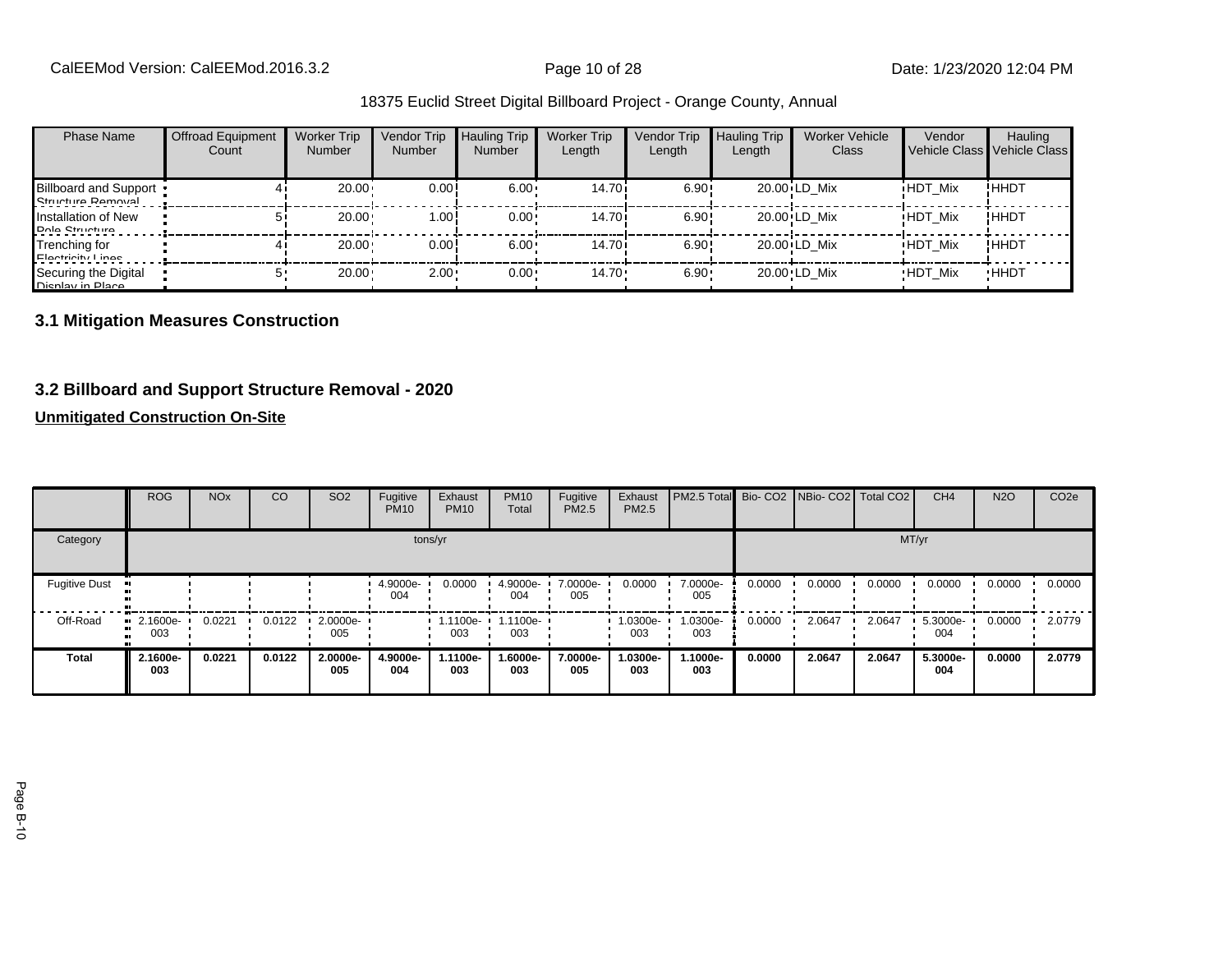### **3.2 Billboard and Support Structure Removal - 2020**

### **Unmitigated Construction Off-Site**

|              | <b>ROG</b>              | <b>NO<sub>x</sub></b> | CO              | SO <sub>2</sub> | Fugitive<br><b>PM10</b> | Exhaust<br><b>PM10</b> | <b>PM10</b><br>Total | Fugitive<br>PM2.5 | Exhaust<br>PM2.5 | PM2.5<br>Total  |        | Bio- CO2   NBio- CO2   Total CO2 |        | CH <sub>4</sub> | <b>N2O</b> | CO <sub>2e</sub> |
|--------------|-------------------------|-----------------------|-----------------|-----------------|-------------------------|------------------------|----------------------|-------------------|------------------|-----------------|--------|----------------------------------|--------|-----------------|------------|------------------|
| Category     |                         |                       |                 |                 |                         | tons/yr                |                      |                   |                  |                 |        |                                  | MT/yr  |                 |            |                  |
| Hauling      | $\cdot$ 2.0000e-<br>005 | 8.5000e- L<br>004     | 2.1000e-<br>004 | 0.0000          | 5.0000e-<br>005         | 0.0000                 | 5.0000e-<br>005      | 1.0000e-<br>005   | 0.0000           | 2.0000e-<br>005 | 0.0000 | 0.2307                           | 0.2307 | 2.0000e-<br>005 | 0.0000     | 0.2313           |
| Vendor       | $\blacksquare$ 0.0000   | 0.0000                | 0.0000          | 0.0000          | 0.0000                  | 0.0000                 | 0.0000               | 0.0000            | 0.0000           | 0.0000          | 0.0000 | 0.0000                           | 0.0000 | 0.0000          | 0.0000     | 0.0000           |
| Worker       | $-8.0000e-$<br>005      | 5.0000e-<br>005       | 6.2000e-<br>004 | 0.0000          | 2.2000e-<br>004         | 0.0000                 | 2.2000e-<br>004      | 6.0000e-<br>005   | 0.0000           | 6.0000e-<br>005 | 0.0000 | 0.1900                           | 0.1900 | 0.0000          | 0.0000     | 0.1901           |
| <b>Total</b> | 1.0000e-<br>004         | $9.0000e-$<br>004     | 8.3000e-<br>004 | 0.0000          | 2.7000e-<br>004         | 0.0000                 | 2.7000e-<br>004      | 7.0000e-<br>005   | 0.0000           | 8.0000e-<br>005 | 0.0000 | 0.4207                           | 0.4207 | 2.0000e-<br>005 | 0.0000     | 0.4214           |

### **Mitigated Construction On-Site**

|           |                      | <b>ROG</b>                     | <b>NO<sub>x</sub></b> | CO     | SO <sub>2</sub> | Fugitive<br><b>PM10</b> | Exhaust<br><b>PM10</b> | <b>PM10</b><br>Total     | Fugitive<br><b>PM2.5</b> | Exhaust<br>PM2.5 | PM2.5 Total Bio- CO2 NBio- CO2 Total CO2 |        |        |        | CH <sub>4</sub> | <b>N2O</b> | CO <sub>2e</sub> |
|-----------|----------------------|--------------------------------|-----------------------|--------|-----------------|-------------------------|------------------------|--------------------------|--------------------------|------------------|------------------------------------------|--------|--------|--------|-----------------|------------|------------------|
|           | Category             |                                |                       |        |                 | tons/yr                 |                        |                          |                          |                  |                                          |        |        | MT/yr  |                 |            |                  |
|           | <b>Fugitive Dust</b> |                                |                       |        |                 | 4.9000e-<br>004         | 0.0000                 | 4.9000e-<br>004          | 7.0000e-<br>005          | 0.0000           | 7.0000e-<br>005                          | 0.0000 | 0.0000 | 0.0000 | 0.0000          | 0.0000     | 0.0000           |
|           | Off-Road             | $\blacksquare$ 2.1600e-<br>003 | 0.0221                | 0.0122 | 2.0000e-<br>005 |                         | 003                    | 1.1100e- 1.1100e-<br>003 |                          | 1.0300e-<br>003  | 1.0300e-<br>003                          | 0.0000 | 2.0647 | 2.0647 | 5.3000e-<br>004 | 0.0000     | 2.0779           |
| Page<br>Φ | Total                | 2.1600e-<br>003                | 0.0221                | 0.0122 | 2.0000e-<br>005 | 4.9000e-<br>004         | 1.1100e-<br>003        | 1.6000e-<br>003          | 7.0000e-<br>005          | 1.0300e-<br>003  | -.1000e<br>003                           | 0.0000 | 2.0647 | 2.0647 | 5.3000e-<br>004 | 0.0000     | 2.0779           |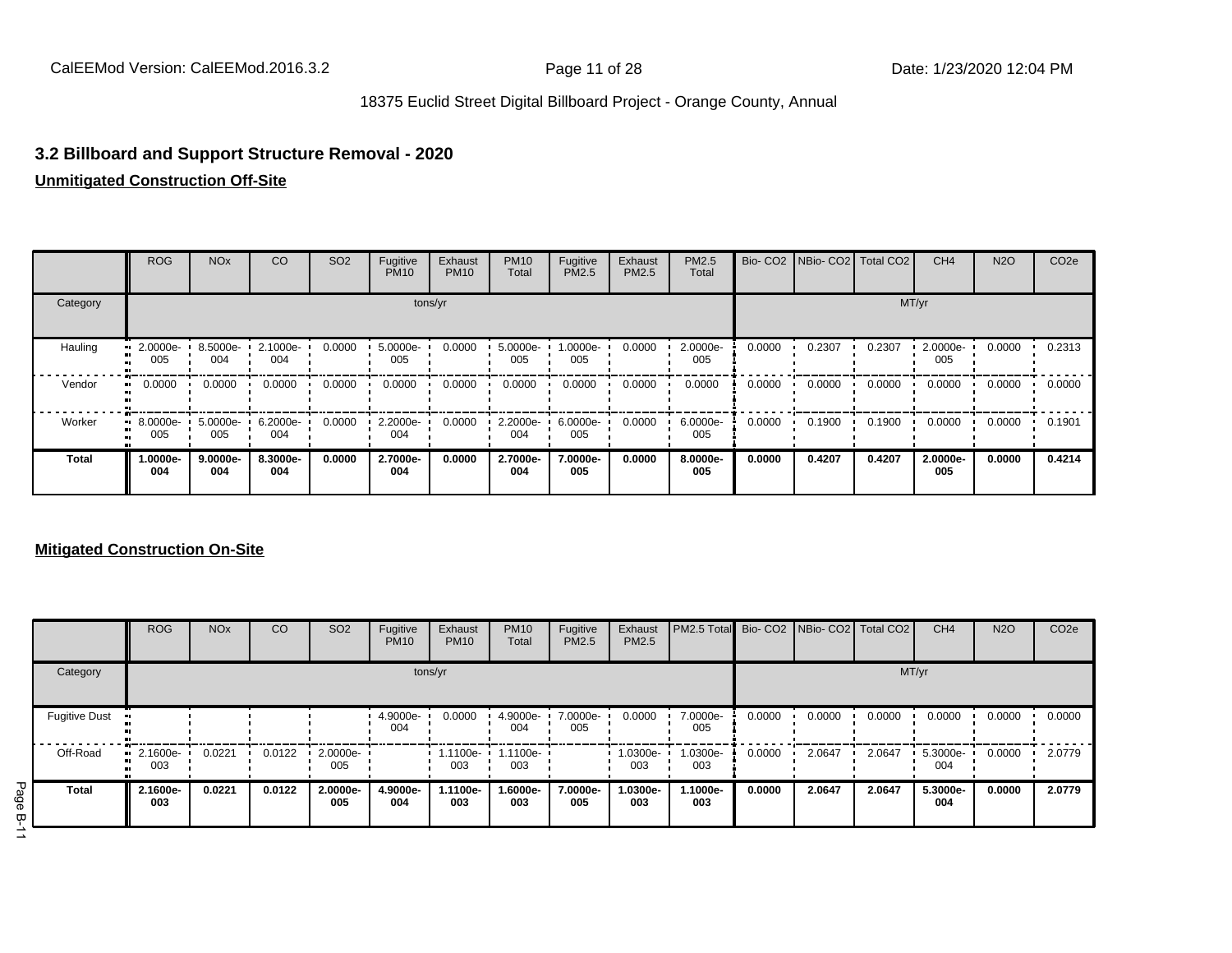### **3.2 Billboard and Support Structure Removal - 2020**

#### **Mitigated Construction Off-Site**

|          | <b>ROG</b>                     | <b>NO<sub>x</sub></b> | CO              | SO <sub>2</sub> | Fugitive<br><b>PM10</b> | Exhaust<br><b>PM10</b> | <b>PM10</b><br>Total | Fugitive<br>PM2.5 | Exhaust<br><b>PM2.5</b> | PM2.5 Total Bio- CO2 NBio- CO2 Total CO2 |        |        |        | CH <sub>4</sub> | <b>N2O</b> | CO <sub>2e</sub> |
|----------|--------------------------------|-----------------------|-----------------|-----------------|-------------------------|------------------------|----------------------|-------------------|-------------------------|------------------------------------------|--------|--------|--------|-----------------|------------|------------------|
| Category |                                |                       |                 |                 | tons/yr                 |                        |                      |                   |                         |                                          |        |        | MT/yr  |                 |            |                  |
| Hauling  | $-2.0000e-$<br>005             | 8.5000e-<br>004       | 2.1000e-<br>004 | 0.0000          | 5.0000e-<br>005         | 0.0000                 | 5.0000e-<br>005      | 1.0000e-<br>005   | 0.0000                  | 2.0000e-<br>005                          | 0.0000 | 0.2307 | 0.2307 | 2.0000e-<br>005 | 0.0000     | 0.2313           |
| Vendor   | $\blacksquare$ 0.0000          | 0.0000                | 0.0000          | 0.0000          | 0.0000                  | 0.0000                 | 0.0000               | 0.0000            | 0.0000                  | 0.0000                                   | 0.0000 | 0.0000 | 0.0000 | 0.0000          | 0.0000     | 0.0000           |
| Worker   | $\blacksquare$ 8.0000e-<br>005 | 5.0000e-<br>005       | 6.2000e-<br>004 | 0.0000          | 2.2000e-<br>004         | 0.0000                 | 2.2000e-<br>004      | 6.0000e-<br>005   | 0.0000                  | 6.0000e-<br>005                          | 0.0000 | 0.1900 | 0.1900 | 0.0000          | 0.0000     | 0.1901           |
| Total    | 1.0000e-<br>004                | 9.0000e-<br>004       | 8.3000e-<br>004 | 0.0000          | 2.7000e-<br>004         | 0.0000                 | 2.7000e-<br>004      | 7.0000e-<br>005   | 0.0000                  | 8.0000e-<br>005                          | 0.0000 | 0.4207 | 0.4207 | 2.0000e-<br>005 | 0.0000     | 0.4214           |

#### **3.3 Installation of New Pole Structure - 2020**

**Unmitigated Construction On-Site**

|                          |                      | <b>ROG</b>                     | <b>NO<sub>x</sub></b> | CO     | SO <sub>2</sub> | Fugitive<br><b>PM10</b> | Exhaust<br><b>PM10</b> | <b>PM10</b><br>Total | Fugitive<br><b>PM2.5</b> | Exhaust<br>PM2.5 | PM2.5 Total     |        | Bio- CO2 NBio- CO2 Total CO2 |        | CH <sub>4</sub> | <b>N2O</b> | CO <sub>2e</sub> |
|--------------------------|----------------------|--------------------------------|-----------------------|--------|-----------------|-------------------------|------------------------|----------------------|--------------------------|------------------|-----------------|--------|------------------------------|--------|-----------------|------------|------------------|
|                          | Category             |                                |                       |        |                 |                         | tons/yr                |                      |                          |                  |                 |        |                              | MT/yr  |                 |            |                  |
|                          | <b>Fugitive Dust</b> |                                |                       |        |                 | 1.0000e-<br>004         | 0.0000                 | 1.0000e-<br>004      | 1.0000e-<br>005          | 0.0000           | 1.0000e-<br>005 | 0.0000 | 0.0000                       | 0.0000 | 0.0000          | 0.0000     | 0.0000           |
|                          | Off-Road<br>         | $\blacksquare$ 3.1200e-<br>003 | 0.0375                | 0.0264 | 7.0000e-<br>005 |                         | 1.4200e-<br>003        | 1.4200e-<br>003      |                          | 1.3100e-<br>003  | 1.3100e-<br>003 | 0.0000 | 5.7155                       | 5.7155 | -8500e-<br>003  | 0.0000     | 5.7617           |
| Page<br>$\mathbf \sigma$ | Total                | 3.1200e-<br>003                | 0.0375                | 0.0264 | 7.0000e-<br>005 | 1.0000e-<br>004         | 1.4200e-<br>003        | 1.5200e-<br>003      | 1.0000e-<br>005          | 1.3100e-<br>003  | 1.3200e-<br>003 | 0.0000 | 5.7155                       | 5.7155 | 1.8500e-<br>003 | 0.0000     | 5.7617           |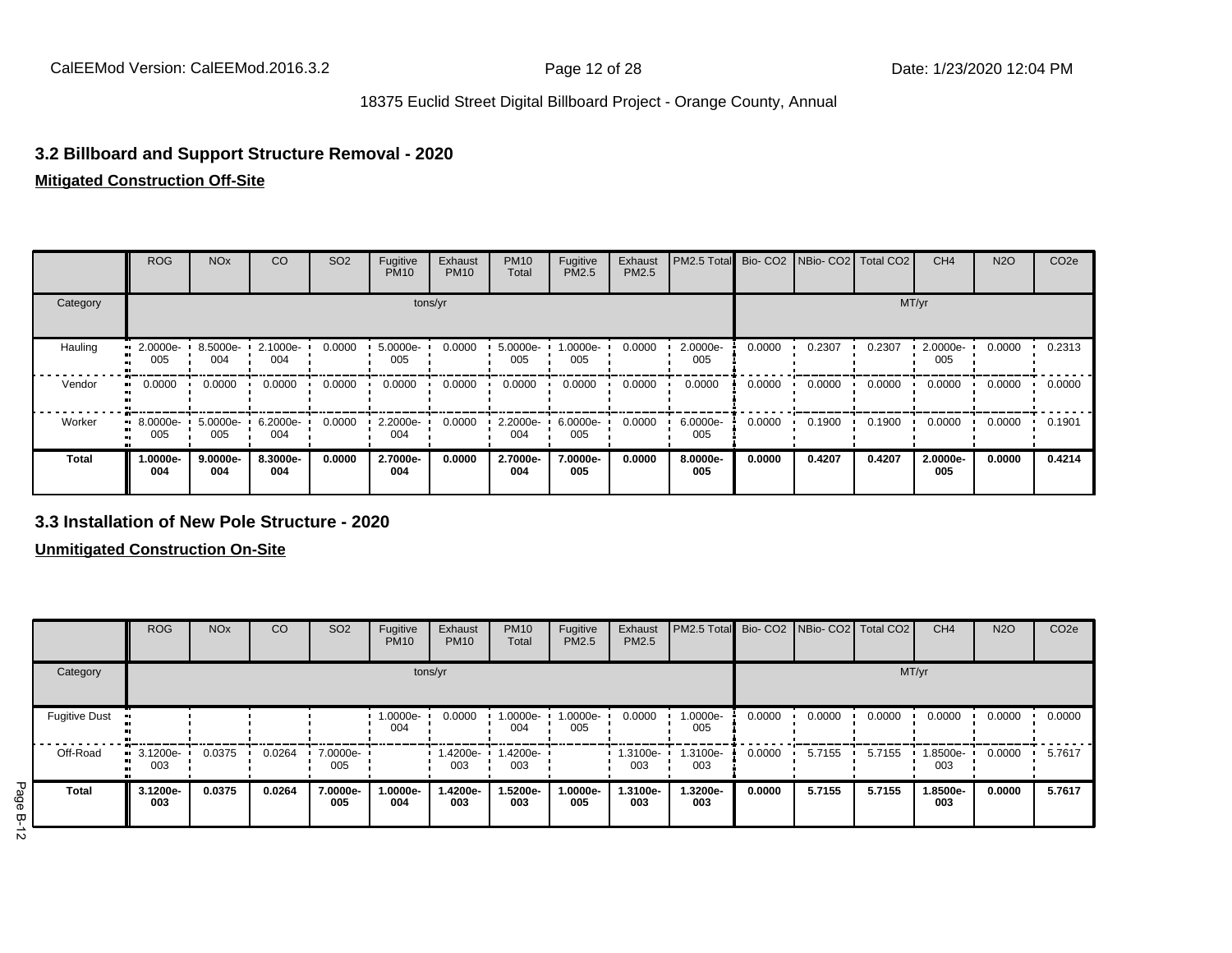# **3.3 Installation of New Pole Structure - 2020**

#### **Unmitigated Construction Off-Site**

|              | <b>ROG</b>                     | <b>NO<sub>x</sub></b> | CO              | SO <sub>2</sub> | Fugitive<br><b>PM10</b> | Exhaust<br><b>PM10</b> | <b>PM10</b><br>Total | Fugitive<br>PM2.5 | Exhaust<br>PM2.5 | PM2.5 Total     |        | Bio- CO2   NBio- CO2   Total CO2 |        | CH <sub>4</sub> | <b>N2O</b> | CO <sub>2e</sub> |
|--------------|--------------------------------|-----------------------|-----------------|-----------------|-------------------------|------------------------|----------------------|-------------------|------------------|-----------------|--------|----------------------------------|--------|-----------------|------------|------------------|
| Category     |                                |                       |                 |                 |                         | tons/yr                |                      |                   |                  |                 |        |                                  |        | MT/yr           |            |                  |
| Hauling      | 0.0000                         | 0.0000                | 0.0000          | 0.0000          | 0.0000                  | 0.0000                 | 0.0000               | 0.0000            | 0.0000           | 0.0000          | 0.0000 | 0.0000                           | 0.0000 | 0.0000          | 0.0000     | 0.0000           |
| Vendor       | 1.0000e-<br>ш.<br>005          | 2.7000e-<br>004       | 7.0000e-<br>005 | 0.0000          | 2.0000e-<br>005         | 0.0000                 | 2.0000e-<br>005      | 0.0000            | 0.0000           | 1.0000e-<br>005 | 0.0000 | 0.0609                           | 0.0609 | 1.0000e-<br>005 | 0.0000     | 0.0610           |
| Worker       | $\blacksquare$ 1.9000e-<br>004 | 1.4000e-<br>004       | -5500e.<br>003  | -0000e.<br>005  | 5.5000e-<br>004         | 0.0000                 | 5.5000e-<br>004      | 1.5000e-<br>004   | 0.0000           | 1.5000e-<br>004 | 0.0000 | 0.4751                           | 0.4751 | 1.0000e-<br>005 | 0.0000     | 0.4754           |
| <b>Total</b> | 2.0000e-<br>004                | 4.1000e-<br>004       | 1.6200e-<br>003 | -.0000e<br>005  | 5.7000e-<br>004         | 0.0000                 | 5.7000e-<br>004      | 1.5000e-<br>004   | 0.0000           | 1.6000e-<br>004 | 0.0000 | 0.5359                           | 0.5359 | 2.0000e-<br>005 | 0.0000     | 0.5363           |

### **Mitigated Construction On-Site**

|                          |                      | <b>ROG</b>                     | <b>NO<sub>x</sub></b> | CO     | SO <sub>2</sub> | Fugitive<br><b>PM10</b> | Exhaust<br><b>PM10</b> | <b>PM10</b><br>Total | Fugitive<br><b>PM2.5</b> | Exhaust<br>PM2.5 | PM2.5 Total     |        |        | Bio- CO2 NBio- CO2 Total CO2 | CH <sub>4</sub> | <b>N2O</b> | CO <sub>2e</sub> |
|--------------------------|----------------------|--------------------------------|-----------------------|--------|-----------------|-------------------------|------------------------|----------------------|--------------------------|------------------|-----------------|--------|--------|------------------------------|-----------------|------------|------------------|
|                          | Category             |                                |                       |        |                 | tons/yr                 |                        |                      |                          |                  |                 |        |        | MT/yr                        |                 |            |                  |
|                          | <b>Fugitive Dust</b> |                                |                       |        |                 | 1.0000e-<br>004         | 0.0000                 | 1.0000e-<br>004      | 1.0000e-<br>005          | 0.0000           | 1.0000e-<br>005 | 0.0000 | 0.0000 | 0.0000                       | 0.0000          | 0.0000     | 0.0000           |
|                          | Off-Road<br>         | $\blacksquare$ 3.1200e-<br>003 | 0.0375                | 0.0264 | 7.0000e-<br>005 |                         | 1.4200e-<br>003        | 1.4200e-<br>003      |                          | 1.3100e-<br>003  | i.3100e-<br>003 | 0.0000 | 5.7155 | 5.7155                       | .8500e-<br>003  | 0.0000     | 5.7617           |
| Page<br>$\mathbf \sigma$ | <b>Total</b>         | 3.1200e-<br>003                | 0.0375                | 0.0264 | 7.0000e-<br>005 | 1.0000e-<br>004         | 1.4200e-<br>003        | 1.5200e-<br>003      | 1.0000e-<br>005          | 1.3100e-<br>003  | 1.3200e-<br>003 | 0.0000 | 5.7155 | 5.7155                       | 1.8500e-<br>003 | 0.0000     | 5.7617           |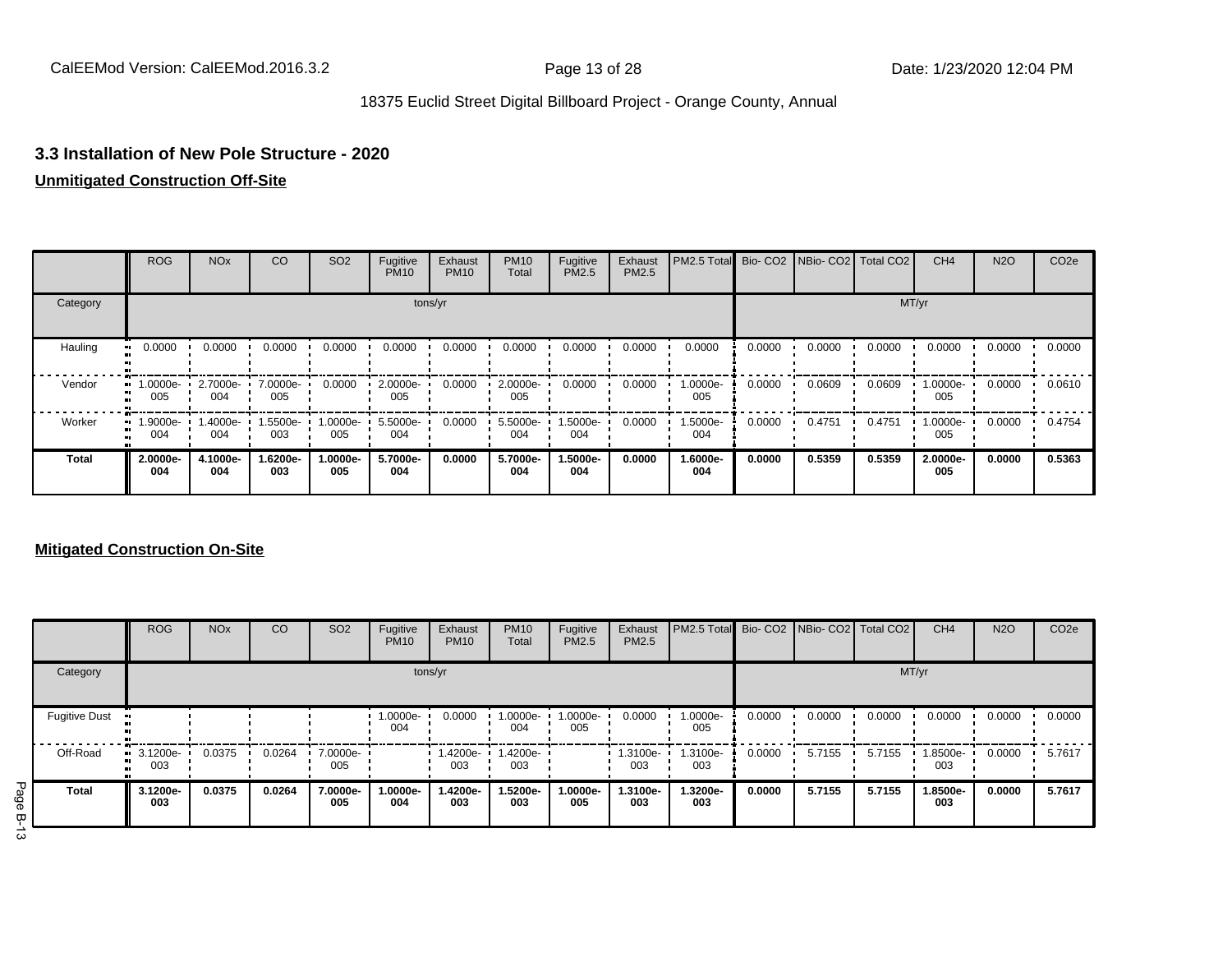# **3.3 Installation of New Pole Structure - 2020**

#### **Mitigated Construction Off-Site**

|          | <b>ROG</b>             | <b>NO<sub>x</sub></b> | CO              | SO <sub>2</sub> | Fugitive<br><b>PM10</b> | Exhaust<br><b>PM10</b> | <b>PM10</b><br>Total | Fugitive<br><b>PM2.5</b> | Exhaust<br>PM2.5 | PM2.5 Total     |        | Bio- CO2   NBio- CO2   Total CO2 |        | CH <sub>4</sub> | <b>N2O</b> | CO <sub>2e</sub> |
|----------|------------------------|-----------------------|-----------------|-----------------|-------------------------|------------------------|----------------------|--------------------------|------------------|-----------------|--------|----------------------------------|--------|-----------------|------------|------------------|
| Category |                        |                       |                 |                 |                         | tons/yr                |                      |                          |                  |                 |        |                                  |        | MT/yr           |            |                  |
| Hauling  | 0.0000                 | 0.0000                | 0.0000          | 0.0000          | 0.0000                  | 0.0000                 | 0.0000               | 0.0000                   | 0.0000           | 0.0000          | 0.0000 | 0.0000                           | 0.0000 | 0.0000          | 0.0000     | 0.0000           |
| Vendor   | 1.0000e-<br><br>005    | 2.7000e-<br>004       | 7.0000e-<br>005 | 0.0000          | 2.0000e-<br>005         | 0.0000                 | 2.0000e-<br>005      | 0.0000                   | 0.0000           | 1.0000e-<br>005 | 0.0000 | 0.0609                           | 0.0609 | 1.0000e-<br>005 | 0.0000     | 0.0610           |
| Worker   | 1.9000e-<br>. .<br>004 | 1.4000e-<br>004       | 1.5500e-<br>003 | -0000e.<br>005  | 5.5000e-<br>004         | 0.0000                 | 5.5000e-<br>004      | 1.5000e-<br>004          | 0.0000           | 1.5000e-<br>004 | 0.0000 | 0.4751                           | 0.4751 | 1.0000e-<br>005 | 0.0000     | 0.4754           |
| Total    | 2.0000e-<br>004        | 4.1000e-<br>004       | 1.6200e-<br>003 | -.0000e<br>005  | 5.7000e-<br>004         | 0.0000                 | 5.7000e-<br>004      | 1.5000e-<br>004          | 0.0000           | 1.6000e-<br>004 | 0.0000 | 0.5359                           | 0.5359 | 2.0000e-<br>005 | 0.0000     | 0.5363           |

# **3.4 Trenching for Electricity Lines - 2020**

**Unmitigated Construction On-Site**

|              | <b>ROG</b>                     | <b>NO<sub>x</sub></b> | CO     | SO <sub>2</sub>    | Fugitive<br><b>PM10</b> | Exhaust<br><b>PM10</b> | <b>PM10</b><br>Total | Fugitive<br>PM2.5 | Exhaust<br><b>PM2.5</b> | <b>PM2.5 Total</b> Bio- CO2 NBio- CO2 Total CO2 |        |        |        | CH <sub>4</sub> | <b>N2O</b> | CO <sub>2e</sub> |
|--------------|--------------------------------|-----------------------|--------|--------------------|-------------------------|------------------------|----------------------|-------------------|-------------------------|-------------------------------------------------|--------|--------|--------|-----------------|------------|------------------|
| Category     |                                |                       |        |                    |                         | tons/yr                |                      |                   |                         |                                                 |        |        | MT/yr  |                 |            |                  |
| Off-Road     | $\blacksquare$ 2.0600e-<br>003 | 0.0207                | 0.0127 | $3.0000e -$<br>005 |                         | 1.0500e-<br>003        | 1.0500e-<br>003      |                   | 9.9000e-<br>004         | 9.9000e-<br>004                                 | 0.0000 | 2.1940 | 2.1940 | 4.8000e-<br>004 | 0.0000     | 2.2061           |
| <b>Total</b> | 2.0600e-<br>003                | 0.0207                | 0.0127 | 3.0000e-<br>005    |                         | 1.0500e-<br>003        | 1.0500e-<br>003      |                   | 9.9000e-<br>004         | 9.9000e-<br>004                                 | 0.0000 | 2.1940 | 2.1940 | 4.8000e-<br>004 | 0.0000     | 2.2061           |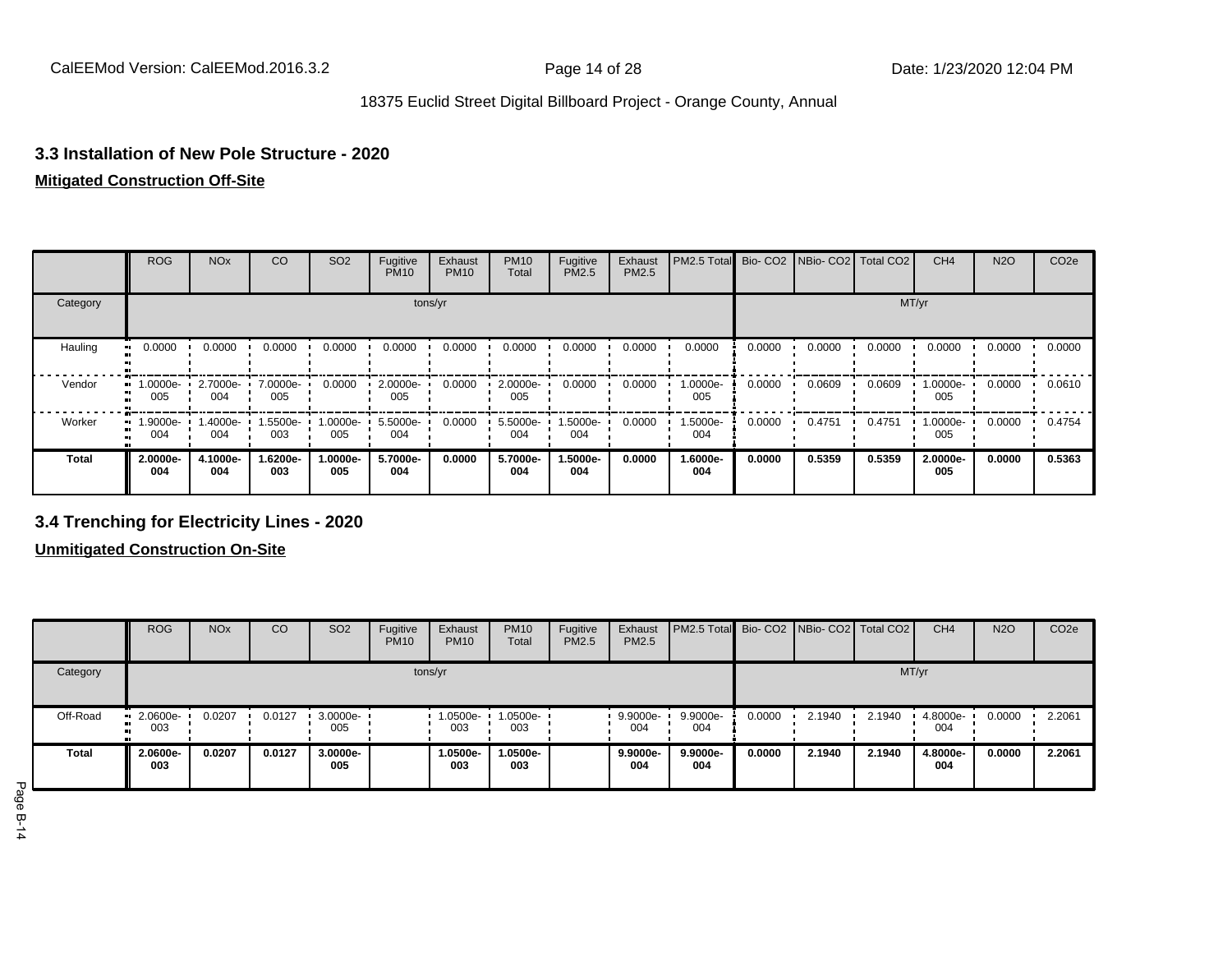# **3.4 Trenching for Electricity Lines - 2020**

# **Unmitigated Construction Off-Site**

|              | <b>ROG</b>      | <b>NO<sub>x</sub></b> | CO              | SO <sub>2</sub> | Fugitive<br><b>PM10</b> | Exhaust<br><b>PM10</b> | <b>PM10</b><br>Total | Fugitive<br><b>PM2.5</b> | Exhaust<br>PM2.5 | PM2.5 Total Bio- CO2 NBio- CO2 Total CO2 |        |        |        | CH <sub>4</sub> | <b>N2O</b> | CO <sub>2e</sub> |
|--------------|-----------------|-----------------------|-----------------|-----------------|-------------------------|------------------------|----------------------|--------------------------|------------------|------------------------------------------|--------|--------|--------|-----------------|------------|------------------|
| Category     | tons/yr         |                       |                 |                 |                         |                        |                      |                          |                  |                                          |        |        |        | MT/yr           |            |                  |
| Hauling      | 2.0000e-<br>005 | 8.5000e-<br>004       | 2.1000e-<br>004 | 0.0000          | 5.0000e-<br>005         | 0.0000                 | 5.0000e-<br>005      | 1.0000e-<br>005          | 0.0000           | 2.0000e-<br>005                          | 0.0000 | 0.2307 | 0.2307 | 2.0000e-<br>005 | 0.0000     | 0.2313           |
| Vendor       | 0.0000          | 0.0000                | 0.0000          | 0.0000          | 0.0000                  | 0.0000                 | 0.0000               | 0.0000                   | 0.0000           | 0.0000                                   | 0.0000 | 0.0000 | 0.0000 | 0.0000          | 0.0000     | 0.0000           |
| Worker       | 1.2000e-<br>004 | 8.0000e-<br>005       | 9.3000e-<br>004 | 0.0000          | 3.3000e-<br>004         | 0.0000                 | 3.3000e-<br>004      | 9.0000e-<br>005          | 0.0000           | 9.0000e-<br>005                          | 0.0000 | 0.2851 | 0.2851 | 1.0000e-<br>005 | 0.0000     | 0.2852           |
| <b>Total</b> | 1.4000e-<br>004 | 9.3000e-<br>004       | 1.1400e-<br>003 | 0.0000          | 3.8000e-<br>004         | 0.0000                 | 3.8000e-<br>004      | 1.0000e-<br>004          | 0.0000           | 1.1000e-<br>004                          | 0.0000 | 0.5157 | 0.5157 | 3.0000e-<br>005 | 0.0000     | 0.5165           |

### **Mitigated Construction On-Site**

|              | <b>ROG</b>             | <b>NO<sub>x</sub></b> | CO     | SO <sub>2</sub> | Fugitive<br><b>PM10</b> | Exhaust<br><b>PM10</b> | <b>PM10</b><br>Total | Fugitive<br><b>PM2.5</b> | Exhaust<br>PM2.5 | <b>PM2.5 Total</b> Bio- CO2 NBio- CO2 Total CO2 |        |        |        | CH <sub>4</sub> | <b>N2O</b> | CO <sub>2e</sub> |
|--------------|------------------------|-----------------------|--------|-----------------|-------------------------|------------------------|----------------------|--------------------------|------------------|-------------------------------------------------|--------|--------|--------|-----------------|------------|------------------|
| Category     |                        |                       |        |                 |                         | tons/yr                |                      |                          |                  |                                                 |        |        |        | MT/yr           |            |                  |
| Off-Road     | $-2.0600e-$<br><br>003 | 0.0207                | 0.0127 | 3.0000e-<br>005 |                         | 1.0500e-<br>003        | 1.0500e-<br>003      |                          | 9.9000e-<br>004  | 9.9000e-<br>004                                 | 0.0000 | 2.1940 | 2.1940 | 4.8000e-<br>004 | 0.0000     | 2.2061           |
| <b>Total</b> | 2.0600e-<br>003        | 0.0207                | 0.0127 | 3.0000e-<br>005 |                         | 1.0500e-<br>003        | 1.0500e-<br>003      |                          | 9.9000e-<br>004  | 9.9000e-<br>004                                 | 0.0000 | 2.1940 | 2.1940 | 4.8000e-<br>004 | 0.0000     | 2.2061           |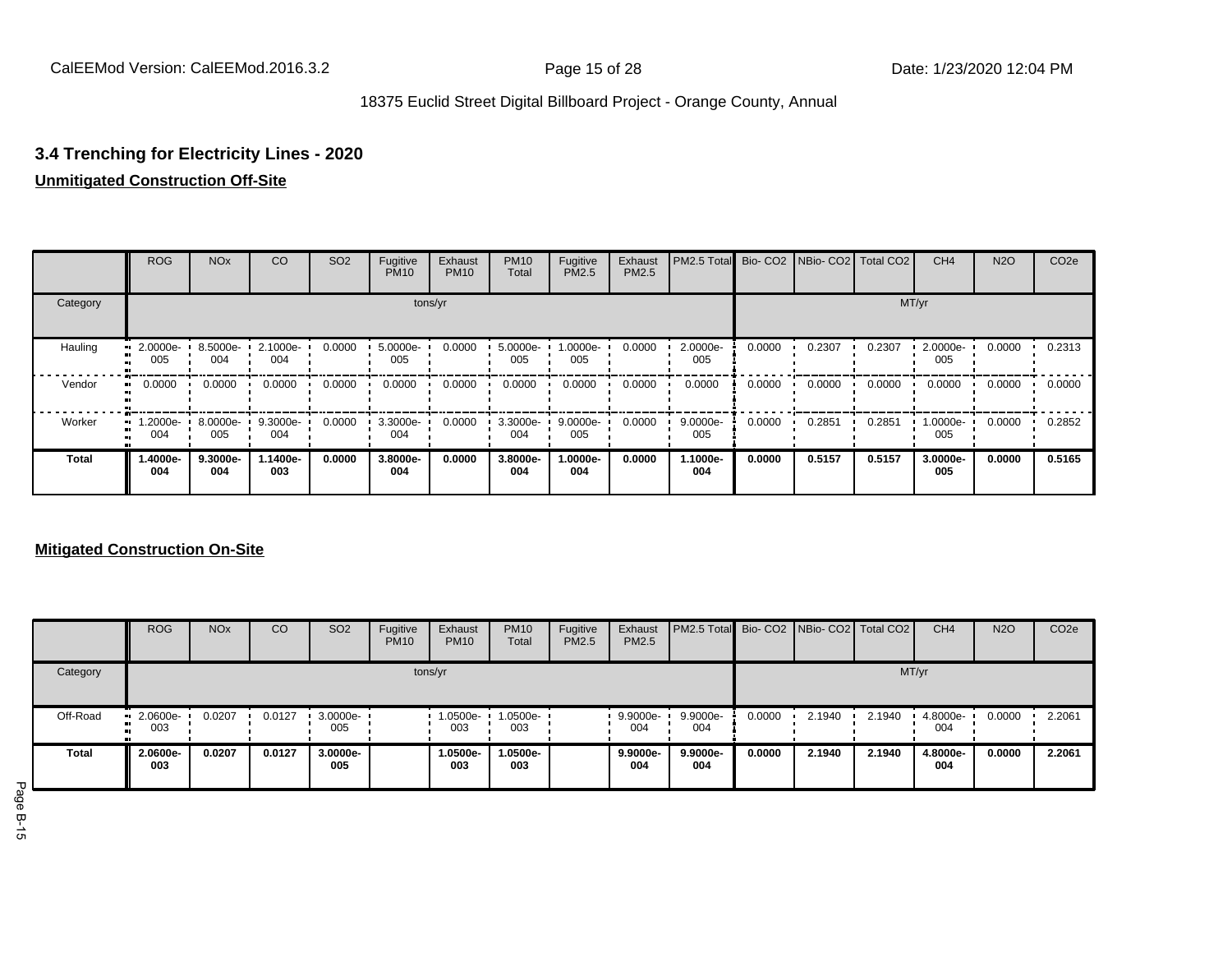# **3.4 Trenching for Electricity Lines - 2020**

#### **Mitigated Construction Off-Site**

|              | <b>ROG</b>      | <b>NO<sub>x</sub></b> | CO              | SO <sub>2</sub> | Fugitive<br><b>PM10</b> | Exhaust<br><b>PM10</b> | <b>PM10</b><br>Total | Fugitive<br><b>PM2.5</b> | Exhaust<br>PM2.5 | PM2.5 Total Bio- CO2 NBio- CO2 Total CO2 |        |        |        | CH <sub>4</sub> | <b>N2O</b> | CO <sub>2e</sub> |
|--------------|-----------------|-----------------------|-----------------|-----------------|-------------------------|------------------------|----------------------|--------------------------|------------------|------------------------------------------|--------|--------|--------|-----------------|------------|------------------|
| Category     | tons/yr         |                       |                 |                 |                         |                        |                      |                          |                  |                                          |        |        | MT/yr  |                 |            |                  |
| Hauling      | 2.0000e-<br>005 | 8.5000e-<br>004       | 2.1000e-<br>004 | 0.0000          | 5.0000e-<br>005         | 0.0000                 | 5.0000e-<br>005      | -0000e-<br>005           | 0.0000           | 2.0000e-<br>005                          | 0.0000 | 0.2307 | 0.2307 | 2.0000e-<br>005 | 0.0000     | 0.2313           |
| Vendor       | 0.0000          | 0.0000                | 0.0000          | 0.0000          | 0.0000                  | 0.0000                 | 0.0000               | 0.0000                   | 0.0000           | 0.0000                                   | 0.0000 | 0.0000 | 0.0000 | 0.0000          | 0.0000     | 0.0000           |
| Worker       | 1.2000e-<br>004 | 8.0000e-<br>005       | 9.3000e-<br>004 | 0.0000          | 3.3000e-<br>004         | 0.0000                 | 3.3000e-<br>004      | 9.0000e-<br>005          | 0.0000           | $9.0000e -$<br>005                       | 0.0000 | 0.2851 | 0.2851 | 1.0000e-<br>005 | 0.0000     | 0.2852           |
| <b>Total</b> | 1.4000e-<br>004 | 9.3000e-<br>004       | .1400e-<br>003  | 0.0000          | 3.8000e-<br>004         | 0.0000                 | 3.8000e-<br>004      | 1.0000e-<br>004          | 0.0000           | 1.1000e-<br>004                          | 0.0000 | 0.5157 | 0.5157 | 3.0000e-<br>005 | 0.0000     | 0.5165           |

# **3.5 Securing the Digital Display in Place - 2020**

**Unmitigated Construction On-Site**

|              | <b>ROG</b>        | <b>NO<sub>x</sub></b> | CO     | SO <sub>2</sub> | Fugitive<br><b>PM10</b> | Exhaust<br><b>PM10</b> | <b>PM10</b><br>Total | Fugitive<br><b>PM2.5</b> | Exhaust<br>PM2.5 | PM2.5 Total Bio- CO2 NBio- CO2 Total CO2 |        |        |        | CH <sub>4</sub> | <b>N2O</b> | CO <sub>2e</sub> |
|--------------|-------------------|-----------------------|--------|-----------------|-------------------------|------------------------|----------------------|--------------------------|------------------|------------------------------------------|--------|--------|--------|-----------------|------------|------------------|
| Category     |                   |                       |        |                 |                         | tons/yr                |                      |                          |                  |                                          |        |        |        | MT/yr           |            |                  |
| Off-Road     | " 2.9700e-<br>003 | 0.0275                | 0.0211 | 4.0000e-<br>005 |                         | 1.3800e-<br>003        | 1.3800e-<br>003      |                          | 1.2900e-<br>003  | 1.2900e-<br>003                          | 0.0000 | 3.1245 | 3.1245 | 9.3000e-<br>004 | 0.0000     | 3.1477           |
| <b>Total</b> | 2.9700e-<br>003   | 0.0275                | 0.0211 | 4.0000e-<br>005 |                         | 1.3800e-<br>003        | 1.3800e-<br>003      |                          | 1.2900e-<br>003  | 1.2900e-<br>003                          | 0.0000 | 3.1245 | 3.1245 | 9.3000e-<br>004 | 0.0000     | 3.1477           |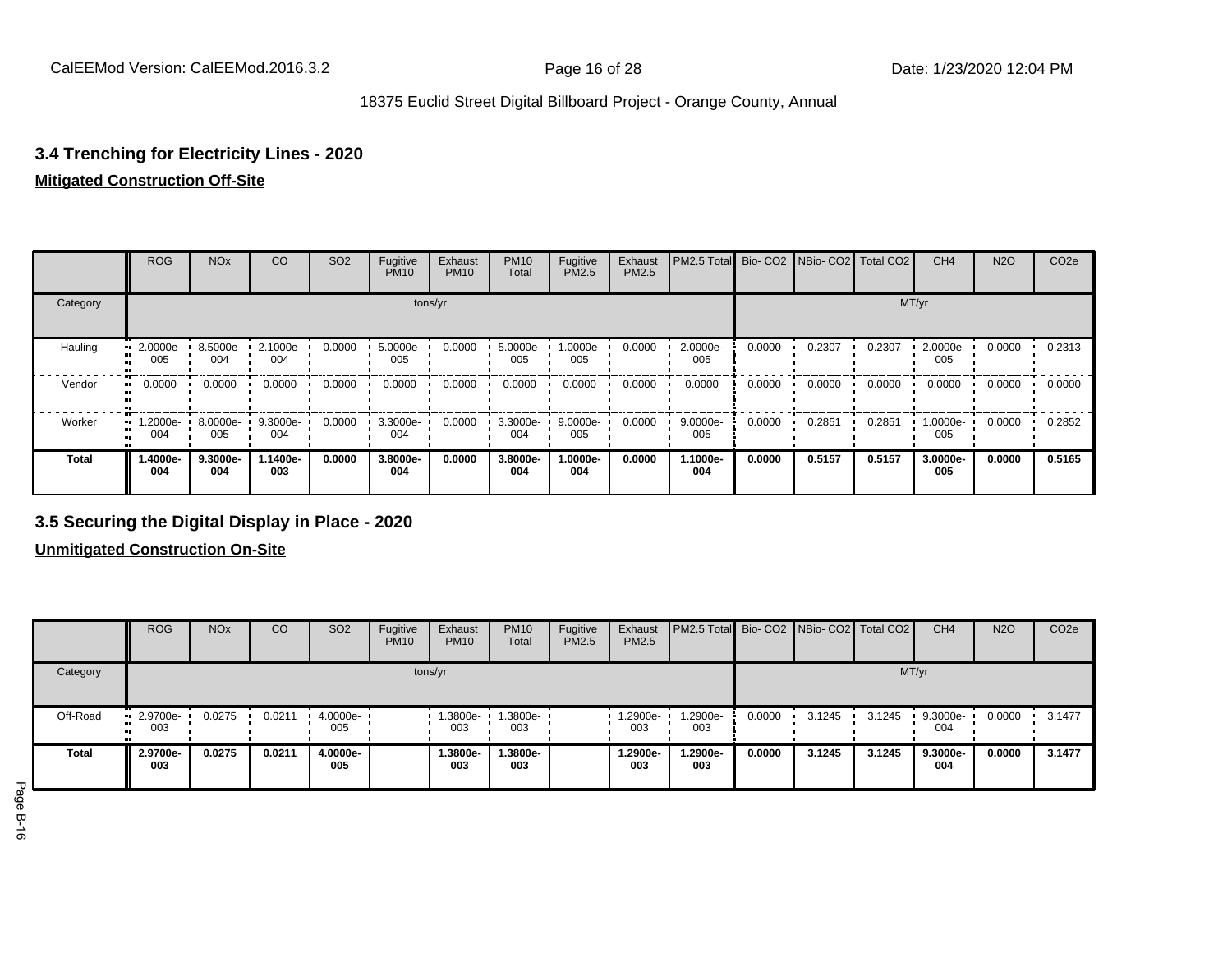# **3.5 Securing the Digital Display in Place - 2020 Unmitigated Construction Off-Site**

|              | ROG                | <b>NO<sub>x</sub></b> | CO              | SO <sub>2</sub> | Fugitive<br><b>PM10</b> | Exhaust<br><b>PM10</b> | <b>PM10</b><br>Total | Fugitive<br>PM2.5 | Exhaust<br>PM2.5 | PM2.5 Total Bio-CO2 |        | NBio- CO2 Total CO2 |        | CH <sub>4</sub> | <b>N2O</b> | CO <sub>2e</sub> |
|--------------|--------------------|-----------------------|-----------------|-----------------|-------------------------|------------------------|----------------------|-------------------|------------------|---------------------|--------|---------------------|--------|-----------------|------------|------------------|
| Category     |                    |                       |                 |                 |                         | tons/yr                |                      |                   |                  |                     |        |                     |        | MT/yr           |            |                  |
| Hauling      | 0.0000             | 0.0000                | 0.0000          | 0.0000          | 0.0000                  | 0.0000                 | 0.0000               | 0.0000            | 0.0000           | 0.0000              | 0.0000 | 0.0000              | 0.0000 | 0.0000          | 0.0000     | 0.0000           |
| Vendor       | $-2.0000e-$<br>005 | 5.3000e-<br>004       | 1.4000e-<br>004 | 0.0000          | 3.0000e-<br>005         | 0.0000                 | 3.0000e-<br>005      | 1.0000e-<br>005   | 0.0000           | 1.0000e-<br>005     | 0.0000 | 0.1217              | 0.1217 | 1.0000e-<br>005 | 0.0000     | 0.1220           |
| Worker       | $-1.9000e-$<br>004 | 1.4000e-<br>004       | 1.5500e-<br>003 | 1.0000e-<br>005 | 5.5000e-<br>004         | 0.0000                 | 5.5000e-<br>004      | 1.5000e-<br>004   | 0.0000           | .5000e-<br>004      | 0.0000 | 0.4751              | 0.4751 | 1.0000e-<br>005 | 0.0000     | 0.4754           |
| <b>Total</b> | 2.1000e-<br>004    | 6.7000e-<br>004       | .6900e-<br>003  | 1.0000e-<br>005 | 5.8000e-<br>004         | 0.0000                 | 5.8000e-<br>004      | 1.6000e-<br>004   | 0.0000           | 1.6000e-<br>004     | 0.0000 | 0.5968              | 0.5968 | 2.0000e-<br>005 | 0.0000     | 0.5973           |

### **Mitigated Construction On-Site**

|              | <b>ROG</b>         | <b>NO<sub>x</sub></b> | CO     | SO <sub>2</sub> | Fugitive<br><b>PM10</b> | Exhaust<br><b>PM10</b> | <b>PM10</b><br>Total | Fugitive<br><b>PM2.5</b> | Exhaust<br>PM2.5  | <b>PM2.5 Total Bio-CO2 NBio-CO2 Total CO2</b> |        |        |        | CH <sub>4</sub> | <b>N2O</b> | CO <sub>2e</sub> |
|--------------|--------------------|-----------------------|--------|-----------------|-------------------------|------------------------|----------------------|--------------------------|-------------------|-----------------------------------------------|--------|--------|--------|-----------------|------------|------------------|
| Category     |                    |                       |        |                 |                         | tons/yr                |                      |                          |                   |                                               |        |        | MT/yr  |                 |            |                  |
| Off-Road     | $-2.9700e-$<br>003 | 0.0275                | 0.0211 | 4.0000e-<br>005 |                         | 1.3800e-<br>003        | 1.3800e-<br>003      |                          | $1.2900e-$<br>003 | 1.2900e-<br>003                               | 0.0000 | 3.1245 | 3.1245 | 9.3000e-<br>004 | 0.0000     | 3.1477           |
| <b>Total</b> | 2.9700e-<br>003    | 0.0275                | 0.0211 | 4.0000e-<br>005 |                         | 1.3800e-<br>003        | 1.3800e-<br>003      |                          | 1.2900e-<br>003   | 1.2900e-<br>003                               | 0.0000 | 3.1245 | 3.1245 | 9.3000e-<br>004 | 0.0000     | 3.1477           |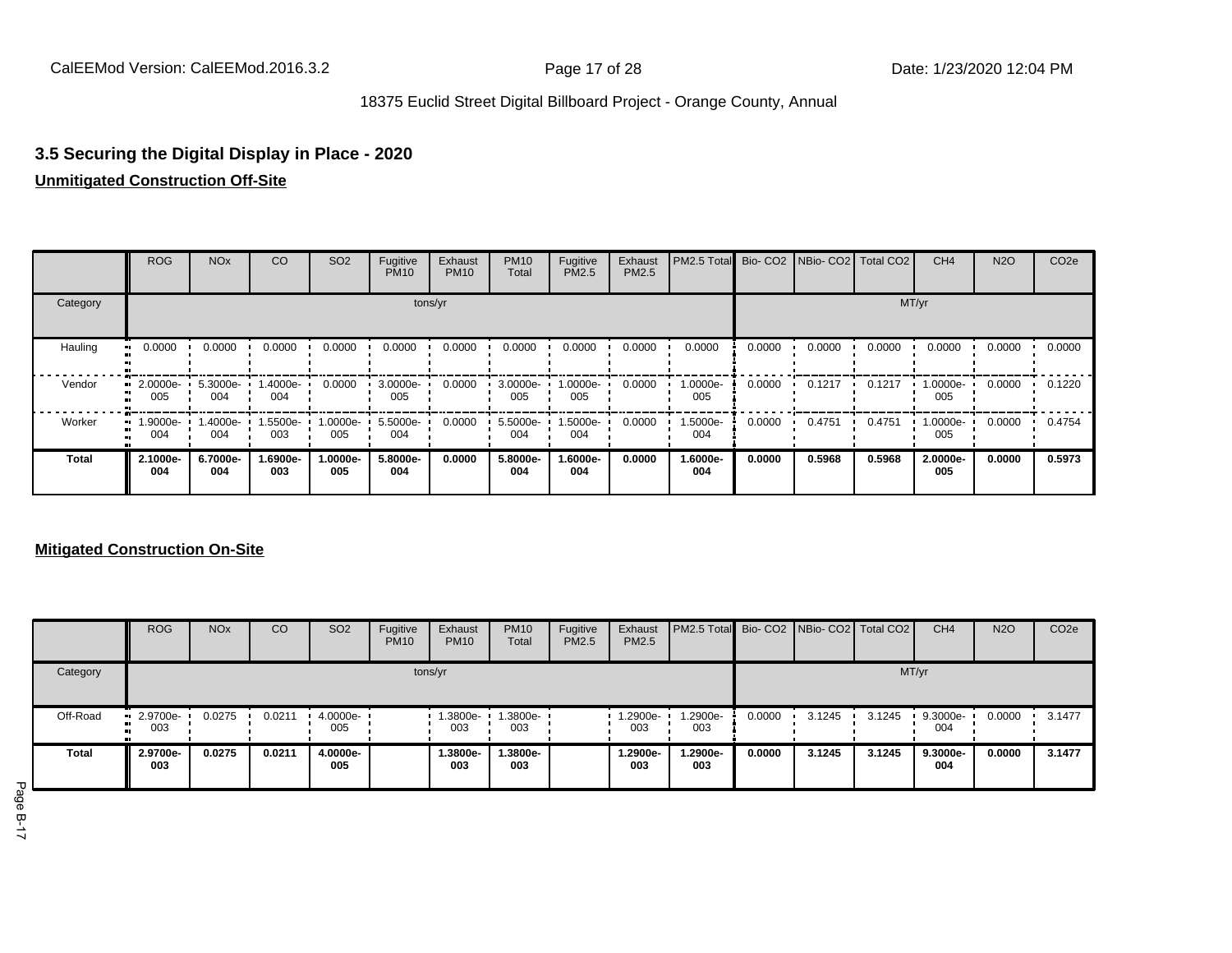# **3.5 Securing the Digital Display in Place - 2020**

### **Mitigated Construction Off-Site**

|              | ROG             | <b>NO<sub>x</sub></b> | CO              | SO <sub>2</sub> | Fugitive<br><b>PM10</b> | Exhaust<br><b>PM10</b> | <b>PM10</b><br>Total | Fugitive<br>PM2.5 | Exhaust<br>PM2.5 | PM2.5 Total Bio- CO2 NBio- CO2 Total CO2 |        |        |        | CH <sub>4</sub> | <b>N2O</b> | CO <sub>2e</sub> |
|--------------|-----------------|-----------------------|-----------------|-----------------|-------------------------|------------------------|----------------------|-------------------|------------------|------------------------------------------|--------|--------|--------|-----------------|------------|------------------|
| Category     |                 |                       |                 |                 |                         | tons/yr                |                      |                   |                  |                                          |        |        |        | MT/yr           |            |                  |
| Hauling      | 0.0000          | 0.0000                | 0.0000          | 0.0000          | 0.0000                  | 0.0000                 | 0.0000               | 0.0000            | 0.0000           | 0.0000                                   | 0.0000 | 0.0000 | 0.0000 | 0.0000          | 0.0000     | 0.0000           |
| Vendor       | 2.0000e-<br>005 | 5.3000e-<br>004       | 1.4000e-<br>004 | 0.0000          | 3.0000e-<br>005         | 0.0000                 | 3.0000e-<br>005      | 1.0000e-<br>005   | 0.0000           | 1.0000e-<br>005                          | 0.0000 | 0.1217 | 0.1217 | 1.0000e-<br>005 | 0.0000     | 0.1220           |
| Worker       | 1.9000e-<br>004 | 1.4000e-<br>004       | 1.5500e-<br>003 | 1.0000e-<br>005 | 5.5000e-<br>004         | 0.0000                 | 5.5000e-<br>004      | 1.5000e-<br>004   | 0.0000           | 1.5000e-<br>004                          | 0.0000 | 0.4751 | 0.4751 | 1.0000e-<br>005 | 0.0000     | 0.4754           |
| <b>Total</b> | 2.1000e-<br>004 | 6.7000e-<br>004       | -.6900e<br>003  | 1.0000e-<br>005 | 5.8000e-<br>004         | 0.0000                 | 5.8000e-<br>004      | 1.6000e-<br>004   | 0.0000           | 1.6000e-<br>004                          | 0.0000 | 0.5968 | 0.5968 | 2.0000e-<br>005 | 0.0000     | 0.5973           |

# **4.0 Operational Detail - Mobile**

**4.1 Mitigation Measures Mobile**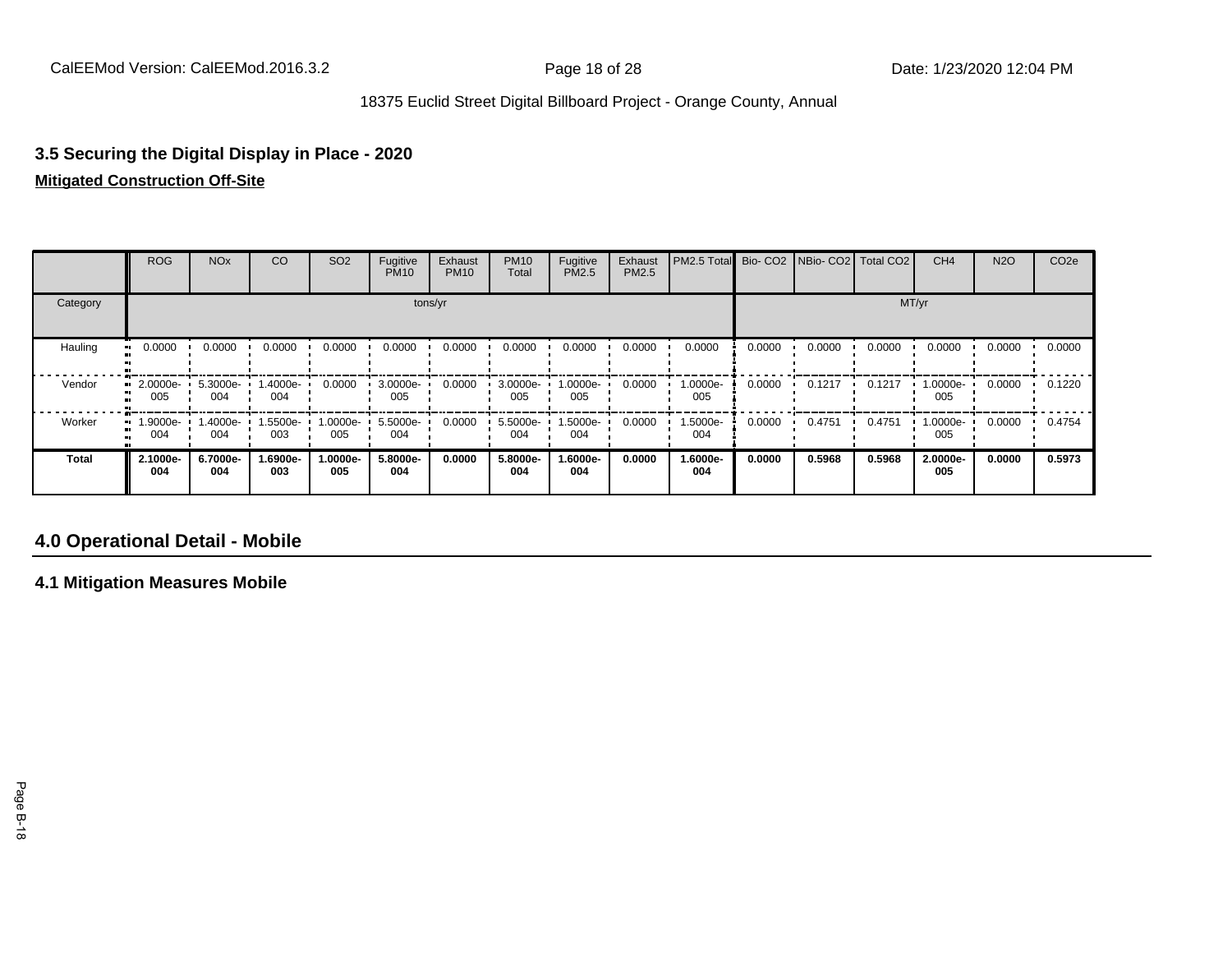|             | <b>ROG</b>   | <b>NO<sub>x</sub></b> | CO     | SO <sub>2</sub> | Fugitive<br><b>PM10</b> | Exhaust<br><b>PM10</b> | <b>PM10</b><br>Total | Fugitive<br><b>PM2.5</b> | Exhaust<br>PM2.5 | <b>PM2.5 Total</b> Bio- CO2 NBio- CO2 Total CO2 |        |        |        | CH <sub>4</sub> | <b>N2O</b> | CO <sub>2e</sub> |
|-------------|--------------|-----------------------|--------|-----------------|-------------------------|------------------------|----------------------|--------------------------|------------------|-------------------------------------------------|--------|--------|--------|-----------------|------------|------------------|
| Category    |              |                       |        |                 |                         | tons/yr                |                      |                          |                  |                                                 |        |        | MT/yr  |                 |            |                  |
| Mitigated   | 0.0000<br>ш. | 0.0000                | 0.0000 | 0.0000          | 0.0000                  | 0.0000                 | 0.0000               | 0.0000                   | 0.0000           | 0.0000                                          | 0.0000 | 0.0000 | 0.0000 | 0.0000          | 0.0000     | 0.0000           |
| Unmitigated | 0.0000       | 0.0000                | 0.0000 | 0.0000          | 0.0000                  | 0.0000                 | 0.0000               | 0.0000                   | 0.0000           | 0.0000                                          | 0.0000 | 0.0000 | 0.0000 | 0.0000          | 0.0000     | 0.0000           |

### **4.2 Trip Summary Information**

|                         |         | Average Daily Trip Rate |        | Unmitigated       | Mitigated         |
|-------------------------|---------|-------------------------|--------|-------------------|-------------------|
| Land Use                | Weekday | Saturday                | Sunday | <b>Annual VMT</b> | <b>Annual VMT</b> |
| User Defined Commercial | 0.00    | 0.00                    | 0.00   |                   |                   |
| Total                   | 0.00    | 0.00                    | 0.00   |                   |                   |

### **4.3 Trip Type Information**

|                         |            | <b>Miles</b> |      |      | Trip %   |                                                                  |         | Trip Purpose %  |         |
|-------------------------|------------|--------------|------|------|----------|------------------------------------------------------------------|---------|-----------------|---------|
| Land Use                | H-W or C-W |              |      |      |          | H-S or C-C I H-O or C-NW IH-W or C-WI H-S or C-C I H-O or C-NW I | Primary | <b>Diverted</b> | Pass-by |
| User Defined Commercial | 16.60      | 8.40         | 6.90 | 0.00 | $0.00\,$ | 0.00                                                             |         |                 |         |

# **4.4 Fleet Mix**

|             | Land Use                | LDA | LDT1 | LDT <sub>2</sub> | <b>MDV</b> | LHD1                | LHD <sub>2</sub> | <b>MHD</b> | <b>HHD</b> | OBUS     | <b>UBUS</b> | <b>MCY</b> | <b>SBUS</b> | <b>MH</b> |
|-------------|-------------------------|-----|------|------------------|------------|---------------------|------------------|------------|------------|----------|-------------|------------|-------------|-----------|
| $rac{6}{5}$ | User Defined Commercial |     |      | 0.210359         | 0.116378   | 0.016765   0.005795 |                  | 0.025008   | 0.016160   | 0.001677 | 0.001586    | 0.004867   | 0.000586    | 0.001002  |
| $\circ$     | __                      |     |      |                  |            |                     |                  |            |            |          |             |            |             |           |

# **5.0 Energy Detail**

Historical Energy Use: N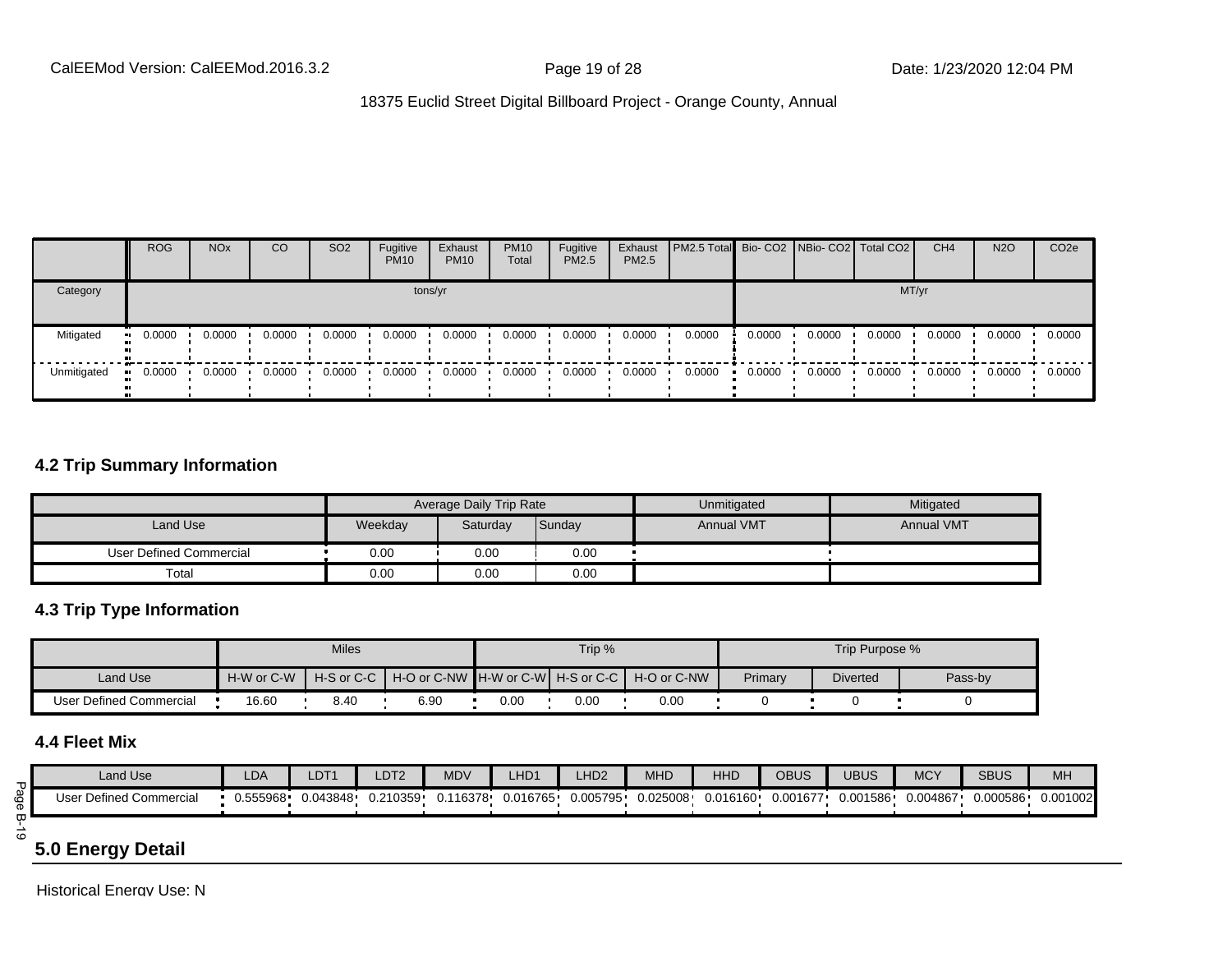# **5.1 Mitigation Measures Energy**

|                            | ROG    | <b>NO<sub>x</sub></b> | CO     | SO <sub>2</sub> | Fugitive<br><b>PM10</b> | Exhaust<br><b>PM10</b> | <b>PM10</b><br>Total | Fugitive<br>PM2.5 | Exhaust<br>PM2.5 | PM2.5 Total Bio- CO2 NBio- CO2 Total CO2 |        |        |        | CH <sub>4</sub> | <b>N2O</b> | CO <sub>2e</sub> |
|----------------------------|--------|-----------------------|--------|-----------------|-------------------------|------------------------|----------------------|-------------------|------------------|------------------------------------------|--------|--------|--------|-----------------|------------|------------------|
| Category                   |        |                       |        |                 |                         | tons/yr                |                      |                   |                  |                                          |        |        | MT/yr  |                 |            |                  |
| Electricity<br>Mitigated   |        |                       |        |                 |                         | 0.0000                 | 0.0000               |                   | 0.0000           | 0.0000                                   | 0.0000 | 0.0000 | 0.0000 | 0.0000          | 0.0000     | 0.0000           |
| Electricity<br>Unmitigated |        |                       |        |                 |                         | 0.0000                 | 0.0000               |                   | 0.0000           | 0.0000                                   | 0.0000 | 0.0000 | 0.0000 | 0.0000          | 0.0000     | 0.0000           |
| NaturalGas<br>Mitigated    | 0.0000 | 0.0000                | 0.0000 | 0.0000          |                         | 0.0000                 | 0.0000               |                   | 0.0000           | 0.0000                                   | 0.0000 | 0.0000 | 0.0000 | 0.0000          | 0.0000     | 0.0000           |
| NaturalGas<br>Unmitigated  | 0.0000 | 0.0000                | 0.0000 | 0.0000          |                         | 0.0000                 | 0.0000               |                   | 0.0000           | 0.0000                                   | 0.0000 | 0.0000 | 0.0000 | 0.0000          | 0.0000     | 0.0000           |

# **5.2 Energy by Land Use - NaturalGas**

### **Unmitigated**

|                              |                                   | NaturalGa<br>s Use | <b>ROG</b> | <b>NO<sub>x</sub></b> | <b>CO</b> | SO <sub>2</sub> | Fugitive<br><b>PM10</b> | Exhaust<br><b>PM10</b> | <b>PM10</b><br>Total | Fugitive<br><b>PM2.5</b> | Exhaust<br><b>PM2.5</b> | PM2.5 Total Bio- CO2 NBio- CO2 Total CO2 |        |        |        | CH <sub>4</sub> | <b>N2O</b> | CO <sub>2</sub> e |
|------------------------------|-----------------------------------|--------------------|------------|-----------------------|-----------|-----------------|-------------------------|------------------------|----------------------|--------------------------|-------------------------|------------------------------------------|--------|--------|--------|-----------------|------------|-------------------|
|                              | <b>Land Use</b>                   | kBTU/yr            |            |                       |           |                 | tons/yr                 |                        |                      |                          |                         |                                          |        |        | MT/yr  |                 |            |                   |
| Page                         | <b>User Defined</b><br>Commercial |                    | 0.0000     | 0.0000                | 0.0000    | 0.0000          |                         | 0.0000                 | 0.0000               |                          | 0.0000                  | 0.0000                                   | 0.0000 | 0.0000 | 0.0000 | 0.0000          | 0.0000     | 0.0000            |
| $\mathbf{\overline{w}}$<br>8 | Total                             |                    | 0.0000     | 0.0000                | 0.0000    | 0.0000          |                         | 0.0000                 | 0.0000               |                          | 0.0000                  | 0.0000                                   | 0.0000 | 0.0000 | 0.0000 | 0.0000          | 0.0000     | 0.0000            |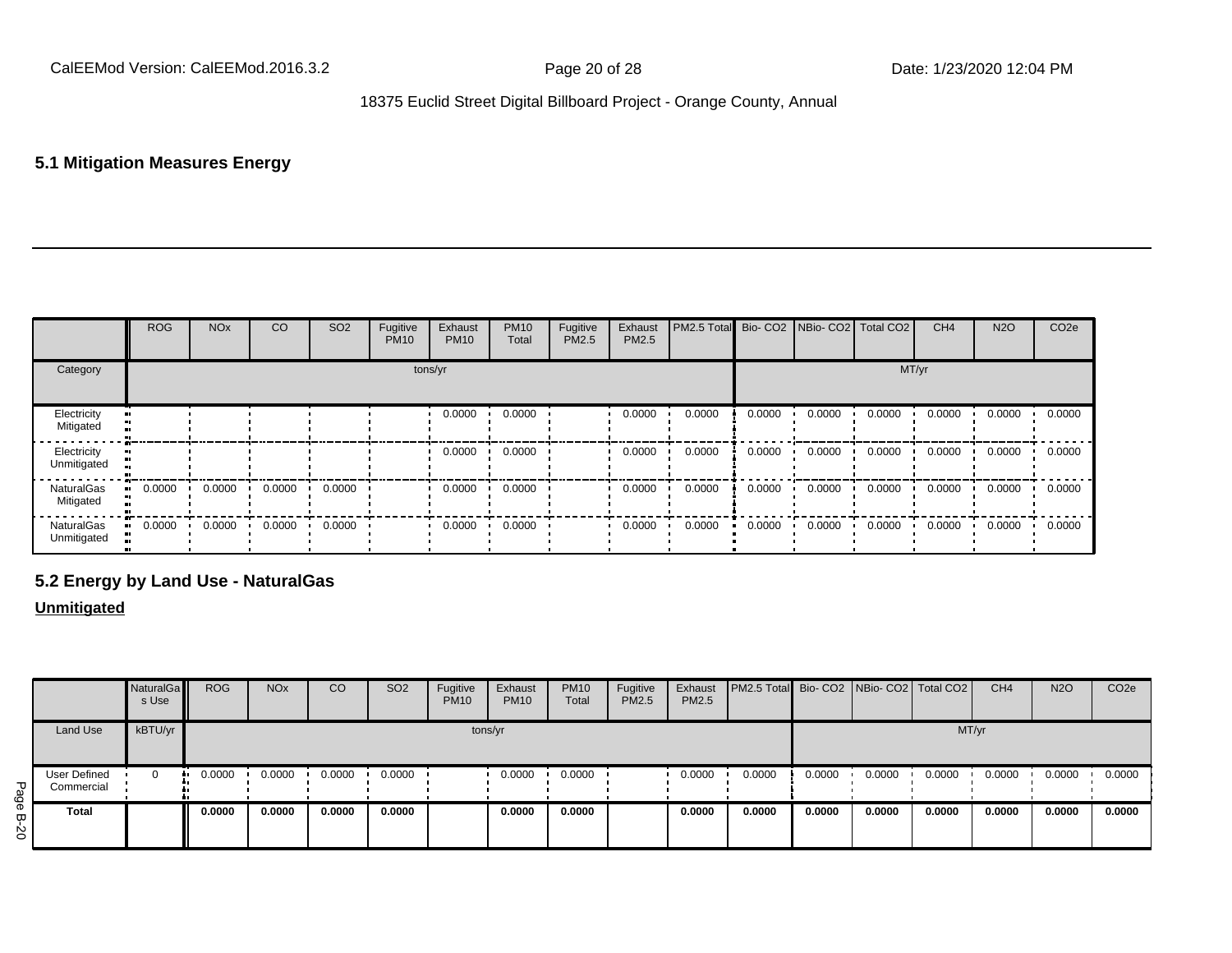# **5.2 Energy by Land Use - NaturalGas**

**Mitigated**

|                                   | NaturalGa<br>s Use | <b>ROG</b> | <b>NO<sub>x</sub></b> | CO     | SO <sub>2</sub> | Fugitive<br><b>PM10</b> | Exhaust<br><b>PM10</b> | <b>PM10</b><br>Total | Fugitive<br>PM2.5 | Exhaust<br>PM2.5 | PM2.5 Total Bio- CO2 NBio- CO2 Total CO2 |        |        |        | CH <sub>4</sub> | <b>N2O</b> | CO <sub>2e</sub> |
|-----------------------------------|--------------------|------------|-----------------------|--------|-----------------|-------------------------|------------------------|----------------------|-------------------|------------------|------------------------------------------|--------|--------|--------|-----------------|------------|------------------|
| Land Use                          | kBTU/yr            |            |                       |        |                 |                         | tons/yr                |                      |                   |                  |                                          |        |        | MT/yr  |                 |            |                  |
| <b>User Defined</b><br>Commercial | 0                  | 0.0000     | 0.0000                | 0.0000 | 0.0000          |                         | 0.0000                 | 0.0000               |                   | 0.0000           | 0.0000                                   | 0.0000 | 0.0000 | 0.0000 | 0.0000          | 0.0000     | 0.0000           |
| Total                             |                    | 0.0000     | 0.0000                | 0.0000 | 0.0000          |                         | 0.0000                 | 0.0000               |                   | 0.0000           | 0.0000                                   | 0.0000 | 0.0000 | 0.0000 | 0.0000          | 0.0000     | 0.0000           |

# **5.3 Energy by Land Use - Electricity**

**Unmitigated**

|                            | Electricity<br><b>Use</b> | Total CO <sub>2</sub> | CH <sub>4</sub> | <b>N2O</b> | CO <sub>2e</sub> |
|----------------------------|---------------------------|-----------------------|-----------------|------------|------------------|
| <b>Land Use</b>            | kWh/yr                    |                       | MT/yr           |            |                  |
| User Defined<br>Commercial | $\Omega$                  | 0.0000<br>٠.          | 0.0000<br>ı     | 0.0000     | 0.0000           |
| <b>Total</b>               |                           | 0.0000                | 0.0000          | 0.0000     | 0.0000           |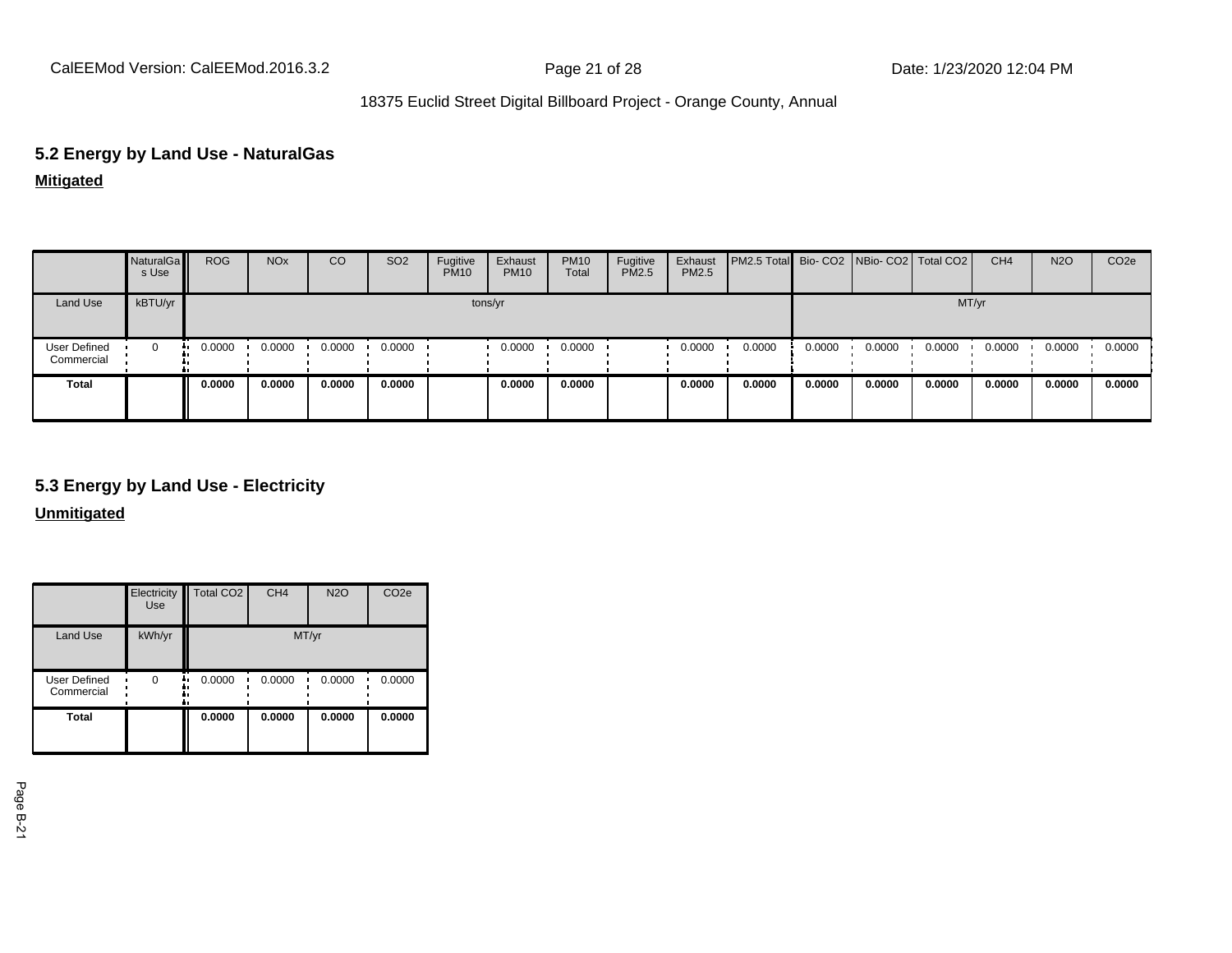CalEEMod Version: CalEEMod.2016.3.2 Page 22 of 28 Date: 1/23/2020 12:04 PM

# 18375 Euclid Street Digital Billboard Project - Orange County, Annual

# **5.3 Energy by Land Use - Electricity Mitigated**

|                                   | Electricity<br><b>Use</b> | Total CO <sub>2</sub> | CH <sub>4</sub> | <b>N2O</b> | CO <sub>2e</sub> |
|-----------------------------------|---------------------------|-----------------------|-----------------|------------|------------------|
| <b>Land Use</b>                   | kWh/yr                    |                       | MT/yr           |            |                  |
| <b>User Defined</b><br>Commercial | $\Omega$                  | 0.0000                | 0.0000          | 0.0000     | 0.0000           |
| Total                             |                           | 0.0000                | 0.0000          | 0.0000     | 0.0000           |

# **6.0 Area Detail**

# **6.1 Mitigation Measures Area**

|                                    |             | <b>ROG</b>                           | <b>NO<sub>x</sub></b> | CO     | SO <sub>2</sub> | Fugitive<br><b>PM10</b> | Exhaust<br><b>PM10</b> | <b>PM10</b><br>Total | Fugitive<br><b>PM2.5</b> | Exhaust<br>PM2.5 | PM2.5 Total Bio- CO2   NBio- CO2   Total CO2 |        |                 |                 | CH <sub>4</sub> | <b>N2O</b> | CO <sub>2e</sub> |
|------------------------------------|-------------|--------------------------------------|-----------------------|--------|-----------------|-------------------------|------------------------|----------------------|--------------------------|------------------|----------------------------------------------|--------|-----------------|-----------------|-----------------|------------|------------------|
|                                    | Category    |                                      |                       |        |                 | tons/yr                 |                        |                      |                          |                  |                                              |        |                 | MT/yr           |                 |            |                  |
| Рag                                | Mitigated   | $\cdot$ 4.0800e-<br><br>003<br>ш.    | 0.0000                | 0.0000 | 0.0000          |                         | 0.0000                 | 0.0000               |                          | 0.0000           | 0.0000                                       | 0.0000 | 1.0000e-<br>005 | 1.0000e-<br>005 | 0.0000          | 0.0000     | 1.0000e-<br>005  |
| $\overline{0}$<br>ᡂ<br>$\mathbf w$ | Unmitigated | $-4.0800e-$<br><br>003<br><b>ALC</b> | 0.0000                | 0.0000 | 0.0000          |                         | 0.0000                 | 0.0000               |                          | 0.0000           | 0.0000                                       | 0.0000 | 1.0000e-<br>005 | 1.0000e-<br>005 | 0.0000          | 0.0000     | 1.0000e-<br>005  |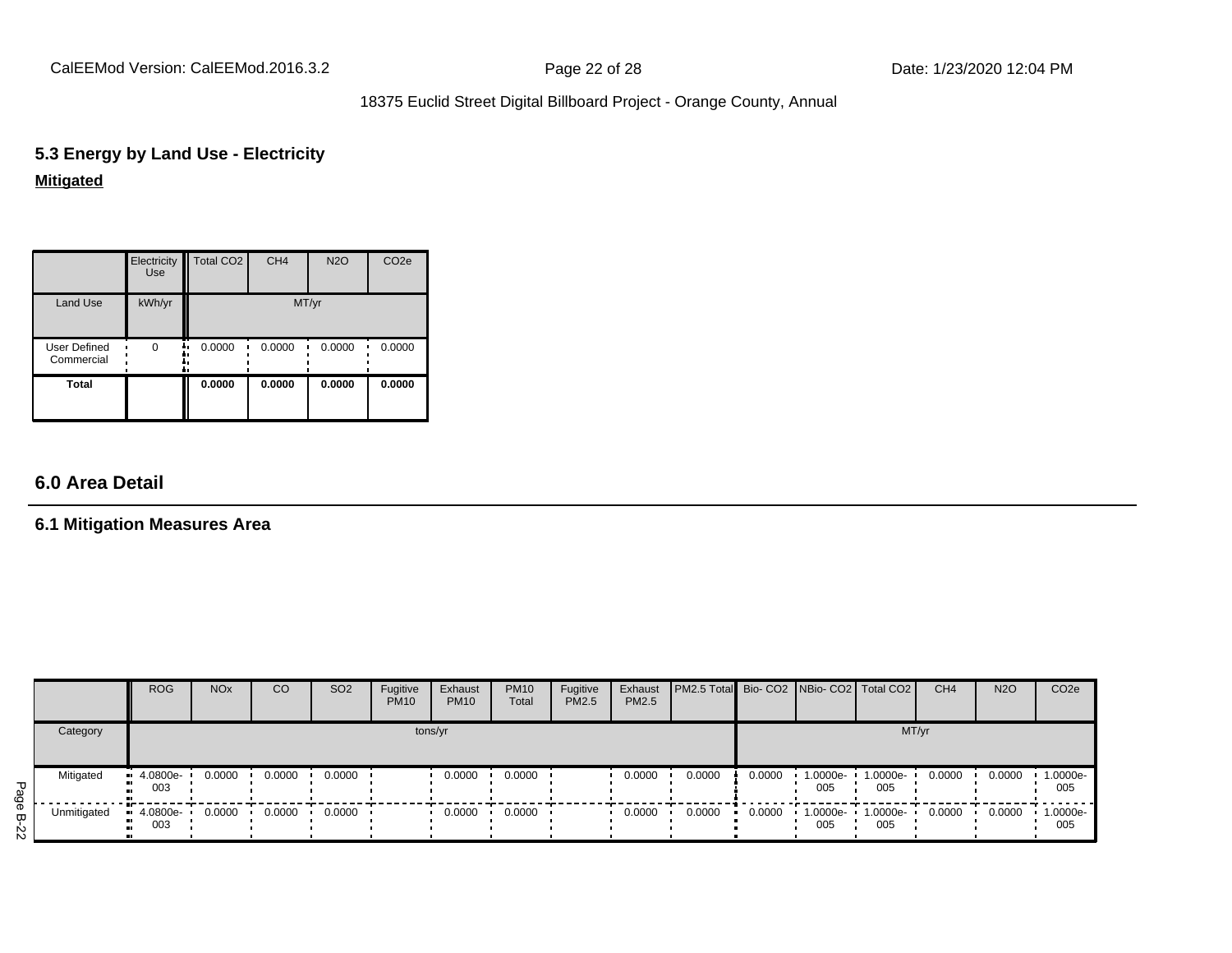### **6.2 Area by SubCategory**

**Unmitigated**

|                          | <b>ROG</b>         | <b>NO<sub>x</sub></b> | CO     | SO <sub>2</sub> | Fugitive<br><b>PM10</b> | Exhaust<br><b>PM10</b> | <b>PM10</b><br>Total | Fugitive<br>PM2.5 | Exhaust<br>PM2.5 | PM2.5 Total Bio- CO2 NBio- CO2 Total CO2 |        |                 |                 | CH <sub>4</sub> | <b>N2O</b> | CO <sub>2</sub> e |
|--------------------------|--------------------|-----------------------|--------|-----------------|-------------------------|------------------------|----------------------|-------------------|------------------|------------------------------------------|--------|-----------------|-----------------|-----------------|------------|-------------------|
| SubCategory              |                    |                       |        |                 |                         | tons/yr                |                      |                   |                  |                                          |        |                 | MT/yr           |                 |            |                   |
| Architectural<br>Coating | 4.6000e-<br>004    |                       |        |                 |                         | 0.0000                 | 0.0000               |                   | 0.0000           | 0.0000                                   | 0.0000 | 0.0000          | 0.0000          | 0.0000          | 0.0000     | 0.0000            |
| Consumer<br>Products     | $-3.6100e-$<br>003 |                       |        |                 |                         | 0.0000                 | 0.0000               |                   | 0.0000           | 0.0000                                   | 0.0000 | 0.0000          | 0.0000          | 0.0000          | 0.0000     | 0.0000            |
| Landscaping              | 0.0000             | 0.0000                | 0.0000 | 0.0000          |                         | 0.0000                 | 0.0000               |                   | 0.0000           | 0.0000                                   | 0.0000 | 1.0000e-<br>005 | 1.0000e-<br>005 | 0.0000          | 0.0000     | -.0000e<br>005    |
| <b>Total</b>             | 4.0700e-<br>003    | 0.0000                | 0.0000 | 0.0000          |                         | 0.0000                 | 0.0000               |                   | 0.0000           | 0.0000                                   | 0.0000 | 1.0000e-<br>005 | 1.0000e-<br>005 | 0.0000          | 0.0000     | 1.0000e-<br>005   |

#### **Mitigated**

|             |                          | <b>ROG</b>                     | <b>NO<sub>x</sub></b> | <sub>CO</sub> | SO <sub>2</sub> | Fugitive<br><b>PM10</b> | Exhaust<br><b>PM10</b> | <b>PM10</b><br>Total | Fugitive<br><b>PM2.5</b> | Exhaust<br>PM2.5 | PM2.5 Total |        | Bio- CO2   NBio- CO2   Total CO2 |                 | CH <sub>4</sub> | <b>N2O</b> | CO <sub>2e</sub> |
|-------------|--------------------------|--------------------------------|-----------------------|---------------|-----------------|-------------------------|------------------------|----------------------|--------------------------|------------------|-------------|--------|----------------------------------|-----------------|-----------------|------------|------------------|
|             | SubCategory              |                                |                       |               |                 |                         | tons/yr                |                      |                          |                  |             |        |                                  | MT/yr           |                 |            |                  |
|             | Architectural<br>Coating | $-4.6000e-$<br>004             |                       |               |                 |                         | 0.0000                 | 0.0000               |                          | 0.0000           | 0.0000      | 0.0000 | 0.0000                           | 0.0000          | 0.0000          | 0.0000     | 0.0000           |
|             | Consumer<br>Products     | $\blacksquare$ 3.6100e-<br>003 |                       |               |                 |                         | 0.0000                 | 0.0000               |                          | 0.0000           | 0.0000      | 0.0000 | 0.0000                           | 0.0000          | 0.0000          | 0.0000     | 0.0000           |
| Page        | Landscaping              | 0.0000                         | 0.0000                | 0.0000        | 0.0000          |                         | 0.0000                 | 0.0000               |                          | 0.0000           | 0.0000      | 0.0000 | 1.0000e-<br>005                  | 1.0000e-<br>005 | 0.0000          | 0.0000     | 1.0000e-<br>005  |
| <b>B-23</b> | <b>Total</b>             | 4.0700e-<br>003                | 0.0000                | 0.0000        | 0.0000          |                         | 0.0000                 | 0.0000               |                          | 0.0000           | 0.0000      | 0.0000 | 1.0000e-<br>005                  | 1.0000e-<br>005 | 0.0000          | 0.0000     | 1.0000e-<br>005  |

**7.0 Water Detail**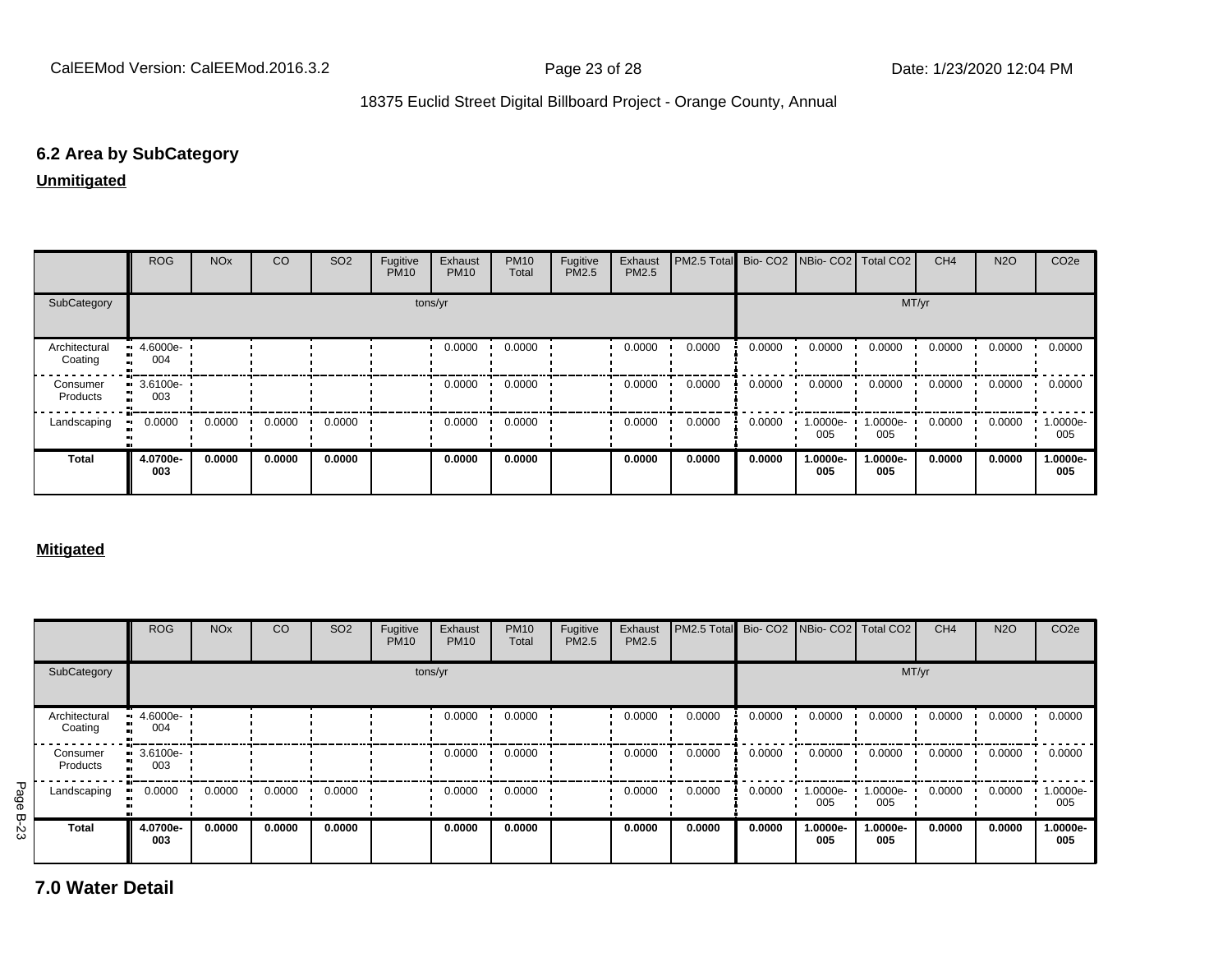**7.1 Mitigation Measures Water**

|             | <b>Total CO2</b>       | CH <sub>4</sub> | <b>N2O</b> | CO <sub>2e</sub> |
|-------------|------------------------|-----------------|------------|------------------|
| Category    |                        |                 | MT/yr      |                  |
| Mitigated   | 0.0000<br>.,<br>ш<br>  | 0.0000          | 0.0000     | 0.0000           |
| Unmitigated | 0.0000<br><br><br><br> | 0.0000          | 0.0000     | 0.0000           |

# **7.2 Water by Land Use**

#### **Unmitigated**

|                                   | door Use | Indoor/Out Total CO2 | CH <sub>4</sub> | <b>N2O</b> | CO <sub>2e</sub> |
|-----------------------------------|----------|----------------------|-----------------|------------|------------------|
| <b>Land Use</b>                   | Mgal     |                      | MT/yr           |            |                  |
| <b>User Defined</b><br>Commercial | 0/0      | 0.0000               | 0.0000          | 0.0000     | 0.0000           |
| Total                             |          | 0.0000               | 0.0000          | 0.0000     | 0.0000           |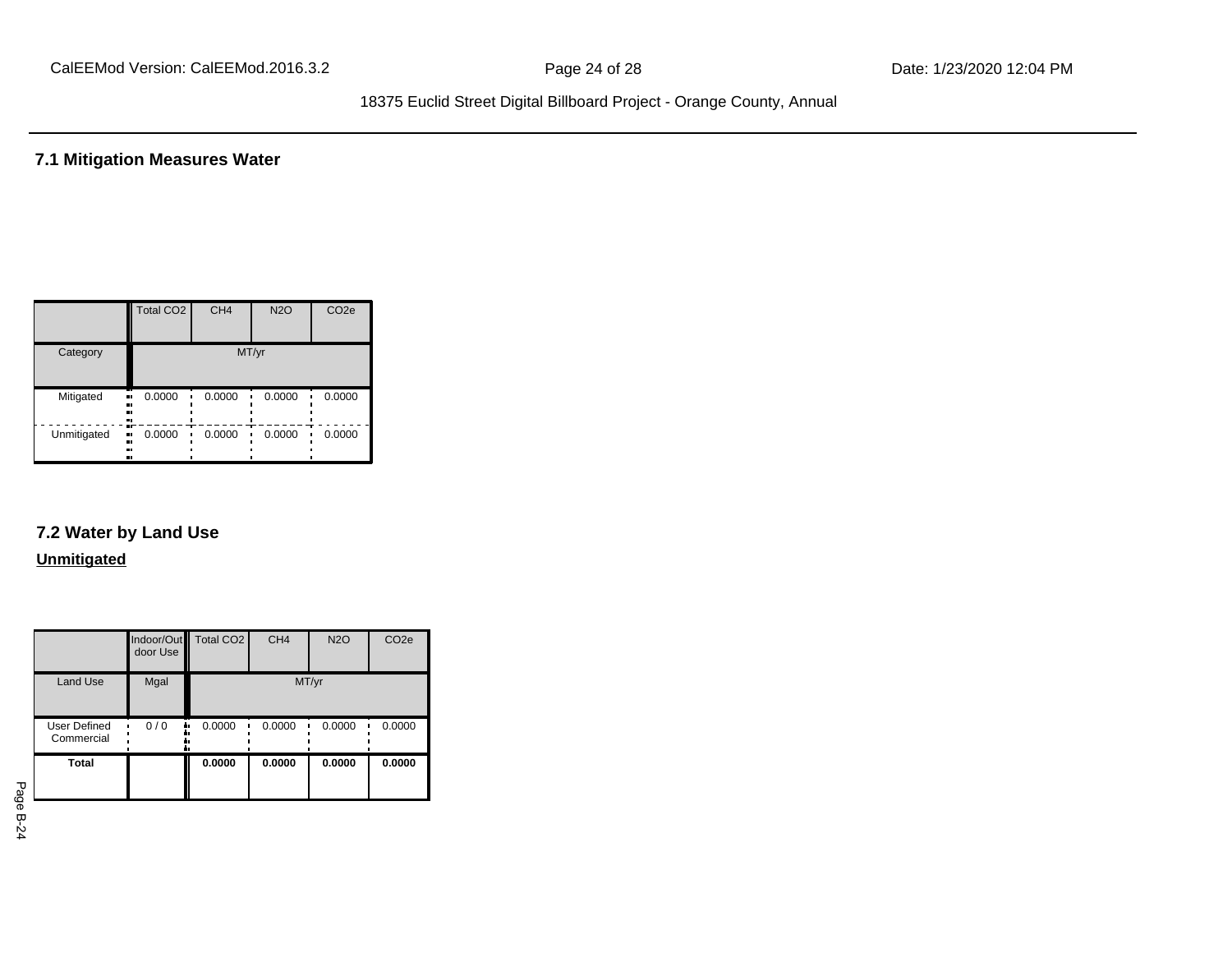CalEEMod Version: CalEEMod.2016.3.2 **Page 25 of 28** Page 25 of 28 Date: 1/23/2020 12:04 PM

# 18375 Euclid Street Digital Billboard Project - Orange County, Annual

### **7.2 Water by Land Use**

#### **Mitigated**

|                            | door Use | Indoor/Out Total CO2 | CH <sub>4</sub> | <b>N2O</b> | CO <sub>2e</sub> |
|----------------------------|----------|----------------------|-----------------|------------|------------------|
| <b>Land Use</b>            | Mgal     |                      | MT/yr           |            |                  |
| User Defined<br>Commercial | 0/0<br>  | 0.0000               | 0.0000          | 0.0000     | 0.0000           |
| <b>Total</b>               |          | 0.0000               | 0.0000          | 0.0000     | 0.0000           |

# **8.0 Waste Detail**

### **8.1 Mitigation Measures Waste**

#### **Category/Year**

|             |                               | Total CO <sub>2</sub> | CH <sub>4</sub> | <b>N2O</b> | CO <sub>2e</sub> |
|-------------|-------------------------------|-----------------------|-----------------|------------|------------------|
|             |                               |                       | MT/yr           |            |                  |
| Page        | Mitigated<br>.,<br><br><br>   | 0.0000                | 0.0000          | 0.0000     | 0.0000           |
| <b>B-25</b> | Unmitigated<br>.,<br><br><br> | æ<br>0.0000           | 0.0000          | 0.0000     | 0.0000           |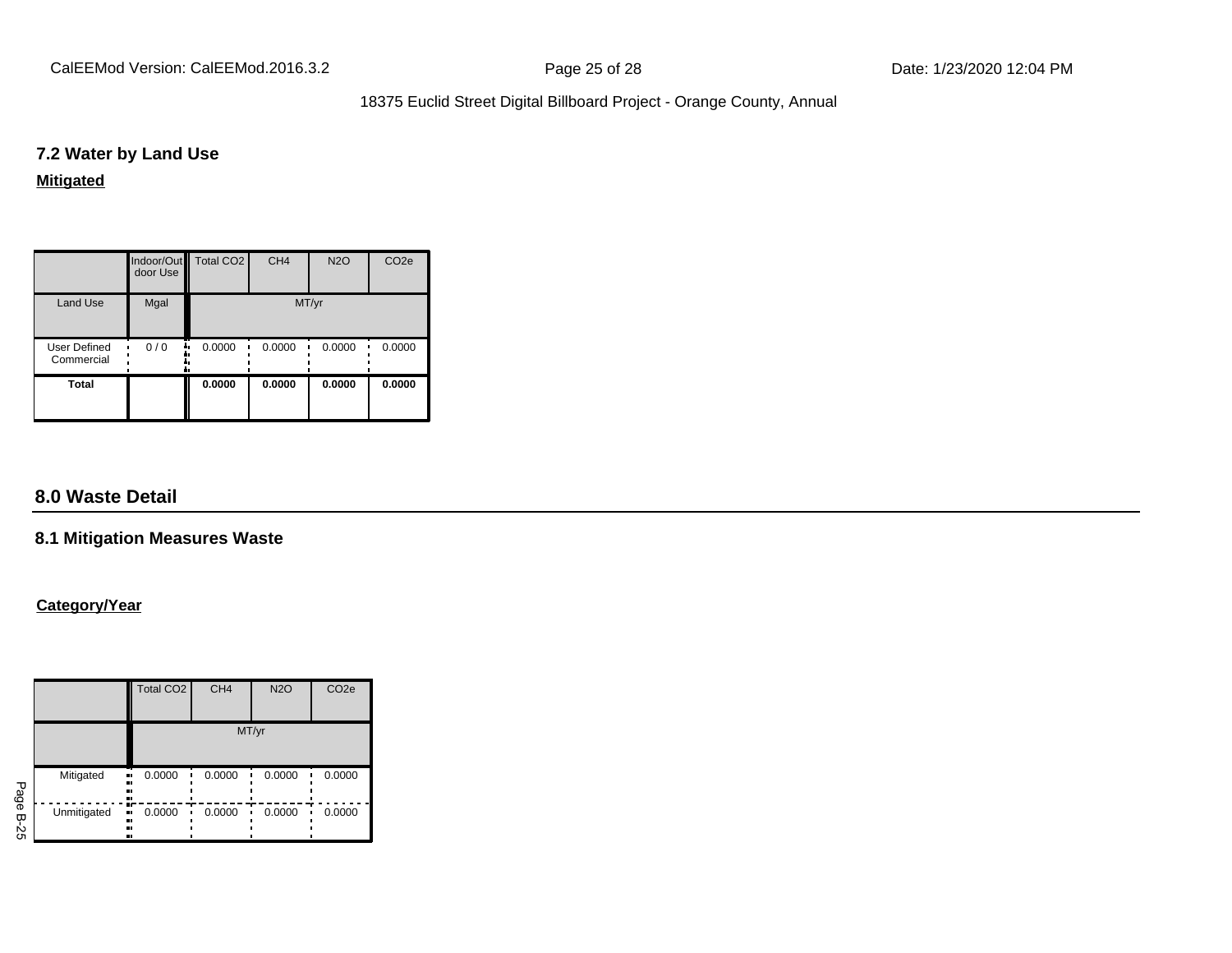# **8.2 Waste by Land Use**

**Unmitigated**

|                            | Waste<br>Disposed | Total CO <sub>2</sub> | CH <sub>4</sub> | <b>N2O</b> | CO <sub>2e</sub> |
|----------------------------|-------------------|-----------------------|-----------------|------------|------------------|
| <b>Land Use</b>            | tons              |                       | MT/yr           |            |                  |
| User Defined<br>Commercial | $\Omega$          | 0.0000                | 0.0000          | 0.0000     | 0.0000           |
| <b>Total</b>               |                   | 0.0000                | 0.0000          | 0.0000     | 0.0000           |

#### **Mitigated**

|                                   | Waste<br>Disposed | <b>Total CO2</b> | CH <sub>4</sub> | <b>N2O</b> | CO <sub>2e</sub> |
|-----------------------------------|-------------------|------------------|-----------------|------------|------------------|
| <b>Land Use</b>                   | tons              |                  | MT/yr           |            |                  |
| <b>User Defined</b><br>Commercial | $\Omega$          | 0.0000           | 0.0000          | 0.0000     | 0.0000           |
| <b>Total</b>                      |                   | 0.0000           | 0.0000          | 0.0000     | 0.0000           |

# <sup>ଟ୍ଗ</sup><br><sup>ତ</sup> 9.0 Operational Offroad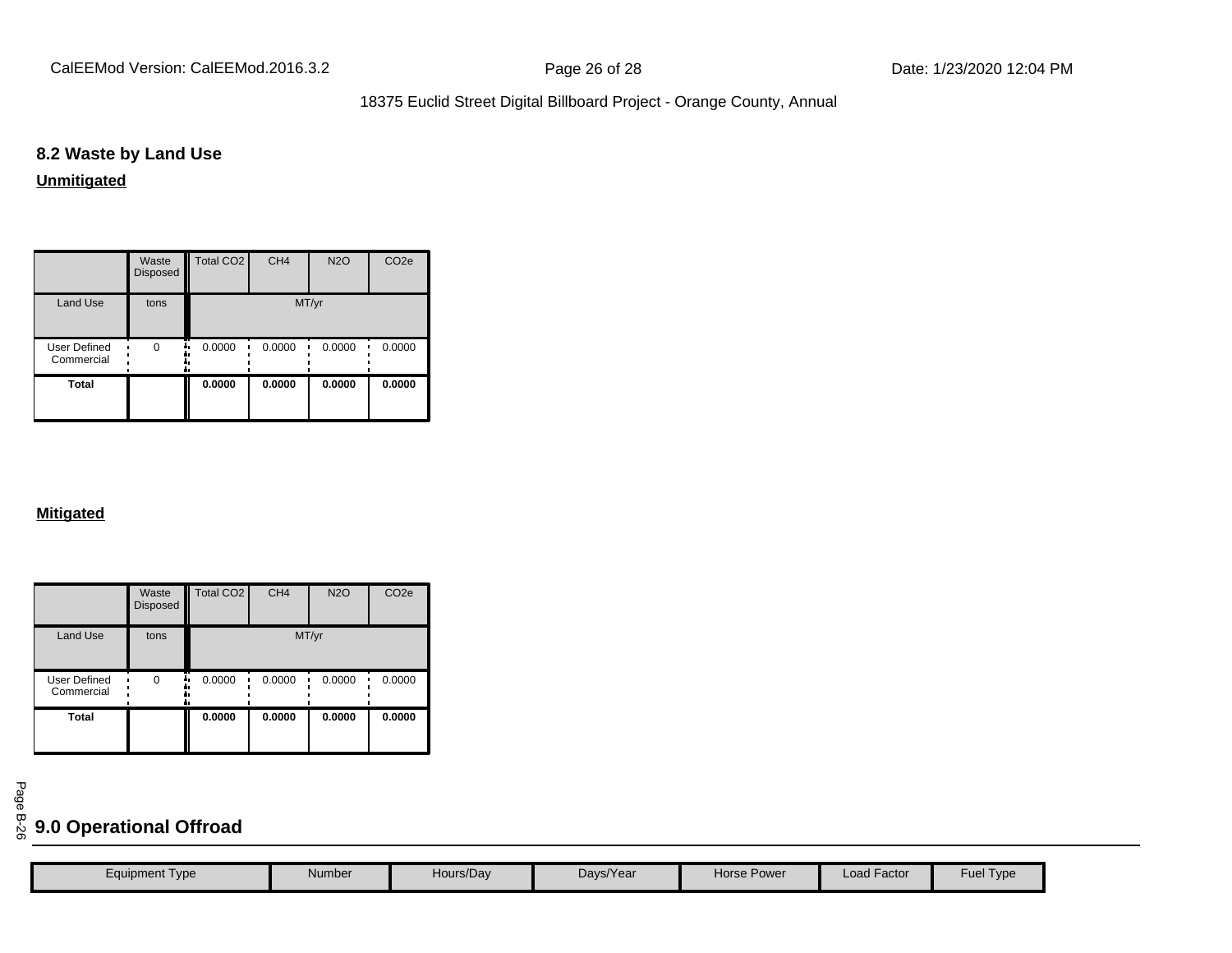# **10.0 Stationary Equipment**

### **Fire Pumps and Emergency Generators**

| <b>Equipment Type</b> | Hours/Day<br>Number |  | Hours/Year | Horse Power | Load Factor | <b>Fuel Type</b> |
|-----------------------|---------------------|--|------------|-------------|-------------|------------------|
| ____                  |                     |  |            |             |             |                  |

#### **Boilers**

| Eauipment<br>V <sub>De</sub> | Number | Heat Input/Dav | ∶Input/Year<br>┘⌒⌒<br>าਦaเ | Boiler <sup>1</sup><br>Rating | Fuel<br>I ype |
|------------------------------|--------|----------------|----------------------------|-------------------------------|---------------|

# **User Defined Equipment**

| Equipment Type | Number |
|----------------|--------|

# **11.0 Vegetation**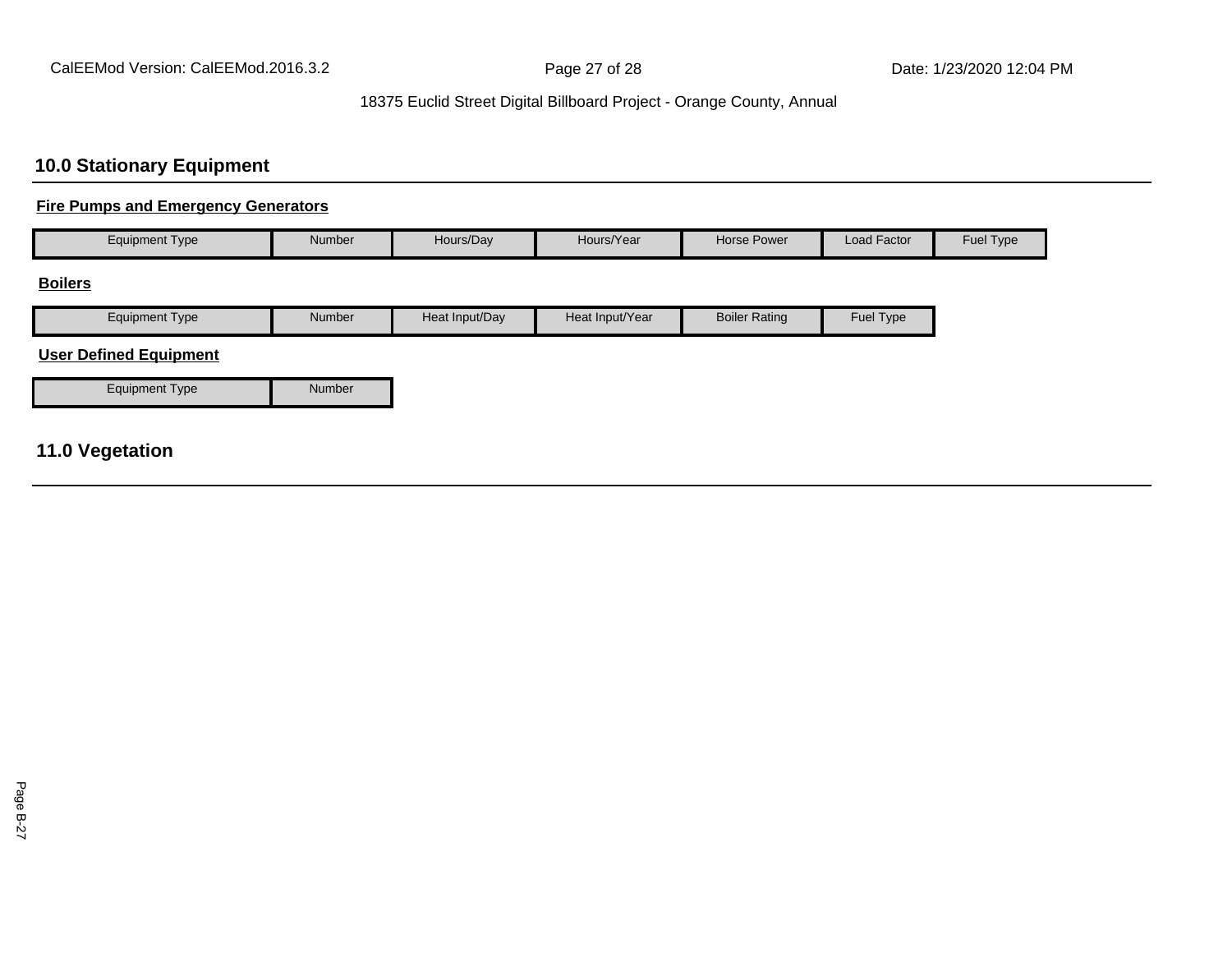# **18375 Euclid Street Digital Billboard Project**

**Orange County, Summer**

# **1.0 Project Characteristics**

# **1.1 Land Usage**

| <b>Land Uses</b>        | Size | Metric                   | Lot Acreage | Floor Surface Area                         | Population |
|-------------------------|------|--------------------------|-------------|--------------------------------------------|------------|
| User Defined Commercial | 0.37 | <b>User Defined Unit</b> | 0.3         | ,000.00<br>the contract of the contract of |            |

### **1.2 Other Project Characteristics**

| Urbanization                      | Urban<br>Wind Speed (m/s)  |                                   | 2.2   | <b>Precipitation Freg (Days)</b>        | 30    |
|-----------------------------------|----------------------------|-----------------------------------|-------|-----------------------------------------|-------|
| <b>Climate Zone</b>               | 8                          |                                   |       | <b>Operational Year</b>                 | 2020  |
| <b>Utility Company</b>            | Southern California Edison |                                   |       |                                         |       |
| <b>CO2 Intensity</b><br>(lb/MWhr) | 702.44                     | <b>CH4 Intensity</b><br>(lb/MWhr) | 0.029 | N <sub>2</sub> O Intensity<br>(lb/MWhr) | 0.006 |

# **1.3 User Entered Comments & Non-Default Data**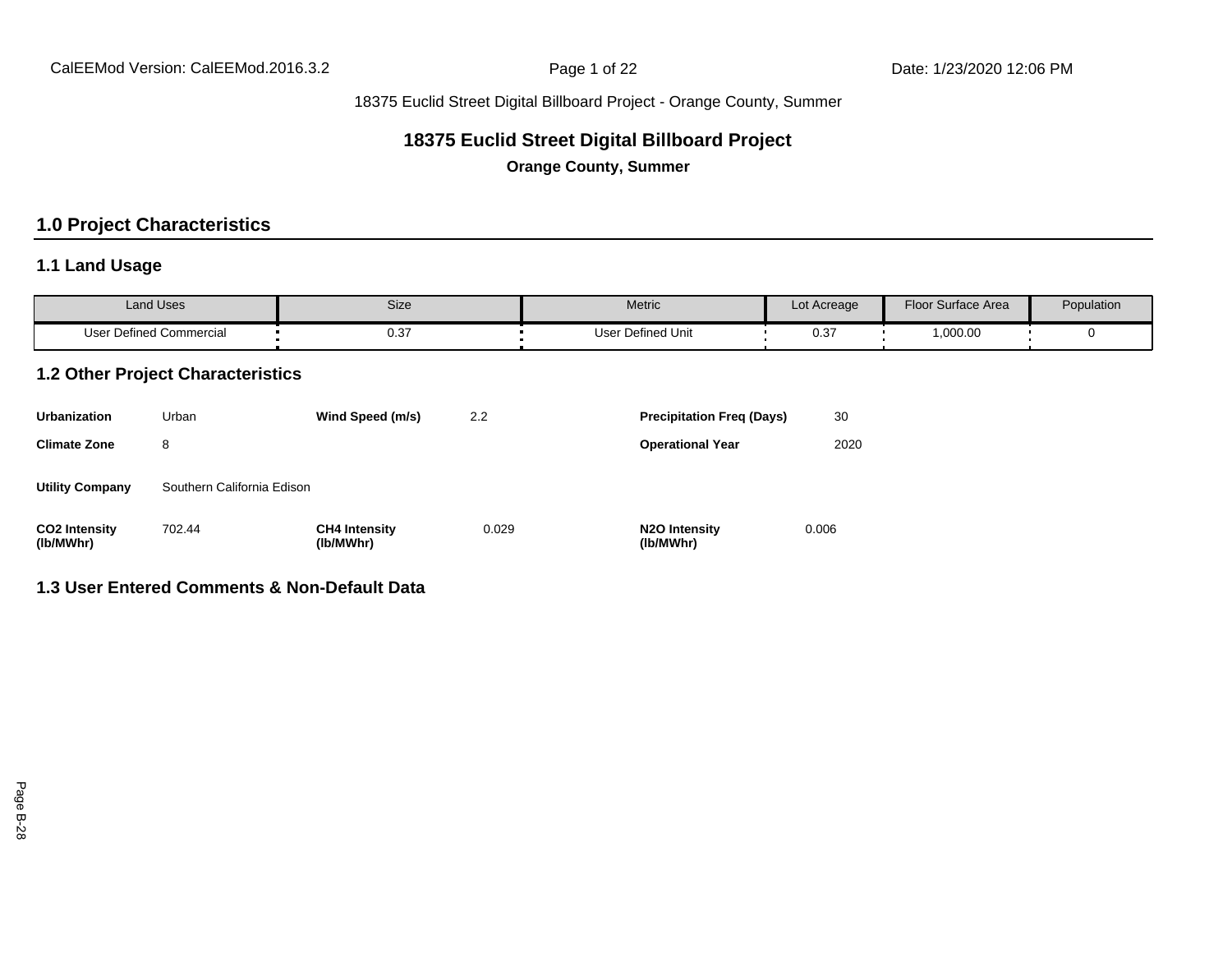Project Characteristics -

Land Use - Based on Google Earth Pro, the area around the existing billboard is approximately 1,600 sf or 0.37 acres.

Construction Phase - The analysis conservatively assumes the existing support structure would be demolished and a new pole would be constructed in its place. However, the existing pole strucutre is proposed to remain in place. Due to the limited construction activities, the construction period is conservatively estimated to last a total of 15 days.

Off-road Equipment - Based on CalEEMod examples from similar billboard projects.

Off-road Equipment - Based on CalEEMod examples from similar billboard projects.

Off-road Equipment - Based on CalEEMod examples from similar billboard projects.

Off-road Equipment - Based on CalEEMod examples from similar billboard projects.

Grading - The area that may require grading would be limited to the immediate vicinity of the pole structure and would be a fraction of an acre.

Demolition -

Trips and VMT - Conservatively assuming 10 construction workers would be onsite at all times. Vender trips are included for materials delivery and hauling trips are included for disposal of demolition and excavation debris.

Vehicle Trips - 3 visits or 6 total trips per year for maintenance of the billboard

|      | <b>Table Name</b>                    | <b>Column Name</b> | Default Value | New Value |  |
|------|--------------------------------------|--------------------|---------------|-----------|--|
|      | tblConstructionPhase                 | <b>NumDays</b>     | 10.00         | 2.00      |  |
|      | tblConstructionPhase                 | NumDays            | 2.00          | 5.00      |  |
|      | tblConstructionPhase                 | NumDays            | 100.00        | 5.00      |  |
|      | tblConstructionPhase                 | NumDaysWeek        | 5.00          | 6.00      |  |
|      | tblConstructionPhase                 | NumDaysWeek        | 5.00          | 6.00      |  |
|      | tblConstructionPhase                 | NumDaysWeek        |               | 6.00      |  |
|      | tblConstructionPhase                 | NumDaysWeek        | 5.00          | 6.00      |  |
|      | tblConstructionPhase                 | PhaseEndDate       | 10/6/2020     | 5/12/2020 |  |
|      | tblConstructionPhase                 | PhaseEndDate       | 5/14/2020     | 5/2/2020  |  |
| Page | tblConstructionPhase                 | PhaseEndDate       | 5/19/2020     | 5/8/2020  |  |
| B-29 | tblConstructionPhase<br>PhaseEndDate |                    | 10/13/2020    | 5/18/2020 |  |
|      | tblConstructionPhase                 | PhaseStartDate     | 5/20/2020     | 5/9/2020  |  |
|      | tblConstructionPhase                 | PhaseStartDate     | 5/16/2020     | 5/3/2020  |  |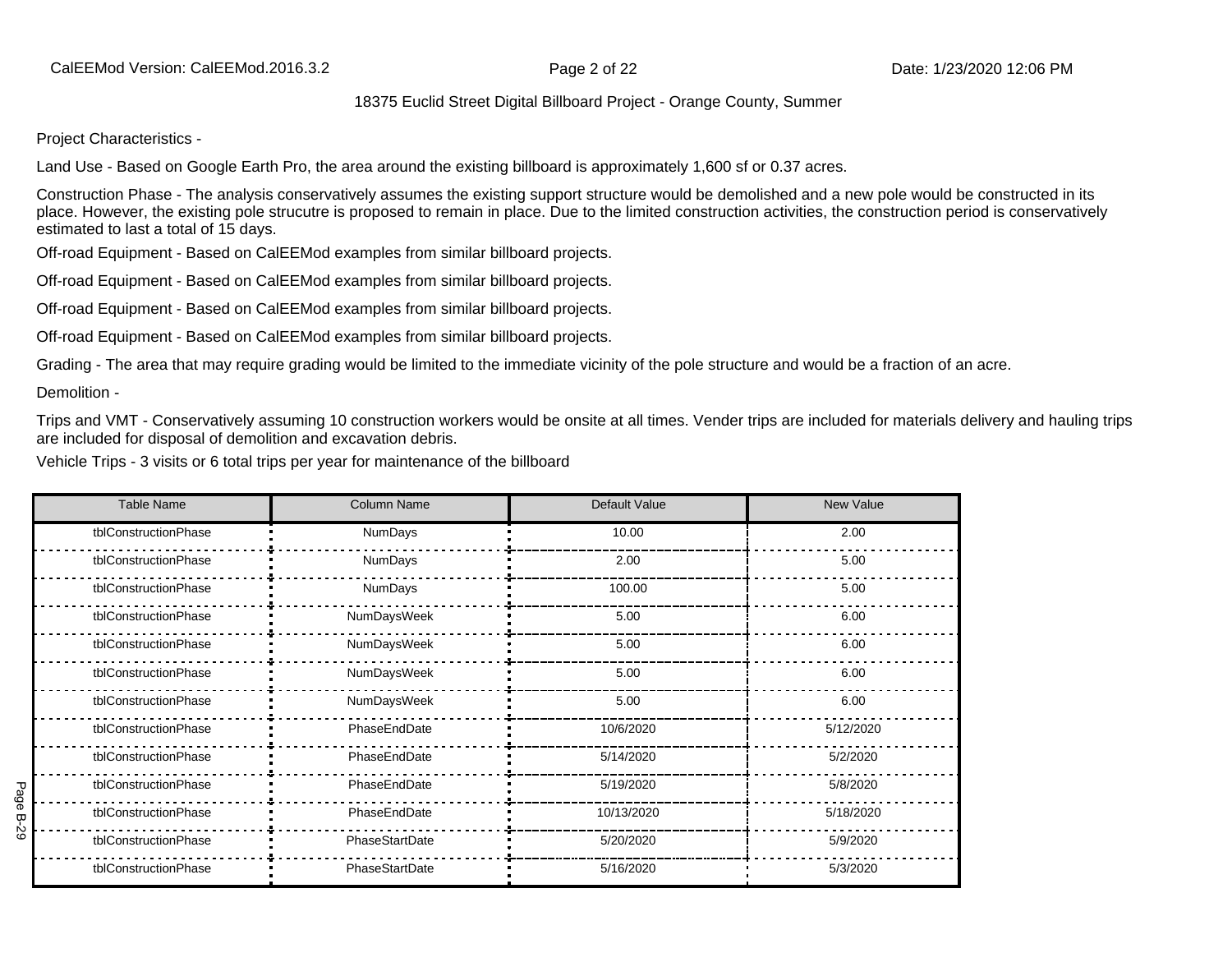|             | tblConstructionPhase | PhaseStartDate             | 10/7/2020 | 5/13/2020                       |
|-------------|----------------------|----------------------------|-----------|---------------------------------|
|             | tblGrading           | AcresOfGrading             | 2.50      | 0.00                            |
|             | tblGrading           | MaterialExported           | 0.00      | 1,700.00                        |
|             | tblLandUse           | LandUseSquareFeet          | 0.00      | 1,000.00                        |
|             | tblLandUse           | LotAcreage                 | 0.00      | 0.37                            |
|             | tblOffRoadEquipment  | LoadFactor                 | 0.41      | 0.41                            |
|             | tblOffRoadEquipment  | LoadFactor                 | 0.50      | 0.50                            |
|             | tblOffRoadEquipment  | LoadFactor                 | 0.29      | 0.29                            |
|             | tblOffRoadEquipment  | LoadFactor                 | 0.38      | 0.38                            |
|             | tblOffRoadEquipment  | LoadFactor                 | 0.41      | 0.41                            |
|             | tblOffRoadEquipment  | LoadFactor                 | 0.31      | 0.31                            |
|             | tblOffRoadEquipment  | LoadFactor                 | 0.50      | 0.50                            |
|             | tblOffRoadEquipment  | OffRoadEquipmentType       |           | Graders                         |
|             | tblOffRoadEquipment  | OffRoadEquipmentType       |           | <b>Aerial Lifts</b>             |
|             | tblOffRoadEquipment  | OffRoadEquipmentType       |           | Welders                         |
|             | tblOffRoadEquipment  | OffRoadEquipmentType       |           | Trenchers                       |
|             | tblOffRoadEquipment  | OffRoadEquipmentType       |           | Cranes                          |
|             | tblOffRoadEquipment  | OffRoadEquipmentType       |           | Excavators                      |
|             | tblOffRoadEquipment  | OffRoadEquipmentType       |           | Graders                         |
|             | tblOffRoadEquipment  | OffRoadEquipmentType       |           | <b>Aerial Lifts</b>             |
|             | tblOffRoadEquipment  | OffRoadEquipmentType       |           | <b>Bore/Drill Rigs</b>          |
|             | tblOffRoadEquipment  | OffRoadEquipmentType       |           | <b>Cement and Mortar Mixers</b> |
|             | tblOffRoadEquipment  | OffRoadEquipmentType       |           | <b>Concrete/Industrial Saws</b> |
| Page        | tblOffRoadEquipment  | OffRoadEquipmentUnitAmount | 0.00      | 1.00                            |
| <b>B-30</b> | tblOffRoadEquipment  | OffRoadEquipmentUnitAmount | 0.00      | 1.00                            |
|             | tblOffRoadEquipment  | OffRoadEquipmentUnitAmount | 2.00      | 1.00                            |
|             | tblOffRoadEquipment  | OffRoadEquipmentUnitAmount | 2.00      | 1.00                            |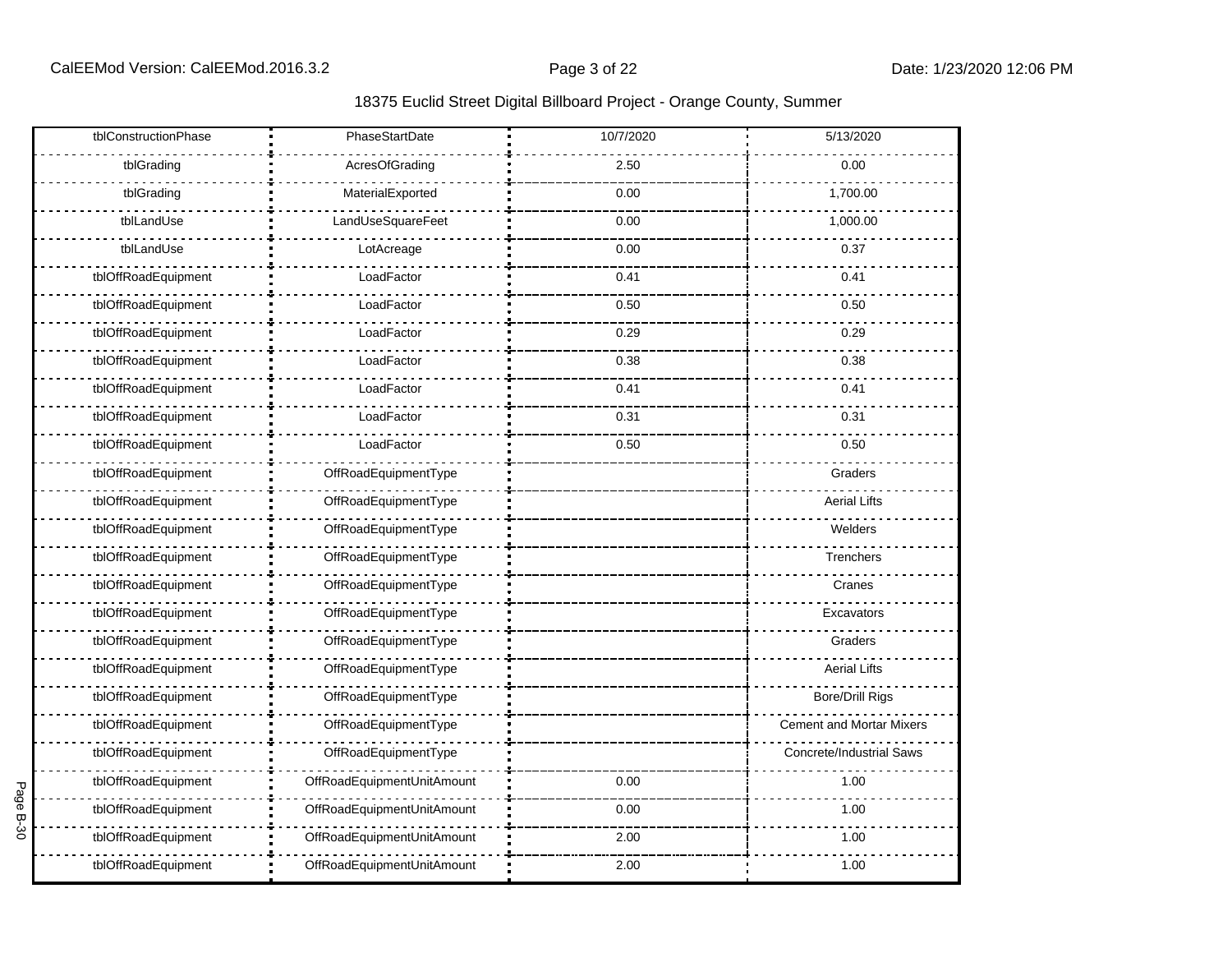| 18375 Euclid Street Digital Billboard Project - Orange County, Summer |  |  |
|-----------------------------------------------------------------------|--|--|
|                                                                       |  |  |

| tblOffRoadEquipment | OffRoadEquipmentUnitAmount | 2.00  | 1.00                                  |  |  |
|---------------------|----------------------------|-------|---------------------------------------|--|--|
| tblOffRoadEquipment | OffRoadEquipmentUnitAmount | 2.00  | 1.00                                  |  |  |
| tblOffRoadEquipment | PhaseName                  |       | Securing the Digital Display in Place |  |  |
| tblOffRoadEquipment | PhaseName                  |       | Securing the Digital Display in Place |  |  |
| tblOffRoadEquipment | UsageHours                 | 1.00  | 8.00                                  |  |  |
| tblOffRoadEquipment | UsageHours                 | 6.00  | 8.00                                  |  |  |
| tblOffRoadEquipment | UsageHours                 | 6.00  | 8.00                                  |  |  |
| tblOffRoadEquipment | UsageHours                 | 4.00  | 8.00                                  |  |  |
| tblOffRoadEquipment | UsageHours                 | 6.00  | 8.00                                  |  |  |
| tblTripsAndVMT      | HaulingTripNumber          | 0.00  | 6.00                                  |  |  |
| tblTripsAndVMT      | HaulingTripNumber          | 0.00  | 6.00                                  |  |  |
| tblTripsAndVMT      | VendorTripNumber           | 0.00  | 1.00                                  |  |  |
| tblTripsAndVMT      | VendorTripNumber           | 0.00  | 2.00                                  |  |  |
| tblTripsAndVMT      | WorkerTripNumber           | 10.00 | 20.00                                 |  |  |
| tblTripsAndVMT      | WorkerTripNumber           | 13.00 | 20.00                                 |  |  |
| tblTripsAndVMT      | WorkerTripNumber           | 10.00 | 20.00                                 |  |  |
| tblTripsAndVMT      | WorkerTripNumber           | 0.00  | 20.00                                 |  |  |
| tblVehicleTrips     | $ST_TR$                    | 0.00  | 0.02                                  |  |  |

# **2.0 Emissions Summary**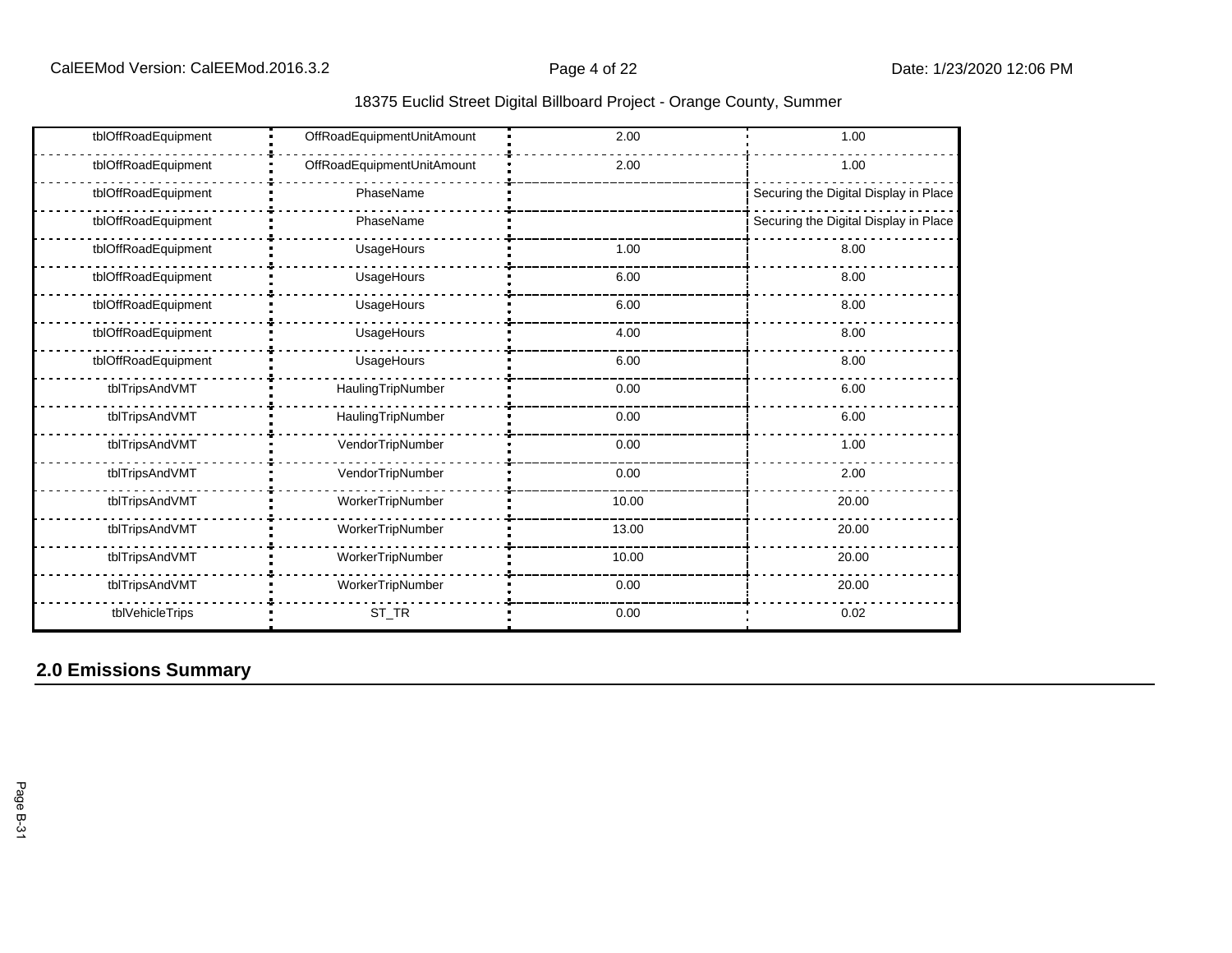# **2.1 Overall Construction (Maximum Daily Emission)**

**Unmitigated Construction**

|                | <b>ROG</b> | <b>NO<sub>x</sub></b> | CO      | SO <sub>2</sub> | Fugitive<br><b>PM10</b> | Exhaust<br><b>PM10</b> | <b>PM10</b><br>Total | Fugitive<br>PM2.5 | Exhaust<br>PM2.5 | <b>PM2.5 Total</b> Bio- CO2 NBio- CO2 Total CO2 |        |                         |  | CH <sub>4</sub> | <b>N2O</b> | CO <sub>2</sub> e |
|----------------|------------|-----------------------|---------|-----------------|-------------------------|------------------------|----------------------|-------------------|------------------|-------------------------------------------------|--------|-------------------------|--|-----------------|------------|-------------------|
| Year           | lb/day     |                       |         |                 |                         |                        |                      |                   |                  | lb/day                                          |        |                         |  |                 |            |                   |
| 2020           | 2.2571     | 22.9655               | 13.0625 | 0.0285          | 0.7680                  | 1.1112                 | .8792                | 0.1481            | 1.0383           | 1.1864                                          | 0.0000 | • 2,765.221 • 2,765.221 |  | 0.8222          | 0.0000     | $\cdot$ 2,785.776 |
| <b>Maximum</b> | 2.2571     | 22.9655               | 13.0625 | 0.0285          | 0.7680                  | 1.1112                 | 8792، ا              | 0.1481            | 1.0383           | 1.1864                                          | 0.0000 | 2,765.221   2,765.221   |  | 0.8222          | 0.0000     | 2,785.776<br>8    |

#### **Mitigated Construction**

|                | <b>ROG</b>            | <b>NO<sub>x</sub></b> | <sub>CO</sub> | SO <sub>2</sub> | Fugitive<br><b>PM10</b> | Exhaust<br><b>PM10</b> | <b>PM10</b><br>Total | Fugitive<br><b>PM2.5</b> | Exhaust<br>PM2.5 | PM2.5 Total Bio- CO2 NBio- CO2 Total CO2 |        |           |                         | CH <sub>4</sub> | <b>N2O</b> | CO <sub>2e</sub>       |
|----------------|-----------------------|-----------------------|---------------|-----------------|-------------------------|------------------------|----------------------|--------------------------|------------------|------------------------------------------|--------|-----------|-------------------------|-----------------|------------|------------------------|
| Year           |                       |                       |               |                 |                         | lb/day                 |                      |                          |                  |                                          |        |           | lb/day                  |                 |            |                        |
| 2020           | $\blacksquare$ 2.2571 | 22.9655               | 13.0625       | 0.0285          | 0.7680                  | 1.1112                 | 1.8792               | 0.1481                   | 1.0383           | 1864.                                    | 0.0000 |           | - 2,765.221 - 2,765.221 | 0.8222          | 0.0000     | $\cdot$ 2,785.776<br>8 |
| <b>Maximum</b> | 2.2571                | 22.9655               | 13.0625       | 0.0285          | 0.7680                  | 1.1112                 | 1.8792               | 0.1481                   | 1.0383           | 1.1864                                   | 0.0000 | 2,765.221 | 2,765.221               | 0.8222          | 0.0000     | 2,785.776<br>8         |

|                      | <b>ROG</b> | <b>NO<sub>x</sub></b> | co   | <b>SO2</b> | <b>Fugitive</b><br><b>PM10</b> | <b>Exhaust</b><br><b>PM10</b> | <b>PM10</b><br><b>Total</b> | <b>Fugitive</b><br><b>PM2.5</b> | <b>Exhaust</b><br><b>PM2.5</b> | <b>PM2.5</b><br>Total |      |      | Bio-CO2   NBio-CO2   Total CO2 | CH <sub>4</sub> | <b>N20</b> | CO <sub>2e</sub> |
|----------------------|------------|-----------------------|------|------------|--------------------------------|-------------------------------|-----------------------------|---------------------------------|--------------------------------|-----------------------|------|------|--------------------------------|-----------------|------------|------------------|
| Percent<br>Reduction | 0.00       | 0.00                  | 0.00 | 0.00       | 0.00                           | 0.00                          | 0.00                        | 0.00                            | 0.00                           | 0.00                  | 0.00 | 0.00 | 0.00                           | 0.00            | 0.00       | 0.00             |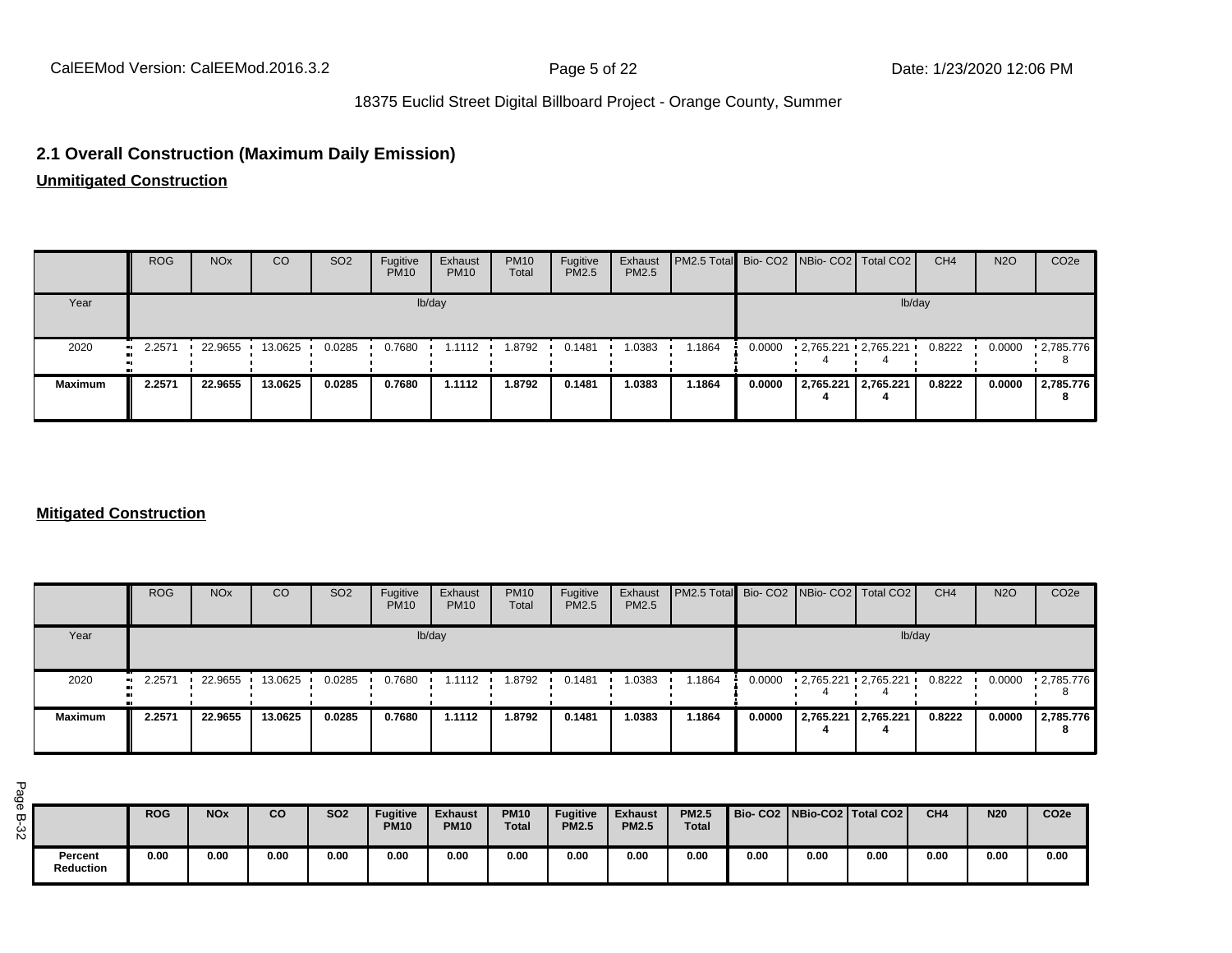# **2.2 Overall Operational**

#### **Unmitigated Operational**

|              | <b>ROG</b> | <b>NO<sub>x</sub></b> | <b>CO</b>       | SO <sub>2</sub> | Fugitive<br><b>PM10</b> | Exhaust<br><b>PM10</b> | <b>PM10</b><br>Total | Fugitive<br>PM2.5 | Exhaust<br>PM2.5 | PM2.5 Total Bio- CO2 NBio- CO2 Total CO2 |                 |                 | CH <sub>4</sub> | <b>N2O</b> | CO <sub>2</sub> e |
|--------------|------------|-----------------------|-----------------|-----------------|-------------------------|------------------------|----------------------|-------------------|------------------|------------------------------------------|-----------------|-----------------|-----------------|------------|-------------------|
| Category     |            |                       |                 |                 | lb/day                  |                        |                      |                   |                  |                                          |                 | lb/day          |                 |            |                   |
| Area         | 0.0223     | 0.0000                | 4.0000e-<br>005 | 0.0000          |                         | 0.0000                 | 0.0000               |                   | 0.0000           | 0.0000                                   | 8.0000e-<br>005 | 8.0000e-<br>005 | 0.0000          |            | 9.0000e-<br>005   |
| Energy       | 0.0000     | 0.0000                | 0.0000          | 0.0000          |                         | 0.0000                 | 0.0000               |                   | 0.0000           | 0.0000                                   | 0.0000          | 0.0000          | 0.0000          | 0.0000     | 0.0000            |
| Mobile       | 0.0000<br> | 0.0000                | 0.0000          | 0.0000          | 0.0000                  | 0.0000                 | 0.0000               | 0.0000            | 0.0000           | 0.0000                                   | 0.0000          | 0.0000          | 0.0000          |            | 0.0000            |
| <b>Total</b> | 0.0223     | 0.0000                | 4.0000e-<br>005 | 0.0000          | 0.0000                  | 0.0000                 | 0.0000               | 0.0000            | 0.0000           | 0.0000                                   | 8.0000e-<br>005 | 8.0000e-<br>005 | 0.0000          | 0.0000     | 9.0000e-<br>005   |

#### **Mitigated Operational**

|           |              | <b>ROG</b> | <b>NO<sub>x</sub></b> | CO              | SO <sub>2</sub> | Fugitive<br><b>PM10</b> | Exhaust<br><b>PM10</b> | <b>PM10</b><br>Total | Fugitive<br>PM2.5 | Exhaust<br>PM2.5 | PM2.5 Total Bio- CO2 NBio- CO2 Total CO2 |                    |                 | CH <sub>4</sub> | <b>N2O</b> | CO <sub>2</sub> e |
|-----------|--------------|------------|-----------------------|-----------------|-----------------|-------------------------|------------------------|----------------------|-------------------|------------------|------------------------------------------|--------------------|-----------------|-----------------|------------|-------------------|
|           | Category     |            |                       |                 |                 |                         | lb/day                 |                      |                   |                  |                                          |                    | lb/day          |                 |            |                   |
|           | Area         | 0.0223<br> | 0.0000                | 4.0000e-<br>005 | 0.0000          |                         | 0.0000                 | 0.0000               |                   | 0.0000           | 0.0000                                   | $.80000e -$<br>005 | 8.0000e-<br>005 | 0.0000          |            | 9.0000e-<br>005   |
|           | Energy       | 0.0000     | 0.0000                | 0.0000          | 0.0000          |                         | 0.0000                 | 0.0000               |                   | 0.0000           | 0.0000                                   | 0.0000             | 0.0000          | 0.0000          | 0.0000     | 0.0000            |
| Page<br>ლ | Mobile       | 0.0000<br> | 0.0000                | 0.0000          | 0.0000          | 0.0000                  | 0.0000                 | 0.0000               | 0.0000            | 0.0000           | 0.0000                                   | 0.0000             | 0.0000          | 0.0000          |            | 0.0000            |
| ద్ద       | <b>Total</b> | 0.0223     | 0.0000                | 4.0000e-<br>005 | 0.0000          | 0.0000                  | 0.0000                 | 0.0000               | 0.0000            | 0.0000           | 0.0000                                   | 8.0000e-<br>005    | 8.0000e-<br>005 | 0.0000          | 0.0000     | 9.0000e-<br>005   |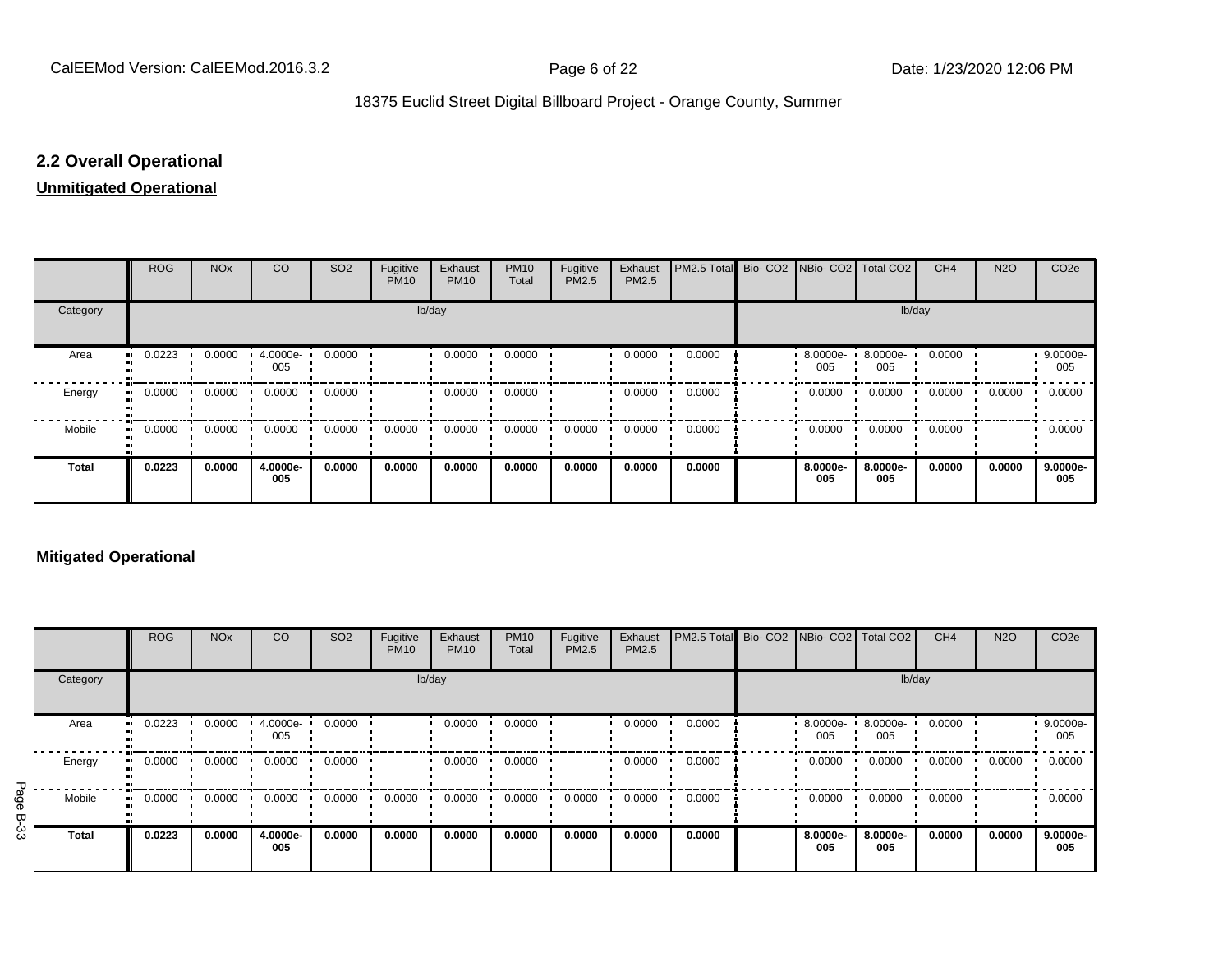|                             | <b>ROG</b> | <b>NO<sub>x</sub></b> | CO   | <b>SO2</b> | <b>Fugitive</b><br><b>PM10</b> | <b>Exhaust</b><br><b>PM10</b> | <b>PM10</b><br><b>Total</b> | <b>Fugitive</b><br><b>PM2.5</b> | <b>Exhaust</b><br><b>PM2.5</b> | <b>PM2.5</b><br><b>Total</b> |      |      | Bio-CO2   NBio-CO2   Total CO2 | CH <sub>4</sub> | <b>N20</b> | CO <sub>2e</sub> |
|-----------------------------|------------|-----------------------|------|------------|--------------------------------|-------------------------------|-----------------------------|---------------------------------|--------------------------------|------------------------------|------|------|--------------------------------|-----------------|------------|------------------|
| Percent<br><b>Reduction</b> | 0.00       | 0.00                  | 0.00 | 0.00       | 0.00                           | 0.00                          | 0.00                        | 0.00                            | 0.00                           | 0.00                         | 0.00 | 0.00 | 0.00                           | 0.00            | 0.00       | 0.00             |

# **3.0 Construction Detail**

#### **Construction Phase**

| Phase<br><b>Number</b> | <b>Phase Name</b>                                  | Phase Type                   | <b>Start Date</b> | <b>End Date</b> | Num Days Num Days<br>Week | <b>Phase Description</b> |
|------------------------|----------------------------------------------------|------------------------------|-------------------|-----------------|---------------------------|--------------------------|
|                        | <b>Billboard and Support Structure</b><br>•Removal | •Demolition                  | 15/1/2020         | 15/2/2020       |                           |                          |
|                        | . Installation of New Pole Structure . Grading     |                              | 15/3/2020         | !5/8/2020       |                           |                          |
|                        | <b>Trenching for Electricity Lines</b>             | •Trenching                   | 15/9/2020         | !5/12/2020      |                           |                          |
| 14                     | Securing the Digital Display in<br>•Place          | <b>Building Construction</b> | $\cdot$ 5/13/2020 | '5/18/2020      |                           |                          |

**Acres of Grading (Site Preparation Phase): 0**

**Acres of Grading (Grading Phase): 0**

**Acres of Paving: 0**

**Residential Indoor: 0; Residential Outdoor: 0; Non-Residential Indoor: 0; Non-Residential Outdoor: 0; Striped Parking Area: 0 (Architectural Coating ±sqft)**

#### **OffRoad Equipment**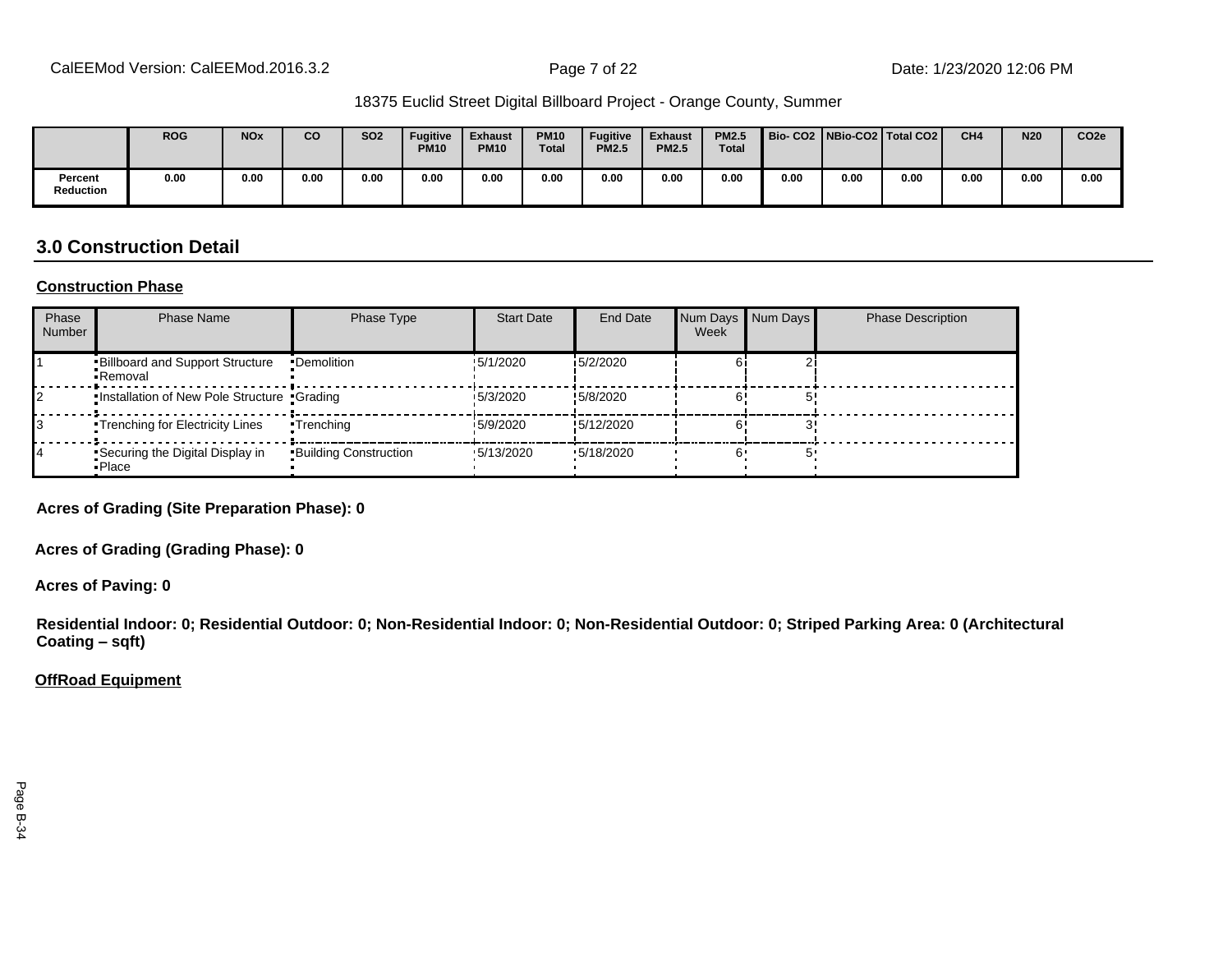|  | 18375 Euclid Street Digital Billboard Project - Orange County, Summer |  |  |  |
|--|-----------------------------------------------------------------------|--|--|--|
|--|-----------------------------------------------------------------------|--|--|--|

| <b>Phase Name</b>                                 | <b>Offroad Equipment Type</b> | Amount | <b>Usage Hours</b> | <b>Horse Power</b> | <b>Load Factor</b> |
|---------------------------------------------------|-------------------------------|--------|--------------------|--------------------|--------------------|
| Securing the Digital Display in Place             | •Cranes                       |        | 8.00 <sub>1</sub>  | 231                | 0.29               |
| <b>Billboard and Support Structure</b><br>Removal | Concrete/Industrial Saws      |        | 8.00               | 81                 | 0.73               |
| <b>Trenching for Electricity Lines</b>            | •Graders                      |        | 8.00               | 187                | 0.41               |
| Securing the Digital Display in Place             | <b>Aerial Lifts</b>           |        | 8.00               | 63                 | 0.31               |
| Securing the Digital Display in Place             | ·Welders                      |        | 8.00               | 46                 | 0.45               |
| Securing the Digital Display in Place             | •Forklifts                    |        | 8.00               | 89                 | 0.20               |
| <b>Billboard and Support Structure</b><br>Removal | <b>Rubber Tired Dozers</b>    |        | 8.00               | 247                | 0.40               |
| <b>Trenching for Electricity Lines</b>            | •Trenchers                    |        | 8.00 <sup>1</sup>  | 78                 | 0.50               |
| <b>Billboard and Support Structure</b><br>Removal | •Tractors/Loaders/Backhoes    |        | 8.00               | 97                 | 0.37               |
| Installation of New Pole Structure                | •Tractors/Loaders/Backhoes    |        | $8.00^{\circ}$     | 97'                | 0.37               |
| Securing the Digital Display in Place             | •Tractors/Loaders/Backhoes    |        | 8.00 <sub>1</sub>  | 97 <sub>1</sub>    | 0.37               |
| <b>Billboard and Support Structure</b><br>Removal | •Cranes                       |        | 8.00               | 231                | 0.29               |
| Installation of New Pole Structure                | •Excavators                   |        | 8.00               | 158 <sub>1</sub>   | 0.38               |
| Installation of New Pole Structure                | •Graders                      |        | 8.00               | 187                | 0.41               |
| Installation of New Pole Structure                | • Aerial Lifts                |        | $8.00 -$           | 63                 | 0.31               |
| Installation of New Pole Structure                | <b>Bore/Drill Rigs</b>        |        | 8.00               | 221                | 0.50               |
| <b>Trenching for Electricity Lines</b>            | •Cement and Mortar Mixers     |        | 8.00               | 9                  | 0.56               |
| <b>Trenching for Electricity Lines</b>            | •Concrete/Industrial Saws     |        | $8.00 \cdot$       | 81                 | 0.73               |

**Trips and VMT**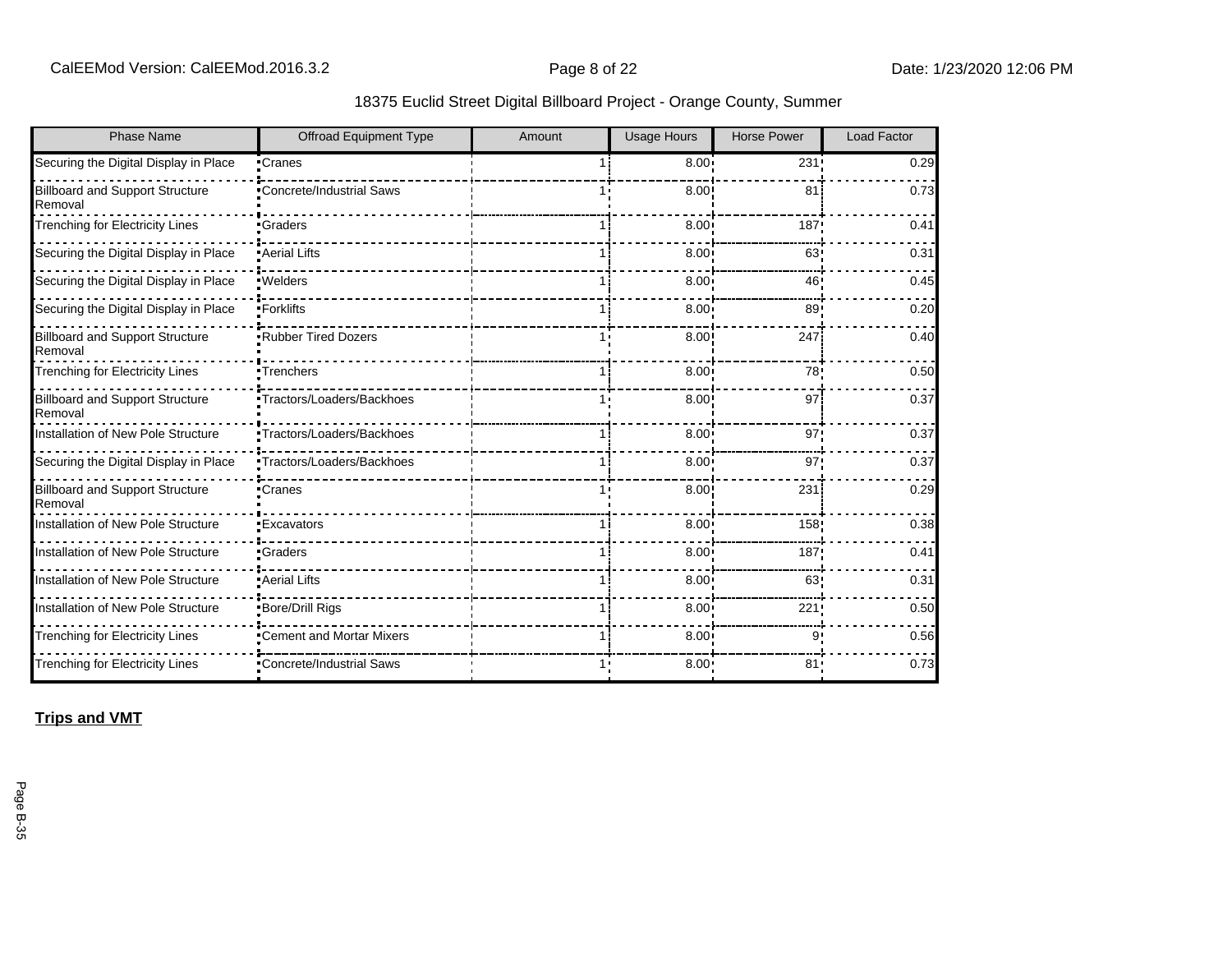| <b>Phase Name</b>                                 | <b>Offroad Equipment</b><br>Count | <b>Worker Trip</b><br><b>Number</b> | Vendor Trip<br><b>Number</b> | <b>Hauling Trip</b><br><b>Number</b> | <b>Worker Trip</b><br>Length | Vendor Trip<br>Length | <b>Hauling Trip</b><br>Length | Worker Vehicle<br>Class | Vendor         | Hauling<br>Vehicle Class Vehicle Class |
|---------------------------------------------------|-----------------------------------|-------------------------------------|------------------------------|--------------------------------------|------------------------------|-----------------------|-------------------------------|-------------------------|----------------|----------------------------------------|
| <b>Billboard and Support</b><br>Ctructure Demoval |                                   | 20.00                               | 0.00!                        | $6.00 \cdot$                         | 14.70 i                      | 6.90!                 |                               | 20.00 LD Mix            | <b>HDT Mix</b> | !HHDT                                  |
| Installation of New<br>Dolo Ctructure             |                                   | 20.00                               | 1.00!                        | $0.00 \cdot$                         | 14.70i                       | 6.90!                 |                               | 20.00 LD Mix            | <b>HDT Mix</b> | !HHDT                                  |
| Trenching for<br>Electricity Linee                |                                   | $20.00 \cdot$                       | 0.00!                        | $6.00 \cdot$                         | 14.70i                       | 6.90!                 |                               | 20.00 LD Mix            | <b>HDT Mix</b> | ! ННDТ                                 |
| Securing the Digital<br>Nienlay in Dlace          |                                   | $20.00 \cdot$                       | $2.00 -$                     | $0.00 \cdot$                         | $14.70 \cdot$                | $6.90 \cdot$          |                               | 20.00 LD Mix            | <b>HDT Mix</b> | <b>HHDT</b>                            |

## **3.1 Mitigation Measures Construction**

## **3.2 Billboard and Support Structure Removal - 2020**

## **Unmitigated Construction On-Site**

|                      | <b>ROG</b> | <b>NO<sub>x</sub></b> | CO                | SO <sub>2</sub> | Fugitive<br><b>PM10</b> | Exhaust<br><b>PM10</b> | <b>PM10</b><br>Total | Fugitive<br>PM2.5 | Exhaust<br><b>PM2.5</b> | <b>PM2.5 Total</b> Bio- CO2 NBio- CO2   Total CO2 |  |                         | CH <sub>4</sub> | <b>N2O</b> | CO <sub>2e</sub> |
|----------------------|------------|-----------------------|-------------------|-----------------|-------------------------|------------------------|----------------------|-------------------|-------------------------|---------------------------------------------------|--|-------------------------|-----------------|------------|------------------|
| Category             |            |                       |                   |                 |                         | lb/day                 |                      |                   |                         |                                                   |  | lb/day                  |                 |            |                  |
| <b>Fugitive Dust</b> |            |                       |                   |                 | 0.4922                  | 0.0000                 | 0.4922               | 0.0745            | 0.0000                  | 0.0745                                            |  | 0.0000                  |                 |            | 0.0000           |
| Off-Road             | 2.1576     |                       | 22.0922 12.1994 1 | 0.0236          |                         | 1.1071                 | 1.1071               |                   | 1.0343                  | 1.0343                                            |  | $2,275.904$ $2,275.904$ | 0.5819          |            | $-2,290.452$     |
| <b>Total</b>         | 2.1576     | 22.0922               | 12.1994           | 0.0236          | 0.4922                  | 1.1071                 | .5992                | 0.0745            | 1.0343                  | 1.1089                                            |  | 2,275.904 2,275.904     | 0.5819          |            | 2,290.452        |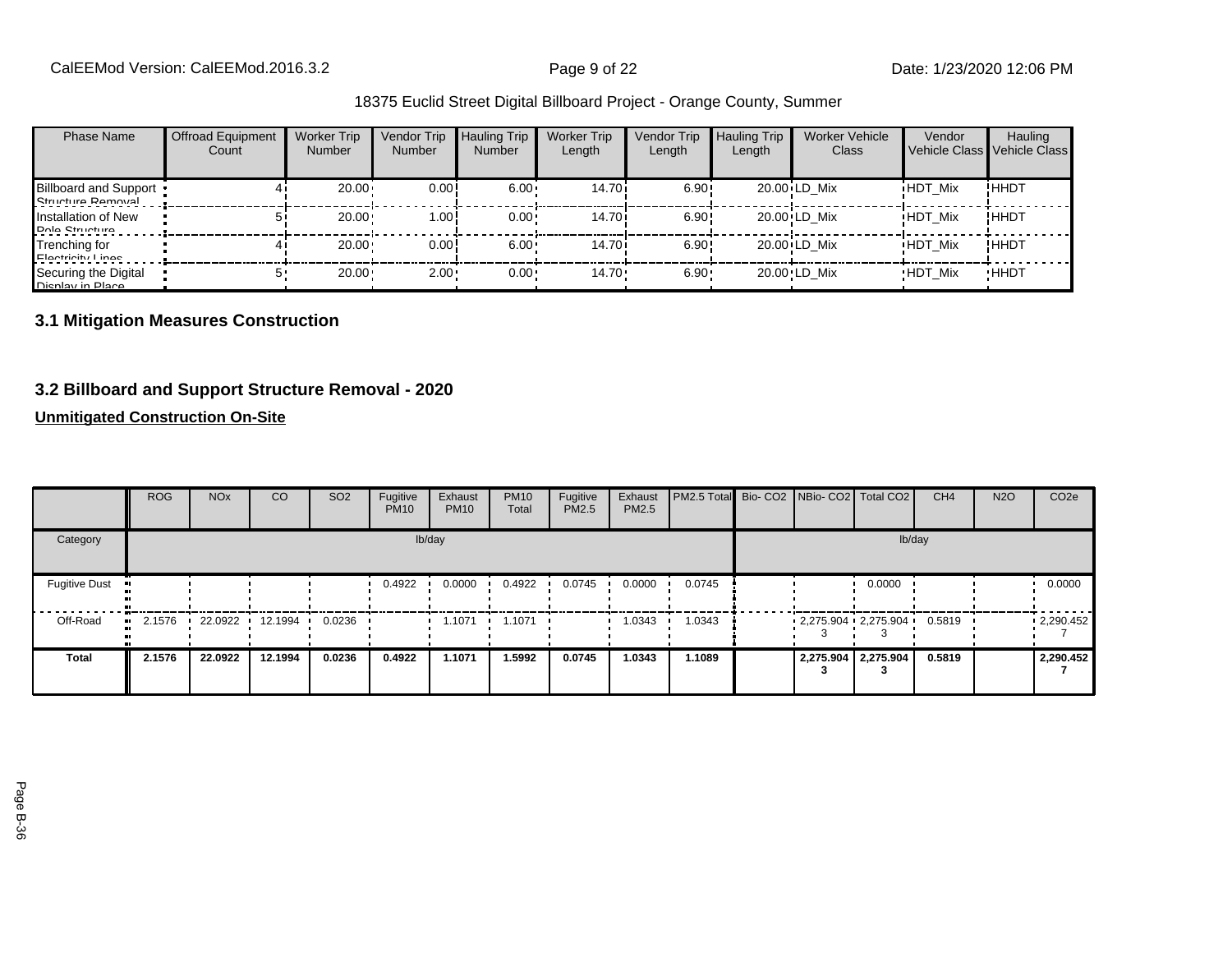## **3.2 Billboard and Support Structure Removal - 2020**

## **Unmitigated Construction Off-Site**

|              | <b>ROG</b>   | <b>NO<sub>x</sub></b> | CO     | SO <sub>2</sub> | Fugitive<br><b>PM10</b> | Exhaust<br><b>PM10</b> | <b>PM10</b><br>Total | Fugitive<br><b>PM2.5</b> | Exhaust<br>PM2.5 | PM2.5 Total Bio- CO2 NBio- CO2 Total CO2 |                         |                      | CH <sub>4</sub> | <b>N2O</b> | CO <sub>2e</sub> |
|--------------|--------------|-----------------------|--------|-----------------|-------------------------|------------------------|----------------------|--------------------------|------------------|------------------------------------------|-------------------------|----------------------|-----------------|------------|------------------|
| Category     |              |                       |        |                 |                         | lb/day                 |                      |                          |                  |                                          |                         |                      | lb/day          |            |                  |
| Hauling      | 0.0227       | 0.8249                | 0.2084 | 2.3000e-<br>003 | 0.0522                  | 2.6700e-<br>003        | 0.0549               | 0.0143                   | 2.5600e-<br>003  | 0.0169                                   | $255.9174$ $255.9174$ · |                      | 0.0265          |            | $-256.5806$      |
| Vendor       | 0.0000<br>   | 0.0000                | 0.0000 | 0.0000          | 0.0000                  | 0.0000                 | 0.0000               | 0.0000                   | 0.0000           | 0.0000                                   | 0.0000                  | 0.0000               | 0.0000          |            | 0.0000           |
| Worker       | 0.0769<br>ш. | 0.0484                | 0.6547 | 2.1900e-<br>003 | 0.2236                  | -4800e.<br>003         | 0.2250               | 0.0593                   | $.3600e-$<br>003 | 0.0607                                   |                         | $1218.0087$ 218.0087 | 4.9700e-<br>003 |            | .218.1330        |
| <b>Total</b> | 0.0995       | 0.8733                | 0.8631 | 4.4900e-<br>003 | 0.2758                  | 4.1500e-<br>003        | 0.2799               | 0.0736                   | 3.9200e-<br>003  | 0.0775                                   | 473.9261                | 473.9261             | 0.0315          |            | 474.7135         |

## **Mitigated Construction On-Site**

|                      | <b>ROG</b>   | <b>NO<sub>x</sub></b> | <b>CO</b>         | SO <sub>2</sub> | Fugitive<br><b>PM10</b> | Exhaust<br><b>PM10</b> | <b>PM10</b><br>Total | Fugitive<br><b>PM2.5</b> | Exhaust<br>PM2.5 | <b>PM2.5 Total</b> Bio- CO2 NBio- CO2 Total CO2 |        |                                | CH <sub>4</sub> | <b>N2O</b> | CO <sub>2e</sub> |
|----------------------|--------------|-----------------------|-------------------|-----------------|-------------------------|------------------------|----------------------|--------------------------|------------------|-------------------------------------------------|--------|--------------------------------|-----------------|------------|------------------|
| Category             |              |                       |                   |                 |                         | lb/day                 |                      |                          |                  |                                                 |        | lb/day                         |                 |            |                  |
| <b>Fugitive Dust</b> |              |                       |                   |                 | 0.4922                  | 0.0000                 | 0.4922               | 0.0745                   | 0.0000           | 0.0745                                          |        | 0.0000                         |                 |            | 0.0000           |
| Off-Road             | 2.1576<br>ш. |                       | 22.0922 12.1994 1 | 0.0236          |                         | 1.1071                 | 1.1071               |                          | 1.0343           | 1.0343                                          | 0.0000 | $2,275.904$ $2,275.904$ 0.5819 |                 |            | .2,290.452       |
| <b>Total</b>         | 2.1576       | 22.0922               | 12.1994           | 0.0236          | 0.4922                  | 1.1071                 | 1.5992               | 0.0745                   | 1.0343           | 1.1089                                          | 0.0000 | 2,275.904 2,275.904            | 0.5819          |            | 2,290.452        |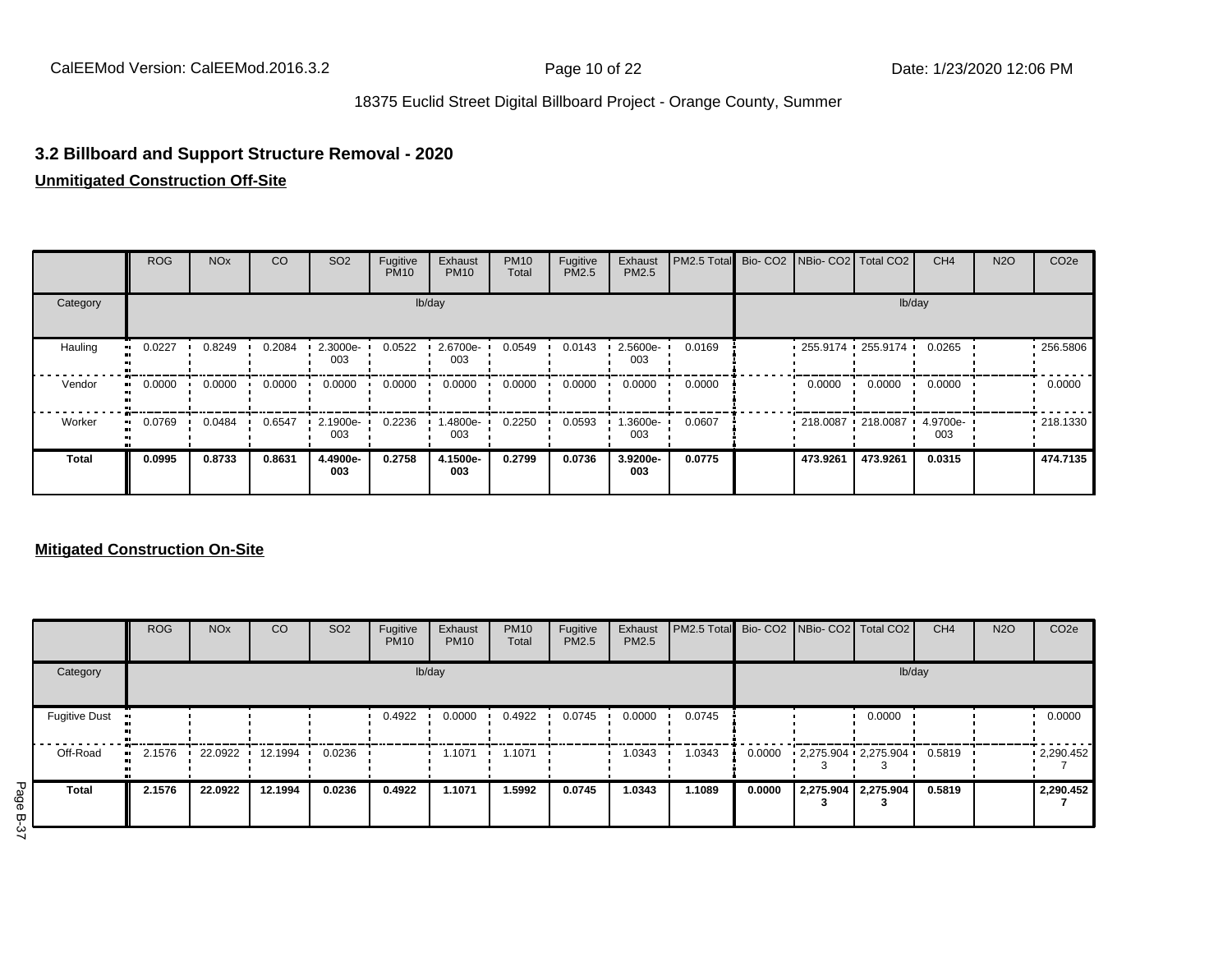## **3.2 Billboard and Support Structure Removal - 2020**

#### **Mitigated Construction Off-Site**

|              | <b>ROG</b>    | <b>NO<sub>x</sub></b> | CO     | SO <sub>2</sub> | Fugitive<br><b>PM10</b> | Exhaust<br><b>PM10</b> | <b>PM10</b><br>Total | Fugitive<br><b>PM2.5</b> | Exhaust<br>PM2.5 | PM2.5 Total Bio- CO2 NBio- CO2 Total CO2 |                        |                        | CH <sub>4</sub> | <b>N2O</b> | CO <sub>2e</sub> |
|--------------|---------------|-----------------------|--------|-----------------|-------------------------|------------------------|----------------------|--------------------------|------------------|------------------------------------------|------------------------|------------------------|-----------------|------------|------------------|
| Category     |               |                       |        |                 |                         | lb/day                 |                      |                          |                  |                                          |                        | lb/day                 |                 |            |                  |
| Hauling      | 0.0227<br>    | 0.8249                | 0.2084 | 2.3000e-<br>003 | 0.0522                  | 2.6700e-<br>003        | 0.0549               | 0.0143                   | 2.5600e-<br>003  | 0.0169                                   |                        | $-255.9174 - 255.9174$ | 0.0265          |            | $-256.5806$      |
| Vendor       | 0.0000<br>. . | 0.0000                | 0.0000 | 0.0000          | 0.0000                  | 0.0000                 | 0.0000               | 0.0000                   | 0.0000           | 0.0000                                   | 0.0000                 | 0.0000                 | 0.0000          |            | 0.0000           |
| Worker       | 0.0769<br>ш.  | 0.0484                | 0.6547 | 2.1900e-<br>003 | 0.2236                  | 1.4800e-<br>003        | 0.2250               | 0.0593                   | 1.3600e-<br>003  | 0.0607                                   | $-218.0087 - 218.0087$ |                        | 4.9700e-<br>003 |            | $-218.1330$      |
| <b>Total</b> | 0.0995        | 0.8733                | 0.8631 | 4.4900e-<br>003 | 0.2758                  | 4.1500e-<br>003        | 0.2799               | 0.0736                   | 3.9200e-<br>003  | 0.0775                                   | 473.9261               | 473.9261               | 0.0315          |            | 474.7135         |

#### **3.3 Installation of New Pole Structure - 2020**

**Unmitigated Construction On-Site**

|                               |                      | ROG                   | <b>NO<sub>x</sub></b> | <sub>CO</sub>     | <b>SO2</b> | Fugitive<br><b>PM10</b> | Exhaust<br><b>PM10</b> | <b>PM10</b><br>Total | Fugitive<br><b>PM2.5</b> | Exhaust<br>PM2.5 | PM2.5 Total Bio- CO2 NBio- CO2 Total CO2 |                |                          | CH <sub>4</sub> | <b>N2O</b> | CO <sub>2e</sub> |
|-------------------------------|----------------------|-----------------------|-----------------------|-------------------|------------|-------------------------|------------------------|----------------------|--------------------------|------------------|------------------------------------------|----------------|--------------------------|-----------------|------------|------------------|
|                               | Category             |                       |                       |                   |            |                         | lb/day                 |                      |                          |                  |                                          |                | lb/day                   |                 |            |                  |
|                               | <b>Fugitive Dust</b> |                       |                       |                   |            | 0.0385                  | 0.0000                 | 0.0385               | 5.8200e-<br>003          | 0.0000           | 5.8200e-<br>003                          |                | 0.0000                   |                 |            | 0.0000           |
|                               | Off-Road             | 2483. ا<br><b>ALC</b> | 15.0151               | $10.5516$ $\cdot$ | 0.0260     |                         | 0.5684                 | 0.5684               |                          | 0.5229           | 0.5229                                   |                | $-2,520.099 - 2,520.099$ | 0.8151          |            | .2,540.476       |
| Page<br>$\boldsymbol{\varpi}$ | <b>Total</b>         | 1.2483                | 15.0151               | 10.5516           | 0.0260     | 0.0385                  | 0.5684                 | 0.6068               | 5.8200e-<br>003          | 0.5229           | 0.5287                                   | 2,520.099<br>8 | 2,520.099<br>8           | 0.8151          |            | 2,540.476        |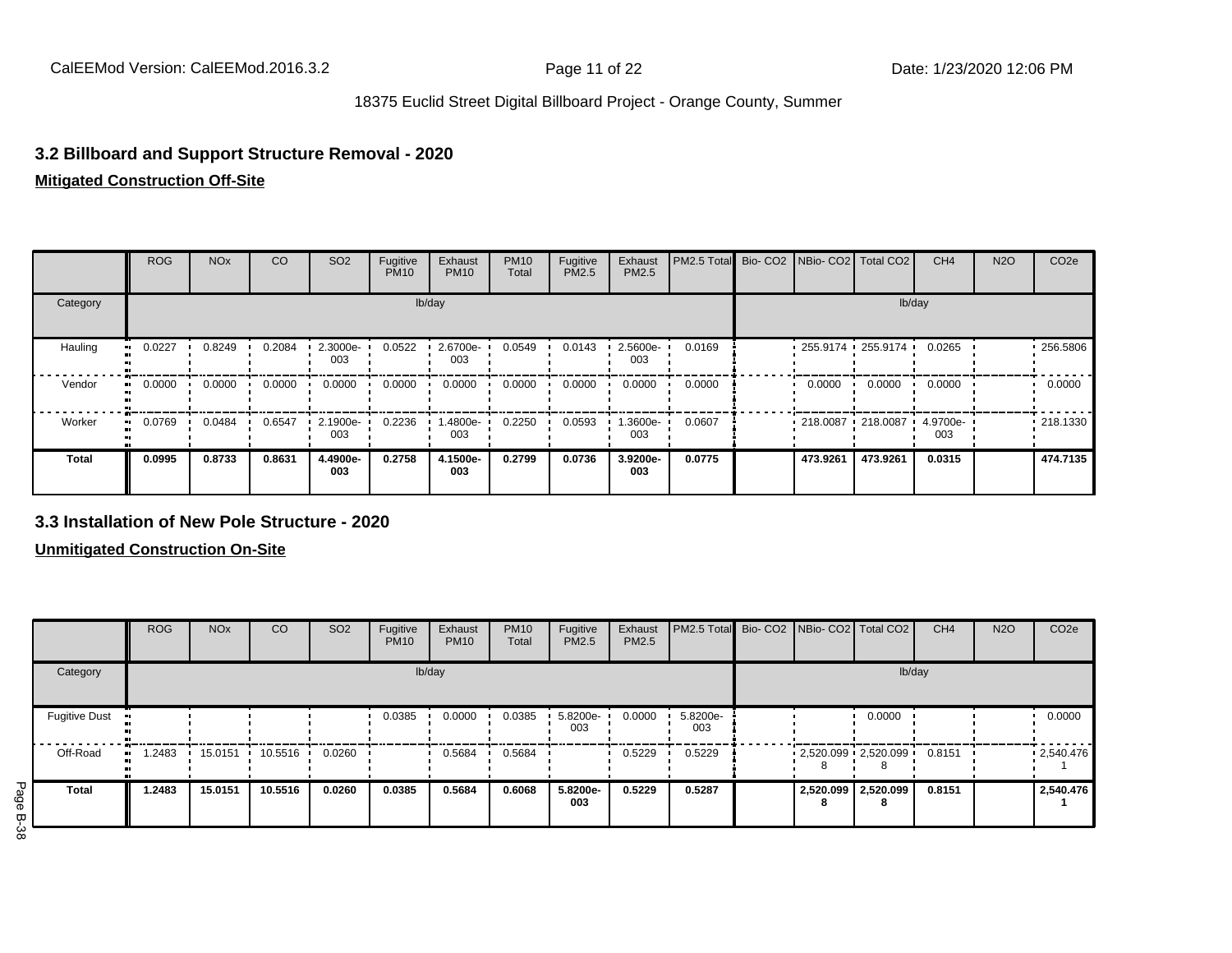## **3.3 Installation of New Pole Structure - 2020**

### **Unmitigated Construction Off-Site**

|              | <b>ROG</b>                     | NO <sub>x</sub>         | CO     | SO <sub>2</sub> | Fugitive<br><b>PM10</b> | Exhaust<br><b>PM10</b> | <b>PM10</b><br>Total | Fugitive<br>PM2.5 | Exhaust<br>PM2.5 | PM2.5 Total Bio- CO2 NBio- CO2 Total CO2 |          |                   | CH <sub>4</sub>           | <b>N2O</b> | CO <sub>2e</sub> |
|--------------|--------------------------------|-------------------------|--------|-----------------|-------------------------|------------------------|----------------------|-------------------|------------------|------------------------------------------|----------|-------------------|---------------------------|------------|------------------|
| Category     |                                |                         |        |                 |                         | lb/day                 |                      |                   |                  |                                          |          |                   | lb/day                    |            |                  |
| Hauling      | 0.0000                         | $0.0000$ $\blacksquare$ | 0.0000 | 0.0000          | 0.0000                  | 0.0000                 | 0.0000               | 0.0000            | 0.0000           | 0.0000                                   | 0.0000   | 0.0000            | 0.0000                    |            | 0.0000           |
| Vendor       | $\blacksquare$ 3.1900e-<br>003 | 0.1042                  | 0.0275 | 2.5000e-<br>004 | 6.3900e-<br>003         | 5.4000e-<br>004        | 6.9300e- '<br>003    | 1.8400e-<br>003   | 5.2000e-<br>004  | 2.3600e-<br>003                          | 27.1129  |                   | 27.1129 1 2.1900e-<br>003 |            | 27.1677          |
| Worker       | 0.0769<br>                     | 0.0484                  | 0.6547 | 2.1900e-<br>003 | 0.2236                  | -4800e.<br>003         | 0.2250               | 0.0593            | $.3600e-$<br>003 | 0.0607                                   |          | 218.0087 218.0087 | 4.9700e-<br>003           |            | $\cdot$ 218.1330 |
| <b>Total</b> | 0.0801                         | 0.1526                  | 0.6822 | 2.4400e-<br>003 | 0.2299                  | 2.0200e-<br>003        | 0.2320               | 0.0611            | 1.8800e-<br>003  | 0.0630                                   | 245.1216 | 245.1216          | 7.1600e-<br>003           |            | 245.3007         |

## **Mitigated Construction On-Site**

|                                        | <b>ROG</b>  | <b>NO<sub>x</sub></b> | CO      | SO <sub>2</sub> | Fugitive<br><b>PM10</b> | Exhaust<br><b>PM10</b> | <b>PM10</b><br>Total | Fugitive<br><b>PM2.5</b> | Exhaust<br>PM2.5 | PM2.5 Total Bio- CO2 NBio- CO2 Total CO2 |        |                                 | CH <sub>4</sub> | <b>N2O</b> | CO <sub>2</sub> e |
|----------------------------------------|-------------|-----------------------|---------|-----------------|-------------------------|------------------------|----------------------|--------------------------|------------------|------------------------------------------|--------|---------------------------------|-----------------|------------|-------------------|
| Category                               |             |                       |         |                 |                         | lb/day                 |                      |                          |                  |                                          |        | lb/day                          |                 |            |                   |
| <b>Fugitive Dust</b><br>$\blacksquare$ |             |                       |         |                 | 0.0385                  | 0.0000                 | 0.0385               | 5.8200e-<br>003          | 0.0000           | 5.8200e-<br>003                          |        | 0.0000                          |                 |            | 0.0000            |
| Off-Road                               | .2483<br>ш. | 15.0151               | 10.5516 | 0.0260          |                         | 0.5684                 | 0.5684               |                          | 0.5229           | 0.5229                                   | 0.0000 | $2,520.099$ $2,520.099$ $\cdot$ | 0.8151          |            | .2,540.476        |
| <b>Total</b>                           | 1.2483      | 15.0151               | 10.5516 | 0.0260          | 0.0385                  | 0.5684                 | 0.6068               | 5.8200e-<br>003          | 0.5229           | 0.5287                                   | 0.0000 | 2,520.099 2,520.099<br>8        | 0.8151          |            | 2,540.476         |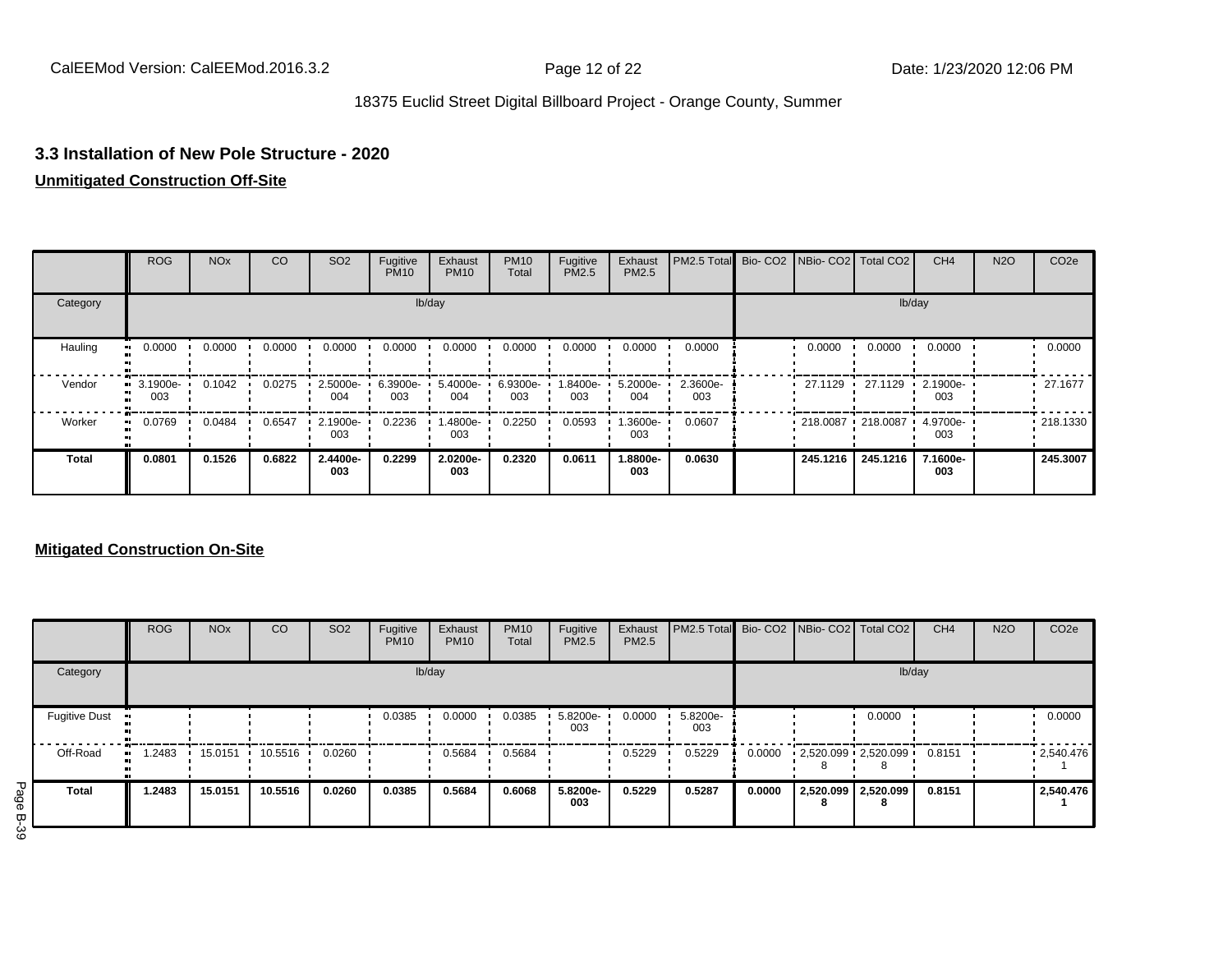## **3.3 Installation of New Pole Structure - 2020**

## **Mitigated Construction Off-Site**

|              | <b>ROG</b>              | <b>NO<sub>x</sub></b> | CO     | SO <sub>2</sub> | Fugitive<br><b>PM10</b> | Exhaust<br><b>PM10</b> | <b>PM10</b><br>Total | Fugitive<br><b>PM2.5</b> | Exhaust<br>PM2.5 | PM2.5 Total Bio- CO2 NBio- CO2 Total CO2 |                   |          | CH <sub>4</sub>    | <b>N2O</b> | CO <sub>2e</sub> |
|--------------|-------------------------|-----------------------|--------|-----------------|-------------------------|------------------------|----------------------|--------------------------|------------------|------------------------------------------|-------------------|----------|--------------------|------------|------------------|
| Category     |                         |                       |        |                 |                         | lb/day                 |                      |                          |                  |                                          |                   |          | lb/day             |            |                  |
| Hauling      | 0.0000                  | 0.0000                | 0.0000 | 0.0000          | 0.0000                  | 0.0000                 | 0.0000               | 0.0000                   | 0.0000           | 0.0000                                   | 0.0000            | 0.0000   | 0.0000             |            | 0.0000           |
| Vendor       | $\cdot$ 3.1900e-<br>003 | 0.1042                | 0.0275 | 2.5000e-<br>004 | 6.3900e-<br>003         | 5.4000e-<br>004        | 6.9300e- L<br>003    | 1.8400e-<br>003          | 5.2000e-<br>004  | 2.3600e-<br>003                          | 27.1129           | 27.1129  | $-2.1900e-$<br>003 |            | 27.1677          |
| Worker       | 0.0769<br>ш.            | 0.0484                | 0.6547 | 2.1900e-<br>003 | 0.2236                  | -4800e.<br>003         | 0.2250               | 0.0593                   | $.3600e-$<br>003 | 0.0607                                   | 218.0087 218.0087 |          | 4.9700e-<br>003    |            | .218.1330        |
| <b>Total</b> | 0.0801                  | 0.1526                | 0.6822 | 2.4400e-<br>003 | 0.2299                  | 2.0200e-<br>003        | 0.2320               | 0.0611                   | 1.8800e-<br>003  | 0.0630                                   | 245.1216          | 245.1216 | 7.1600e-<br>003    |            | 245.3007         |

## **3.4 Trenching for Electricity Lines - 2020**

**Unmitigated Construction On-Site**

|              | <b>ROG</b>   | <b>NO<sub>x</sub></b> | CO     | SO <sub>2</sub> | Fugitive<br><b>PM10</b> | Exhaust<br><b>PM10</b> | <b>PM10</b><br>Total | Fugitive<br>PM2.5 | Exhaust<br>PM2.5 | PM2.5 Total Bio- CO2 NBio- CO2 Total CO2 |   |                       | CH <sub>4</sub> | <b>N2O</b> | CO <sub>2e</sub>  |
|--------------|--------------|-----------------------|--------|-----------------|-------------------------|------------------------|----------------------|-------------------|------------------|------------------------------------------|---|-----------------------|-----------------|------------|-------------------|
| Category     |              |                       |        |                 |                         | lb/day                 |                      |                   |                  |                                          |   | lb/day                |                 |            |                   |
| Off-Road     | .3731<br>. . | 13.7878               | 8.4532 | 0.0170          |                         | 0.6997                 | 0.6997               |                   | 0.6607           | 0.6607                                   |   | 1,612.307 1,612.307   | 0.3562          |            | $\cdot$ 1,621.213 |
| <b>Total</b> | 1.3731       | 13.7878               | 8.4532 | 0.0170          |                         | 0.6997                 | 0.6997               |                   | 0.6607           | 0.6607                                   | 9 | 1,612.307   1,612.307 | 0.3562          |            | 1,621.213         |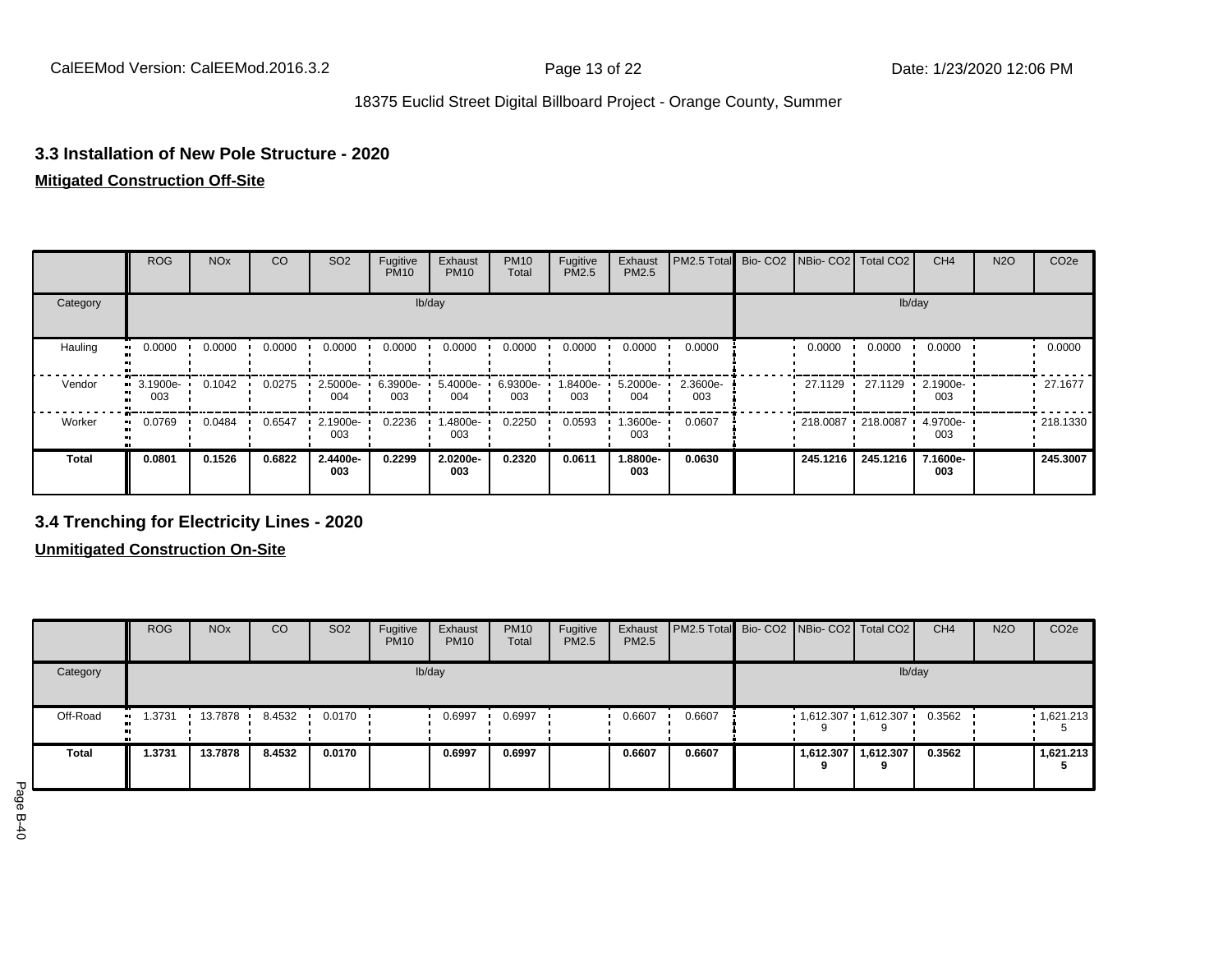## **3.4 Trenching for Electricity Lines - 2020**

## **Unmitigated Construction Off-Site**

|              | <b>ROG</b> | <b>NO<sub>x</sub></b> | CO     | SO <sub>2</sub> | Fugitive<br><b>PM10</b> | Exhaust<br><b>PM10</b> | <b>PM10</b><br>Total | Fugitive<br><b>PM2.5</b> | Exhaust<br>PM2.5 | PM2.5 Total Bio- CO2 NBio- CO2 Total CO2 |          |                     | CH <sub>4</sub> | <b>N2O</b> | CO <sub>2e</sub> |
|--------------|------------|-----------------------|--------|-----------------|-------------------------|------------------------|----------------------|--------------------------|------------------|------------------------------------------|----------|---------------------|-----------------|------------|------------------|
| Category     |            |                       |        |                 |                         | lb/day                 |                      |                          |                  |                                          |          |                     | lb/day          |            |                  |
| Hauling      | 0.0151     | 0.5499                | 0.1390 | -5300e<br>003   | 0.0348                  | 1.7800e-<br>003        | 0.0366               | 9.5300e-<br>003          | 1.7000e-<br>003  | 0.0112                                   |          | 170.6116 170.6116   | 0.0177          |            | .171.0537        |
| Vendor       | 0.0000     | 0.0000                | 0.0000 | 0.0000          | 0.0000                  | 0.0000                 | 0.0000               | 0.0000                   | 0.0000           | 0.0000                                   | 0.0000   | 0.0000              | 0.0000          |            | 0.0000           |
| Worker       | 0.0769     | 0.0484                | 0.6547 | 2.1900e-<br>003 | 0.2236                  | 1.4800e-<br>003        | 0.2250               | 0.0593                   | -3600e.<br>003   | 0.0607                                   |          | 218.0087 218.0087 ' | 4.9700e-<br>003 |            | .218.1330        |
| <b>Total</b> | 0.0920     | 0.5984                | 0.7936 | 3.7200e-<br>003 | 0.2584                  | 3.2600e-<br>003        | 0.2616               | 0.0688                   | 3.0600e-<br>003  | 0.0719                                   | 388.6203 | 388.6203            | 0.0227          |            | 389.1867         |

## **Mitigated Construction On-Site**

|          | <b>ROG</b>          | <b>NO<sub>x</sub></b> | CO     | SO <sub>2</sub> | Fugitive<br><b>PM10</b> | Exhaust<br><b>PM10</b> | <b>PM10</b><br>Total | Fugitive<br>PM2.5 | Exhaust<br>PM2.5 | <b>PM2.5 Total</b> Bio- CO2 NBio- CO2   Total CO2 |        |                     |                     | CH <sub>4</sub> | <b>N2O</b> | CO <sub>2</sub> e |
|----------|---------------------|-----------------------|--------|-----------------|-------------------------|------------------------|----------------------|-------------------|------------------|---------------------------------------------------|--------|---------------------|---------------------|-----------------|------------|-------------------|
| Category |                     |                       |        |                 |                         | lb/day                 |                      |                   |                  |                                                   |        |                     | lb/day              |                 |            |                   |
| Off-Road | 1.3731<br><b>BL</b> | 13.7878               | 8.4532 | 0.0170          |                         | 0.6997                 | 0.6997               |                   | 0.6607           | 0.6607                                            | 0.0000 | 1,612.307 1,612.307 |                     | 0.3562          |            | 1,621.213         |
| Total    | 1.3731              | 13.7878               | 8.4532 | 0.0170          |                         | 0.6997                 | 0.6997               |                   | 0.6607           | 0.6607                                            | 0.0000 |                     | 1,612.307 1,612.307 | 0.3562          |            | 1,621.213         |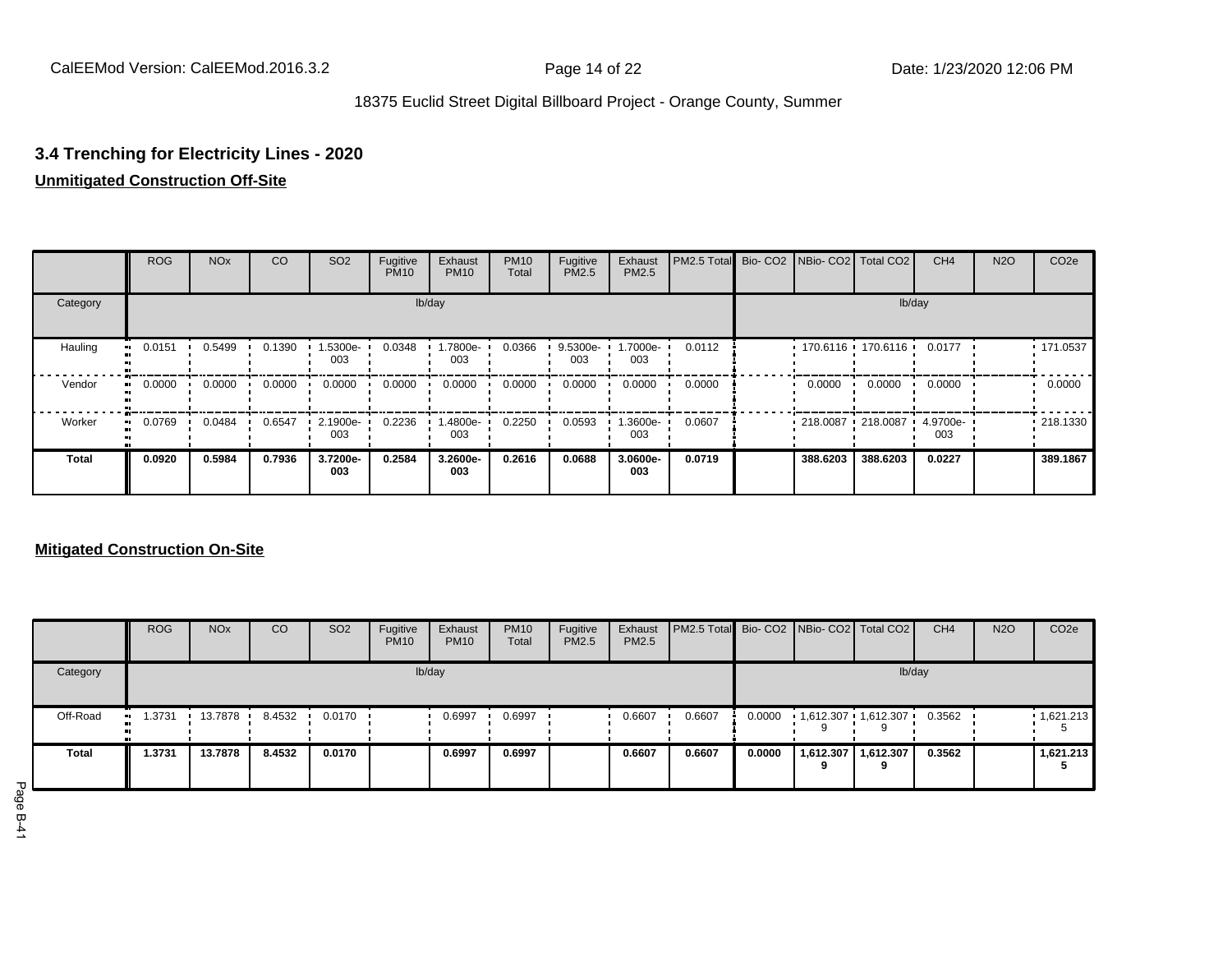## **3.4 Trenching for Electricity Lines - 2020**

### **Mitigated Construction Off-Site**

|              | <b>ROG</b> | <b>NO<sub>x</sub></b> | CO     | SO <sub>2</sub> | Fugitive<br><b>PM10</b> | Exhaust<br><b>PM10</b> | <b>PM10</b><br>Total | Fugitive<br><b>PM2.5</b> | Exhaust<br>PM2.5 | PM2.5 Total Bio- CO2 NBio- CO2 Total CO2 |          |                     | CH <sub>4</sub> | <b>N2O</b> | CO <sub>2e</sub> |
|--------------|------------|-----------------------|--------|-----------------|-------------------------|------------------------|----------------------|--------------------------|------------------|------------------------------------------|----------|---------------------|-----------------|------------|------------------|
| Category     |            |                       |        |                 |                         | lb/day                 |                      |                          |                  |                                          |          |                     | lb/day          |            |                  |
| Hauling      | 0.0151     | 0.5499                | 0.1390 | -5300e-<br>003  | 0.0348                  | 1.7800e-<br>003        | 0.0366               | 9.5300e-<br>003          | 1.7000e-<br>003  | 0.0112                                   |          | 170.6116 170.6116   | 0.0177          |            | .171.0537        |
| Vendor       | 0.0000     | 0.0000                | 0.0000 | 0.0000          | 0.0000                  | 0.0000                 | 0.0000               | 0.0000                   | 0.0000           | 0.0000                                   | 0.0000   | 0.0000              | 0.0000          |            | 0.0000           |
| Worker       | 0.0769     | 0.0484                | 0.6547 | 2.1900e-<br>003 | 0.2236                  | 1.4800e-<br>003        | 0.2250               | 0.0593                   | -3600e.<br>003   | 0.0607                                   |          | 218.0087 218.0087 ' | 4.9700e-<br>003 |            | .218.1330        |
| <b>Total</b> | 0.0920     | 0.5984                | 0.7936 | 3.7200e-<br>003 | 0.2584                  | 3.2600e-<br>003        | 0.2616               | 0.0688                   | 3.0600e-<br>003  | 0.0719                                   | 388.6203 | 388,6203            | 0.0227          |            | 389.1867         |

## **3.5 Securing the Digital Display in Place - 2020**

**Unmitigated Construction On-Site**

|              | <b>ROG</b>   | <b>NO<sub>x</sub></b> | CO     | SO <sub>2</sub> | Fugitive<br><b>PM10</b> | Exhaust<br><b>PM10</b> | <b>PM10</b><br>Total | Fugitive<br>PM2.5 | Exhaust<br>PM2.5 | PM2.5 Total Bio- CO2 NBio- CO2 Total CO2 |   |                       | CH <sub>4</sub> | <b>N2O</b> | CO <sub>2e</sub> |
|--------------|--------------|-----------------------|--------|-----------------|-------------------------|------------------------|----------------------|-------------------|------------------|------------------------------------------|---|-----------------------|-----------------|------------|------------------|
| Category     |              |                       |        |                 |                         | lb/day                 |                      |                   |                  |                                          |   |                       | lb/day          |            |                  |
| Off-Road     | .1886<br>. . | 11.0091               | 8.4366 | 0.0146          |                         | 0.5533                 | 0.5533               |                   | 0.5160           | 0.5160                                   |   | 1,377.686 1,377.686   | 0.4091          |            | 1,387.915        |
| <b>Total</b> | 1.1886       | 11.0091               | 8.4366 | 0.0146          |                         | 0.5533                 | 0.5533               |                   | 0.5160           | 0.5160                                   | 6 | 1,377.686   1,377.686 | 0.4091          |            | 1,387.915<br>0   |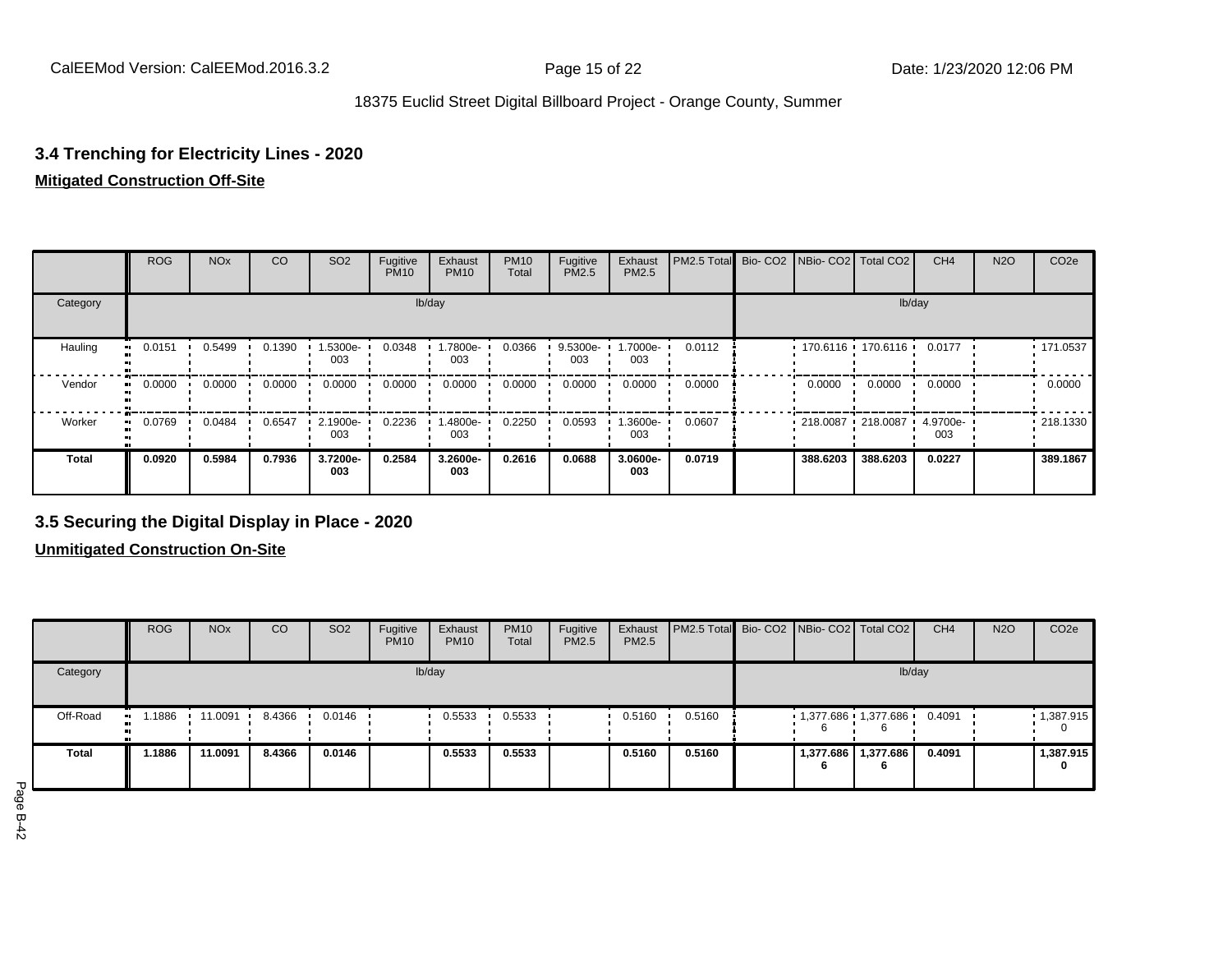## **3.5 Securing the Digital Display in Place - 2020 Unmitigated Construction Off-Site**

|              | <b>ROG</b>      | <b>NO<sub>x</sub></b> | CO     | SO <sub>2</sub> | Fugitive<br><b>PM10</b> | Exhaust<br><b>PM10</b> | <b>PM10</b><br>Total | Fugitive<br><b>PM2.5</b> | Exhaust<br>PM2.5 | PM2.5 Total Bio- CO2 NBio- CO2 Total CO2 |          |                     | CH <sub>4</sub> | <b>N2O</b> | CO <sub>2e</sub> |
|--------------|-----------------|-----------------------|--------|-----------------|-------------------------|------------------------|----------------------|--------------------------|------------------|------------------------------------------|----------|---------------------|-----------------|------------|------------------|
| Category     |                 |                       |        |                 |                         | lb/day                 |                      |                          |                  |                                          |          |                     | lb/day          |            |                  |
| Hauling      | 0.0000          | 0.0000                | 0.0000 | 0.0000          | 0.0000                  | 0.0000                 | 0.0000               | 0.0000                   | 0.0000           | 0.0000                                   | 0.0000   | 0.0000              | 0.0000          |            | 0.0000           |
| Vendor       | 6.3900e-<br>003 | 0.2084                | 0.0550 | 5.0000e-<br>004 | 0.0128                  | 1.0900e-<br>003        | 0.0139               | 3.6800e-<br>003          | -0400e-<br>003   | 4.7200e-<br>003                          | 54.2258  | 54.2258             | 4.3900e-<br>003 |            | 54.3354          |
| Worker       | 0.0769          | 0.0484                | 0.6547 | 2.1900e-<br>003 | 0.2236                  | 1.4800e-<br>003        | 0.2250               | 0.0593                   | -3600e.<br>003   | 0.0607                                   |          | 218.0087 218.0087 ' | 4.9700e-<br>003 |            | .218.1330        |
| <b>Total</b> | 0.0833          | 0.2568                | 0.7096 | 2.6900e-<br>003 | 0.2363                  | 2.5700e-<br>003        | 0.2389               | 0.0630                   | 2.4000e-<br>003  | 0.0654                                   | 272.2345 | 272.2345            | 9.3600e-<br>003 |            | 272.4684         |

## **Mitigated Construction On-Site**

|          | <b>ROG</b>  | <b>NO<sub>x</sub></b> | CO     | <b>SO2</b> | Fugitive<br><b>PM10</b> | Exhaust<br><b>PM10</b> | <b>PM10</b><br>Total | Fugitive<br><b>PM2.5</b> | Exhaust<br><b>PM2.5</b> | <b>PM2.5 Total</b> Bio- CO2 NBio- CO2 Total CO2 |        |                       | CH <sub>4</sub> | <b>N2O</b> | CO <sub>2e</sub>  |
|----------|-------------|-----------------------|--------|------------|-------------------------|------------------------|----------------------|--------------------------|-------------------------|-------------------------------------------------|--------|-----------------------|-----------------|------------|-------------------|
| Category |             |                       |        |            |                         | lb/day                 |                      |                          |                         |                                                 |        | lb/day                |                 |            |                   |
| Off-Road | .1886<br>ш. | 11.0091               | 8.4366 | 0.0146     |                         | 0.5533                 | 0.5533               |                          | 0.5160                  | 0.5160                                          | 0.0000 | 1,377.686 1,377.686   | 0.4091          |            | $\cdot$ 1,387.915 |
| Total    | .1886       | 11.0091               | 8.4366 | 0.0146     |                         | 0.5533                 | 0.5533               |                          | 0.5160                  | 0.5160                                          | 0.0000 | 1,377.686   1,377.686 | 0.4091          |            | 1,387.915<br>0    |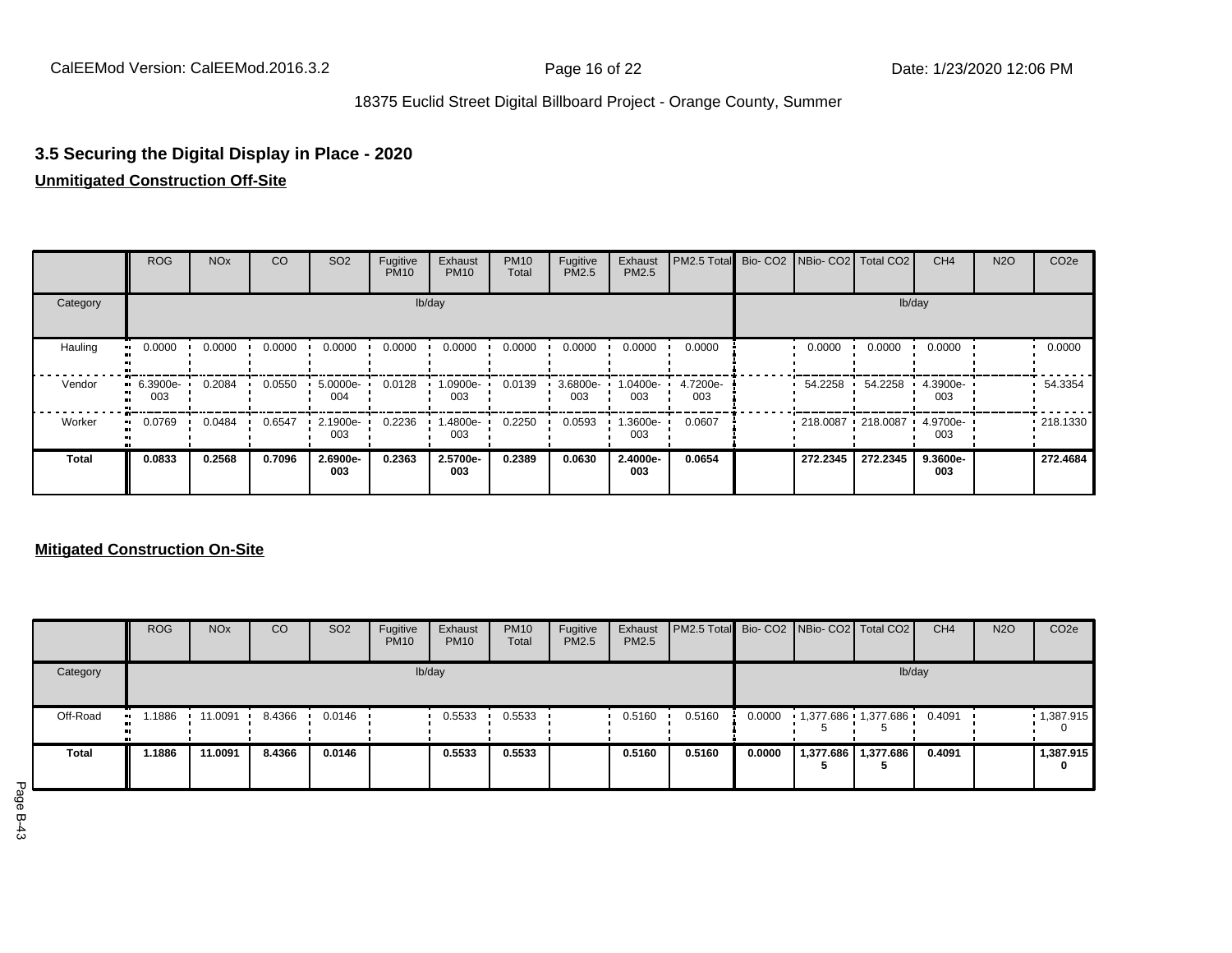# **3.5 Securing the Digital Display in Place - 2020**

## **Mitigated Construction Off-Site**

|              | ROG                | <b>NO<sub>x</sub></b> | CO     | SO <sub>2</sub> | Fugitive<br><b>PM10</b> | Exhaust<br><b>PM10</b> | <b>PM10</b><br>Total | Fugitive<br><b>PM2.5</b> | Exhaust<br>PM2.5 | PM2.5 Total Bio- CO2 NBio- CO2 Total CO2 |                   |          | CH <sub>4</sub> | <b>N2O</b> | CO <sub>2e</sub> |
|--------------|--------------------|-----------------------|--------|-----------------|-------------------------|------------------------|----------------------|--------------------------|------------------|------------------------------------------|-------------------|----------|-----------------|------------|------------------|
| Category     |                    |                       |        |                 |                         | lb/day                 |                      |                          |                  |                                          |                   | lb/day   |                 |            |                  |
| Hauling      | 0.0000             | 0.0000                | 0.0000 | 0.0000          | 0.0000                  | 0.0000                 | 0.0000               | 0.0000                   | 0.0000           | 0.0000                                   | 0.0000            | 0.0000   | 0.0000          |            | 0.0000           |
| Vendor       | $-6.3900e-$<br>003 | 0.2084                | 0.0550 | 5.0000e-<br>004 | 0.0128                  | 1.0900e-<br>003        | 0.0139               | 3.6800e-<br>003          | -0400e-<br>003   | 4.7200e-<br>003                          | 54.2258           | 54.2258  | 4.3900e-<br>003 |            | 54.3354          |
| Worker       | 0.0769             | 0.0484                | 0.6547 | 2.1900e-<br>003 | 0.2236                  | -.4800e<br>003         | 0.2250               | 0.0593                   | .3600e-<br>003   | 0.0607                                   | 218.0087 218.0087 |          | 4.9700e-<br>003 |            | .218.1330        |
| <b>Total</b> | 0.0833             | 0.2568                | 0.7096 | 2.6900e-<br>003 | 0.2363                  | 2.5700e-<br>003        | 0.2389               | 0.0630                   | 2.4000e-<br>003  | 0.0654                                   | 272.2345          | 272.2345 | 9.3600e-<br>003 |            | 272.4684         |

## **4.0 Operational Detail - Mobile**

**4.1 Mitigation Measures Mobile**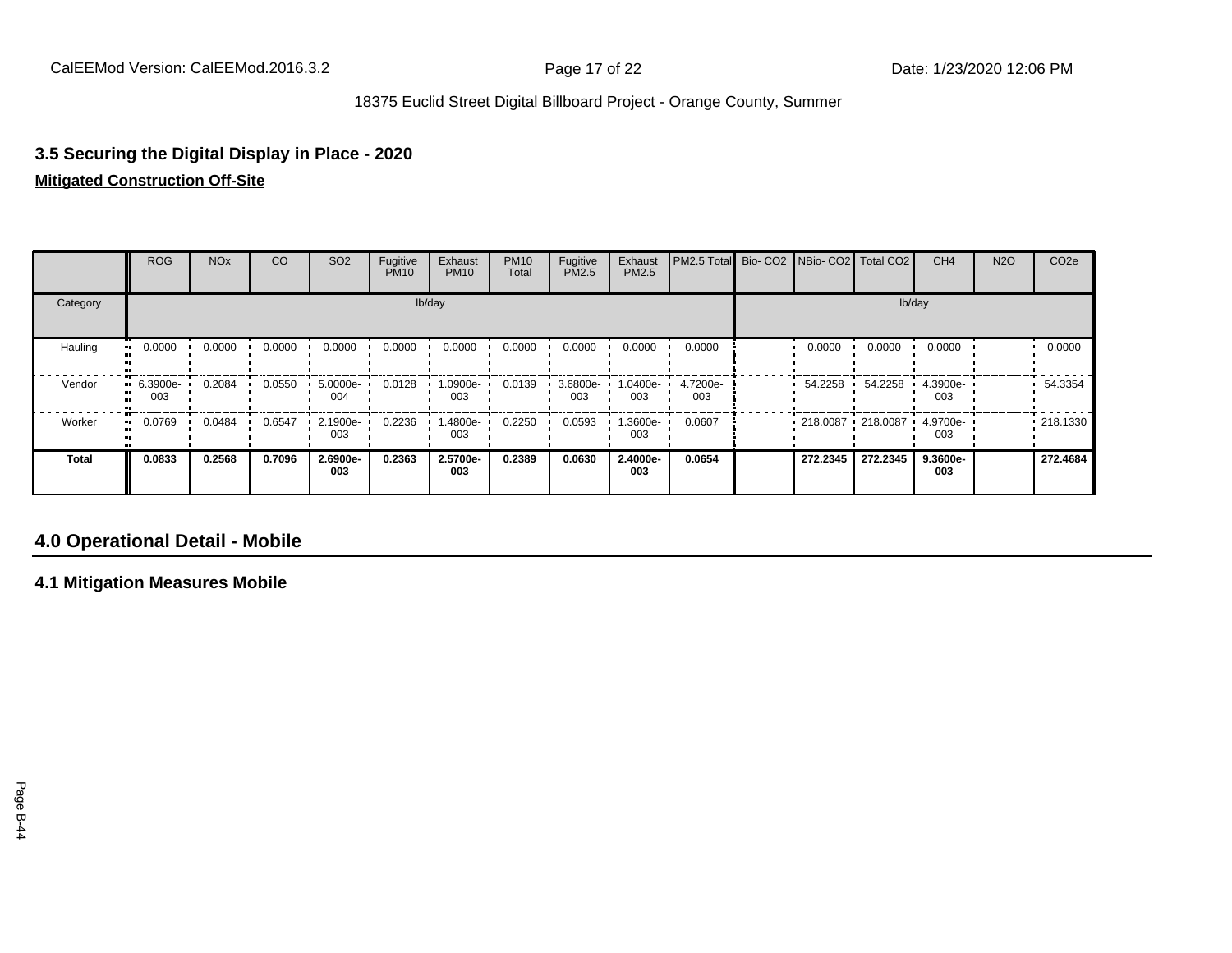|             | <b>ROG</b> | <b>NO<sub>x</sub></b> | CO     | SO <sub>2</sub> | Fugitive<br><b>PM10</b> | Exhaust<br><b>PM10</b> | <b>PM10</b><br>Total | Fugitive<br><b>PM2.5</b> | Exhaust<br><b>PM2.5</b> | <b>PM2.5 Total</b> Bio- CO2 NBio- CO2 Total CO2 |        |        | CH <sub>4</sub> | <b>N2O</b> | CO <sub>2e</sub> |
|-------------|------------|-----------------------|--------|-----------------|-------------------------|------------------------|----------------------|--------------------------|-------------------------|-------------------------------------------------|--------|--------|-----------------|------------|------------------|
| Category    |            |                       |        |                 |                         | lb/day                 |                      |                          |                         |                                                 |        |        | lb/day          |            |                  |
| Mitigated   | 0.0000     | 0.0000                | 0.0000 | 0.0000          | 0.0000                  | 0.0000                 | 0.0000               | 0.0000                   | 0.0000                  | 0.0000                                          | 0.0000 | 0.0000 | 0.0000          |            | 0.0000           |
| Unmitigated | 0.0000     | 0.0000                | 0.0000 | 0.0000          | 0.0000                  | 0.0000                 | 0.0000               | 0.0000                   | 0.0000                  | 0.0000                                          | 0.0000 | 0.0000 | 0.0000          |            | 0.0000           |

## **4.2 Trip Summary Information**

|                         |         | Average Daily Trip Rate |        | Unmitigated       | Mitigated         |
|-------------------------|---------|-------------------------|--------|-------------------|-------------------|
| Land Use                | Weekday | Saturday                | Sunday | <b>Annual VMT</b> | <b>Annual VMT</b> |
| User Defined Commercial | 0.00    | 0.00                    | 0.00   |                   |                   |
| Total                   | 0.00    | 0.00                    | 0.00   |                   |                   |

## **4.3 Trip Type Information**

|                         |            | <b>Miles</b> |      |      | Trip % |                                                             |         | Trip Purpose %  |         |
|-------------------------|------------|--------------|------|------|--------|-------------------------------------------------------------|---------|-----------------|---------|
| <b>Land Use</b>         | H-W or C-W |              |      |      |        | H-S or C-C H H-O or C-NW H-W or C-WH H-S or C-C H-O or C-NW | Primary | <b>Diverted</b> | Pass-by |
| User Defined Commercial | 16.60      | 8.40         | 6.90 | 0.00 | 0.00   | 0.00                                                        |         |                 |         |

## **4.4 Fleet Mix**

|    | Land Use                | LDA      | LDT <sub>1</sub> | LDT <sub>2</sub> | <b>MDV</b> | LHD <sub>1</sub>               | LHD <sub>2</sub> | <b>MHD</b> | <b>HHD</b> | OBUS     | <b>UBUS</b> | <b>MCY</b> | <b>SBUS</b> | <b>MH</b> |
|----|-------------------------|----------|------------------|------------------|------------|--------------------------------|------------------|------------|------------|----------|-------------|------------|-------------|-----------|
| Ō  | User Defined Commercial | 0.555968 | 0.043848         | 0.210359         |            | 0.116378   0.016765   0.005795 |                  | 0.025008   | 0.016160   | 0.001677 | 0.001586    | 0.004867   | 0.000586    | 0.001002  |
| Оı | __                      |          |                  |                  |            |                                |                  |            |            |          |             |            |             |           |

## **5.0 Energy Detail**

Historical Energy Use: N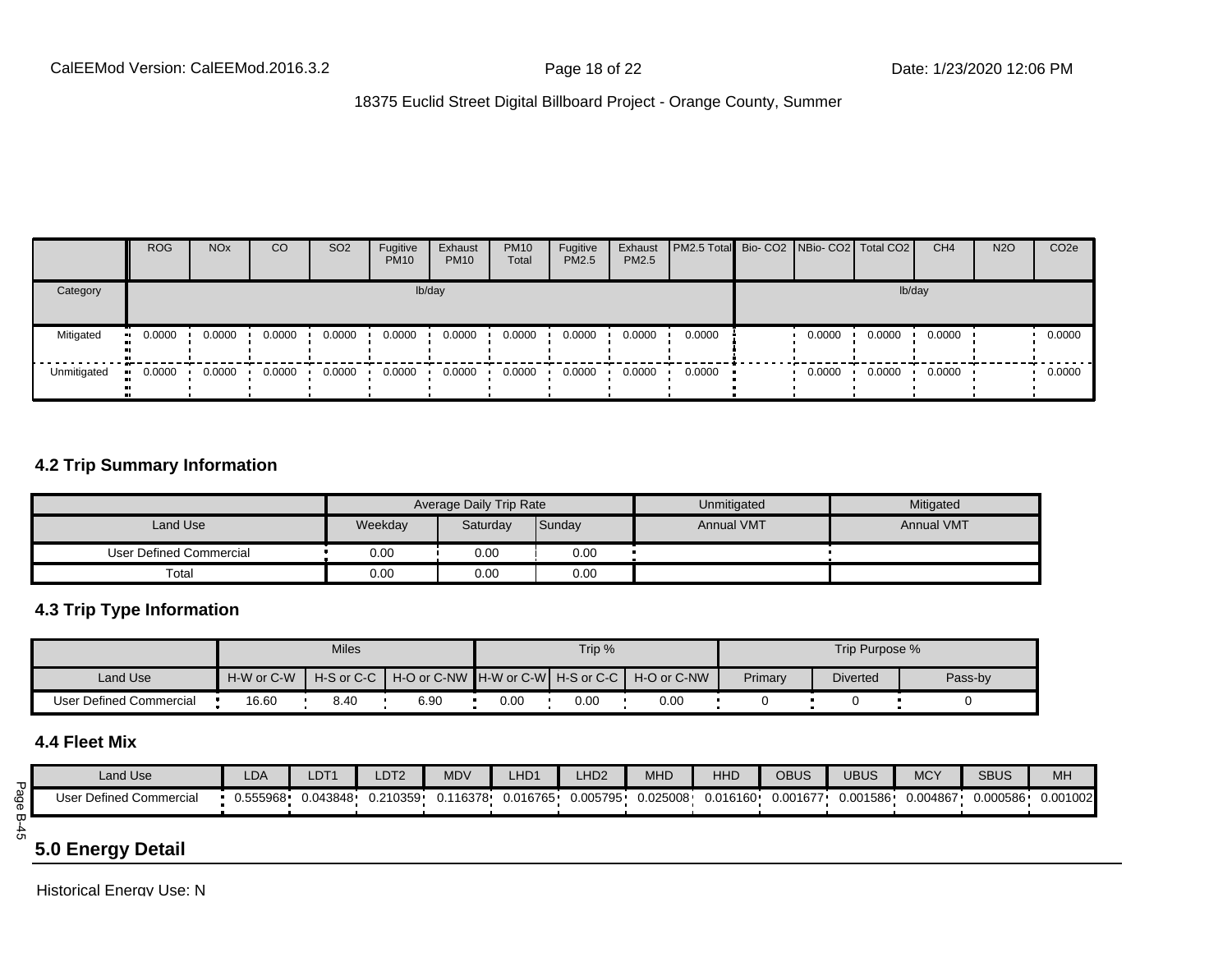## **5.1 Mitigation Measures Energy**

|                           | <b>ROG</b> | <b>NO<sub>x</sub></b> | CO     | SO <sub>2</sub> | Fugitive<br><b>PM10</b> | Exhaust<br><b>PM10</b> | <b>PM10</b><br>Total | Fugitive<br>PM2.5 | Exhaust<br>PM2.5 | PM2.5 Total Bio- CO2 NBio- CO2 Total CO2 |        |        | CH <sub>4</sub> | <b>N2O</b> | CO <sub>2e</sub> |
|---------------------------|------------|-----------------------|--------|-----------------|-------------------------|------------------------|----------------------|-------------------|------------------|------------------------------------------|--------|--------|-----------------|------------|------------------|
| Category                  |            |                       |        |                 | lb/day                  |                        |                      |                   |                  |                                          |        | lb/day |                 |            |                  |
| NaturalGas<br>Mitigated   | 0.0000     | 0.0000                | 0.0000 | 0.0000          |                         | 0.0000                 | 0.0000               |                   | 0.0000           | 0.0000                                   | 0.0000 | 0.0000 | 0.0000          | 0.0000     | 0.0000           |
| NaturalGas<br>Unmitigated | 0.0000     | 0.0000                | 0.0000 | 0.0000          |                         | 0.0000                 | 0.0000               |                   | 0.0000           | 0.0000                                   | 0.0000 | 0.0000 | 0.0000          | 0.0000     | 0.0000           |

## **5.2 Energy by Land Use - NaturalGas**

## **Unmitigated**

|                            | NaturalGa<br>s Use | <b>ROG</b> | <b>NO<sub>x</sub></b> | CO     | <b>SO2</b> | Fugitive<br><b>PM10</b> | Exhaust<br><b>PM10</b> | <b>PM10</b><br>Total | Fugitive<br>PM2.5 | Exhaust<br>PM2.5 | PM2.5 Total Bio- CO2 NBio- CO2 Total CO2 |        |        | CH <sub>4</sub> | <b>N2O</b> | CO <sub>2e</sub> |
|----------------------------|--------------------|------------|-----------------------|--------|------------|-------------------------|------------------------|----------------------|-------------------|------------------|------------------------------------------|--------|--------|-----------------|------------|------------------|
| Land Use                   | kBTU/yr            |            |                       |        |            |                         | lb/day                 |                      |                   |                  |                                          |        | lb/day |                 |            |                  |
| User Defined<br>Commercial | 0                  | 0.0000     | 0.0000                | 0.0000 | 0.0000     |                         | 0.0000                 | 0.0000               |                   | 0.0000           | 0.0000                                   | 0.0000 | 0.0000 | 0.0000          | 0.0000     | 0.0000           |
| <b>Total</b>               |                    | 0.0000     | 0.0000                | 0.0000 | 0.0000     |                         | 0.0000                 | 0.0000               |                   | 0.0000           | 0.0000                                   | 0.0000 | 0.0000 | 0.0000          | 0.0000     | 0.0000           |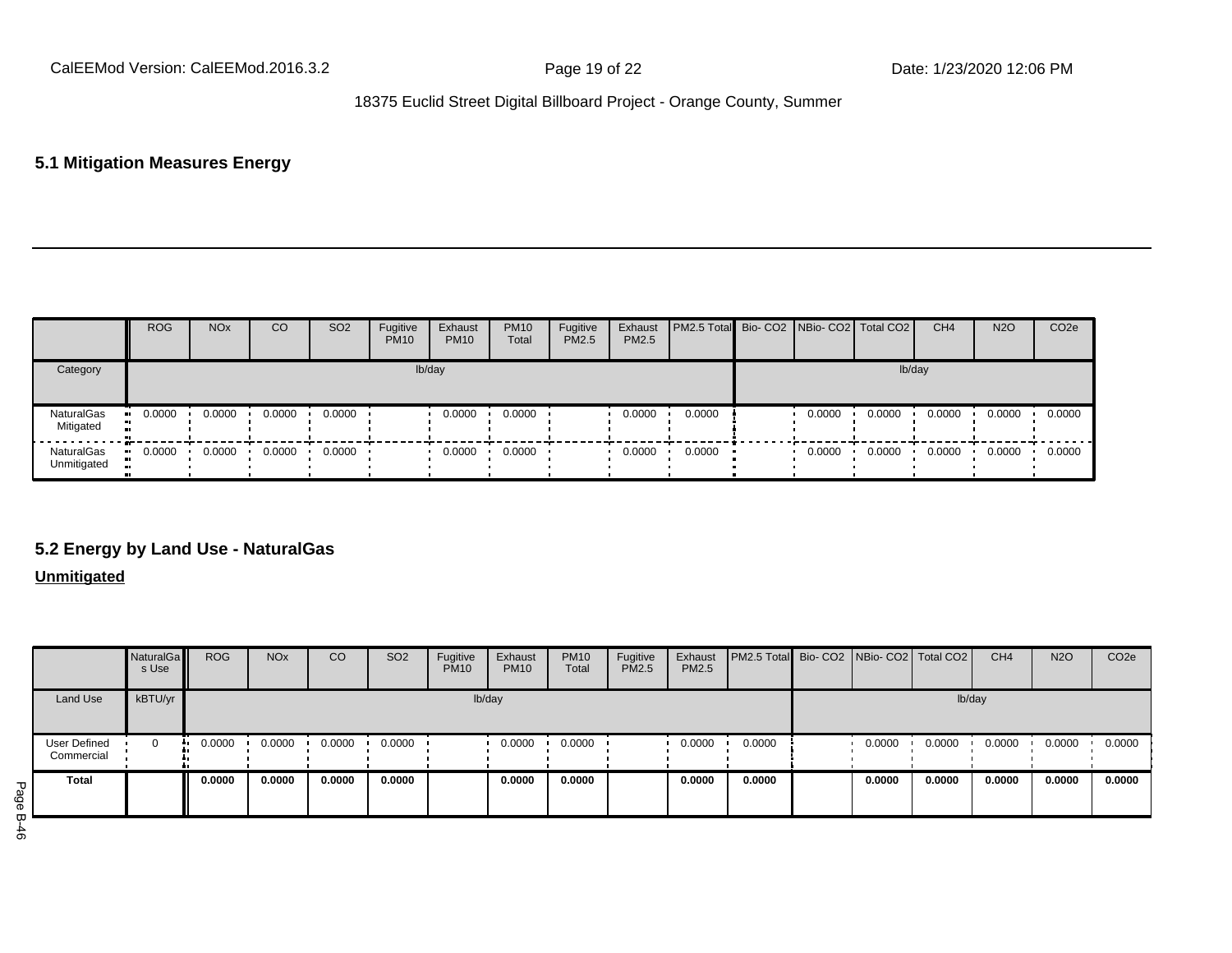# **5.2 Energy by Land Use - NaturalGas**

**Mitigated**

|                            | NaturalGa<br>s Use | <b>ROG</b> | <b>NO<sub>x</sub></b> | CO     | SO <sub>2</sub> | Fugitive<br><b>PM10</b> | Exhaust<br><b>PM10</b> | <b>PM10</b><br>Total | Fugitive<br>PM2.5 | Exhaust<br>PM2.5 | PM2.5 Total Bio- CO2 NBio- CO2 Total CO2 |        |        | CH <sub>4</sub> | <b>N2O</b> | CO <sub>2</sub> e |
|----------------------------|--------------------|------------|-----------------------|--------|-----------------|-------------------------|------------------------|----------------------|-------------------|------------------|------------------------------------------|--------|--------|-----------------|------------|-------------------|
| Land Use                   | kBTU/yr            |            |                       |        |                 |                         | lb/day                 |                      |                   |                  |                                          |        | lb/day |                 |            |                   |
| User Defined<br>Commercial | $\mathbf 0$        | 0.0000     | 0.0000                | 0.0000 | 0.0000          |                         | 0.0000                 | 0.0000               |                   | 0.0000           | 0.0000                                   | 0.0000 | 0.0000 | 0.0000          | 0.0000     | 0.0000            |
| <b>Total</b>               |                    | 0.0000     | 0.0000                | 0.0000 | 0.0000          |                         | 0.0000                 | 0.0000               |                   | 0.0000           | 0.0000                                   | 0.0000 | 0.0000 | 0.0000          | 0.0000     | 0.0000            |

## **6.0 Area Detail**

## **6.1 Mitigation Measures Area**

|                  |             | <b>ROG</b> | <b>NO<sub>x</sub></b> | CO              | SO <sub>2</sub> | Fugitive<br><b>PM10</b> | Exhaust<br><b>PM10</b> | <b>PM10</b><br>Total | Fugitive<br><b>PM2.5</b> | Exhaust<br>PM2.5 | PM2.5 Total  Bio- CO2   NBio- CO2   Total CO2 |                          |                 | CH <sub>4</sub> | <b>N2O</b> | CO <sub>2</sub> e |
|------------------|-------------|------------|-----------------------|-----------------|-----------------|-------------------------|------------------------|----------------------|--------------------------|------------------|-----------------------------------------------|--------------------------|-----------------|-----------------|------------|-------------------|
|                  | Category    |            |                       |                 |                 | lb/day                  |                        |                      |                          |                  |                                               |                          | lb/day          |                 |            |                   |
| Page             | Mitigated   | 0.0223     | 0.0000                | 4.0000e-<br>005 | 0.0000          |                         | 0.0000                 | 0.0000               |                          | 0.0000           | 0.0000                                        | 8.0000e-<br>005          | 8.0000e-<br>005 | 0.0000          |            | 9.0000e-<br>005   |
| $\mathbf \sigma$ | Unmitigated | 0.0223     | 0.0000                | 4.0000e-<br>005 | 0.0000          |                         | 0.0000                 | 0.0000               |                          | 0.0000           | 0.0000                                        | 8.0000e- 8.0000e-<br>005 | 005             | 0.0000          |            | 9.0000e-<br>005   |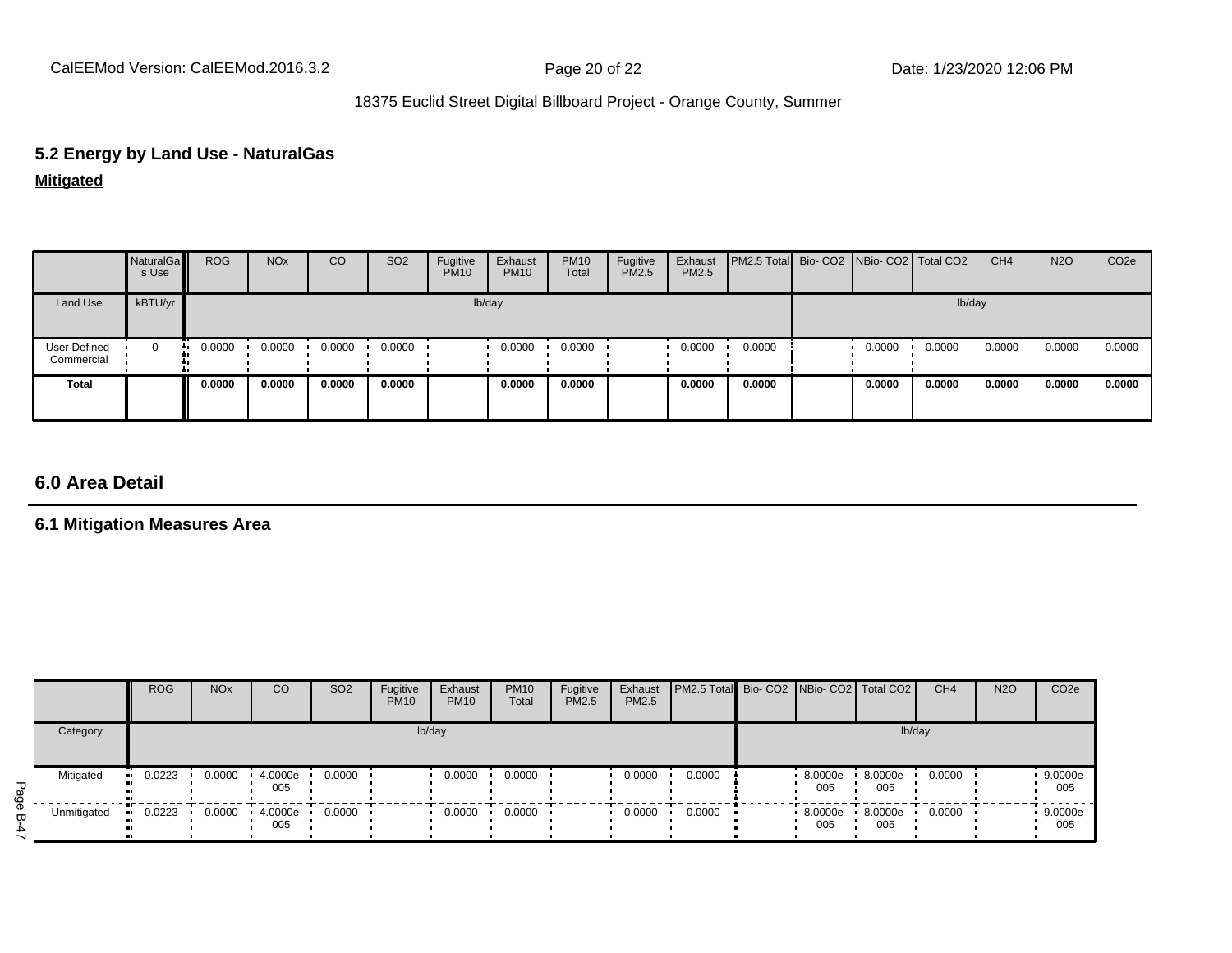## **6.2 Area by SubCategory**

**Unmitigated**

|                          | <b>ROG</b>              | <b>NO<sub>x</sub></b> | CO                 | SO <sub>2</sub> | Fugitive<br><b>PM10</b> | Exhaust<br><b>PM10</b> | <b>PM10</b><br>Total | Fugitive<br>PM2.5 | Exhaust<br><b>PM2.5</b> | PM2.5 Total Bio- CO2 NBio- CO2   Total CO2 |  |                      |                 | CH <sub>4</sub> | <b>N2O</b> | CO <sub>2</sub> e |  |  |  |  |
|--------------------------|-------------------------|-----------------------|--------------------|-----------------|-------------------------|------------------------|----------------------|-------------------|-------------------------|--------------------------------------------|--|----------------------|-----------------|-----------------|------------|-------------------|--|--|--|--|
| SubCategory              |                         | lb/day                |                    |                 |                         |                        |                      |                   |                         |                                            |  |                      |                 | lb/day          |            |                   |  |  |  |  |
| Architectural<br>Coating | $\cdot$ 2.5400e-<br>003 |                       |                    |                 |                         | 0.0000                 | 0.0000               |                   | 0.0000                  | 0.0000                                     |  |                      | 0.0000          |                 |            | 0.0000            |  |  |  |  |
| Consumer<br>Products     | $\blacksquare$ 0.0198   |                       |                    |                 |                         | 0.0000                 | 0.0000               |                   | 0.0000                  | 0.0000                                     |  |                      | 0.0000          |                 |            | 0.0000            |  |  |  |  |
| Landscaping              | 0.0000                  | 0.0000                | $4.0000e -$<br>005 | 0.0000          |                         | 0.0000                 | 0.0000               |                   | 0.0000                  | 0.0000                                     |  | $8.0000e - 1$<br>005 | 8.0000e-<br>005 | 0.0000          |            | 9.0000e-<br>005   |  |  |  |  |
| <b>Total</b>             | 0.0223                  | 0.0000                | 4.0000e-<br>005    | 0.0000          |                         | 0.0000                 | 0.0000               |                   | 0.0000                  | 0.0000                                     |  | 8.0000e-<br>005      | 8.0000e-<br>005 | 0.0000          |            | 9.0000e-<br>005   |  |  |  |  |

#### **Mitigated**

|                    |                          | <b>ROG</b>                     | <b>NO<sub>x</sub></b> | <sub>CO</sub>   | SO <sub>2</sub> | Fugitive<br><b>PM10</b> | Exhaust<br><b>PM10</b> | <b>PM10</b><br>Total | Fugitive<br><b>PM2.5</b> | Exhaust<br>PM2.5 | PM2.5 Total |                    | Bio- CO2   NBio- CO2   Total CO2 | CH <sub>4</sub> | <b>N2O</b> | CO <sub>2e</sub>  |
|--------------------|--------------------------|--------------------------------|-----------------------|-----------------|-----------------|-------------------------|------------------------|----------------------|--------------------------|------------------|-------------|--------------------|----------------------------------|-----------------|------------|-------------------|
|                    | SubCategory              |                                |                       |                 |                 |                         | lb/day                 |                      |                          |                  |             |                    | lb/day                           |                 |            |                   |
|                    | Architectural<br>Coating | $\blacksquare$ 2.5400e-<br>003 |                       |                 |                 |                         | 0.0000                 | 0.0000               |                          | 0.0000           | 0.0000      |                    | 0.0000                           |                 |            | 0.0000            |
|                    | Consumer<br>Products     | 0.0198<br>                     |                       |                 |                 |                         | 0.0000                 | 0.0000               |                          | 0.0000           | 0.0000      |                    | 0.0000                           |                 |            | 0.0000            |
| Page               | Landscaping              | 0.0000<br>                     | 0.0000                | 4.0000e-<br>005 | 0.0000          |                         | 0.0000                 | 0.0000               |                          | 0.0000           | 0.0000      | $8.0000e -$<br>005 | 8.0000e-<br>005                  | 0.0000          |            | 9.0000e-<br>005   |
| Ģ<br>$\frac{4}{8}$ | <b>Total</b>             | 0.0223                         | 0.0000                | 4.0000e-<br>005 | 0.0000          |                         | 0.0000                 | 0.0000               |                          | 0.0000           | 0.0000      | 8.0000e-<br>005    | 8.0000e-<br>005                  | 0.0000          |            | $9.0000e-$<br>005 |

**7.0 Water Detail**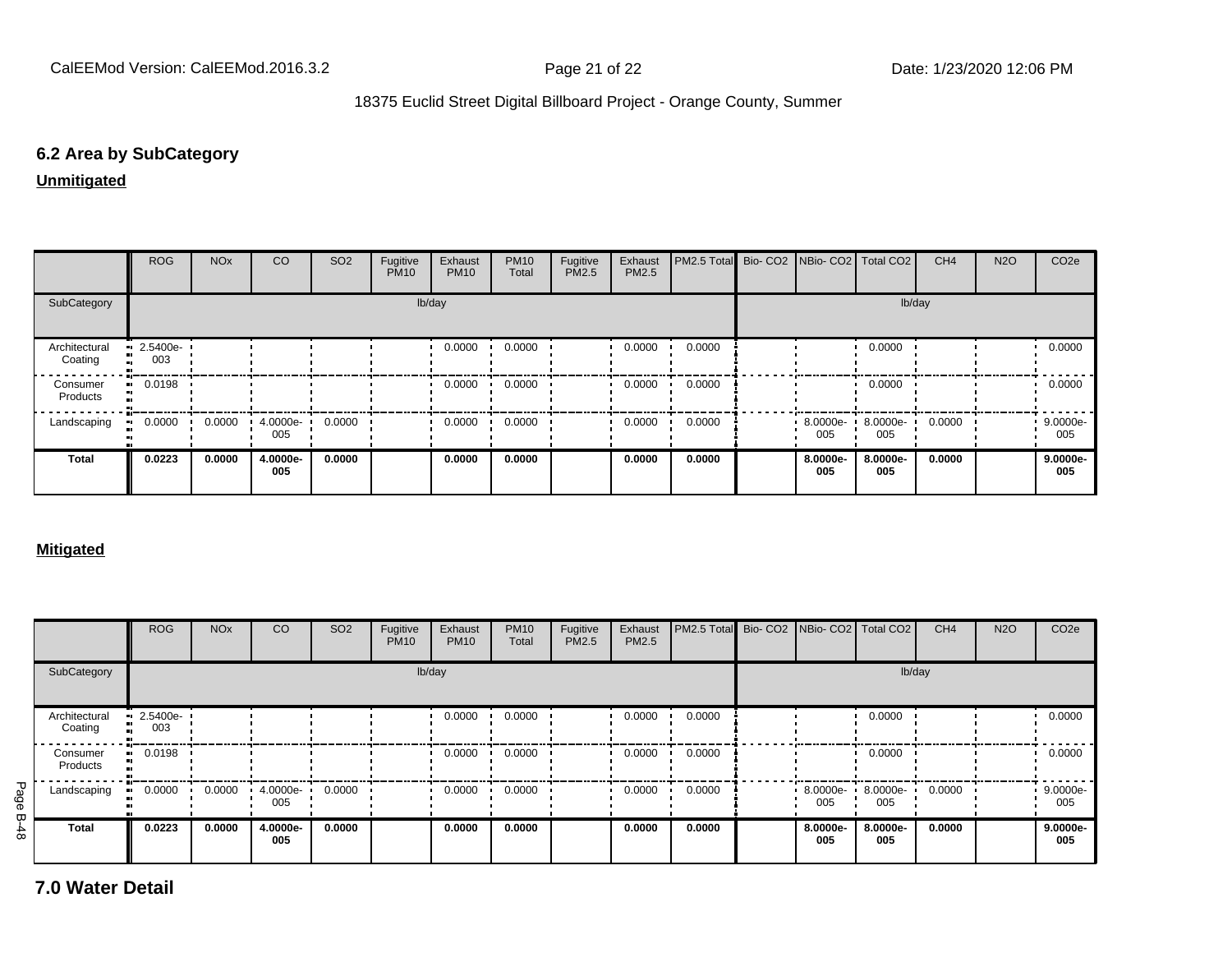### **7.1 Mitigation Measures Water**

## **8.0 Waste Detail**

## **8.1 Mitigation Measures Waste**

## **9.0 Operational Offroad**

| Equipment Type | Number | Hours/Dav <sup>.</sup> | Days/Year | Horse Power | <b>Load Factor</b> | Fuel<br>Type |
|----------------|--------|------------------------|-----------|-------------|--------------------|--------------|

## **10.0 Stationary Equipment**

#### **Fire Pumps and Emergency Generators**

| Equipment Type | Number | Hours/Day | Hours/Year | Horse Power | l Factor<br>Load | Fuel Type |
|----------------|--------|-----------|------------|-------------|------------------|-----------|
|----------------|--------|-----------|------------|-------------|------------------|-----------|

#### **Boilers**

| Tvpe<br>Equipment | Number | Heat Input/Dav | Heat Input/Year | <b>Boiler Rating</b> | Fuel $\tau$<br>Type |
|-------------------|--------|----------------|-----------------|----------------------|---------------------|

#### **User Defined Equipment**

Equipment Type Number

## **11.0 Vegetation**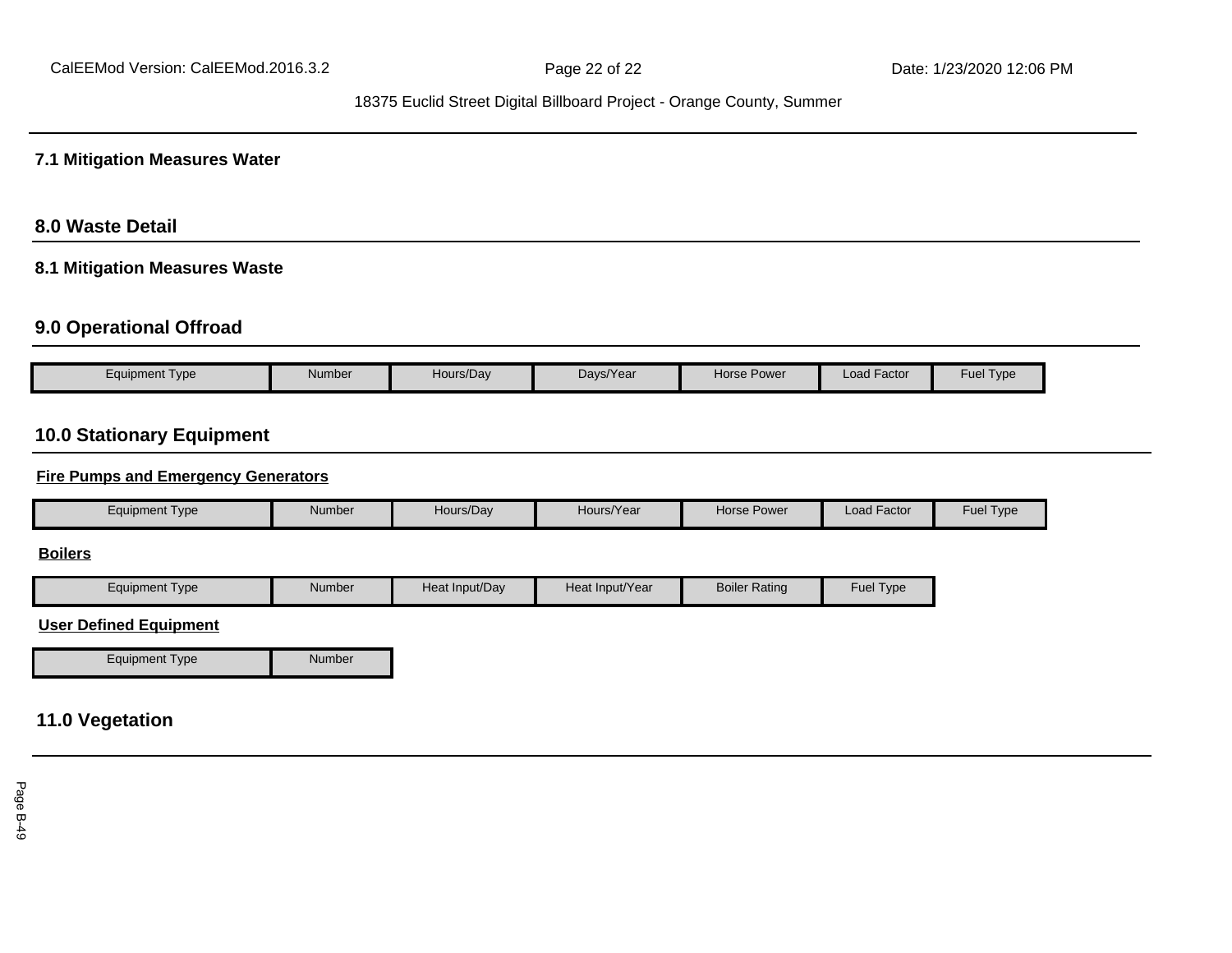## **18375 Euclid Street Digital Billboard Project**

**Orange County, Winter**

## **1.0 Project Characteristics**

## **1.1 Land Usage**

| <b>Land Uses</b>        | Size | Metric                   | Lot Acreage | Floor Surface Area                         | Population |
|-------------------------|------|--------------------------|-------------|--------------------------------------------|------------|
| User Defined Commercial | 0.37 | <b>User Defined Unit</b> | 0.31        | ,000.00<br>the contract of the contract of |            |

## **1.2 Other Project Characteristics**

| <b>Urbanization</b>               | Urban                      | Wind Speed (m/s)                  | 2.2   | <b>Precipitation Freg (Days)</b>        | 30    |
|-----------------------------------|----------------------------|-----------------------------------|-------|-----------------------------------------|-------|
| <b>Climate Zone</b>               | 8                          |                                   |       | <b>Operational Year</b>                 | 2020  |
| <b>Utility Company</b>            | Southern California Edison |                                   |       |                                         |       |
| <b>CO2 Intensity</b><br>(lb/MWhr) | 702.44                     | <b>CH4 Intensity</b><br>(lb/MWhr) | 0.029 | N <sub>2</sub> O Intensity<br>(lb/MWhr) | 0.006 |

### **1.3 User Entered Comments & Non-Default Data**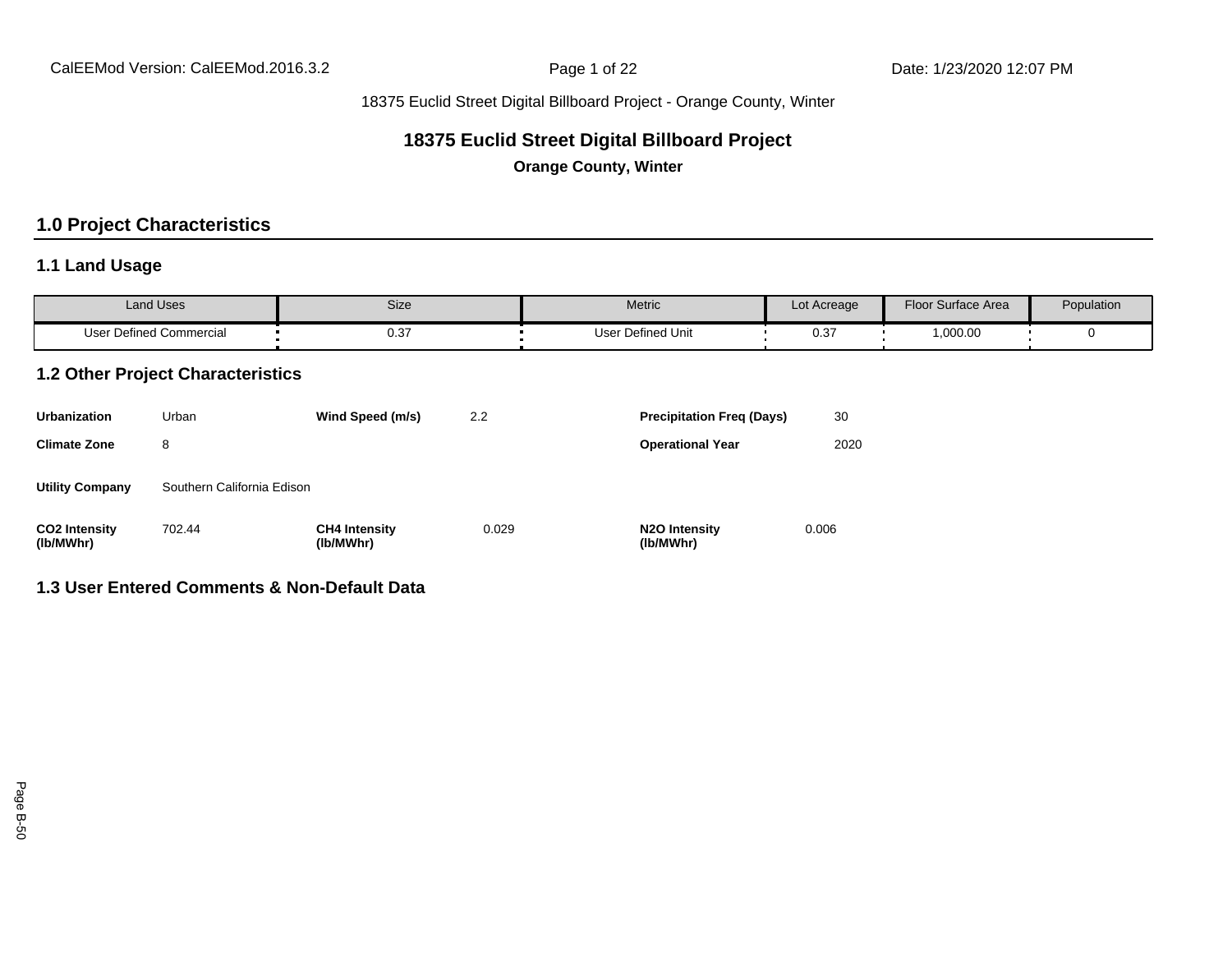Project Characteristics -

Land Use - Based on Google Earth Pro, the area around the existing billboard is approximately 1,600 sf or 0.37 acres.

Construction Phase - The analysis conservatively assumes the existing support structure would be demolished and a new pole would be constructed in its place. However, the existing pole strucutre is proposed to remain in place. Due to the limited construction activities, the construction period is conservatively estimated to last a total of 15 days.

Off-road Equipment - Based on CalEEMod examples from similar billboard projects.

Off-road Equipment - Based on CalEEMod examples from similar billboard projects.

Off-road Equipment - Based on CalEEMod examples from similar billboard projects.

Off-road Equipment - Based on CalEEMod examples from similar billboard projects.

Grading - The area that may require grading would be limited to the immediate vicinity of the pole structure and would be a fraction of an acre.

Demolition -

Trips and VMT - Conservatively assuming 10 construction workers would be onsite at all times. Vender trips are included for materials delivery and hauling trips are included for disposal of demolition and excavation debris.

Vehicle Trips - 3 visits or 6 total trips per year for maintenance of the billboard

|             | <b>Table Name</b>    | <b>Column Name</b> | Default Value | New Value |
|-------------|----------------------|--------------------|---------------|-----------|
|             | tblConstructionPhase | <b>NumDays</b>     | 10.00         | 2.00      |
|             | tblConstructionPhase | NumDays            | 2.00          | 5.00      |
|             | tblConstructionPhase | NumDays            | 100.00        | 5.00      |
|             | tblConstructionPhase | NumDaysWeek        | 5.00          | 6.00      |
|             | tblConstructionPhase | NumDaysWeek        | 5.00          | 6.00      |
|             | tblConstructionPhase | NumDaysWeek        | 5.00          | 6.00      |
|             | tblConstructionPhase | NumDaysWeek        | 5.00          | 6.00      |
|             | tblConstructionPhase | PhaseEndDate       | 10/6/2020     | 5/12/2020 |
|             | tblConstructionPhase | PhaseEndDate       | 5/14/2020     | 5/2/2020  |
| Page        | tblConstructionPhase | PhaseEndDate       | 5/19/2020     | 5/8/2020  |
| <b>B-51</b> | tblConstructionPhase | PhaseEndDate       | 10/13/2020    | 5/18/2020 |
|             | tblConstructionPhase | PhaseStartDate     | 5/20/2020     | 5/9/2020  |
|             | tblConstructionPhase | PhaseStartDate     | 5/16/2020     | 5/3/2020  |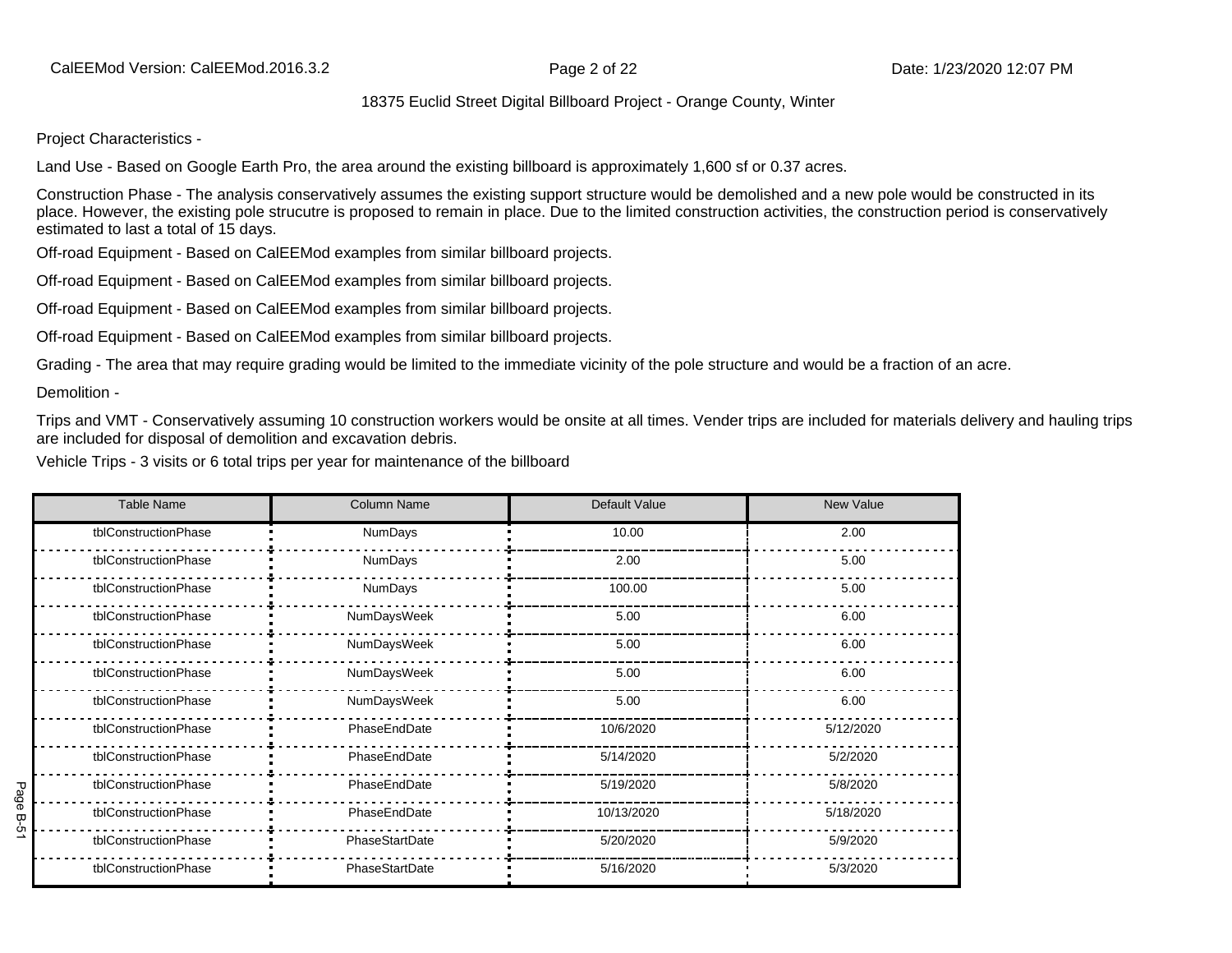|      | tblConstructionPhase | PhaseStartDate             | 10/7/2020 | 5/13/2020                       |
|------|----------------------|----------------------------|-----------|---------------------------------|
|      | tblGrading           | AcresOfGrading             | 2.50      | 0.00                            |
|      | tblGrading           | MaterialExported           | 0.00      | 1,700.00                        |
|      | tblLandUse           | LandUseSquareFeet          | 0.00      | 1,000.00                        |
|      | tblLandUse           | LotAcreage                 | 0.00      | 0.37                            |
|      | tblOffRoadEquipment  | LoadFactor                 | 0.41      | 0.41                            |
|      | tblOffRoadEquipment  | LoadFactor                 | 0.50      | 0.50                            |
|      | tblOffRoadEquipment  | LoadFactor                 | 0.29      | 0.29                            |
|      | tblOffRoadEquipment  | LoadFactor                 | 0.38      | 0.38                            |
|      | tblOffRoadEquipment  | LoadFactor                 | 0.41      | 0.41                            |
|      | tblOffRoadEquipment  | LoadFactor                 | 0.31      | 0.31                            |
|      | tblOffRoadEquipment  | LoadFactor                 | 0.50      | 0.50                            |
|      | tblOffRoadEquipment  | OffRoadEquipmentType       |           | Graders                         |
|      | tblOffRoadEquipment  | OffRoadEquipmentType       |           | <b>Aerial Lifts</b>             |
|      | tblOffRoadEquipment  | OffRoadEquipmentType       |           | Welders                         |
|      | tblOffRoadEquipment  | OffRoadEquipmentType       |           | Trenchers                       |
|      | tblOffRoadEquipment  | OffRoadEquipmentType       |           | Cranes                          |
|      | tblOffRoadEquipment  | OffRoadEquipmentType       |           | Excavators                      |
|      | tblOffRoadEquipment  | OffRoadEquipmentType       |           | Graders                         |
|      | tblOffRoadEquipment  | OffRoadEquipmentType       |           | <b>Aerial Lifts</b>             |
|      | tblOffRoadEquipment  | OffRoadEquipmentType       |           | <b>Bore/Drill Rigs</b>          |
|      | tblOffRoadEquipment  | OffRoadEquipmentType       |           | <b>Cement and Mortar Mixers</b> |
|      | tblOffRoadEquipment  | OffRoadEquipmentType       |           | Concrete/Industrial Saws        |
| Page | tblOffRoadEquipment  | OffRoadEquipmentUnitAmount | 0.00      | 1.00                            |
| B-52 | tblOffRoadEquipment  | OffRoadEquipmentUnitAmount | 0.00      | 1.00                            |
|      | tblOffRoadEquipment  | OffRoadEquipmentUnitAmount | 2.00      | 1.00                            |
|      | tblOffRoadEquipment  | OffRoadEquipmentUnitAmount | 2.00      | 1.00                            |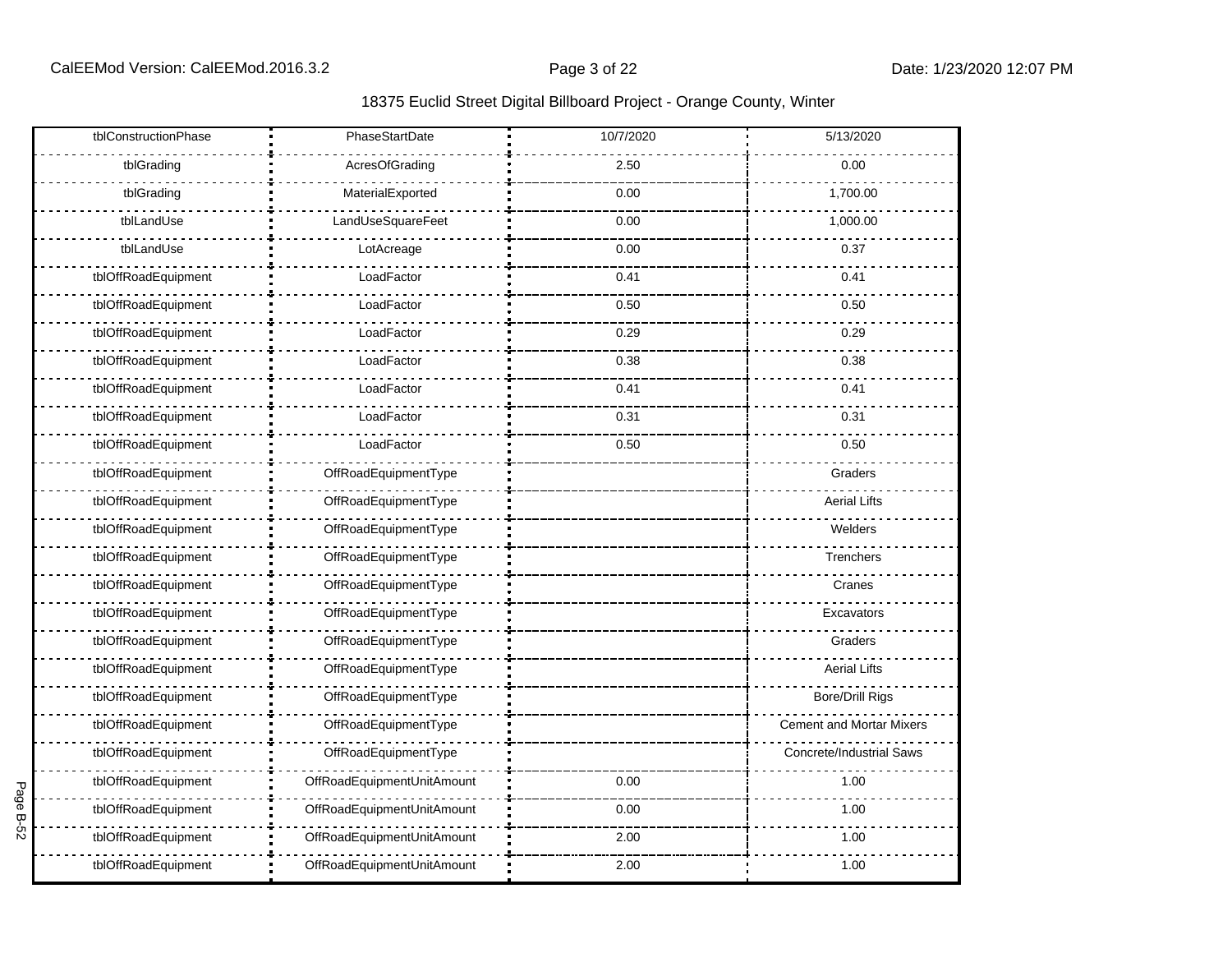| tblOffRoadEquipment | OffRoadEquipmentUnitAmount | 2.00  | 1.00                                  |
|---------------------|----------------------------|-------|---------------------------------------|
| tblOffRoadEquipment | OffRoadEquipmentUnitAmount | 2.00  | 1.00                                  |
| tblOffRoadEquipment | PhaseName                  |       | Securing the Digital Display in Place |
| tblOffRoadEquipment | PhaseName                  |       | Securing the Digital Display in Place |
| tblOffRoadEquipment | UsageHours                 | 1.00  | 8.00                                  |
| tblOffRoadEquipment | UsageHours                 | 6.00  | 8.00                                  |
| tblOffRoadEquipment | UsageHours                 | 6.00  | 8.00                                  |
| tblOffRoadEquipment | UsageHours                 | 4.00  | 8.00                                  |
| tblOffRoadEquipment | UsageHours                 | 6.00  | 8.00                                  |
| tblTripsAndVMT      | HaulingTripNumber          | 0.00  | 6.00                                  |
| tblTripsAndVMT      | HaulingTripNumber          | 0.00  | 6.00                                  |
| tblTripsAndVMT      | VendorTripNumber           | 0.00  | 1.00                                  |
| tblTripsAndVMT      | VendorTripNumber           | 0.00  | 2.00                                  |
| tblTripsAndVMT      | WorkerTripNumber           | 10.00 | 20.00                                 |
| tblTripsAndVMT      | WorkerTripNumber           | 13.00 | 20.00                                 |
| tblTripsAndVMT      | WorkerTripNumber           | 10.00 | 20.00                                 |
| tblTripsAndVMT      | WorkerTripNumber           | 0.00  | 20.00                                 |
| tblVehicleTrips     | $ST_TR$                    | 0.00  | 0.02                                  |

# **2.0 Emissions Summary**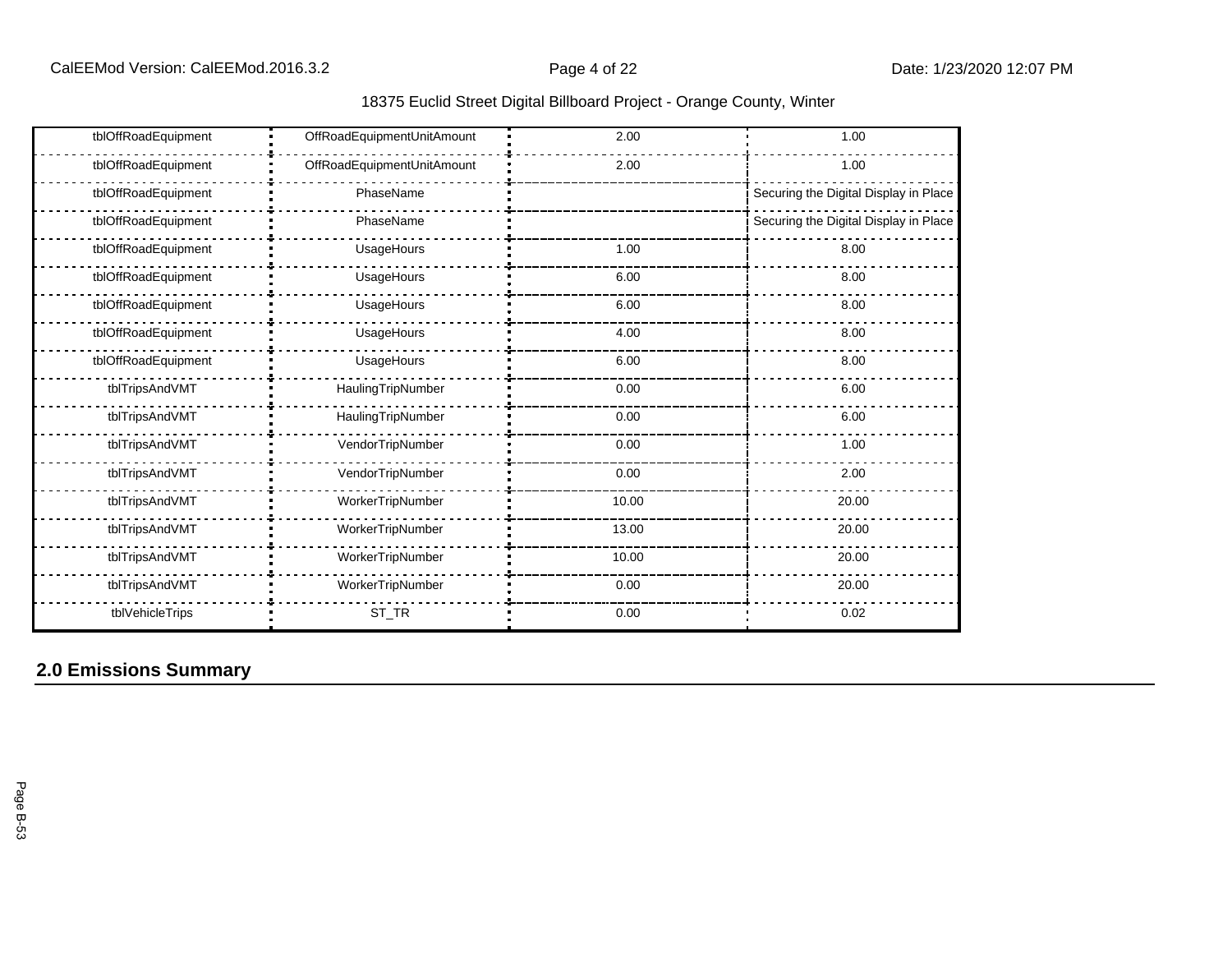## **2.1 Overall Construction (Maximum Daily Emission)**

**Unmitigated Construction**

|                | <b>ROG</b> | <b>NO<sub>x</sub></b> | <sub>CO</sub> | SO <sub>2</sub> | Fugitive<br><b>PM10</b> | Exhaust<br><b>PM10</b> | <b>PM10</b><br>Total | Fugitive<br>PM2.5 | Exhaust<br>PM2.5 | PM2.5 Total Bio- CO2 NBio- CO2   Total CO2 |        |                       |                          | CH <sub>4</sub> | <b>N2O</b> | CO <sub>2</sub> e |
|----------------|------------|-----------------------|---------------|-----------------|-------------------------|------------------------|----------------------|-------------------|------------------|--------------------------------------------|--------|-----------------------|--------------------------|-----------------|------------|-------------------|
| Year           | lb/day     |                       |               |                 |                         |                        |                      |                   |                  |                                            | lb/day |                       |                          |                 |            |                   |
| 2020           | 2.2677     | 22.9807               | 13.0239       | 0.0283          | 0.7680                  | 1.1113                 | 8792. ا              | 0.1481            | 1.0383           | 1.1864                                     | 0.0000 |                       | $-2,752.870 - 2,752.870$ | 0.8221          | 0.0000     | $\cdot$ 2.773.422 |
| <b>Maximum</b> | 2.2677     | 22.9807               | 13.0239       | 0.0283          | 0.7680                  | 1.1113                 | 1.8792               | 0.1481            | 1.0383           | 1.1864                                     | 0.0000 | 2,752.870   2,752.870 |                          | 0.8221          | 0.0000     | 2,773.422         |

#### **Mitigated Construction**

|                | <b>ROG</b>            | <b>NO<sub>x</sub></b> | <sub>CO</sub> | SO <sub>2</sub> | Fugitive<br><b>PM10</b> | Exhaust<br><b>PM10</b> | <b>PM10</b><br>Total | Fugitive<br><b>PM2.5</b> | Exhaust<br>PM2.5 | PM2.5 Total Bio- CO2 NBio- CO2 Total CO2 |        |                                  | CH <sub>4</sub> | <b>N2O</b> | CO <sub>2e</sub> |
|----------------|-----------------------|-----------------------|---------------|-----------------|-------------------------|------------------------|----------------------|--------------------------|------------------|------------------------------------------|--------|----------------------------------|-----------------|------------|------------------|
| Year           |                       |                       |               |                 |                         | lb/day                 |                      |                          |                  |                                          |        | lb/day                           |                 |            |                  |
| 2020           | $\blacksquare$ 2.2677 | 22.9807               | 13.0239       | 0.0283          | 0.7680                  | 1.1113                 | 1.8792               | 0.1481                   | 1.0383           | 1.1864                                   |        | $0.0000$ $1,752.870$ $2,752.870$ | 0.8221          | 0.0000     | 12,773.422       |
| <b>Maximum</b> | 2.2677                | 22.9807               | 13.0239       | 0.0283          | 0.7680                  | 1.1113                 | 1.8792               | 0.1481                   | 1.0383           | 1.1864                                   | 0.0000 | 2,752.870   2,752.870            | 0.8221          | 0.0000     | 2,773.422        |

|                      | <b>ROG</b> | <b>NOx</b> | co   | <b>SO2</b> | <b>Fugitive</b><br><b>PM10</b> | <b>Exhaust</b><br><b>PM10</b> | <b>PM10</b><br><b>Total</b> | <b>Fugitive</b><br><b>PM2.5</b> | <b>Exhaust</b><br><b>PM2.5</b> | <b>PM2.5</b><br><b>Total</b> |      |      | Bio-CO2   NBio-CO2   Total CO2 | CH <sub>4</sub> | <b>N20</b> | CO <sub>2e</sub> |
|----------------------|------------|------------|------|------------|--------------------------------|-------------------------------|-----------------------------|---------------------------------|--------------------------------|------------------------------|------|------|--------------------------------|-----------------|------------|------------------|
| Percent<br>Reduction | 0.00       | 0.00       | 0.00 | 0.00       | 0.00                           | 0.00                          | 0.00                        | 0.00                            | 0.00                           | 0.00                         | 0.00 | 0.00 | 0.00                           | 0.00            | 0.00       | 0.00             |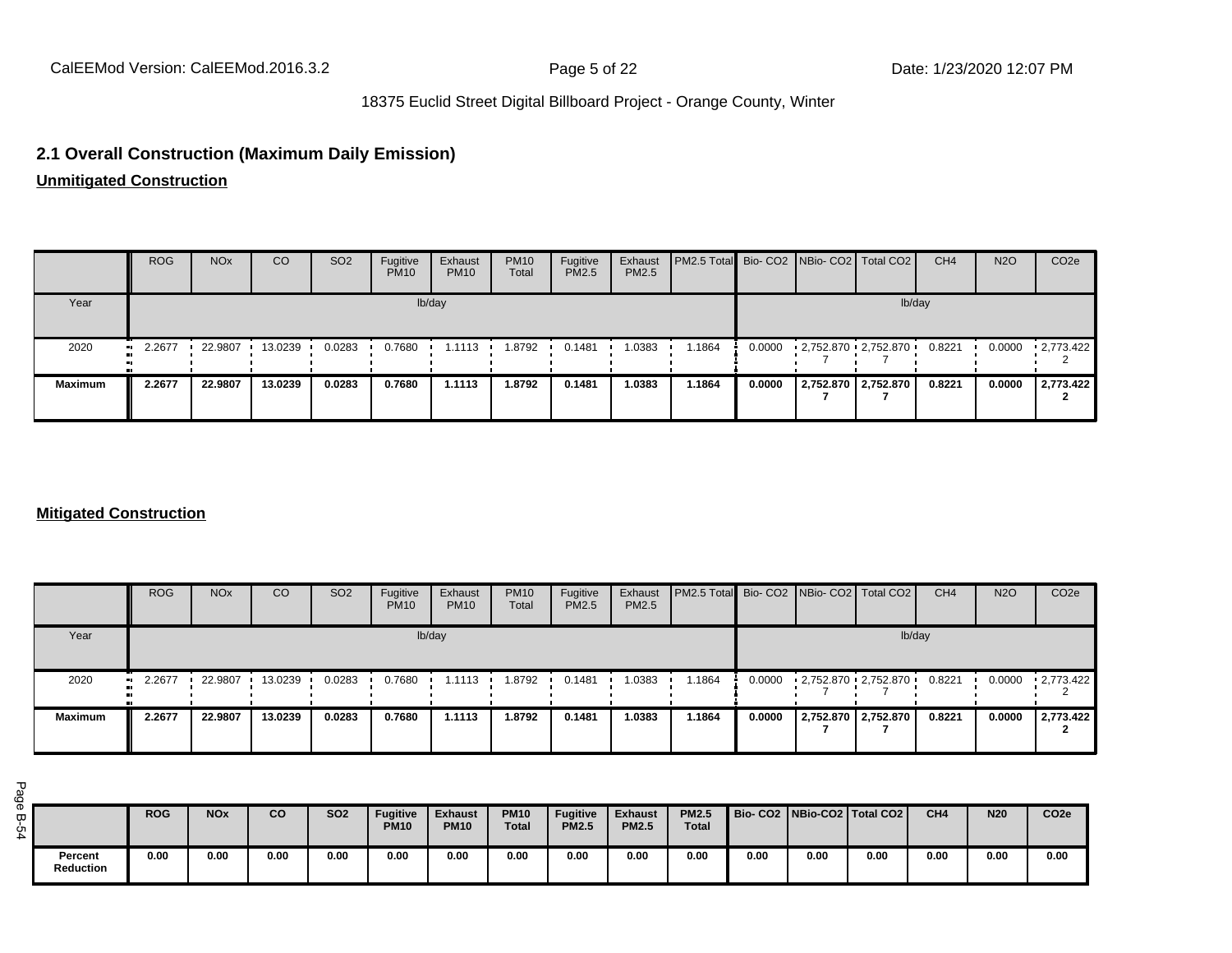## **2.2 Overall Operational**

### **Unmitigated Operational**

|              | <b>ROG</b> | <b>NO<sub>x</sub></b> | <b>CO</b>       | SO <sub>2</sub> | Fugitive<br><b>PM10</b> | Exhaust<br><b>PM10</b> | <b>PM10</b><br>Total | Fugitive<br>PM2.5 | Exhaust<br>PM2.5 | PM2.5 Total Bio- CO2 NBio- CO2 Total CO2 |                 |                 | CH <sub>4</sub> | <b>N2O</b> | CO <sub>2e</sub> |
|--------------|------------|-----------------------|-----------------|-----------------|-------------------------|------------------------|----------------------|-------------------|------------------|------------------------------------------|-----------------|-----------------|-----------------|------------|------------------|
| Category     |            |                       |                 |                 | lb/day                  |                        |                      |                   |                  |                                          |                 | lb/day          |                 |            |                  |
| Area         | 0.0223     | 0.0000                | 4.0000e-<br>005 | 0.0000          |                         | 0.0000                 | 0.0000               |                   | 0.0000           | 0.0000                                   | 8.0000e-<br>005 | 8.0000e-<br>005 | 0.0000          |            | 9.0000e-<br>005  |
| Energy       | 0.0000     | 0.0000                | 0.0000          | 0.0000          |                         | 0.0000                 | 0.0000               |                   | 0.0000           | 0.0000                                   | 0.0000          | 0.0000          | 0.0000          | 0.0000     | 0.0000           |
| Mobile       | 0.0000<br> | 0.0000                | 0.0000          | 0.0000          | 0.0000                  | 0.0000                 | 0.0000               | 0.0000            | 0.0000           | 0.0000                                   | 0.0000          | 0.0000          | 0.0000          |            | 0.0000           |
| <b>Total</b> | 0.0223     | 0.0000                | 4.0000e-<br>005 | 0.0000          | 0.0000                  | 0.0000                 | 0.0000               | 0.0000            | 0.0000           | 0.0000                                   | 8.0000e-<br>005 | 8.0000e-<br>005 | 0.0000          | 0.0000     | 9.0000e-<br>005  |

#### **Mitigated Operational**

|           |            | <b>ROG</b> | <b>NO<sub>x</sub></b> | CO              | SO <sub>2</sub> | Fugitive<br><b>PM10</b> | Exhaust<br><b>PM10</b> | <b>PM10</b><br>Total | Fugitive<br>PM2.5 | Exhaust<br>PM2.5 | PM2.5 Total Bio- CO2 NBio- CO2   Total CO2 |                  |                 | CH <sub>4</sub> | <b>N2O</b> | CO <sub>2e</sub>   |
|-----------|------------|------------|-----------------------|-----------------|-----------------|-------------------------|------------------------|----------------------|-------------------|------------------|--------------------------------------------|------------------|-----------------|-----------------|------------|--------------------|
|           | Category   |            |                       |                 |                 |                         | lb/day                 |                      |                   |                  |                                            |                  | lb/day          |                 |            |                    |
|           | Area<br>   | 0.0223     | 0.0000                | 4.0000e-<br>005 | 0.0000          |                         | 0.0000                 | 0.0000               |                   | 0.0000           | 0.0000                                     | 8.0000e ·<br>005 | 8.0000e-<br>005 | 0.0000          |            | $9.0000e -$<br>005 |
|           | Energy<br> | 0.0000     | 0.0000                | 0.0000          | 0.0000          |                         | 0.0000                 | 0.0000               |                   | 0.0000           | 0.0000                                     | 0.0000           | 0.0000          | 0.0000          | 0.0000     | 0.0000             |
| Page<br>٣ | Mobile<br> | 0.0000     | 0.0000                | 0.0000          | 0.0000          | 0.0000                  | 0.0000                 | 0.0000               | 0.0000            | 0.0000           | 0.0000                                     | 0.0000           | 0.0000          | 0.0000          |            | 0.0000             |
| ġ,        | Total      | 0.0223     | 0.0000                | 4.0000e-<br>005 | 0.0000          | 0.0000                  | 0.0000                 | 0.0000               | 0.0000            | 0.0000           | 0.0000                                     | 8.0000e-<br>005  | 8.0000e-<br>005 | 0.0000          | 0.0000     | 9.0000e-<br>005    |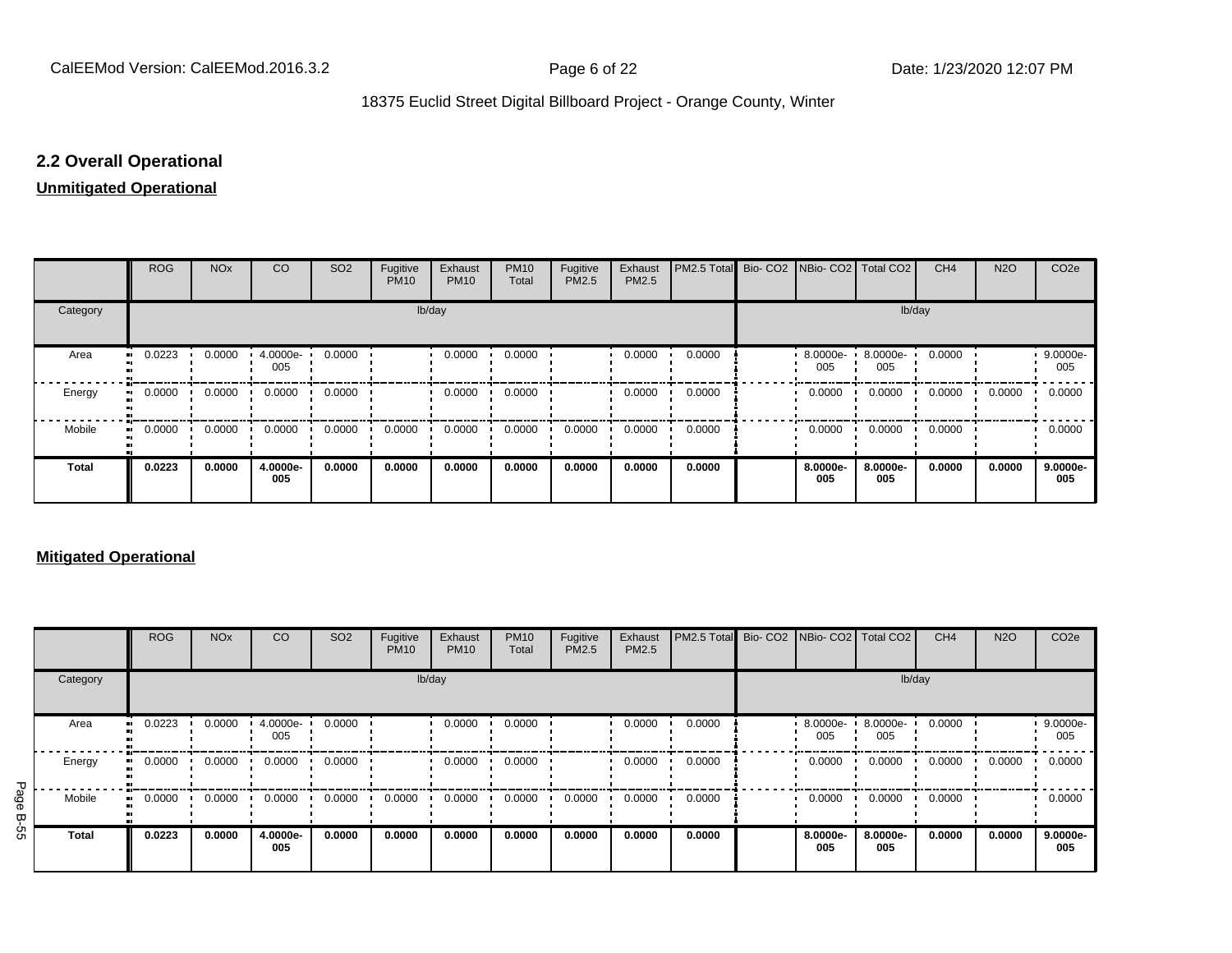|                      | <b>ROG</b> | <b>NO<sub>x</sub></b> | CO   | <b>SO2</b> | <b>Fugitive</b><br><b>PM10</b> | <b>Exhaust</b><br><b>PM10</b> | <b>PM10</b><br><b>Total</b> | Fugitive<br><b>PM2.5</b> | <b>Exhaust</b><br><b>PM2.5</b> | <b>PM2.5</b><br><b>Total</b> |      |      | Bio- CO2   NBio-CO2   Total CO2 | CH <sub>4</sub> | <b>N20</b> | CO <sub>2e</sub> |
|----------------------|------------|-----------------------|------|------------|--------------------------------|-------------------------------|-----------------------------|--------------------------|--------------------------------|------------------------------|------|------|---------------------------------|-----------------|------------|------------------|
| Percent<br>Reduction | 0.00       | 0.00                  | 0.00 | 0.00       | 0.00                           | 0.00                          | 0.00                        | 0.00                     | 0.00                           | 0.00                         | 0.00 | 0.00 | 0.00                            | 0.00            | 0.00       | 0.00             |

## **3.0 Construction Detail**

#### **Construction Phase**

| Phase<br><b>Number</b> | <b>Phase Name</b>                                  | Phase Type                   | <b>Start Date</b> | <b>End Date</b> | Num Days Num Days<br>Week | <b>Phase Description</b> |
|------------------------|----------------------------------------------------|------------------------------|-------------------|-----------------|---------------------------|--------------------------|
|                        | <b>Billboard and Support Structure</b><br>•Removal | •Demolition                  | 15/1/2020         | 15/2/2020       |                           |                          |
|                        | . Installation of New Pole Structure . Grading     |                              | 15/3/2020         | !5/8/2020       |                           |                          |
|                        | <b>Trenching for Electricity Lines</b>             | •Trenching                   | 15/9/2020         | !5/12/2020      |                           |                          |
| 14                     | Securing the Digital Display in<br>•Place          | <b>Building Construction</b> | $\cdot$ 5/13/2020 | '5/18/2020      |                           |                          |

**Acres of Grading (Site Preparation Phase): 0**

**Acres of Grading (Grading Phase): 0**

**Acres of Paving: 0**

**Residential Indoor: 0; Residential Outdoor: 0; Non-Residential Indoor: 0; Non-Residential Outdoor: 0; Striped Parking Area: 0 (Architectural Coating ±sqft)**

#### **OffRoad Equipment**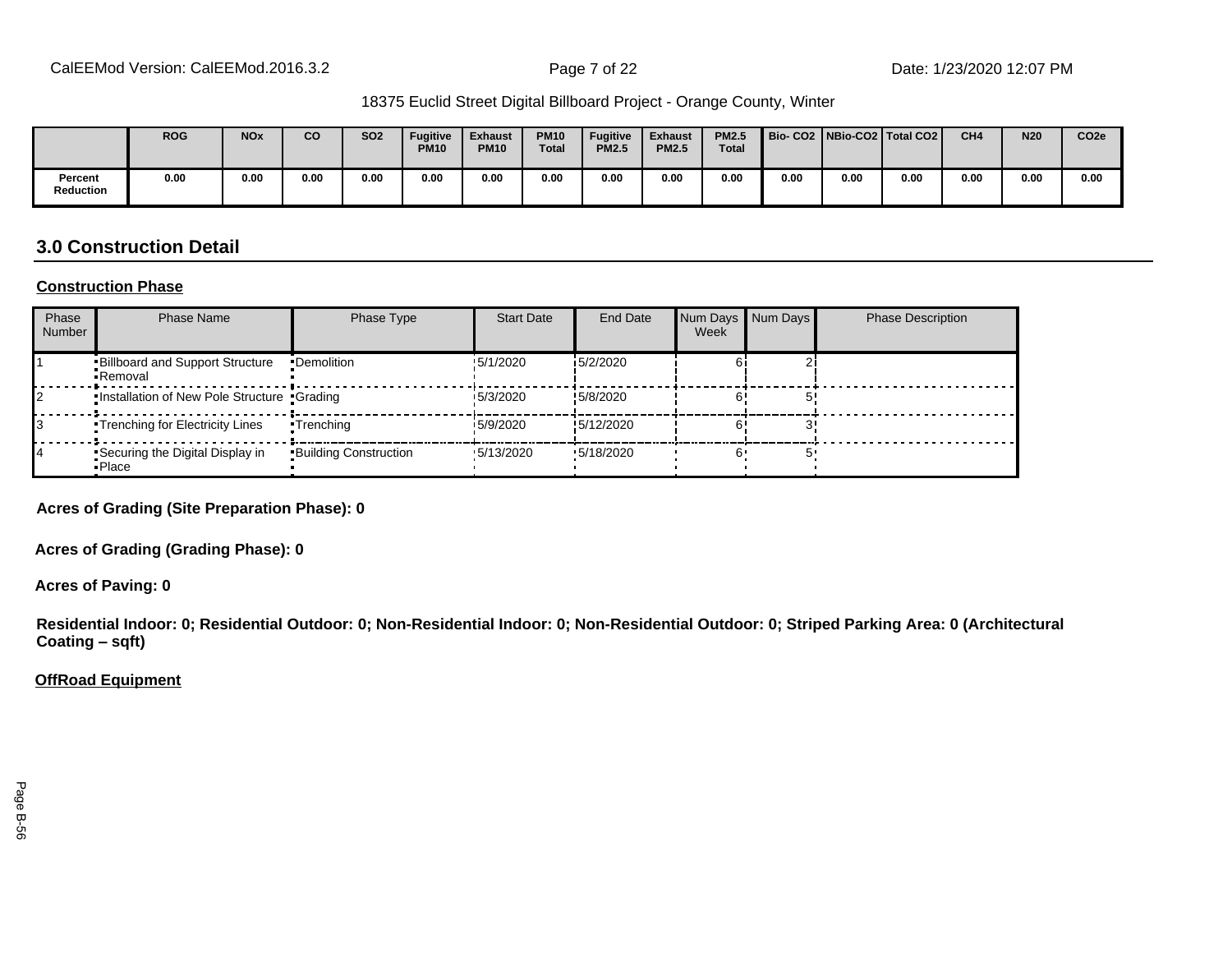| <b>Phase Name</b>                                 | Offroad Equipment Type     | Amount | <b>Usage Hours</b> | <b>Horse Power</b> | <b>Load Factor</b> |
|---------------------------------------------------|----------------------------|--------|--------------------|--------------------|--------------------|
| Securing the Digital Display in Place             | •Cranes                    |        | 8.00 <sub>1</sub>  | 231                | 0.29               |
| <b>Billboard and Support Structure</b><br>Removal | Concrete/Industrial Saws   |        | 8.00               | 81                 | 0.73               |
| <b>Trenching for Electricity Lines</b>            | •Graders                   |        | 8.00               | 187                | 0.41               |
| Securing the Digital Display in Place             | <b>Aerial Lifts</b>        |        | 8.00               | 63                 | 0.31               |
| Securing the Digital Display in Place             | ·Welders                   |        | 8.00               | 46                 | 0.45               |
| Securing the Digital Display in Place             | •Forklifts                 |        | 8.00               | 89                 | 0.20               |
| <b>Billboard and Support Structure</b><br>Removal | <b>Rubber Tired Dozers</b> |        | 8.00               | 247                | 0.40               |
| <b>Trenching for Electricity Lines</b>            | •Trenchers                 |        | 8.00 <sub>1</sub>  | 78'                | 0.50               |
| <b>Billboard and Support Structure</b><br>Removal | •Tractors/Loaders/Backhoes |        | 8.00               | 97                 | 0.37               |
| Installation of New Pole Structure                | •Tractors/Loaders/Backhoes |        | 8.00               | 97                 | 0.37               |
| Securing the Digital Display in Place             | "Tractors/Loaders/Backhoes |        | 8.00               | 97                 | 0.37               |
| <b>Billboard and Support Structure</b><br>Removal | •Cranes                    |        | 8.00               | 231                | 0.29               |
| Installation of New Pole Structure                | •Excavators                |        | 8.00               | 158 <sub>1</sub>   | 0.38               |
| Installation of New Pole Structure                | Graders                    |        | 8.00               | 187                | 0.41               |
| Installation of New Pole Structure                | • Aerial Lifts             |        | 8.00               | 63                 | 0.31               |
| Installation of New Pole Structure                | <b>Bore/Drill Rigs</b>     |        | 8.00               | 221                | 0.50               |
| <b>Trenching for Electricity Lines</b>            | •Cement and Mortar Mixers  |        | $8.00 -$           | g                  | 0.56               |
| <b>Trenching for Electricity Lines</b>            | Concrete/Industrial Saws   |        | $8.00 -$           | 81                 | 0.73               |

**Trips and VMT**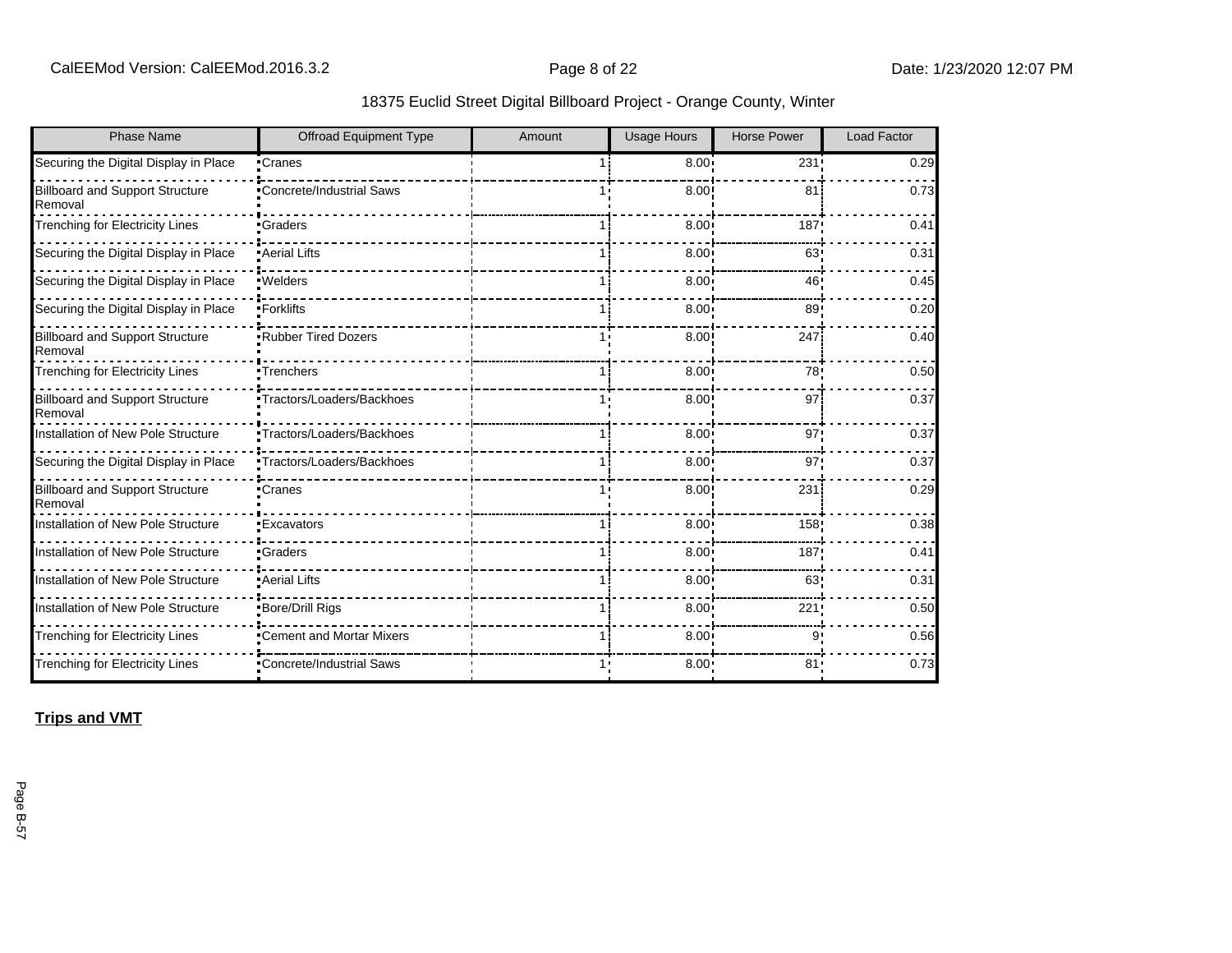| <b>Phase Name</b>                                 | <b>Offroad Equipment</b><br>Count | <b>Worker Trip</b><br><b>Number</b> | Vendor Trip<br><b>Number</b> | <b>Hauling Trip</b><br><b>Number</b> | <b>Worker Trip</b><br>Length | Vendor Trip<br>Length | <b>Hauling Trip</b><br>Length | Worker Vehicle<br>Class | Vendor         | Hauling<br>Vehicle Class Vehicle Class |
|---------------------------------------------------|-----------------------------------|-------------------------------------|------------------------------|--------------------------------------|------------------------------|-----------------------|-------------------------------|-------------------------|----------------|----------------------------------------|
| <b>Billboard and Support</b><br>Ctructure Demoval |                                   | 20.00                               | 0.00!                        | $6.00 \cdot$                         | 14.70 i                      | 6.90!                 |                               | 20.00 LD Mix            | <b>HDT Mix</b> | !HHDT                                  |
| Installation of New<br>Dolo Ctructure             |                                   | 20.00                               | 1.00!                        | $0.00 \cdot$                         | 14.70i                       | 6.90!                 |                               | 20.00 LD Mix            | <b>HDT Mix</b> | !HHDT                                  |
| Trenching for<br>Electricity Linee                |                                   | $20.00 \cdot$                       | 0.00!                        | $6.00 \cdot$                         | 14.70i                       | 6.90!                 |                               | 20.00 LD Mix            | <b>HDT Mix</b> | ! ННDТ                                 |
| Securing the Digital<br>Nienlay in Dlace          |                                   | $20.00 \cdot$                       | $2.00 -$                     | $0.00 \cdot$                         | $14.70 \cdot$                | $6.90 \cdot$          |                               | 20.00 LD Mix            | <b>HDT Mix</b> | <b>HHDT</b>                            |

## **3.1 Mitigation Measures Construction**

## **3.2 Billboard and Support Structure Removal - 2020**

## **Unmitigated Construction On-Site**

|                      | <b>ROG</b>           | <b>NO<sub>x</sub></b> | CO      | SO <sub>2</sub> | Fugitive<br><b>PM10</b> | Exhaust<br><b>PM10</b> | <b>PM10</b><br>Total | Fugitive<br>PM2.5 | Exhaust<br><b>PM2.5</b> | PM2.5 Total Bio- CO2 NBio- CO2 Total CO2 |  |                         | CH <sub>4</sub> | <b>N2O</b> | CO <sub>2e</sub> |
|----------------------|----------------------|-----------------------|---------|-----------------|-------------------------|------------------------|----------------------|-------------------|-------------------------|------------------------------------------|--|-------------------------|-----------------|------------|------------------|
| Category             |                      |                       |         |                 |                         | lb/day                 |                      |                   |                         |                                          |  | lb/day                  |                 |            |                  |
| <b>Fugitive Dust</b> |                      |                       |         |                 | 0.4922                  | 0.0000                 | 0.4922               | 0.0745            | 0.0000                  | 0.0745                                   |  | 0.0000                  |                 |            | 0.0000           |
| Off-Road             | 2.1576<br><b>ALC</b> | 22.0922               | 12.1994 | 0.0236          |                         | 1.1071                 | 1.1071               |                   | 1.0343                  | 1.0343                                   |  | $2,275.904$ $2,275.904$ | 0.5819          |            | $-2,290.452$     |
| <b>Total</b>         | 2.1576               | 22.0922               | 12.1994 | 0.0236          | 0.4922                  | 1.1071                 | 1.5992               | 0.0745            | 1.0343                  | 1.1089                                   |  | 2,275.904 2,275.904     | 0.5819          |            | 2,290.452        |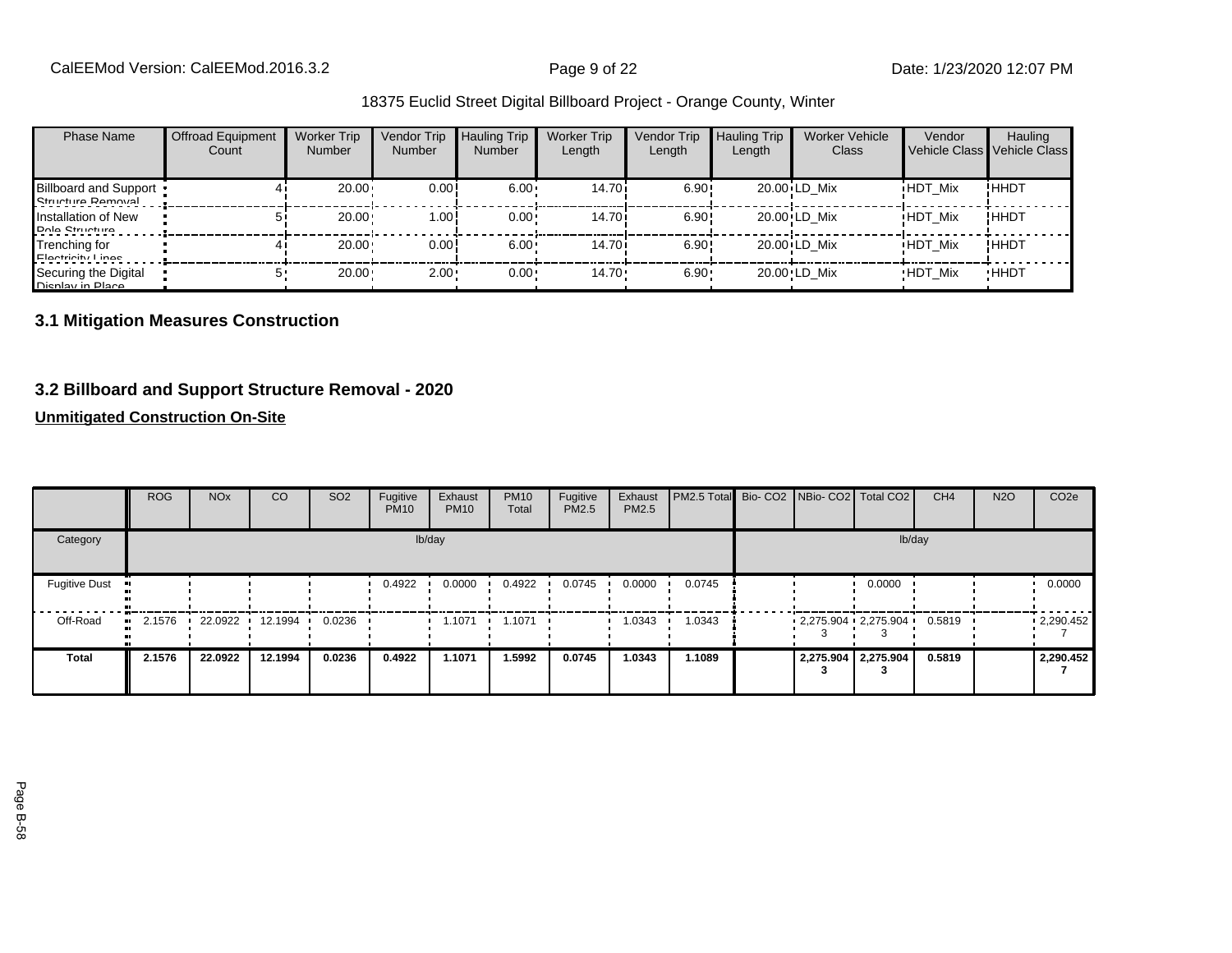## **3.2 Billboard and Support Structure Removal - 2020**

## **Unmitigated Construction Off-Site**

|              | <b>ROG</b>   | <b>NO<sub>x</sub></b> | CO     | SO <sub>2</sub>    | Fugitive<br><b>PM10</b> | Exhaust<br><b>PM10</b> | <b>PM10</b><br>Total | Fugitive<br><b>PM2.5</b> | Exhaust<br>PM2.5 | PM2.5 Total Bio- CO2 NBio- CO2 Total CO2 |                     |          | CH <sub>4</sub> | <b>N2O</b> | CO <sub>2e</sub> |
|--------------|--------------|-----------------------|--------|--------------------|-------------------------|------------------------|----------------------|--------------------------|------------------|------------------------------------------|---------------------|----------|-----------------|------------|------------------|
| Category     |              |                       |        |                    |                         | lb/day                 |                      |                          |                  |                                          |                     | lb/day   |                 |            |                  |
| Hauling      | 0.0232       | 0.8353                | 0.2195 | $2.2600e -$<br>003 | 0.0522                  | 2.7200e-<br>003        | 0.0550               | 0.0143                   | 2.6000e-<br>003  | 0.0169                                   | $252.0540$ 252.0540 |          | 0.0272          |            | $-252.7329$      |
| Vendor       | 0.0000<br>ш. | 0.0000                | 0.0000 | 0.0000             | 0.0000                  | 0.0000                 | 0.0000               | 0.0000                   | 0.0000           | 0.0000                                   | 0.0000              | 0.0000   | 0.0000          |            | 0.0000           |
| Worker       | 0.0869<br>   | 0.0532                | 0.6051 | 2.0700e-<br>003    | 0.2236                  | 1.4800e-<br>003        | 0.2250               | 0.0593                   | -3600e.<br>003   | 0.0607                                   | 206.3242 206.3242   |          | 4.7100e-<br>003 |            | .206.4419        |
| <b>Total</b> | 0.1101       | 0.8885                | 0.8245 | 4.3300e-<br>003    | 0.2758                  | 4.2000e-<br>003        | 0.2800               | 0.0736                   | 3.9600e-<br>003  | 0.0776                                   | 458.3782            | 458.3782 | 0.0319          |            | 459.1749         |

## **Mitigated Construction On-Site**

|                      | <b>ROG</b>             | <b>NO<sub>x</sub></b> | CO              | SO <sub>2</sub> | Fugitive<br><b>PM10</b> | Exhaust<br><b>PM10</b> | <b>PM10</b><br>Total | Fugitive<br><b>PM2.5</b> | Exhaust<br>PM2.5 | <b>PM2.5 Total</b> Bio- CO2 NBio- CO2 Total CO2 |        |                     |                         | CH <sub>4</sub> | <b>N2O</b> | CO <sub>2e</sub>  |
|----------------------|------------------------|-----------------------|-----------------|-----------------|-------------------------|------------------------|----------------------|--------------------------|------------------|-------------------------------------------------|--------|---------------------|-------------------------|-----------------|------------|-------------------|
| Category             |                        |                       |                 |                 |                         | lb/day                 |                      |                          |                  |                                                 |        |                     | lb/day                  |                 |            |                   |
| <b>Fugitive Dust</b> | $\bullet$              |                       |                 |                 | 0.4922                  | 0.0000                 | 0.4922               | 0.0745                   | 0.0000           | 0.0745                                          |        |                     | 0.0000                  |                 |            | 0.0000            |
| Off-Road             | 2.1576<br>$\mathbf{H}$ |                       | 22.0922 12.1994 | 0.0236          |                         | 1.1071                 | 1.1071               |                          | 1.0343           | 1.0343                                          | 0.0000 |                     | $2,275.904$ $2,275.904$ | 0.5819          |            | $\cdot$ 2,290.452 |
| <b>Total</b>         | 2.1576                 | 22.0922               | 12.1994         | 0.0236          | 0.4922                  | 1.1071                 | 1.5992               | 0.0745                   | 1.0343           | 1.1089                                          | 0.0000 | 2,275.904 2,275.904 |                         | 0.5819          |            | 2,290.452         |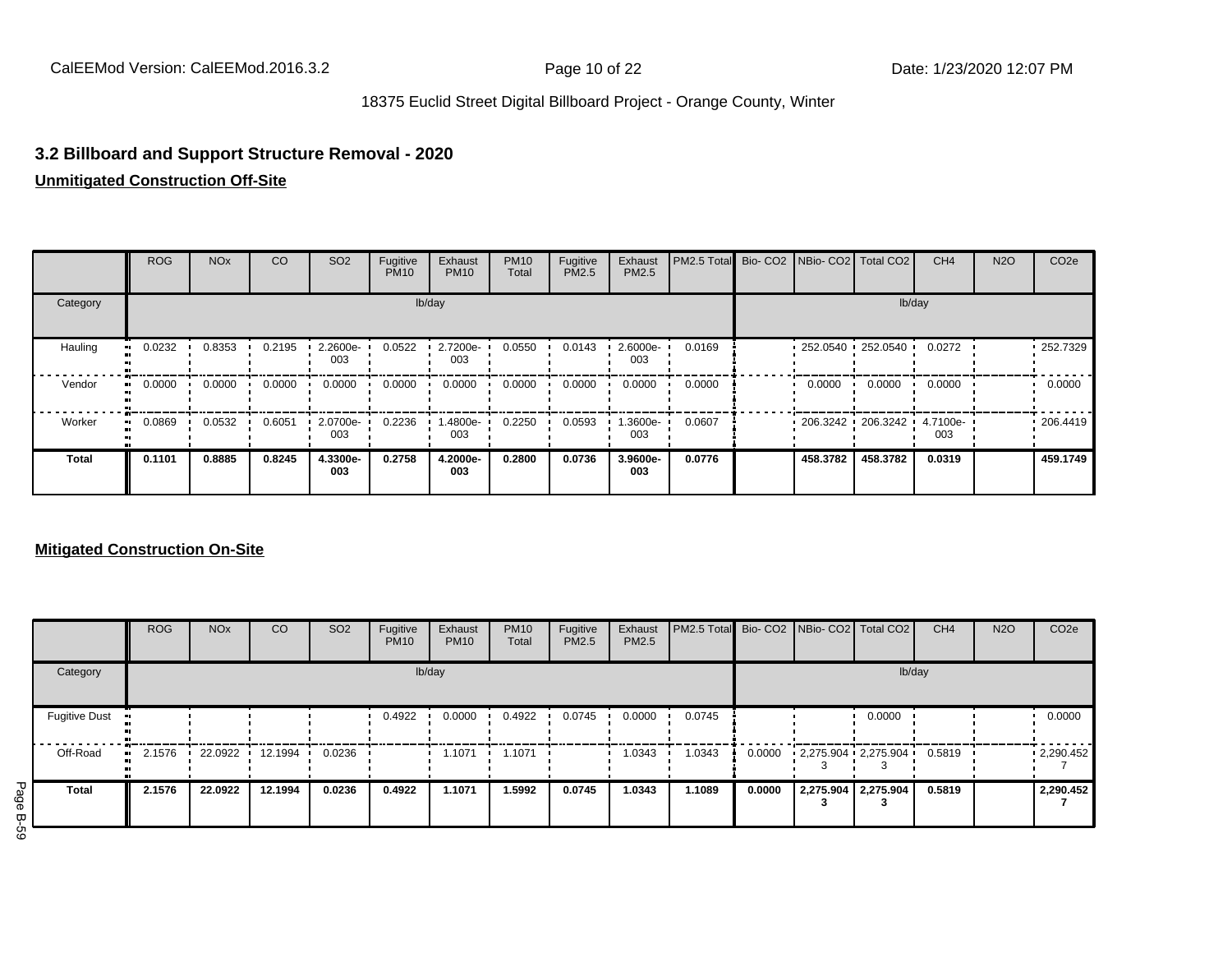## **3.2 Billboard and Support Structure Removal - 2020**

#### **Mitigated Construction Off-Site**

|              | <b>ROG</b>   | <b>NO<sub>x</sub></b> | CO     | SO <sub>2</sub> | Fugitive<br><b>PM10</b> | Exhaust<br><b>PM10</b> | <b>PM10</b><br>Total | Fugitive<br>PM2.5 | Exhaust<br>PM2.5 | PM2.5 Total Bio- CO2 NBio- CO2 Total CO2 |                     |          | CH <sub>4</sub> | <b>N2O</b> | CO <sub>2e</sub> |
|--------------|--------------|-----------------------|--------|-----------------|-------------------------|------------------------|----------------------|-------------------|------------------|------------------------------------------|---------------------|----------|-----------------|------------|------------------|
| Category     |              |                       |        |                 |                         | lb/day                 |                      |                   |                  |                                          |                     |          | lb/day          |            |                  |
| Hauling      | 0.0232       | 0.8353                | 0.2195 | 2.2600e-<br>003 | 0.0522                  | 2.7200e-<br>003        | 0.0550               | 0.0143            | 2.6000e-<br>003  | 0.0169                                   | $252.0540$ 252.0540 |          | 0.0272          |            | $-252.7329$      |
| Vendor       | 0.0000<br>   | 0.0000                | 0.0000 | 0.0000          | 0.0000                  | 0.0000                 | 0.0000               | 0.0000            | 0.0000           | 0.0000                                   | 0.0000              | 0.0000   | 0.0000          |            | 0.0000           |
| Worker       | 0.0869<br>ш. | 0.0532                | 0.6051 | 2.0700e-<br>003 | 0.2236                  | 1.4800e-<br>003        | 0.2250               | 0.0593            | -3600e.<br>003   | 0.0607                                   | $206.3242$ 206.3242 |          | 4.7100e-<br>003 |            | .206.4419        |
| <b>Total</b> | 0.1101       | 0.8885                | 0.8245 | 4.3300e-<br>003 | 0.2758                  | 4.2000e-<br>003        | 0.2800               | 0.0736            | 3.9600e-<br>003  | 0.0776                                   | 458.3782            | 458.3782 | 0.0319          |            | 459.1749         |

#### **3.3 Installation of New Pole Structure - 2020**

**Unmitigated Construction On-Site**

|           |                      | <b>ROG</b>  | <b>NO<sub>x</sub></b> | <sub>CO</sub> | <b>SO2</b> | Fugitive<br><b>PM10</b> | Exhaust<br><b>PM10</b> | <b>PM10</b><br>Total | Fugitive<br><b>PM2.5</b> | Exhaust<br>PM2.5 | PM2.5<br>Total  |                          | Bio- CO2   NBio- CO2   Total CO2  | CH <sub>4</sub> | <b>N2O</b> | CO <sub>2e</sub> |
|-----------|----------------------|-------------|-----------------------|---------------|------------|-------------------------|------------------------|----------------------|--------------------------|------------------|-----------------|--------------------------|-----------------------------------|-----------------|------------|------------------|
|           | Category             |             |                       |               |            | lb/day                  |                        |                      |                          |                  |                 |                          | lb/day                            |                 |            |                  |
|           | <b>Fugitive Dust</b> |             |                       |               |            | 0.0385                  | 0.0000                 | 0.0385               | 5.8200e-<br>003          | 0.0000           | 5.8200e-<br>003 |                          | 0.0000                            |                 |            | 0.0000           |
|           | Off-Road             | .2483<br>ш. | 15.0151               | 10.5516       | 0.0260     |                         | 0.5684                 | 0.5684               |                          | 0.5229           | 0.5229          |                          | $-2,520.099 - 2,520.099 - 0.8151$ |                 |            | .2,540.476       |
| Page<br>ᡂ | <b>Total</b>         | 1.2483      | 15.0151               | 10.5516       | 0.0260     | 0.0385                  | 0.5684                 | 0.6068               | 5.8200e-<br>003          | 0.5229           | 0.5287          | 2,520.099 2,520.099<br>8 | 8                                 | 0.8151          |            | 2,540.476        |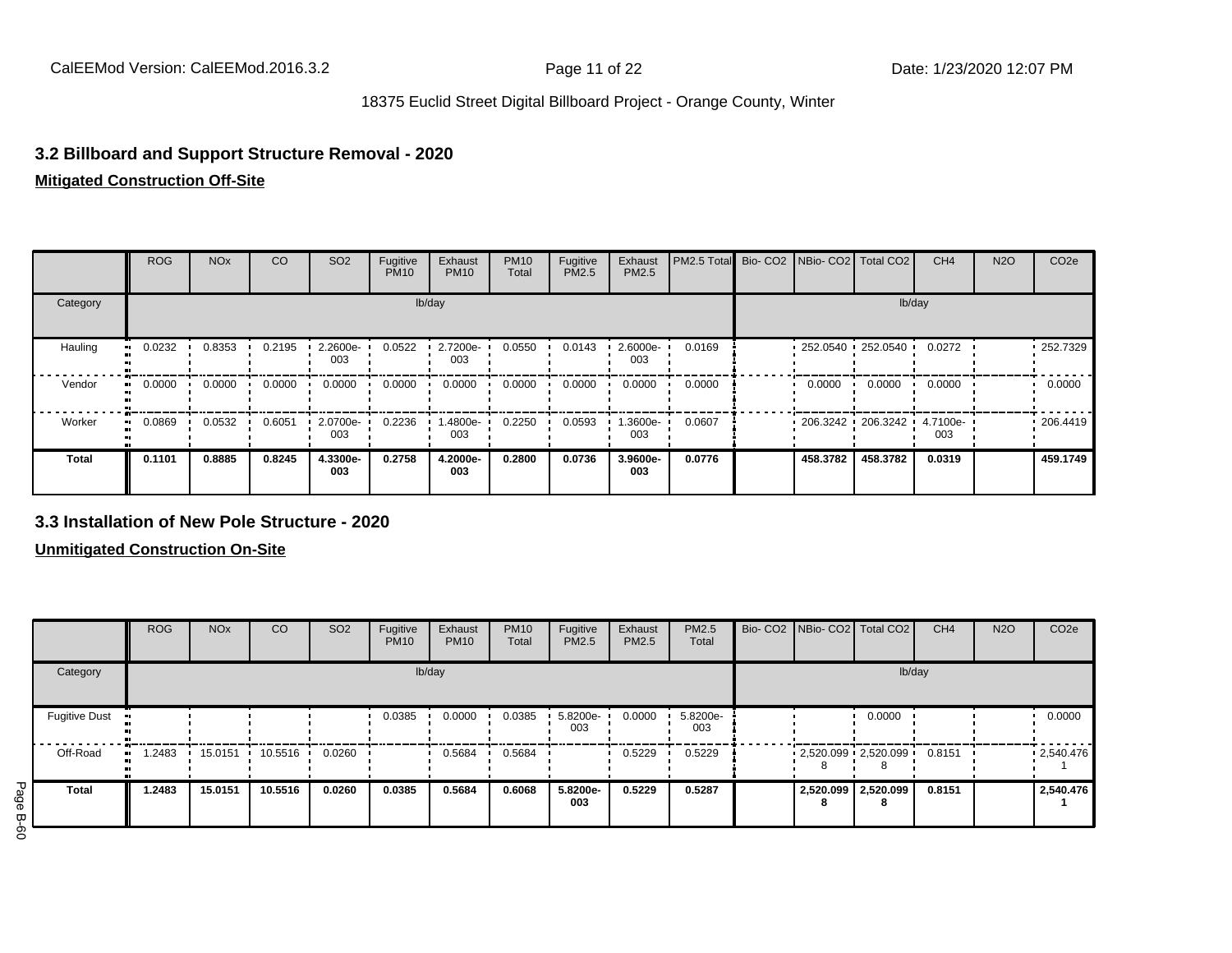## **3.3 Installation of New Pole Structure - 2020**

### **Unmitigated Construction Off-Site**

|              | <b>ROG</b>              | <b>NO<sub>x</sub></b> | CO     | SO <sub>2</sub> | Fugitive<br><b>PM10</b> | Exhaust<br><b>PM10</b> | <b>PM10</b><br>Total | Fugitive<br><b>PM2.5</b> | Exhaust<br>PM2.5 | PM2.5 Total     |  | Bio- CO2   NBio- CO2   Total CO2 |                   | CH <sub>4</sub> | <b>N2O</b> | CO <sub>2e</sub> |
|--------------|-------------------------|-----------------------|--------|-----------------|-------------------------|------------------------|----------------------|--------------------------|------------------|-----------------|--|----------------------------------|-------------------|-----------------|------------|------------------|
| Category     |                         |                       |        |                 |                         | lb/day                 |                      |                          |                  | lb/day          |  |                                  |                   |                 |            |                  |
| Hauling      | 0.0000                  | 0.0000                | 0.0000 | 0.0000          | 0.0000                  | 0.0000                 | 0.0000               | 0.0000                   | 0.0000           | 0.0000          |  | 0.0000                           | 0.0000            | 0.0000          |            | 0.0000           |
| Vendor       | $\cdot$ 3.3400e-<br>003 | 0.1041                | 0.0301 | 2.4000e-<br>004 | 6.3900e-<br>003         | $5.5000e -$<br>004     | 6.9400e-<br>003      | 1.8400e-<br>003          | 5.3000e-<br>004  | 2.3700e-<br>003 |  | 26.4466                          | 26.4466 ·         | 2.3000e-<br>003 |            | 26.5042          |
| Worker       | 0.0869<br>ш.            | 0.0532                | 0.6051 | 2.0700e-<br>003 | 0.2236                  | -4800e.<br>003         | 0.2250               | 0.0593                   | .3600e-<br>003   | 0.0607          |  |                                  | 206.3242 206.3242 | 4.7100e-<br>003 |            | .206.4419        |
| <b>Total</b> | 0.0902                  | 0.1574                | 0.6352 | 2.3100e-<br>003 | 0.2299                  | 2.0300e-<br>003        | 0.2320               | 0.0611                   | 1.8900e-<br>003  | 0.0630          |  | 232.7708                         | 232.7708          | 7.0100e-<br>003 |            | 232.9461         |

## **Mitigated Construction On-Site**

|                      | <b>ROG</b>          | <b>NO<sub>x</sub></b> | CO                | SO <sub>2</sub> | Fugitive<br><b>PM10</b> | Exhaust<br><b>PM10</b> | <b>PM10</b><br>Total | Fugitive<br><b>PM2.5</b> | Exhaust<br>PM2.5 | <b>PM2.5 Total</b> Bio- CO2 NBio- CO2 Total CO2 |        |                                 |        | CH <sub>4</sub> | <b>N2O</b> | CO <sub>2e</sub> |
|----------------------|---------------------|-----------------------|-------------------|-----------------|-------------------------|------------------------|----------------------|--------------------------|------------------|-------------------------------------------------|--------|---------------------------------|--------|-----------------|------------|------------------|
| Category             |                     |                       |                   |                 |                         | lb/day                 |                      |                          |                  |                                                 |        |                                 | lb/day |                 |            |                  |
| <b>Fugitive Dust</b> | $\bullet$           |                       |                   |                 | 0.0385                  | 0.0000                 | 0.0385               | 5.8200e-<br>003          | 0.0000           | 5.8200e-<br>003                                 |        |                                 | 0.0000 |                 |            | 0.0000           |
| Off-Road             | .2483<br><b>ALC</b> | 15.0151               | $10.5516$ $\cdot$ | 0.0260          |                         | 0.5684                 | 0.5684               |                          | 0.5229           | 0.5229                                          | 0.0000 | $2,520.099$ $2,520.099$ $\cdot$ |        | 0.8151          |            | .2,540.476       |
| <b>Total</b>         | 1.2483              | 15.0151               | 10.5516           | 0.0260          | 0.0385                  | 0.5684                 | 0.6068               | 5.8200e-<br>003          | 0.5229           | 0.5287                                          | 0.0000 | 2,520.099 2,520.099<br>8        | 8      | 0.8151          |            | 2,540.476        |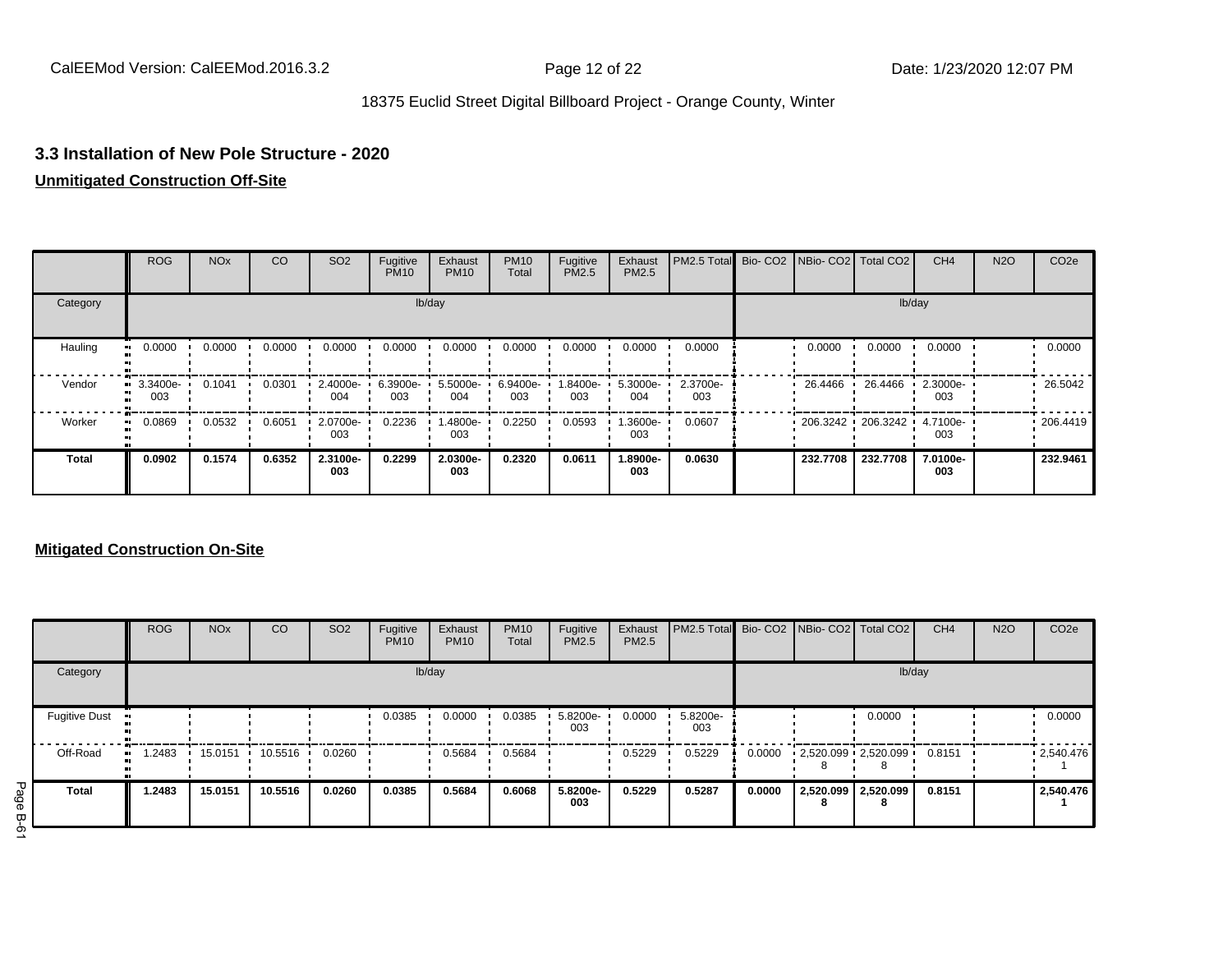## **3.3 Installation of New Pole Structure - 2020**

## **Mitigated Construction Off-Site**

|              | <b>ROG</b>      | <b>NO<sub>x</sub></b> | CO     | SO <sub>2</sub> | Fugitive<br><b>PM10</b> | Exhaust<br><b>PM10</b> | <b>PM10</b><br>Total | Fugitive<br>PM2.5 | Exhaust<br>PM2.5 | PM2.5 Total Bio- CO2 NBio- CO2 Total CO2 |  |                     |          | CH <sub>4</sub> | <b>N2O</b> | CO <sub>2e</sub> |  |
|--------------|-----------------|-----------------------|--------|-----------------|-------------------------|------------------------|----------------------|-------------------|------------------|------------------------------------------|--|---------------------|----------|-----------------|------------|------------------|--|
| Category     |                 |                       |        |                 |                         | lb/day                 |                      |                   |                  | lb/day                                   |  |                     |          |                 |            |                  |  |
| Hauling      | 0.0000          | 0.0000                | 0.0000 | 0.0000          | 0.0000                  | 0.0000                 | 0.0000               | 0.0000            | 0.0000           | 0.0000                                   |  | 0.0000              | 0.0000   | 0.0000          |            | 0.0000           |  |
| Vendor       | 3.3400e-<br>003 | 0.1041                | 0.0301 | 2.4000e-<br>004 | 6.3900e-<br>003         | 5.5000e-<br>004        | 6.9400e-<br>003      | 1.8400e-<br>003   | 5.3000e-<br>004  | 2.3700e-<br>003                          |  | 26.4466             | 26.4466  | 2.3000e-<br>003 |            | 26.5042          |  |
| Worker       | 0.0869          | 0.0532                | 0.6051 | 2.0700e-<br>003 | 0.2236                  | 1.4800e-<br>003        | 0.2250               | 0.0593            | -3600e.<br>003   | 0.0607                                   |  | $206.3242$ 206.3242 |          | 4.7100e-<br>003 |            | .206.4419        |  |
| <b>Total</b> | 0.0902          | 0.1574                | 0.6352 | 2.3100e-<br>003 | 0.2299                  | 2.0300e-<br>003        | 0.2320               | 0.0611            | -.8900e<br>003   | 0.0630                                   |  | 232.7708            | 232.7708 | 7.0100e-<br>003 |            | 232.9461         |  |

## **3.4 Trenching for Electricity Lines - 2020**

**Unmitigated Construction On-Site**

|              | <b>ROG</b> | <b>NO<sub>x</sub></b> | CO     | SO <sub>2</sub>  | Fugitive<br><b>PM10</b> | Exhaust<br><b>PM10</b> | <b>PM10</b><br>Total | Fugitive<br><b>PM2.5</b> | Exhaust<br>PM2.5 | PM2.5 Total Bio- CO2   NBio- CO2   Total CO2 |                |                       | CH <sub>4</sub> | <b>N2O</b> | CO <sub>2e</sub> |
|--------------|------------|-----------------------|--------|------------------|-------------------------|------------------------|----------------------|--------------------------|------------------|----------------------------------------------|----------------|-----------------------|-----------------|------------|------------------|
| Category     |            |                       |        |                  |                         | lb/day                 |                      |                          |                  |                                              |                | lb/day                |                 |            |                  |
| Off-Road     | 1.3731<br> | 13.7878               | 8.4532 | $0.0170$ $\cdot$ |                         | 0.6997                 | 0.6997               |                          | 0.6607           | 0.6607                                       |                | $1,612.307$ 1,612.307 | 0.3562          |            | 1,621.213        |
| <b>Total</b> | 1.3731     | 13.7878               | 8.4532 | 0.0170           |                         | 0.6997                 | 0.6997               |                          | 0.6607           | 0.6607                                       | 1,612.307<br>9 | 1,612.307             | 0.3562          |            | 1,621.213        |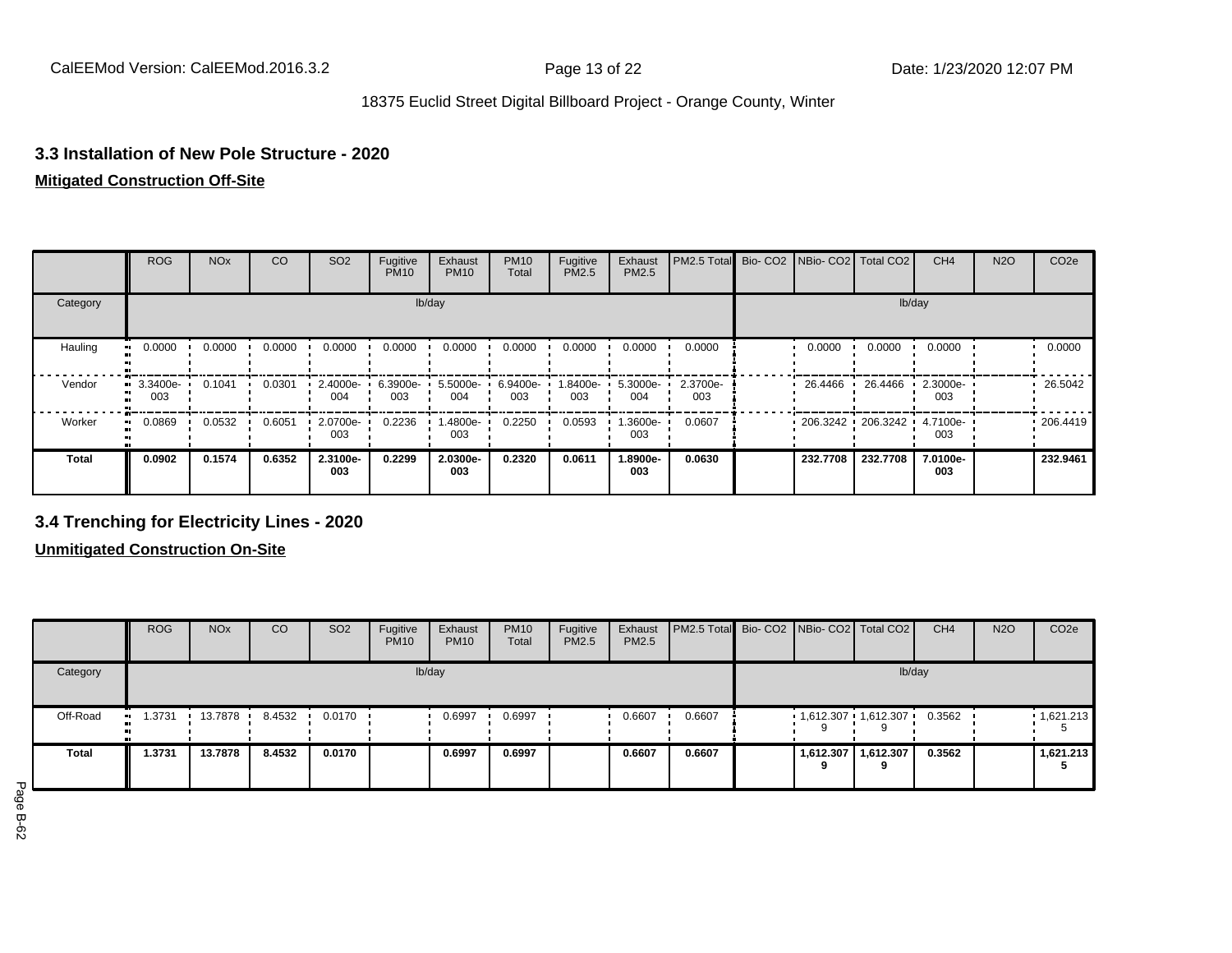## **3.4 Trenching for Electricity Lines - 2020**

## **Unmitigated Construction Off-Site**

|          | <b>ROG</b>   | <b>NO<sub>x</sub></b> | CO     | SO <sub>2</sub> | Fugitive<br><b>PM10</b> | Exhaust<br><b>PM10</b> | <b>PM10</b><br>Total | Fugitive<br><b>PM2.5</b> | Exhaust<br>PM2.5 | PM2.5 Total Bio- CO2 NBio- CO2 Total CO2 |          |                            | CH <sub>4</sub> | <b>N2O</b> | CO <sub>2e</sub> |
|----------|--------------|-----------------------|--------|-----------------|-------------------------|------------------------|----------------------|--------------------------|------------------|------------------------------------------|----------|----------------------------|-----------------|------------|------------------|
| Category |              |                       |        |                 |                         | lb/day                 |                      |                          |                  |                                          |          |                            | lb/day          |            |                  |
| Hauling  | 0.0155<br>   | 0.5569                | 0.1463 | 1.5100e-<br>003 | 0.0348                  | 1.8100e-<br>003        | 0.0366               | 9.5300e-<br>003          | 1.7300e-<br>003  | 0.0113                                   |          | 168.0360 168.0360          | 0.0181          |            | 168.4886         |
| Vendor   | 0.0000<br>ш. | 0.0000                | 0.0000 | 0.0000          | 0.0000                  | 0.0000                 | 0.0000               | 0.0000                   | 0.0000           | 0.0000                                   | 0.0000   | 0.0000                     | 0.0000          |            | 0.0000           |
| Worker   | 0.0869<br>ш. | 0.0532                | 0.6051 | 2.0700e-<br>003 | 0.2236                  | .4800e-<br>003         | 0.2250               | 0.0593                   | .3600e-<br>003   | 0.0607                                   |          | 206.3242 206.3242 4.7100e- | 003             |            | .206.4419        |
| Total    | 0.1023       | 0.6101                | 0.7514 | 3.5800e-<br>003 | 0.2584                  | 3.2900e-<br>003        | 0.2617               | 0.0688                   | 3.0900e-<br>003  | 0.0719                                   | 374.3602 | 374.3602                   | 0.0228          |            | 374.9305         |

## **Mitigated Construction On-Site**

|          | <b>ROG</b>   | <b>NO<sub>x</sub></b> | CO     | SO <sub>2</sub> | Fugitive<br><b>PM10</b> | Exhaust<br><b>PM10</b> | <b>PM10</b><br>Total | Fugitive<br><b>PM2.5</b> | Exhaust<br><b>PM2.5</b> | <b>PM2.5 Total</b> Bio- CO2 NBio- CO2 Total CO2 |        |                         |                            | CH <sub>4</sub> | <b>N2O</b> | CO <sub>2e</sub>  |
|----------|--------------|-----------------------|--------|-----------------|-------------------------|------------------------|----------------------|--------------------------|-------------------------|-------------------------------------------------|--------|-------------------------|----------------------------|-----------------|------------|-------------------|
| Category |              |                       |        |                 |                         | lb/day                 |                      |                          |                         |                                                 |        |                         | lb/day                     |                 |            |                   |
| Off-Road | 1.3731<br>ш. | 13.7878               | 8.4532 | 0.0170          |                         | 0.6997                 | 0.6997               |                          | 0.6607                  | 0.6607                                          | 0.0000 | $1,612.307$ $1,612.307$ |                            | 0.3562          |            | $\cdot$ 1,621.213 |
| Total    | .3731        | 13.7878               | 8.4532 | 0.0170          |                         | 0.6997                 | 0.6997               |                          | 0.6607                  | 0.6607                                          | 0.0000 |                         | 1,612.307   1,612.307<br>a | 0.3562          |            | 1,621.213         |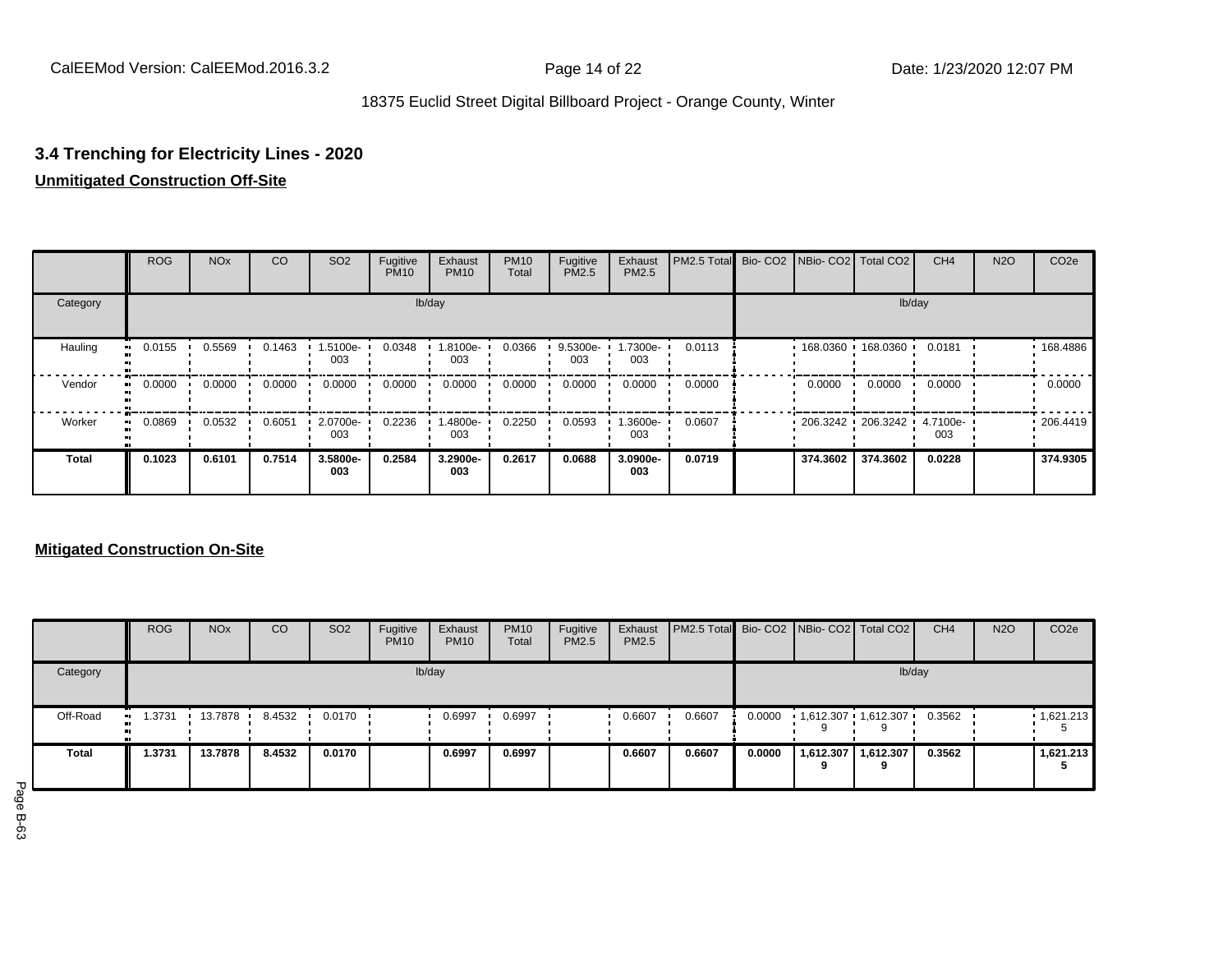## **3.4 Trenching for Electricity Lines - 2020**

### **Mitigated Construction Off-Site**

|              | <b>ROG</b> | <b>NO<sub>x</sub></b> | CO     | SO <sub>2</sub>   | Fugitive<br><b>PM10</b> | Exhaust<br><b>PM10</b> | <b>PM10</b><br>Total | Fugitive<br><b>PM2.5</b> | Exhaust<br>PM2.5 | PM2.5 Total Bio- CO2 NBio- CO2 Total CO2 |  |          |                     | CH <sub>4</sub> | <b>N2O</b> | CO <sub>2e</sub> |
|--------------|------------|-----------------------|--------|-------------------|-------------------------|------------------------|----------------------|--------------------------|------------------|------------------------------------------|--|----------|---------------------|-----------------|------------|------------------|
| Category     | lb/day     |                       |        |                   |                         |                        |                      |                          |                  |                                          |  |          |                     | lb/day          |            |                  |
| Hauling      | 0.0155     | 0.5569                | 0.1463 | $1.5100e-$<br>003 | 0.0348                  | 1.8100e-<br>003        | 0.0366               | 9.5300e-<br>003          | 1.7300e-<br>003  | 0.0113                                   |  |          | 168.0360 168.0360 ' | 0.0181          |            | 168.4886         |
| Vendor       | 0.0000     | 0.0000                | 0.0000 | 0.0000            | 0.0000                  | 0.0000                 | 0.0000               | 0.0000                   | 0.0000           | 0.0000                                   |  | 0.0000   | 0.0000              | 0.0000          |            | 0.0000           |
| Worker       | 0.0869     | 0.0532                | 0.6051 | 2.0700e-<br>003   | 0.2236                  | 1.4800e-<br>003        | 0.2250               | 0.0593                   | -3600e.<br>003   | 0.0607                                   |  |          | 206.3242 206.3242   | 4.7100e-<br>003 |            | .206.4419        |
| <b>Total</b> | 0.1023     | 0.6101                | 0.7514 | 3.5800e-<br>003   | 0.2584                  | 3.2900e-<br>003        | 0.2617               | 0.0688                   | 3.0900e-<br>003  | 0.0719                                   |  | 374.3602 | 374.3602            | 0.0228          |            | 374.9305         |

## **3.5 Securing the Digital Display in Place - 2020**

**Unmitigated Construction On-Site**

|              | <b>ROG</b>   | <b>NO<sub>x</sub></b> | CO     | SO <sub>2</sub> | Fugitive<br><b>PM10</b> | Exhaust<br><b>PM10</b> | <b>PM10</b><br>Total | Fugitive<br>PM2.5 | Exhaust<br>PM2.5 | PM2.5 Total Bio- CO2 NBio- CO2 Total CO2 |   |                       | CH <sub>4</sub> | <b>N2O</b> | CO <sub>2e</sub> |
|--------------|--------------|-----------------------|--------|-----------------|-------------------------|------------------------|----------------------|-------------------|------------------|------------------------------------------|---|-----------------------|-----------------|------------|------------------|
| Category     |              |                       |        |                 |                         | lb/day                 |                      |                   |                  |                                          |   |                       | lb/day          |            |                  |
| Off-Road     | .1886<br>. . | 11.0091               | 8.4366 | 0.0146          |                         | 0.5533                 | 0.5533               |                   | 0.5160           | 0.5160                                   |   | 1,377.686 1,377.686   | 0.4091          |            | 1,387.915        |
| <b>Total</b> | 1.1886       | 11.0091               | 8.4366 | 0.0146          |                         | 0.5533                 | 0.5533               |                   | 0.5160           | 0.5160                                   | 6 | 1,377.686   1,377.686 | 0.4091          |            | 1,387.915<br>0   |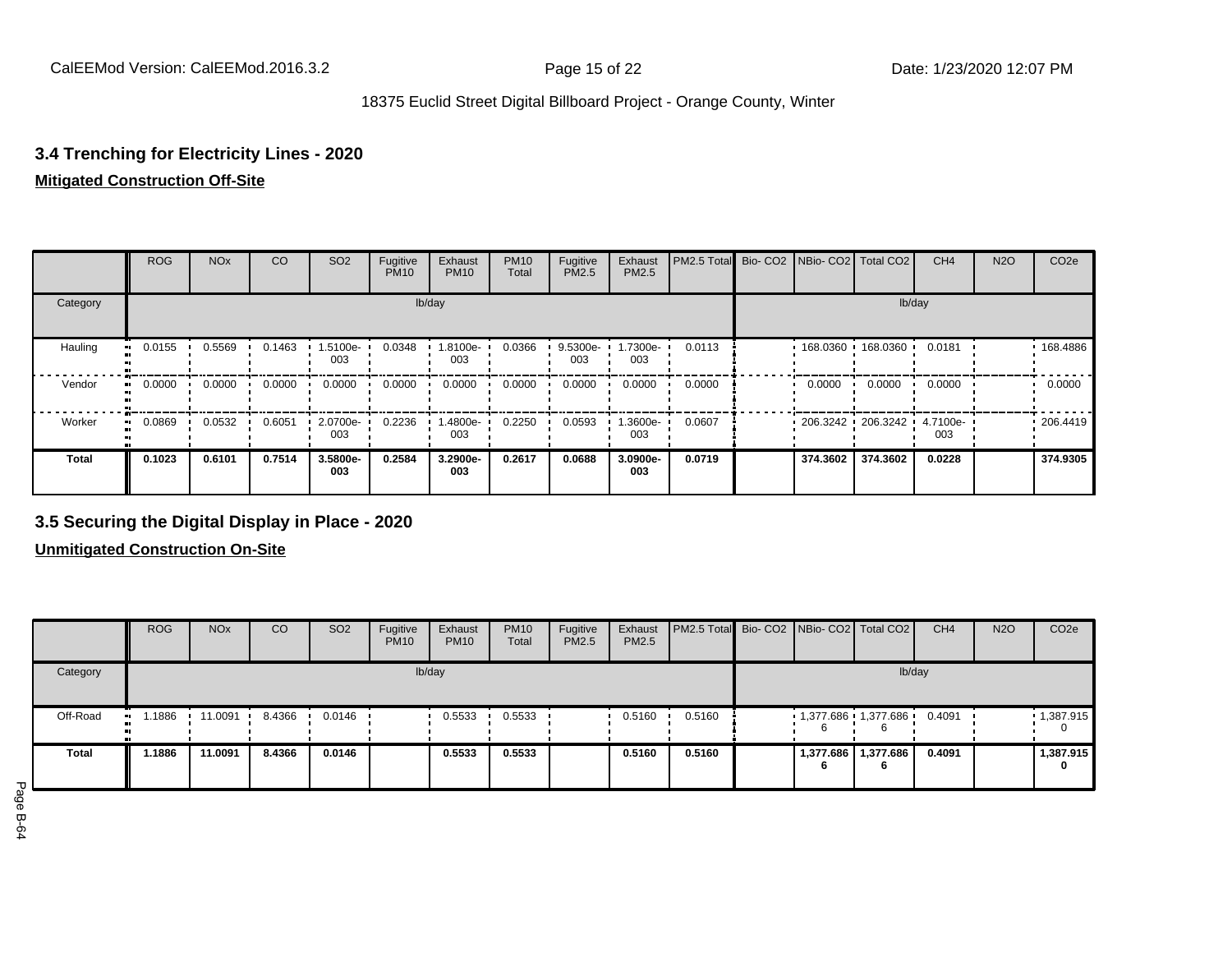## **3.5 Securing the Digital Display in Place - 2020 Unmitigated Construction Off-Site**

|              | <b>ROG</b>      | <b>NO<sub>x</sub></b> | CO     | SO <sub>2</sub> | Fugitive<br><b>PM10</b> | Exhaust<br><b>PM10</b> | <b>PM10</b><br>Total | Fugitive<br><b>PM2.5</b> | Exhaust<br>PM2.5 | PM2.5 Total Bio- CO2 NBio- CO2 Total CO2 |          |                   | CH <sub>4</sub>   | <b>N2O</b> | CO <sub>2e</sub> |
|--------------|-----------------|-----------------------|--------|-----------------|-------------------------|------------------------|----------------------|--------------------------|------------------|------------------------------------------|----------|-------------------|-------------------|------------|------------------|
| Category     |                 |                       |        |                 |                         | lb/day                 |                      |                          |                  |                                          |          |                   | lb/day            |            |                  |
| Hauling      | 0.0000          | 0.0000                | 0.0000 | 0.0000          | 0.0000                  | 0.0000                 | 0.0000               | 0.0000                   | 0.0000           | 0.0000                                   | 0.0000   | 0.0000            | 0.0000            |            | 0.0000           |
| Vendor       | 6.6700e-<br>003 | 0.2083                | 0.0603 | 4.9000e-<br>004 | 0.0128                  | 1.1100e-<br>003        | 0.0139               | 3.6800e-<br>003          | -0600e-1<br>003  | 4.7400e-<br>003                          | 52.8932  | 52.8932           | $.46100e-$<br>003 |            | 53.0084          |
| Worker       | 0.0869          | 0.0532                | 0.6051 | 2.0700e-<br>003 | 0.2236                  | 1.4800e-<br>003        | 0.2250               | 0.0593                   | -3600e.<br>003   | 0.0607                                   |          | 206.3242 206.3242 | 4.7100e-<br>003   |            | .206.4419        |
| <b>Total</b> | 0.0935          | 0.2615                | 0.6654 | 2.5600e-<br>003 | 0.2363                  | 2.5900e-<br>003        | 0.2389               | 0.0630                   | 2.4200e-<br>003  | 0.0654                                   | 259.2174 | 259.2174          | 9.3200e-<br>003   |            | 259.4503         |

## **Mitigated Construction On-Site**

|          | <b>ROG</b>  | <b>NO<sub>x</sub></b> | CO     | SO <sub>2</sub> | Fugitive<br><b>PM10</b> | Exhaust<br><b>PM10</b> | <b>PM10</b><br>Total | Fugitive<br><b>PM2.5</b> | Exhaust<br>PM2.5 | <b>PM2.5 Total Bio-CO2 NBio-CO2 Total CO2</b> |        |                     |                       | CH <sub>4</sub> | <b>N2O</b> | CO <sub>2e</sub> |
|----------|-------------|-----------------------|--------|-----------------|-------------------------|------------------------|----------------------|--------------------------|------------------|-----------------------------------------------|--------|---------------------|-----------------------|-----------------|------------|------------------|
| Category |             |                       |        |                 |                         | lb/day                 |                      |                          |                  |                                               |        |                     | lb/day                |                 |            |                  |
| Off-Road | .1886<br>ш. | 11.0091               | 8.4366 | 0.0146          |                         | 0.5533                 | 0.5533               |                          | 0.5160           | 0.5160                                        | 0.0000 | 1,377.686 1,377.686 |                       | 0.4091          |            | 1,387.915        |
| Total    | .1886       | 11.0091               | 8.4366 | 0.0146          |                         | 0.5533                 | 0.5533               |                          | 0.5160           | 0.5160                                        | 0.0000 |                     | 1,377.686   1,377.686 | 0.4091          |            | 1,387.915<br>0   |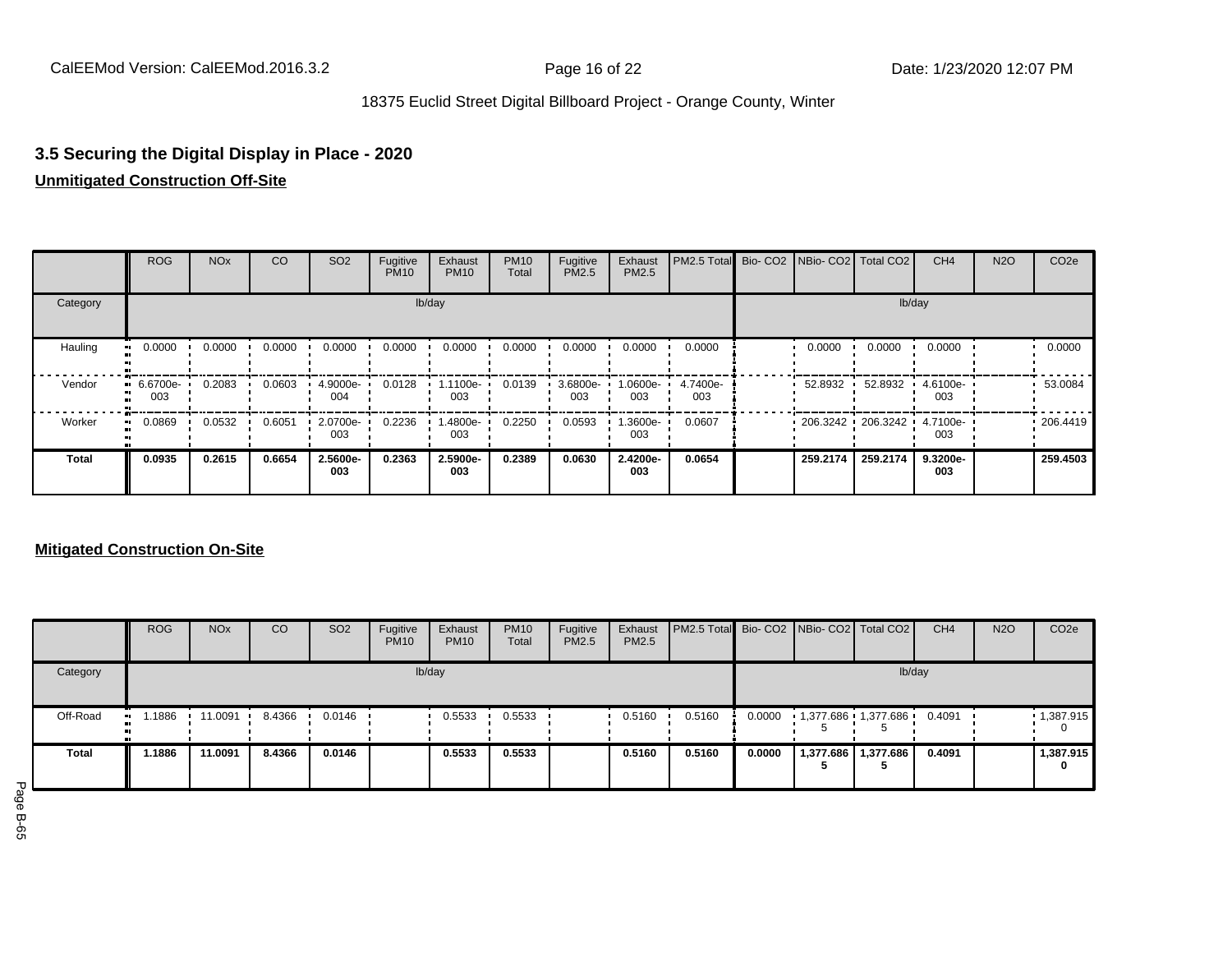# **3.5 Securing the Digital Display in Place - 2020**

## **Mitigated Construction Off-Site**

|              | <b>ROG</b>         | <b>NO<sub>x</sub></b> | CO     | SO <sub>2</sub> | Fugitive<br><b>PM10</b> | Exhaust<br><b>PM10</b> | <b>PM10</b><br>Total | Fugitive<br>PM2.5 | Exhaust<br><b>PM2.5</b> | PM2.5<br>Total  | Bio- CO2   NBio- CO2   Total CO2 |                   | CH <sub>4</sub> | <b>N2O</b> | CO <sub>2e</sub> |
|--------------|--------------------|-----------------------|--------|-----------------|-------------------------|------------------------|----------------------|-------------------|-------------------------|-----------------|----------------------------------|-------------------|-----------------|------------|------------------|
| Category     |                    |                       |        |                 |                         | lb/day                 |                      |                   |                         |                 |                                  |                   | lb/day          |            |                  |
| Hauling      | 0.0000             | 0.0000                | 0.0000 | 0.0000          | 0.0000                  | 0.0000                 | 0.0000               | 0.0000            | 0.0000                  | 0.0000          | 0.0000                           | 0.0000            | 0.0000          |            | 0.0000           |
| Vendor       | $-6.6700e-$<br>003 | 0.2083                | 0.0603 | 4.9000e-<br>004 | 0.0128                  | 1.1100e-<br>003        | 0.0139               | 3.6800e-<br>003   | 1.0600e-<br>003         | 4.7400e-<br>003 | 52.8932                          | 52.8932           | 4.6100e-<br>003 |            | 53.0084          |
| Worker       | 0.0869             | 0.0532                | 0.6051 | 2.0700e-<br>003 | 0.2236                  | -.4800e<br>003         | 0.2250               | 0.0593            | -3600e.<br>003          | 0.0607          |                                  | 206.3242 206.3242 | 4.7100e-<br>003 |            | .206.4419        |
| <b>Total</b> | 0.0935             | 0.2615                | 0.6654 | 2.5600e-<br>003 | 0.2363                  | 2.5900e-<br>003        | 0.2389               | 0.0630            | 2.4200e-<br>003         | 0.0654          | 259.2174                         | 259.2174          | 9.3200e-<br>003 |            | 259,4503         |

## **4.0 Operational Detail - Mobile**

**4.1 Mitigation Measures Mobile**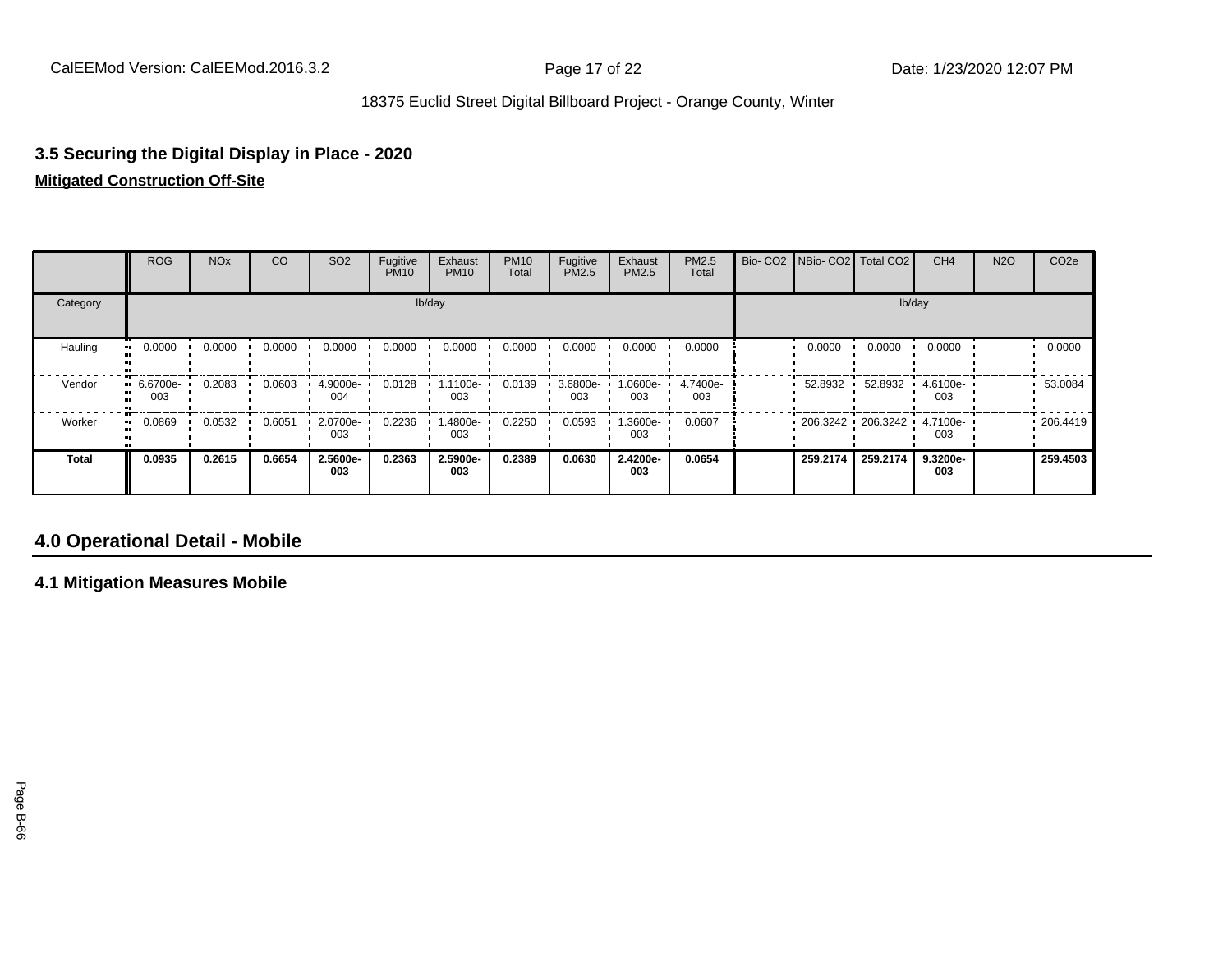|             | <b>ROG</b>   | <b>NO<sub>x</sub></b> | CO     | SO <sub>2</sub> | Fugitive<br><b>PM10</b> | Exhaust<br><b>PM10</b> | <b>PM10</b><br>Total | Fugitive<br>PM2.5 | Exhaust<br><b>PM2.5</b> | <b>PM2.5</b><br>Total |        | Bio- CO2 NBio- CO2 Total CO2 | CH <sub>4</sub> | <b>N2O</b> | CO <sub>2e</sub> |
|-------------|--------------|-----------------------|--------|-----------------|-------------------------|------------------------|----------------------|-------------------|-------------------------|-----------------------|--------|------------------------------|-----------------|------------|------------------|
| Category    |              |                       |        |                 |                         | lb/day                 |                      |                   |                         |                       |        | lb/day                       |                 |            |                  |
| Mitigated   | 0.0000<br>ш. | 0.0000                | 0.0000 | 0.0000          | 0.0000                  | 0.0000                 | 0.0000               | 0.0000            | 0.0000                  | 0.0000                | 0.0000 | 0.0000                       | 0.0000          |            | 0.0000           |
| Unmitigated | 0.0000       | 0.0000                | 0.0000 | 0.0000          | 0.0000                  | 0.0000                 | 0.0000               | 0.0000            | 0.0000                  | 0.0000                | 0.0000 | 0.0000                       | 0.0000          |            | 0.0000           |

## **4.2 Trip Summary Information**

|                         |         | Average Daily Trip Rate |        | Unmitigated       | Mitigated         |
|-------------------------|---------|-------------------------|--------|-------------------|-------------------|
| Land Use                | Weekday | Saturday                | Sunday | <b>Annual VMT</b> | <b>Annual VMT</b> |
| User Defined Commercial | 0.00    | 0.00                    | 0.00   |                   |                   |
| Total                   | 0.00    | 0.00                    | 0.00   |                   |                   |

## **4.3 Trip Type Information**

|                         |            | <b>Miles</b> |      |      | Trip %   |                                                                  |         | Trip Purpose %  |         |
|-------------------------|------------|--------------|------|------|----------|------------------------------------------------------------------|---------|-----------------|---------|
| Land Use                | H-W or C-W |              |      |      |          | H-S or C-C I H-O or C-NW IH-W or C-WI H-S or C-C I H-O or C-NW I | Primary | <b>Diverted</b> | Pass-by |
| User Defined Commercial | 16.60      | 8.40         | 6.90 | 0.00 | $0.00\,$ | 0.00                                                             |         |                 |         |

## **4.4 Fleet Mix**

|             | Land Use                | LDA | LDT1                | LDT <sub>2</sub> | <b>MDV</b> | LHD1     | LHD <sub>2</sub> | <b>MHD</b> | HHD      | OBUS     | UBUS     | <b>MCY</b> | <b>SBUS</b> | <b>MH</b> |
|-------------|-------------------------|-----|---------------------|------------------|------------|----------|------------------|------------|----------|----------|----------|------------|-------------|-----------|
| $rac{6}{5}$ | User Defined Commercial |     | 0.555968   0.043848 | 0.210359         | 0.116378   | 0.016765 | 0.005795         | 0.025008   | 0.016160 | 0.001677 | 0.001586 | 0.004867   | 0.000586    | 0.001002  |
| —<br>တ      |                         |     |                     |                  |            |          |                  |            |          |          |          |            |             |           |

## **5.0 Energy Detail**

Historical Energy Use: N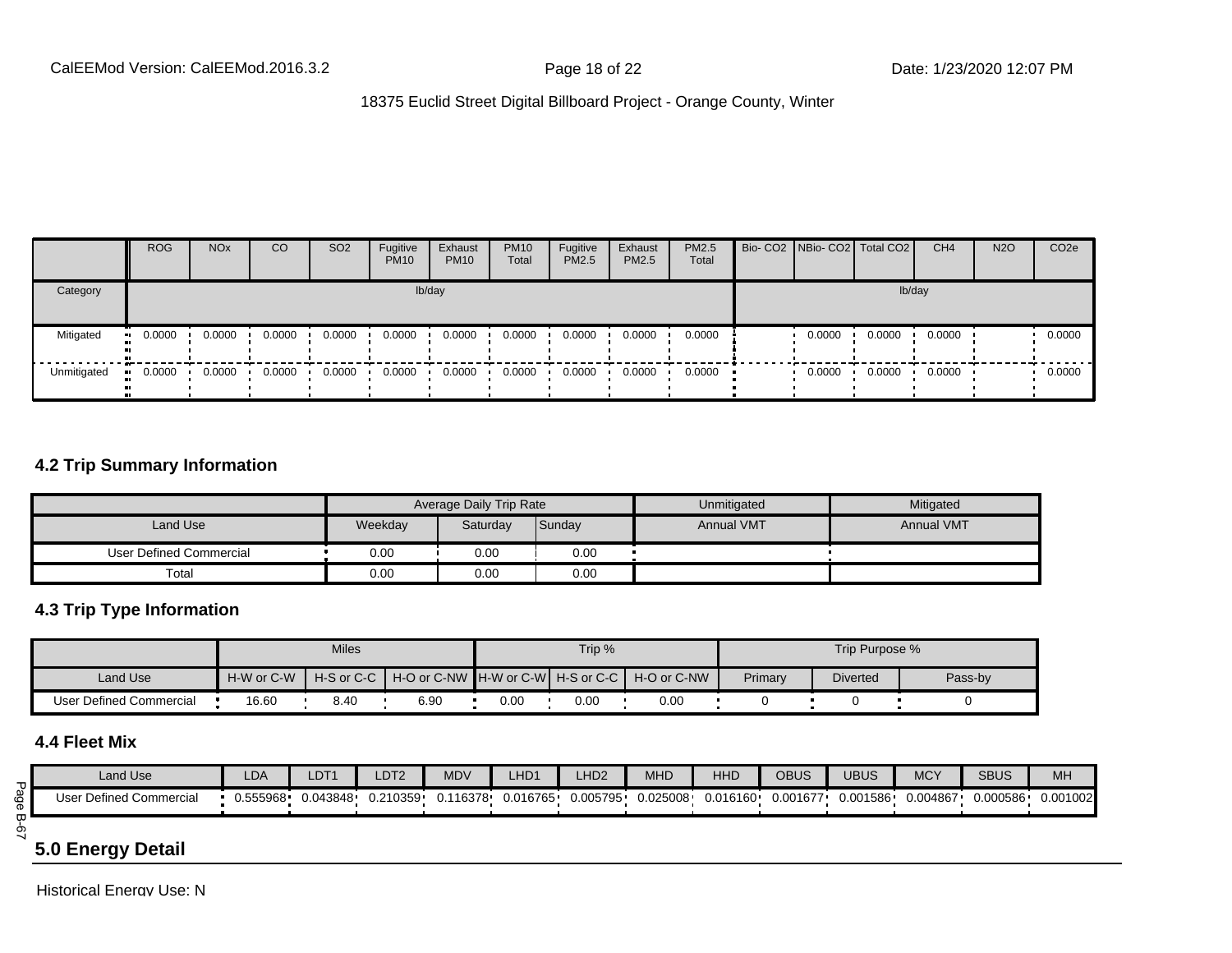## **5.1 Mitigation Measures Energy**

|                                | <b>ROG</b> | <b>NO<sub>x</sub></b> | CO     | SO <sub>2</sub>  | Fugitive<br><b>PM10</b> | Exhaust<br><b>PM10</b> | <b>PM10</b><br>Total | Fugitive<br>PM2.5 | Exhaust<br>PM2.5 | <b>PM2.5 Total</b> Bio- CO2 NBio- CO2 Total CO2 |        |        | CH <sub>4</sub> | <b>N2O</b> | CO <sub>2e</sub> |
|--------------------------------|------------|-----------------------|--------|------------------|-------------------------|------------------------|----------------------|-------------------|------------------|-------------------------------------------------|--------|--------|-----------------|------------|------------------|
| Category                       |            |                       |        |                  |                         | lb/day                 |                      |                   |                  |                                                 |        | lb/day |                 |            |                  |
| NaturalGas<br>Mitigated        | 0.0000     | 0.0000                | 0.0000 | $0.0000$ $\cdot$ |                         | 0.0000                 | 0.0000               |                   | 0.0000           | 0.0000                                          | 0.0000 | 0.0000 | 0.0000          | 0.0000     | 0.0000           |
| NaturalGas<br>Unmitigated<br>ш | 0.0000     | 0.0000                | 0.0000 | $0.0000$ $\cdot$ |                         | 0.0000                 | 0.0000               |                   | 0.0000           | 0.0000                                          | 0.0000 | 0.0000 | 0.0000          | 0.0000     | 0.0000           |

## **5.2 Energy by Land Use - NaturalGas**

## **Unmitigated**

|                            | NaturalGa<br>s Use | <b>ROG</b> | <b>NO<sub>x</sub></b> | CO     | SO <sub>2</sub> | Fugitive<br><b>PM10</b> | Exhaust<br><b>PM10</b> | <b>PM10</b><br>Total | Fugitive<br>PM2.5 | Exhaust<br>PM2.5 | PM2.5 Total Bio- CO2 NBio- CO2 Total CO2 |        |        | CH <sub>4</sub> | <b>N2O</b> | CO <sub>2e</sub> |
|----------------------------|--------------------|------------|-----------------------|--------|-----------------|-------------------------|------------------------|----------------------|-------------------|------------------|------------------------------------------|--------|--------|-----------------|------------|------------------|
| Land Use                   | kBTU/yr            |            |                       |        |                 |                         | lb/day                 |                      |                   |                  |                                          |        | lb/day |                 |            |                  |
| User Defined<br>Commercial | 0                  | 0.0000     | 0.0000                | 0.0000 | 0.0000          |                         | 0.0000                 | 0.0000               |                   | 0.0000           | 0.0000                                   | 0.0000 | 0.0000 | 0.0000          | 0.0000     | 0.0000           |
| <b>Total</b>               |                    | 0.0000     | 0.0000                | 0.0000 | 0.0000          |                         | 0.0000                 | 0.0000               |                   | 0.0000           | 0.0000                                   | 0.0000 | 0.0000 | 0.0000          | 0.0000     | 0.0000           |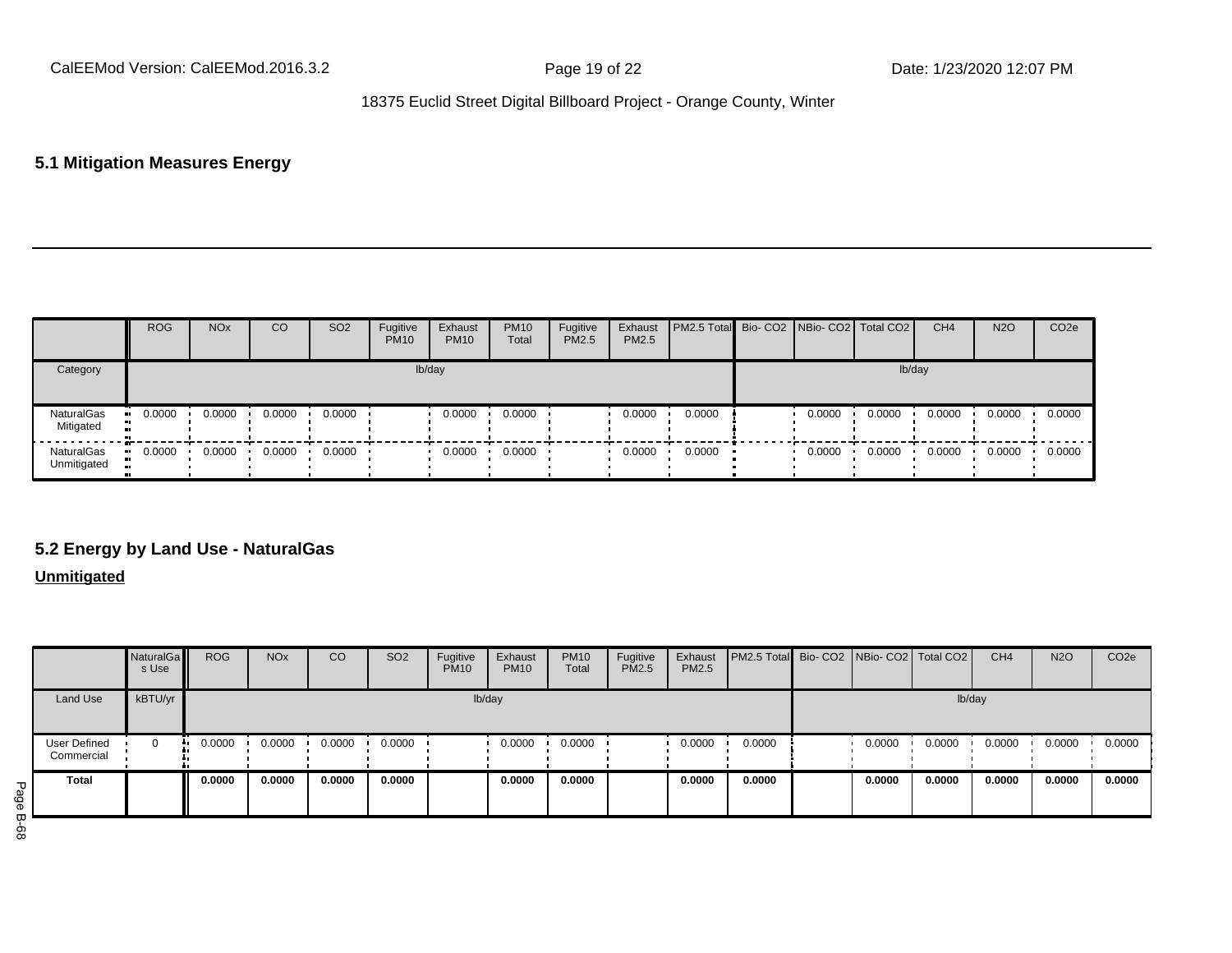# **5.2 Energy by Land Use - NaturalGas**

**Mitigated**

|                            | NaturalGa<br>s Use | <b>ROG</b> | <b>NO<sub>x</sub></b> | CO     | SO <sub>2</sub> | Fugitive<br><b>PM10</b> | Exhaust<br><b>PM10</b> | <b>PM10</b><br>Total | Fugitive<br>PM2.5 | Exhaust<br>PM2.5 | PM2.5 Total Bio- CO2 NBio- CO2 Total CO2 |        |        | CH <sub>4</sub> | <b>N2O</b> | CO <sub>2</sub> e |
|----------------------------|--------------------|------------|-----------------------|--------|-----------------|-------------------------|------------------------|----------------------|-------------------|------------------|------------------------------------------|--------|--------|-----------------|------------|-------------------|
| Land Use                   | kBTU/yr            |            |                       |        |                 |                         | lb/day                 |                      |                   |                  |                                          |        | lb/day |                 |            |                   |
| User Defined<br>Commercial | $\mathbf 0$        | 0.0000     | 0.0000                | 0.0000 | 0.0000          |                         | 0.0000                 | 0.0000               |                   | 0.0000           | 0.0000                                   | 0.0000 | 0.0000 | 0.0000          | 0.0000     | 0.0000            |
| <b>Total</b>               |                    | 0.0000     | 0.0000                | 0.0000 | 0.0000          |                         | 0.0000                 | 0.0000               |                   | 0.0000           | 0.0000                                   | 0.0000 | 0.0000 | 0.0000          | 0.0000     | 0.0000            |

## **6.0 Area Detail**

## **6.1 Mitigation Measures Area**

|          |             | <b>ROG</b> | <b>NO<sub>x</sub></b> | <sub>CO</sub>   | SO <sub>2</sub> | Fugitive<br><b>PM10</b> | Exhaust<br><b>PM10</b> | <b>PM10</b><br>Total | Fugitive<br><b>PM2.5</b> | Exhaust<br>PM2.5 | PM2.5 Total Bio- CO2   NBio- CO2   Total CO2 |                    |                 | CH <sub>4</sub> | <b>N2O</b> | CO <sub>2</sub> e |
|----------|-------------|------------|-----------------------|-----------------|-----------------|-------------------------|------------------------|----------------------|--------------------------|------------------|----------------------------------------------|--------------------|-----------------|-----------------|------------|-------------------|
|          | Category    |            |                       |                 |                 | lb/day                  |                        |                      |                          |                  |                                              |                    | lb/day          |                 |            |                   |
| Page     | Mitigated   | 0.0223     | 0.0000                | 4.0000e-<br>005 | 0.0000          |                         | 0.0000                 | 0.0000               |                          | 0.0000           | 0.0000                                       | 8.0000e-<br>005    | 8.0000e-<br>005 | 0.0000          |            | 9.0000e-<br>005   |
| ω<br>စ္မ | Unmitigated | 0.0223     | 0.0000                | 4.0000e-<br>005 | 0.0000          |                         | 0.0000                 | 0.0000               |                          | 0.0000           | 0.0000                                       | $8.0000e -$<br>005 | 8.0000e-<br>005 | 0.0000          |            | 9.0000e-<br>005   |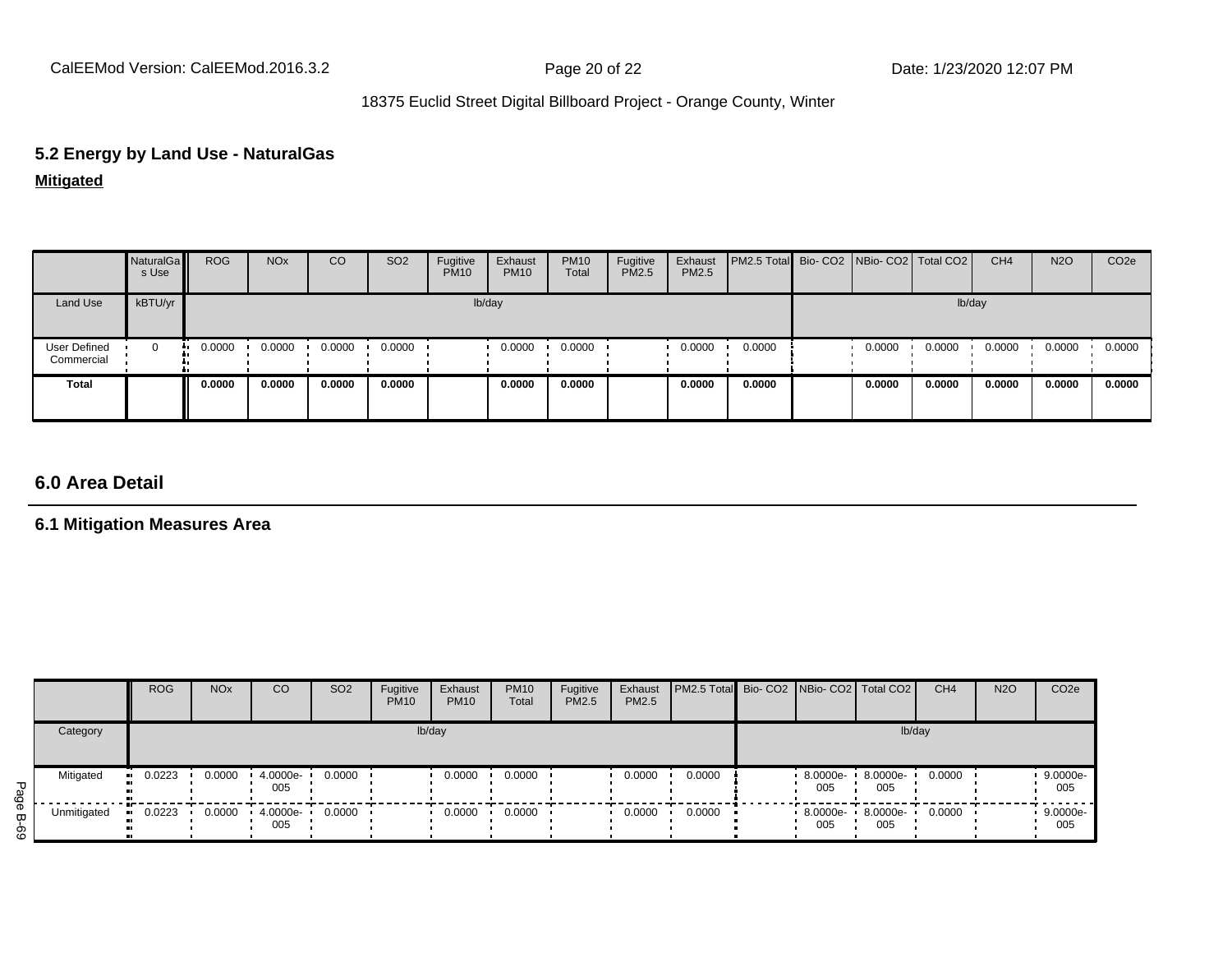## **6.2 Area by SubCategory**

**Unmitigated**

|                          | <b>ROG</b>              | <b>NO<sub>x</sub></b> | CO              | SO <sub>2</sub> | Fugitive<br><b>PM10</b> | Exhaust<br><b>PM10</b> | <b>PM10</b><br>Total | Fugitive<br>PM2.5 | Exhaust<br>PM2.5 | PM2.5 Total Bio- CO2 NBio- CO2 Total CO2 |                      |                 | CH <sub>4</sub> | <b>N2O</b> | CO <sub>2</sub> e |
|--------------------------|-------------------------|-----------------------|-----------------|-----------------|-------------------------|------------------------|----------------------|-------------------|------------------|------------------------------------------|----------------------|-----------------|-----------------|------------|-------------------|
| SubCategory              |                         |                       |                 |                 |                         | lb/day                 |                      |                   |                  |                                          |                      | lb/day          |                 |            |                   |
| Architectural<br>Coating | $\cdot$ 2.5400e-<br>003 |                       |                 |                 |                         | 0.0000                 | 0.0000               |                   | 0.0000           | 0.0000                                   |                      | 0.0000          |                 |            | 0.0000            |
| Consumer<br>Products     | $\blacksquare$ 0.0198   |                       |                 |                 |                         | 0.0000                 | 0.0000               |                   | 0.0000           | 0.0000                                   |                      | 0.0000          |                 |            | 0.0000            |
| Landscaping              | 0.0000                  | 0.0000                | 4.0000e-<br>005 | 0.0000          |                         | 0.0000                 | 0.0000               |                   | 0.0000           | 0.0000                                   | $8.0000e - 1$<br>005 | 8.0000e-<br>005 | 0.0000          |            | 9.0000e-<br>005   |
| <b>Total</b>             | 0.0223                  | 0.0000                | 4.0000e-<br>005 | 0.0000          |                         | 0.0000                 | 0.0000               |                   | 0.0000           | 0.0000                                   | 8.0000e-<br>005      | 8.0000e-<br>005 | 0.0000          |            | 9.0000e-<br>005   |

#### **Mitigated**

|             |                          | <b>ROG</b>                     | <b>NO<sub>x</sub></b> | <sub>CO</sub>   | SO <sub>2</sub> | Fugitive<br><b>PM10</b> | Exhaust<br><b>PM10</b> | <b>PM10</b><br>Total | Fugitive<br><b>PM2.5</b> | Exhaust<br>PM2.5 | PM2.5 Total |                    | Bio- CO2   NBio- CO2   Total CO2 | CH <sub>4</sub> | <b>N2O</b> | CO <sub>2e</sub>  |
|-------------|--------------------------|--------------------------------|-----------------------|-----------------|-----------------|-------------------------|------------------------|----------------------|--------------------------|------------------|-------------|--------------------|----------------------------------|-----------------|------------|-------------------|
|             | SubCategory              |                                |                       |                 |                 |                         | lb/day                 |                      |                          |                  |             |                    | lb/day                           |                 |            |                   |
|             | Architectural<br>Coating | $\blacksquare$ 2.5400e-<br>003 |                       |                 |                 |                         | 0.0000                 | 0.0000               |                          | 0.0000           | 0.0000      |                    | 0.0000                           |                 |            | 0.0000            |
|             | Consumer<br>Products     | 0.0198<br>                     |                       |                 |                 |                         | 0.0000                 | 0.0000               |                          | 0.0000           | 0.0000      |                    | 0.0000                           |                 |            | 0.0000            |
| Page        | Landscaping              | 0.0000<br>                     | 0.0000                | 4.0000e-<br>005 | 0.0000          |                         | 0.0000                 | 0.0000               |                          | 0.0000           | 0.0000      | $8.0000e -$<br>005 | 8.0000e-<br>005                  | 0.0000          |            | 9.0000e-<br>005   |
| <b>B-70</b> | <b>Total</b>             | 0.0223                         | 0.0000                | 4.0000e-<br>005 | 0.0000          |                         | 0.0000                 | 0.0000               |                          | 0.0000           | 0.0000      | 8.0000e-<br>005    | 8.0000e-<br>005                  | 0.0000          |            | $9.0000e-$<br>005 |

**7.0 Water Detail**